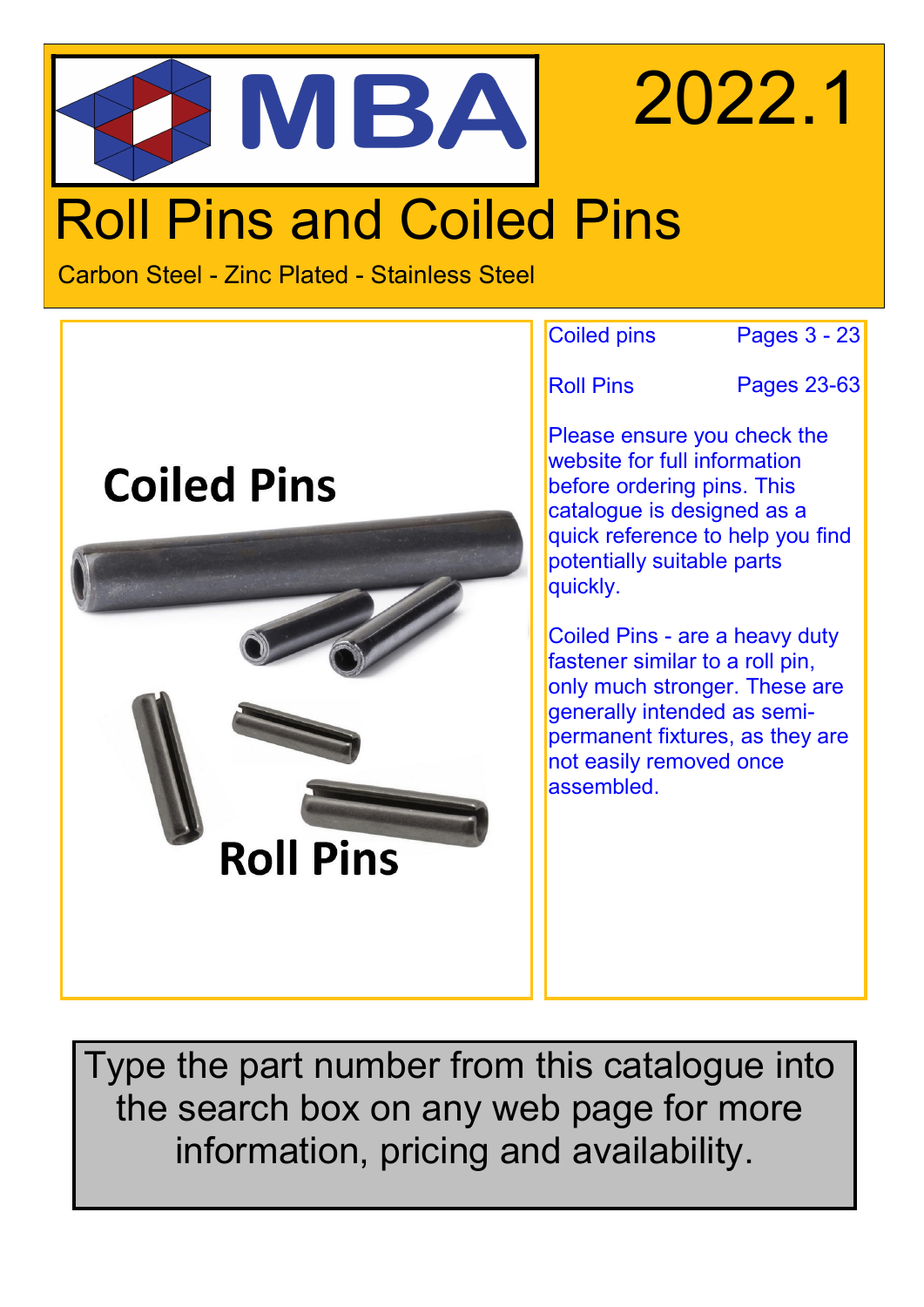## Diagrams

Roll Pins



Coiled Pins

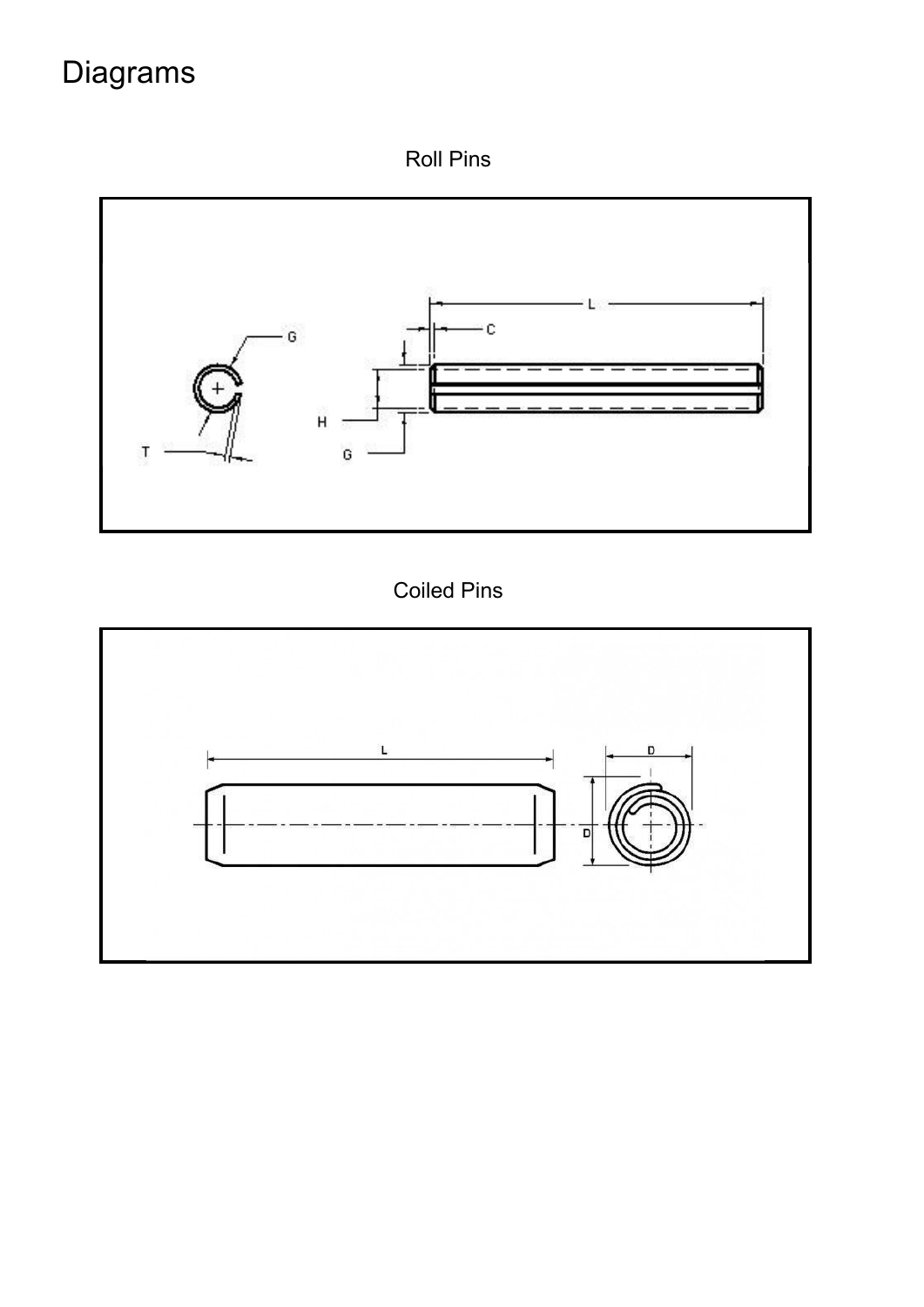| <b>Coiled Pins</b>                   |                           |               |                                  |                                                                                         |
|--------------------------------------|---------------------------|---------------|----------------------------------|-----------------------------------------------------------------------------------------|
| Nom. Hole<br>Diameter mm<br>(inches) | Length mm                 | Drill Size mm | <b>Part Number</b>               |                                                                                         |
| 0.79(0.031")                         | 3.18                      | $0.79 - 0.81$ | <b>PSP-007-003-S2</b>            | Pins - Coiled - Stainless Steel - Standard Duty                                         |
| 0.79(0.031")                         | $+/0.25$<br>3.18          | $0.79 - 0.81$ | * PSP-007-003-S420               | <b>Material: 304 Stainless Steel</b><br>Pins - Coiled - Stainless Steel - Standard Duty |
| 0.79(0.031")                         | $+/-0.25$<br>4.76         | $0.79 - 0.81$ | <b>PSP-007-005-S2</b>            | <b>Material: 420 Stainless</b><br>Pins - Coiled - Stainless Steel - Standard Duty       |
|                                      | $+/0.25$                  |               |                                  | <b>Material: 304 Stainless Steel</b>                                                    |
| 0.79(0.031")                         | 4.76<br>$+/0.25$          | $0.79 - 0.81$ | * PSP-007-005-S420               | Pins - Coiled - Stainless Steel - Standard Duty<br><b>Material: 420 Stainless</b>       |
| 0.79(0.031")                         | 6.35<br>$+/0.25$          | $0.79 - 0.81$ | <b>PSP-007-006-S2</b>            | Pins - Coiled - Stainless Steel - Standard Duty<br><b>Material: 304 Stainless Steel</b> |
| 0.79(0.031")                         | 6.35<br>$+/-0.25$         | $0.79 - 0.81$ | ** PSP-007-006-S420              | Pins - Coiled - Stainless Steel - Standard Duty                                         |
| 0.79(0.031")                         | 7.93                      | $0.79 - 0.81$ | * PSP-007-008-S420               | <b>Material: 420 Stainless</b><br>Pins - Coiled - Stainless Steel - Standard Duty       |
| 0.79(0.031")                         | $+/-0.25$<br>9.53         | $0.79 - 0.81$ | <b>PSP-007-010-S2</b>            | <b>Material: 420 Stainless</b><br>Pins - Coiled - Stainless Steel - Standard Duty       |
|                                      | $+/-0.25$                 |               |                                  | <b>Material: 304 Stainless Steel</b>                                                    |
| 0.79(0.031")                         | 9.53<br>$+/-0.25$         | $0.79 - 0.81$ | * PSP-007-010-S420               | Pins - Coiled - Stainless Steel - Standard Duty<br><b>Material: 420 Stainless</b>       |
| 0.79(0.031")                         | 11.13<br>$+/-0.50$        | $0.79 - 0.81$ | * PSP-007-011-S420               | Pins - Coiled - Stainless Steel - Standard Duty<br><b>Material: 420 Stainless</b>       |
| 0.79(0.031")                         | 12.70                     | $0.79 - 0.81$ | <b>PSP-007-013-S2</b>            | Pins - Coiled - Stainless Steel - Standard Duty                                         |
| 0.79(0.031")                         | $+/-0.50$<br>12.70        | $0.79 - 0.81$ | * PSP-007-013-S420               | <b>Material: 304 Stainless Steel</b><br>Pins - Coiled - Stainless Steel - Standard Duty |
|                                      | $+/-0.50$                 |               |                                  | <b>Material: 420 Stainless</b>                                                          |
| 0.79(0.031")                         | 15.88<br>$+/-0.50$        | $0.79 - 0.81$ | <b>PSP-007-016-S2</b>            | Pins - Coiled - Stainless Steel - Standard Duty<br><b>Material: 304 Stainless Steel</b> |
| 0.80(0.031")                         | 4.00                      | $0.80 - 0.84$ | ** PSP-008-004-S2                | Pins - Coiled - Stainless Steel - Standard Duty                                         |
| 0.80(0.031")                         | $+/0.25$<br>8.00          | $0.80 - 0.84$ | <b>PSP-008-008-S2</b>            | <b>Material: 304 Stainless Steel</b><br>Pins - Coiled - Stainless Steel - Standard Duty |
| 0.80(0.031")                         | $+/-0.25$<br>12.00        | $0.80 - 0.84$ | PSP-008-012-S2                   | <b>Material: 304 Stainless Steel</b><br>Pins - Coiled - Stainless Steel - Standard Duty |
|                                      | $+/-0.50$                 |               |                                  | <b>Material: 304 Stainless Steel</b>                                                    |
| (0.039")                             | 4.00<br>$+/0.25$          | $1.00 - 1.04$ | <b>PSP-010-004-S2</b>            | Pins - Coiled - Stainless Steel - Standard Duty<br><b>Material: 304 Stainless Steel</b> |
| (0.039")                             | 5.00                      | $1.00 - 1.04$ | <b>PSP-010-005-S2</b>            | Pins - Coiled - Stainless Steel - Standard Duty                                         |
| 1.00(0.039")                         | $+/-0.25$<br>6.00         | $1.00 - 1.04$ | ** PSP-010-006-S2                | <b>Material: 304 Stainless Steel</b><br>Pins - Coiled - Stainless Steel - Standard Duty |
|                                      | $+/0.25$<br>8.00          | $1.00 - 1.04$ |                                  | <b>Material: 304 Stainless Steel</b><br>Pins - Coiled - Stainless Steel - Standard Duty |
| 1.00(0.039")                         | $+/0.25$                  |               | ** PSP-010-008-S2                | <b>Material: 304 Stainless Steel</b>                                                    |
| 1.00 (0.039")                        | 10.00<br>$+/0.50$         | $1.00 - 1.04$ | PSP-010-010-S2                   | Pins - Coiled - Stainless Steel - Standard Duty<br><b>Material: 304 Stainless Steel</b> |
| 1.00(0.039")                         | 12.00                     | $1.00 - 1.04$ | PSP-010-012-S2                   | Pins - Coiled - Stainless Steel - Standard Duty                                         |
| 1.00(0.039")                         | $+/-0.50$<br>14.00        | $1.00 - 1.04$ | PSP-010-014-S2                   | <b>Material: 304 Stainless Steel</b><br>Pins - Coiled - Stainless Steel - Standard Duty |
|                                      | $+/-0.50$                 |               |                                  | Material: 304 Stainless Steel                                                           |
| 1.00(0.039")                         | 16.00<br>$+/-0.50$        | $1.00 - 1.04$ | <b>PSP-010-016-S2</b>            | Pins - Coiled - Stainless Steel - Standard Duty<br><b>Material: 304 Stainless Steel</b> |
| 1.19(0.047")                         | 4.76<br>$+/-0.25$         | $1.19 - 1.22$ | PSP-011-005-S2                   | Pins - Coiled - Stainless Steel - Standard Duty                                         |
| 1.19(0.047")                         | 6.35                      | $1.19 - 1.22$ | <b>PSP-011-006-S2</b>            | <b>Material: 304 Stainless Steel</b><br>Pins - Coiled - Stainless Steel - Standard Duty |
| 1.19(0.047")                         | $+/-0.25$<br>7.94         | $1.19 - 1.22$ | * PSP-011-008-S2                 | <b>Material: 304 Stainless Steel</b><br>Pins - Coiled - Stainless Steel - Standard Duty |
|                                      | $+/-0.25$                 |               |                                  | <b>Material: 304 Stainless Steel</b>                                                    |
| 1.19(0.047")                         | 9.53<br>$+/0.25$          | $1.19 - 1.22$ | PSP-011-010-S2                   | Pins - Coiled - Stainless Steel - Standard Duty<br><b>Material: 304 Stainless Steel</b> |
| 1.19(0.047")                         | 11.11                     | $1.19 - 1.22$ | * PSP-011-011-S2                 | Pins - Coiled - Stainless Steel - Standard Duty                                         |
| 1.19(0.047")                         | $+/-0.50$<br>12.70        | $1.19 - 1.22$ | PSP-011-013-S2                   | <b>Material: 304 Stainless Steel</b><br>Pins - Coiled - Stainless Steel - Standard Duty |
|                                      | $+/0.50$<br>4.00          | $1.20 - 1.24$ |                                  | <b>Material: 304 Stainless Steel</b><br>Pins - Coiled - Stainless Steel - Standard Duty |
| 1.20(0.047")                         | $+/-0.25$                 |               | PSP-012-004-S2                   | <b>Material: 304 Stainless Steel</b>                                                    |
|                                      | Stocked or Short Delivery |               | Usually Available Short Delivery | Long delivery or not in current production                                              |

\* Large Minimum Quantities \*\*\* Available only while stock lasts **Page 3 of 65 E&OE**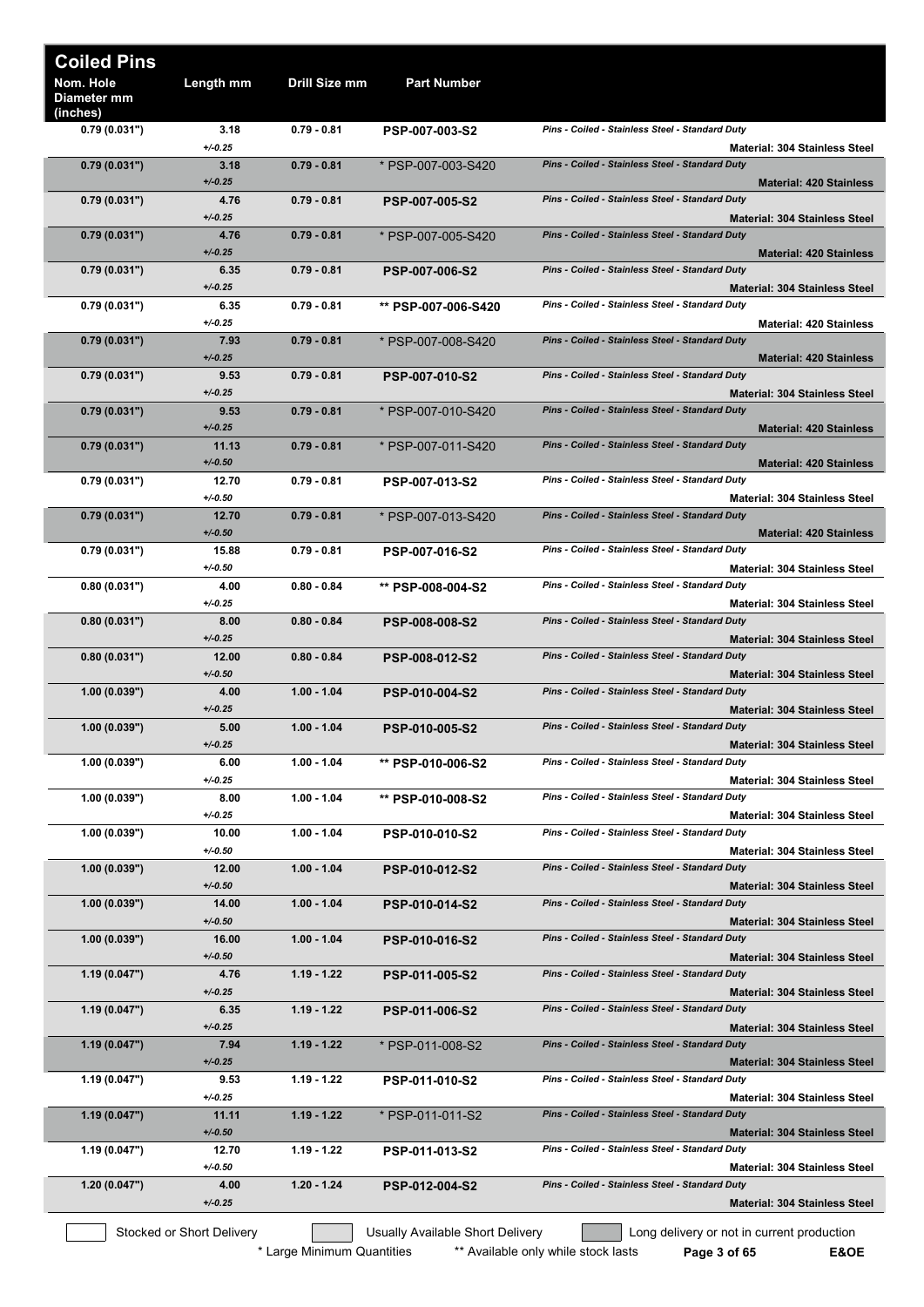| <b>Coiled Pins</b>                   |                                       |               |                                  |                                                                                         |
|--------------------------------------|---------------------------------------|---------------|----------------------------------|-----------------------------------------------------------------------------------------|
| Nom. Hole<br>Diameter mm<br>(inches) | Length mm                             | Drill Size mm | <b>Part Number</b>               |                                                                                         |
| 1.20(0.047")                         | 8.00<br>$+/0.25$                      | $1.20 - 1.24$ | <b>PSP-012-008-S2</b>            | Pins - Coiled - Stainless Steel - Standard Duty<br><b>Material: 304 Stainless Steel</b> |
| 1.20(0.047")                         | 12.00<br>$+/0.50$                     | $1.20 - 1.24$ | PSP-012-012-S2                   | Pins - Coiled - Stainless Steel - Standard Duty<br>Material: 304 Stainless Steel        |
| 1.32(0.052")                         | 3.18<br>$+/0.25$                      | $1.32 - 1.35$ | PSP-013-003-S2                   | Pins - Coiled - Stainless Steel - Standard Duty<br><b>Material: 304 Stainless Steel</b> |
| 1.32(0.052")                         | 4.76<br>$+/0.25$                      | $1.32 - 1.35$ | * PSP-013-005-S2                 | Pins - Coiled - Stainless Steel - Standard Duty<br><b>Material: 304 Stainless Steel</b> |
| 1.32(0.052")                         | 6.35<br>$+/0.25$                      | $1.32 - 1.35$ | PSP-013-006-S2                   | Pins - Coiled - Stainless Steel - Standard Duty<br><b>Material: 304 Stainless Steel</b> |
| 1.32(0.052")                         | 7.94<br>$+/0.25$                      | $1.32 - 1.35$ | * PSP-013-008-S2                 | Pins - Coiled - Stainless Steel - Standard Duty<br><b>Material: 304 Stainless Steel</b> |
| 1.32(0.052")                         | 9.53<br>$+/0.25$                      | $1.32 - 1.35$ | PSP-013-010-S2                   | Pins - Coiled - Stainless Steel - Standard Duty<br><b>Material: 304 Stainless Steel</b> |
| 1.32(0.052")                         | 11.11<br>$+/-0.50$                    | $1.32 - 1.35$ | * PSP-013-011-S2                 | Pins - Coiled - Stainless Steel - Standard Duty<br><b>Material: 304 Stainless Steel</b> |
| 1.32(0.052")                         | 12.70<br>$+/-0.50$                    | $1.32 - 1.35$ | PSP-013-013-S2                   | Pins - Coiled - Stainless Steel - Standard Duty<br><b>Material: 304 Stainless Steel</b> |
| 1.50(0.059")                         | 5.00<br>$+/0.25$                      | $1.50 - 1.60$ | PSP-015-005-S2                   | Pins - Coiled - Stainless Steel - Standard Duty<br><b>Material: 304 Stainless Steel</b> |
| 1.50(0.059")                         | 5.00<br>$+/0.25$                      | $1.50 - 1.60$ | <b>PSP-015-005-C</b>             | Pins - Coiled - Plain - Standard Duty<br>Material: High Carbon Steel                    |
| 1.50(0.059")                         | 6.00<br>$+/0.25$                      | $1.50 - 1.60$ | <b>PSP-015-006-S2</b>            | Pins - Coiled - Stainless Steel - Standard Duty<br><b>Material: 304 Stainless Steel</b> |
| 1.50(0.059")                         | 6.00<br>$+/0.25$                      | $1.50 - 1.60$ | <b>PSP-015-006-C</b>             | Pins - Coiled - Plain - Standard Duty<br><b>Material: High Carbon Steel</b>             |
| (0.059")                             | 8.00<br>$+/0.25$                      | $1.50 - 1.60$ | <b>PSP-015-008-S2</b>            | Pins - Coiled - Stainless Steel - Standard Duty<br><b>Material: 304 Stainless Steel</b> |
| 1.50(0.059")                         | 8.00<br>$+/0.25$                      | $1.50 - 1.60$ | <b>PSP-015-008-C</b>             | Pins - Coiled - Plain - Standard Duty<br><b>Material: High Carbon Steel</b>             |
| 1.50(0.059")                         | 10.00<br>$+/0.50$                     | $1.50 - 1.60$ | <b>PSP-015-010-S2</b>            | Pins - Coiled - Stainless Steel - Standard Duty<br><b>Material: 304 Stainless Steel</b> |
| 1.50(0.059")                         | 10.00<br>$+/0.50$                     | 1.50 - 1.60   | <b>PSP-015-010-C</b>             | Pins - Coiled - Plain - Standard Duty<br><b>Material: High Carbon Steel</b>             |
| 1.50(0.059")                         | 12.00<br>$+/0.50$                     | $1.50 - 1.60$ | <b>PSP-015-012-S2</b>            | Pins - Coiled - Stainless Steel - Standard Duty<br><b>Material: 304 Stainless Steel</b> |
| 1.50(0.059")                         | 12.00<br>$+/-0.50$                    | $1.50 - 1.60$ | <b>PSP-015-012-C</b>             | Pins - Coiled - Plain - Standard Duty<br><b>Material: High Carbon Steel</b>             |
| 1.50(0.059")                         | 14.00<br>$+/0.50$                     | $1.50 - 1.60$ | PSP-015-014-S2                   | Pins - Coiled - Stainless Steel - Standard Duty<br><b>Material: 304 Stainless Steel</b> |
| 1.50(0.059")                         | 14.00<br>$+/-0.50$                    | $1.50 - 1.60$ | <b>PSP-015-014-C</b>             | Pins - Coiled - Plain - Standard Duty                                                   |
| 1.50(0.059")                         | 16.00<br>$+/0.50$                     | $1.50 - 1.60$ | PSP-015-016-S2                   | Material: High Carbon Steel<br>Pins - Coiled - Stainless Steel - Standard Duty          |
| 1.50(0.059")                         | 16.00                                 | $1.50 - 1.60$ | <b>PSP-015-016-C</b>             | <b>Material: 304 Stainless Steel</b><br>Pins - Coiled - Plain - Standard Duty           |
| 1.50(0.059")                         | $+/0.50$<br>20.00                     | $1.50 - 1.60$ | <b>PSP-015-020-S2</b>            | <b>Material: High Carbon Steel</b><br>Pins - Coiled - Stainless Steel - Standard Duty   |
| 1.50(0.059")                         | $+/0.50$<br>24.00                     | $1.50 - 1.60$ | PSP-015-024-S2                   | <b>Material: 304 Stainless Steel</b><br>Pins - Coiled - Stainless Steel - Standard Duty |
| 1.59(0.063")                         | $+/-0.50$<br>4.76                     | 1.59 - 1.65   | <b>PSP-016-005-C</b>             | <b>Material: 304 Stainless Steel</b><br>Pins - Coiled - Plain - Standard Duty           |
| 1.59(0.063")                         | $+/0.25$<br>6.35                      | $1.59 - 1.65$ | <b>PSP-016-006H-C</b>            | Material: High Carbon Steel<br>Pins - Coiled - Plain - Heavy Duty                       |
| 1.59(0.063")                         | $+/0.25$<br>6.35                      | $1.59 - 1.65$ | * PSP-016-006-S2                 | Material: High Carbon Steel<br>Pins - Coiled - Stainless Steel - Standard Duty          |
| (0.063")                             | $+/0.25$<br>6.35                      | $1.59 - 1.65$ | <b>PSP-016-006-C</b>             | <b>Material: 304 Stainless Steel</b><br>Pins - Coiled - Plain - Standard Duty           |
| 1.59(0.063")                         | $+/0.25$<br>7.94                      | 1.59 - 1.65   | <b>PSP-016-008H-C</b>            | <b>Material: High Carbon Steel</b><br>Pins - Coiled - Plain - Heavy Duty                |
| 1.59(0.063")                         | $+/0.25$<br>7.94                      | $1.59 - 1.65$ | PSP-016-008-S2                   | <b>Material: High Carbon Steel</b><br>Pins - Coiled - Stainless Steel - Standard Duty   |
|                                      | $+/0.25$<br>Stocked or Short Delivery |               | Usually Available Short Delivery | <b>Material: 304 Stainless Steel</b><br>Long delivery or not in current production      |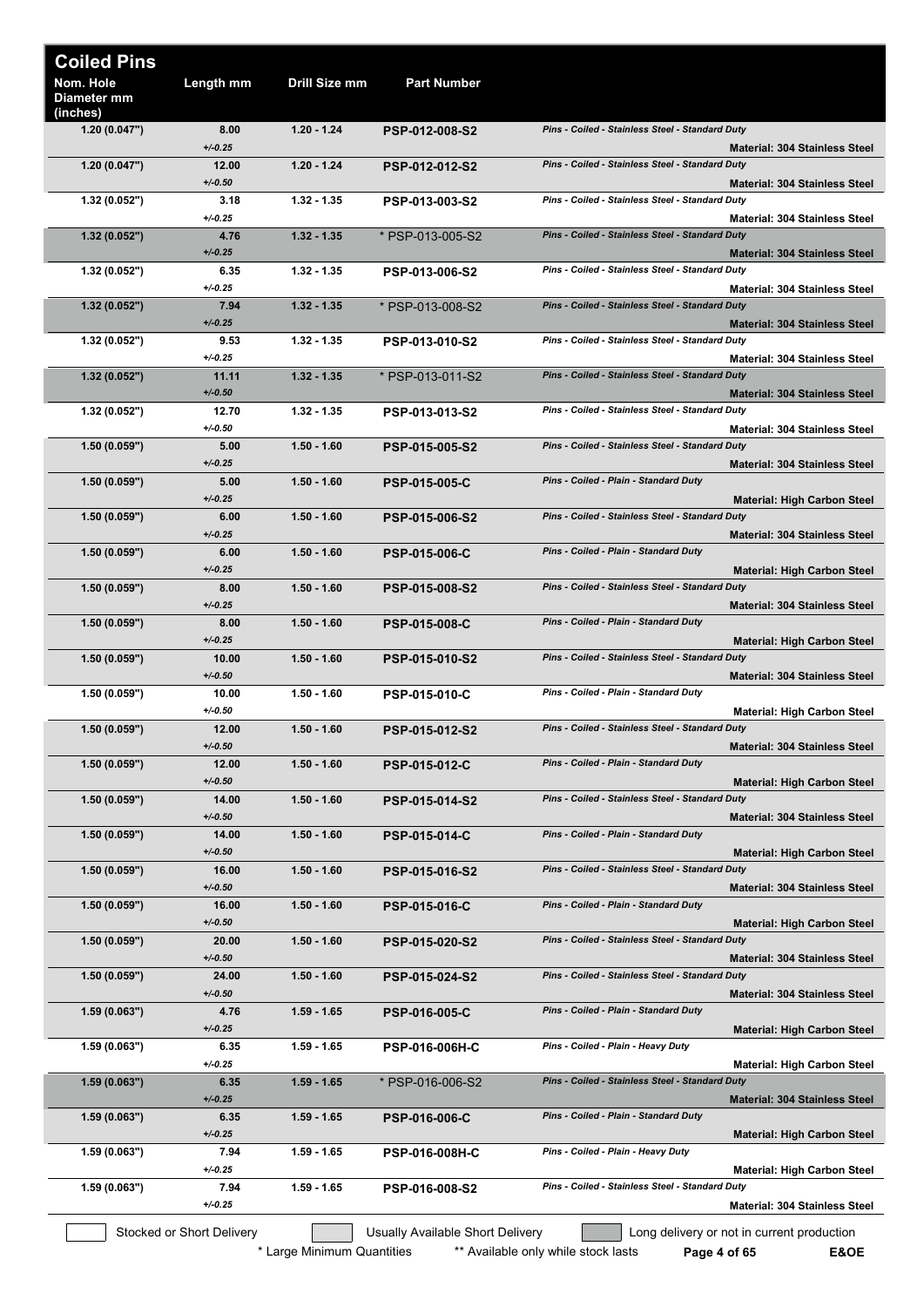| <b>Coiled Pins</b>                   |                           |               |                                  |                                                                                         |
|--------------------------------------|---------------------------|---------------|----------------------------------|-----------------------------------------------------------------------------------------|
| Nom. Hole<br>Diameter mm<br>(inches) | Length mm                 | Drill Size mm | <b>Part Number</b>               |                                                                                         |
| 1.59(0.063")                         | 7.94<br>$+/0.25$          | $1.59 - 1.65$ | <b>PSP-016-008-C</b>             | Pins - Coiled - Plain - Standard Duty<br>Material: High Carbon Steel                    |
| 1.59(0.063")                         | 9.53<br>$+/0.25$          | $1.59 - 1.65$ | <b>PSP-016-010H-C</b>            | Pins - Coiled - Plain - Heavy Duty<br>Material: High Carbon Steel                       |
| 1.59(0.063")                         | 9.53<br>$+/0.25$          | $1.59 - 1.65$ | PSP-016-010-S2                   | Pins - Coiled - Stainless Steel - Standard Duty<br><b>Material: 304 Stainless Steel</b> |
| 1.59(0.063")                         | 9.53<br>$+/0.25$          | $1.59 - 1.65$ | <b>PSP-016-010-C</b>             | Pins - Coiled - Plain - Standard Duty<br><b>Material: High Carbon Steel</b>             |
| 1.59(0.063")                         | 11.11<br>$+/0.50$         | $1.59 - 1.65$ | * PSP-016-011-S2                 | Pins - Coiled - Stainless Steel - Standard Duty<br><b>Material: 304 Stainless Steel</b> |
| 1.59(0.063")                         | 11.11<br>$+/-0.50$        | $1.59 - 1.65$ | <b>PSP-016-011-C</b>             | Pins - Coiled - Plain - Standard Duty<br>Material: High Carbon Steel                    |
| 1.59(0.063")                         | 12.70<br>$+/-0.50$        | $1.59 - 1.65$ | <b>PSP-016-013H-C</b>            | Pins - Coiled - Plain - Heavy Duty<br>Material: High Carbon Steel                       |
| 1.59 (0.063")                        | 12.70<br>$+/0.50$         | $1.59 - 1.65$ | PSP-016-013-S2                   | Pins - Coiled - Stainless Steel - Standard Duty<br><b>Material: 304 Stainless Steel</b> |
| 1.59(0.063")                         | 12.70<br>$+/-0.50$        | $1.59 - 1.65$ | <b>PSP-016-013-C</b>             | Pins - Coiled - Plain - Standard Duty<br><b>Material: High Carbon Steel</b>             |
| 1.59(0.063")                         | 14.29<br>$+/-0.50$        | $1.59 - 1.65$ | * PSP-016-014-S2                 | Pins - Coiled - Stainless Steel - Standard Duty<br><b>Material: 304 Stainless Steel</b> |
| 1.59(0.063")                         | 15.88<br>$+/0.50$         | $1.59 - 1.65$ | * PSP-016-016-S2                 | Pins - Coiled - Stainless Steel - Standard Duty<br><b>Material: 304 Stainless Steel</b> |
| 1.59(0.063")                         | 15.88<br>$+/0.50$         | 1.59 - 1.65   | <b>PSP-016-016-C</b>             | Pins - Coiled - Plain - Standard Duty<br><b>Material: High Carbon Steel</b>             |
| 1.59(0.063")                         | 17.48<br>$+/0.50$         | $1.59 - 1.65$ | * PSP-016-017-C                  | Pins - Coiled - Plain - Standard Duty<br><b>Material: High Carbon Steel</b>             |
| 1.59(0.063")                         | 19.05<br>$+/0.50$         | 1.59 - 1.65   | <b>PSP-016-019-C</b>             | Pins - Coiled - Plain - Standard Duty<br>Material: High Carbon Steel                    |
| 1.59(0.063")                         | 22.23<br>$+/0.50$         | $1.59 - 1.65$ | * PSP-016-022-C                  | Pins - Coiled - Plain - Standard Duty<br><b>Material: High Carbon Steel</b>             |
| 1.59(0.063")                         | 23.83<br>$+/0.50$         | 1.59 - 1.65   | ** PSP-016-024-C                 | Pins - Coiled - Plain - Standard Duty<br>Material: High Carbon Steel                    |
| 1.59(0.063")                         | 25.40<br>$+/0.50$         | $1.59 - 1.65$ | <b>PSP-016-025-C</b>             | Pins - Coiled - Plain - Standard Duty<br><b>Material: High Carbon Steel</b>             |
| 1.98(0.078")                         | 6.35<br>$+/0.25$          | $1.98 - 2.06$ | <b>PSP-019-006-C</b>             | Pins - Coiled - Plain - Standard Duty<br><b>Material: High Carbon Steel</b>             |
| 1.98(0.078")                         | 7.94<br>$+/0.25$          | $1.98 - 2.06$ | <b>PSP-019-008-C</b>             | Pins - Coiled - Plain - Standard Duty<br><b>Material: High Carbon Steel</b>             |
| 1.98(0.078")                         | 9.53<br>$+/0.25$          | $1.98 - 2.06$ | <b>PSP-019-010-C</b>             | Pins - Coiled - Plain - Standard Duty<br><b>Material: High Carbon Steel</b>             |
| 1.98(0.078")                         | 11.11<br>$+/0.50$         | $1.98 - 2.06$ | <b>PSP-019-011-C</b>             | Pins - Coiled - Plain - Standard Duty<br><b>Material: High Carbon Steel</b>             |
| 1.98 (0.078")                        | 12.70<br>$+/0.50$         | $1.98 - 2.06$ | PSP-019-013-C                    | Pins - Coiled - Plain - Standard Duty<br><b>Material: High Carbon Steel</b>             |
| 1.98(0.078")                         | 15.88<br>$+/-0.50$        | $1.98 - 2.06$ | <b>PSP-019-016-C</b>             | Pins - Coiled - Plain - Standard Duty<br>Material: High Carbon Steel                    |
| 1.98(0.078")                         | 19.05<br>$+/0.50$         | $1.98 - 2.06$ | <b>PSP-019-019-C</b>             | Pins - Coiled - Plain - Standard Duty<br>Material: High Carbon Steel                    |
| (0.078")                             | 25.40<br>$+/-0.50$        | $1.98 - 2.06$ | PSP-019-025-C                    | Pins - Coiled - Plain - Standard Duty<br><b>Material: High Carbon Steel</b>             |
| 2.00(0.079")                         | 6.00<br>$+/0.25$          | $2.00 - 2.10$ | <b>PSP-020-006-S2</b>            | Pins - Coiled - Stainless Steel - Standard Duty<br><b>Material: 304 Stainless Steel</b> |
| 2.00(0.079")                         | 8.00<br>$+/0.25$          | $2.00 - 2.10$ | * PSP-020-008-S2                 | Pins - Coiled - Stainless Steel - Standard Duty<br><b>Material: 304 Stainless Steel</b> |
| 2.00(0.079")                         | 8.00<br>$+/0.25$          | $2.00 - 2.10$ | PSP-020-008-S42                  | Pins - Coiled - Stainless Steel - Standard Duty<br>Material: 420 PV Stainless Steel     |
| 2.00(0.079")                         | 10.00<br>$+/0.50$         | $2.00 - 2.10$ | ** PSP-020-010-S2                | Pins - Coiled - Stainless Steel - Standard Duty<br><b>Material: 304 Stainless Steel</b> |
| 2.00(0.079")                         | 12.00<br>$+/0.50$         | $2.00 - 2.10$ | ** PSP-020-012-S2                | Pins - Coiled - Stainless Steel - Standard Duty<br><b>Material: 304 Stainless Steel</b> |
| 2.00(0.079")                         | 12.00<br>$+/0.50$         | $2.00 - 2.10$ | PSP-020-012-C                    | Pins - Coiled - Plain - Standard Duty<br><b>Material: High Carbon Steel</b>             |
|                                      | Stocked or Short Delivery |               | Usually Available Short Delivery | Long delivery or not in current production                                              |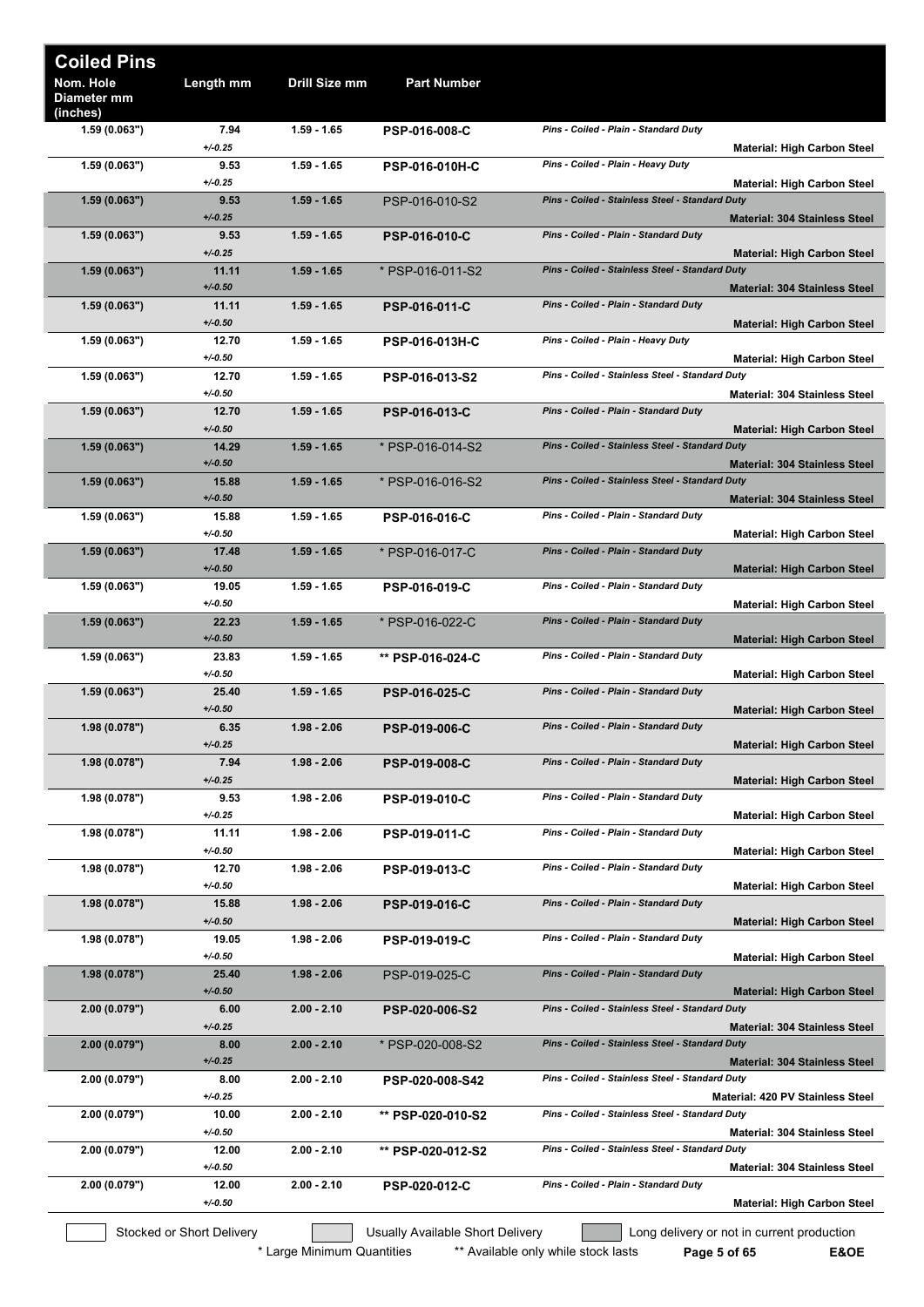| <b>Coiled Pins</b>                   |                           |                            |                                  |                                                                                         |
|--------------------------------------|---------------------------|----------------------------|----------------------------------|-----------------------------------------------------------------------------------------|
| Nom. Hole<br>Diameter mm<br>(inches) | Length mm                 | Drill Size mm              | <b>Part Number</b>               |                                                                                         |
| 2.00(0.079")                         | 14.00<br>$+/-0.50$        | $2.00 - 2.10$              | <b>PSP-020-014-S2</b>            | Pins - Coiled - Stainless Steel - Standard Duty<br><b>Material: 304 Stainless Steel</b> |
| 2.00(0.079")                         | 14.00<br>$+/-0.50$        | $2.00 - 2.10$              | <b>PSP-020-014-C</b>             | Pins - Coiled - Plain - Standard Duty<br><b>Material: High Carbon Steel</b>             |
| 2.00(0.079")                         | 16.00<br>$+/-0.50$        | $2.00 - 2.10$              | PSP-020-016-S2                   | Pins - Coiled - Stainless Steel - Standard Duty<br><b>Material: 304 Stainless Steel</b> |
| 2.00(0.079")                         | 18.00<br>$+/-0.50$        | $2.00 - 2.10$              | <b>PSP-020-018-S2</b>            | Pins - Coiled - Stainless Steel - Standard Duty<br><b>Material: 304 Stainless Steel</b> |
| 2.00(0.079")                         | 18.00<br>$+/-0.50$        | $2.00 - 2.10$              | <b>PSP-020-018-C</b>             | Pins - Coiled - Plain - Standard Duty<br><b>Material: High Carbon Steel</b>             |
| 2.00(0.079")                         | 20.00<br>$+/-0.50$        | $2.00 - 2.10$              | <b>PSP-020-020-S2</b>            | Pins - Coiled - Stainless Steel - Standard Duty<br><b>Material: 304 Stainless Steel</b> |
| 2.00 (0.079")                        | 20.00<br>$+/-0.50$        | $2.00 - 2.10$              | <b>PSP-020-020-C</b>             | Pins - Coiled - Plain - Standard Duty<br><b>Material: High Carbon Steel</b>             |
| 2.00(0.079")                         | 20.00<br>$+/-0.50$        | $2.00 - 2.10$              | <b>PSP-020-020H-C</b>            | Pins - Coiled - Plain - Heavy Duty                                                      |
| 2.00(0.079")                         | 24.00<br>$+/-0.50$        | $2.00 - 2.10$              | <b>PSP-020-024-S2</b>            | <b>Material: High Carbon Steel</b><br>Pins - Coiled - Stainless Steel - Standard Duty   |
| 2.00 (0.079")                        | 26.00                     | $2.00 - 2.10$              | ** PSP-020-026-S2                | <b>Material: 304 Stainless Steel</b><br>Pins - Coiled - Stainless Steel - Standard Duty |
| 2.00 (0.079")                        | $+/-0.50$<br>26.00        | $2.00 - 2.10$              | * PSP-020-026-C                  | Material: 304 Stainless Steel<br>Pins - Coiled - Plain - Standard Duty                  |
| 2.00(0.079")                         | $+/-0.50$<br>30.00        | $2.00 - 2.10$              | <b>PSP-020-030-S2</b>            | <b>Material: High Carbon Steel</b><br>Pins - Coiled - Stainless Steel - Standard Duty   |
| 2.00(0.079")                         | $+/-0.50$<br>35.00        | $2.00 - 2.10$              | <b>PSP-020-035-C</b>             | <b>Material: 304 Stainless Steel</b><br>Pins - Coiled - Plain - Standard Duty           |
| 2.38 (0.094")                        | $+/-0.50$<br>6.35         | $2.38 - 2.46$              | <b>PSP-024-006H-C</b>            | <b>Material: High Carbon Steel</b><br>Pins - Coiled - Plain - Heavy Duty                |
| 2.38(0.094")                         | $+/-0.25$<br>6.35         | $2.38 - 2.46$              | <b>PSP-024-006-C</b>             | <b>Material: High Carbon Steel</b><br>Pins - Coiled - Plain - Standard Duty             |
| 2.38 (0.094")                        | $+/0.25$<br>6.35          | $2.38 - 2.46$              | <b>PSP-024-006-A-C</b>           | <b>Material: High Carbon Steel</b><br>Pins - Coiled - Plain - Standard Duty             |
| 2.38 (0.094")                        | $+/0.25$<br>7.93          | $2.38 - 2.46$              | PSP-024-008H-S2                  | <b>Material: High Carbon Steel</b><br>Pins - Coiled - Stainless Steel - Heavy Duty      |
| 2.38 (0.094")                        | $+/0.25$<br>7.93          | $2.38 - 2.46$              | PSP-024-008H-S420                | <b>Material: 304 Stainless Steel</b><br>Pins - Coiled - Stainless Steel - Heavy Duty    |
| 2.38 (0.094")                        | $+/0.25$<br>7.93          | $2.38 - 2.46$              | <b>PSP-024-008-C</b>             | Material: 420 Stainless Steel Oiled<br>Pins - Coiled - Plain - Standard Duty            |
|                                      | $+/0.25$<br>7.93          | $2.38 - 2.46$              |                                  | <b>Material: High Carbon Steel</b><br>Pins - Coiled - Plain - Standard Duty             |
| 2.38 (0.094")                        | $+/0.25$                  |                            | <b>PSP-024-008-A-C</b>           | <b>Material: High Carbon Steel</b><br>Pins - Coiled - Stainless Steel - Standard Duty   |
| 2.38(0.094")                         | 9.53<br>$+/-0.25$         | $2.38 - 2.46$              | * PSP-024-010-S2                 | <b>Material: 304 Stainless Steel</b>                                                    |
| 2.38(0.094")                         | 9.53<br>$+/-0.25$         | $2.38 - 2.46$              | <b>PSP-024-010-C</b>             | Pins - Coiled - Plain - Standard Duty<br><b>Material: High Carbon Steel</b>             |
| 2.38 (0.094")                        | 9.53<br>$+/0.25$          | $2.38 - 2.46$              | <b>PSP-024-010-A-C</b>           | Pins - Coiled - Plain - Standard Duty<br><b>Material: High Carbon Steel</b>             |
| 2.38 (0.094")                        | 11.11<br>$+/0.50$         | $2.38 - 2.46$              | PSP-024-011-S2                   | Pins - Coiled - Stainless Steel - Standard Duty<br>Material: 304 Stainless Steel        |
| 2.38(0.094")                         | 11.11<br>$+/-0.50$        | $2.38 - 2.46$              | * PSP-024-011-S3                 | Pins - Coiled - Stainless Steel - Standard Duty<br><b>Material: 304 Stainless Steel</b> |
| 2.38 (0.094")                        | 11.11<br>$+/0.50$         | $2.38 - 2.46$              | <b>PSP-024-011-C</b>             | Pins - Coiled - Plain - Standard Duty<br><b>Material: High Carbon Steel</b>             |
| 2.38 (0.094")                        | 12.70<br>$+/0.25$         | $2.38 - 2.46$              | PSP-024-013H-S2                  | Pins - Coiled - Stainless Steel - Heavy Duty<br><b>Material: 304 Stainless Steel</b>    |
| 2.38 (0.094")                        | 12.70<br>$+/-0.50$        | $2.38 - 2.46$              | <b>PSP-024-013H-C</b>            | Pins - Coiled - Plain - Heavy Duty<br><b>Material: High Carbon Steel</b>                |
| 2.38(0.094")                         | 12.70<br>$+/-0.50$        | $2.38 - 2.46$              | * PSP-024-013-S2                 | Pins - Coiled - Stainless Steel - Standard Duty<br><b>Material: 304 Stainless Steel</b> |
| 2.38 (0.094")                        | 12.70<br>$+/0.50$         | $2.38 - 2.46$              | <b>PSP-024-013-C</b>             | Pins - Coiled - Plain - Standard Duty<br><b>Material: High Carbon Steel</b>             |
| 2.38(0.094")                         | 14.28<br>$+/-0.50$        | $2.38 - 2.46$              | * PSP-024-014-S2                 | Pins - Coiled - Stainless Steel - Standard Duty<br><b>Material: 304 Stainless Steel</b> |
|                                      | Stocked or Short Delivery |                            | Usually Available Short Delivery | Long delivery or not in current production                                              |
|                                      |                           | * Large Minimum Quantities |                                  | ** Available only while stock lasts<br>E&OE<br>Page 6 of 65                             |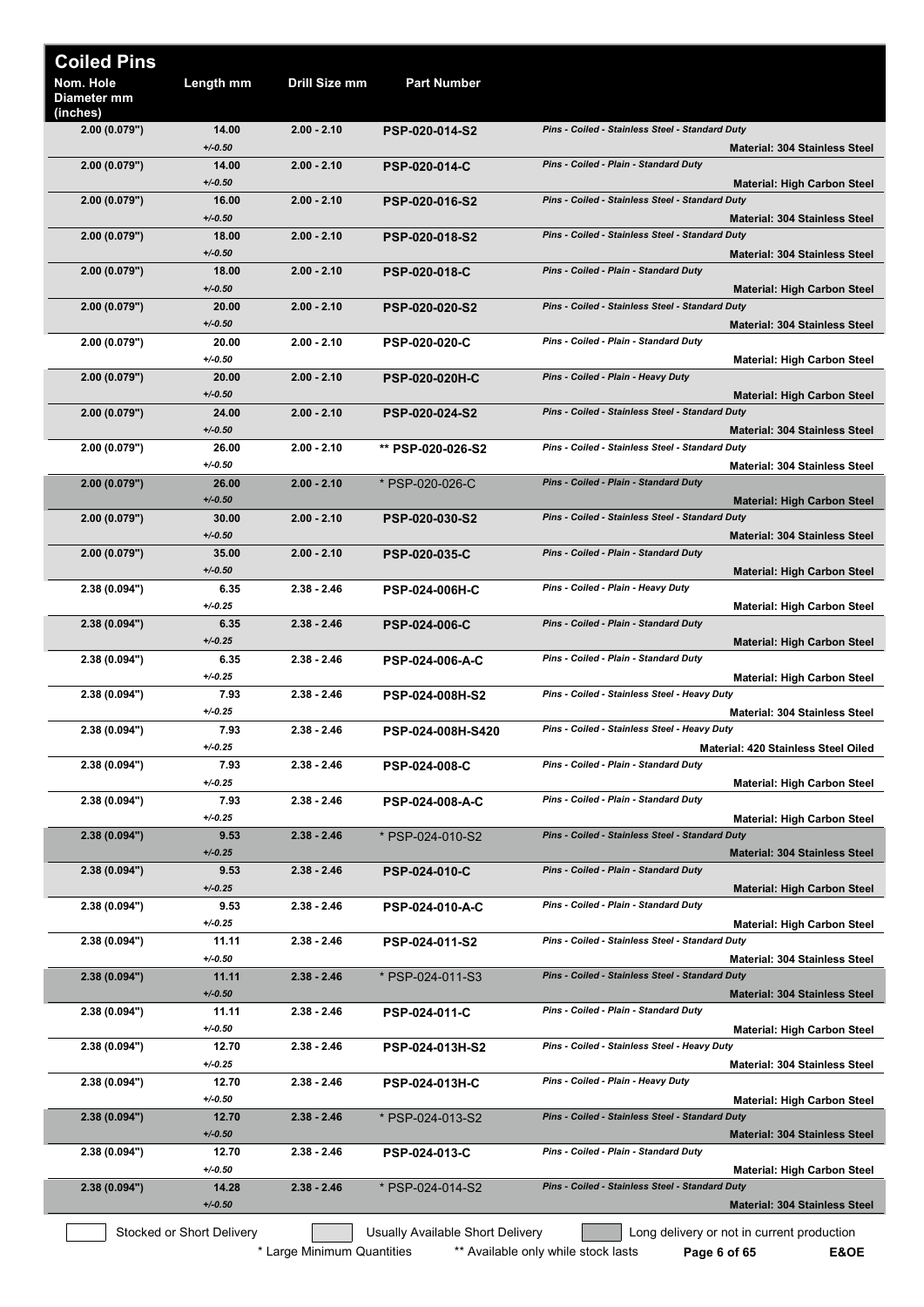| <b>Coiled Pins</b>                   |                           |               |                                  |                                                                                         |
|--------------------------------------|---------------------------|---------------|----------------------------------|-----------------------------------------------------------------------------------------|
| Nom. Hole<br>Diameter mm<br>(inches) | Length mm                 | Drill Size mm | <b>Part Number</b>               |                                                                                         |
| 2.38 (0.094")                        | 14.28<br>$+/-0.50$        | $2.38 - 2.46$ | <b>PSP-024-014-C</b>             | Pins - Coiled - Plain - Standard Duty<br><b>Material: High Carbon Steel</b>             |
| 2.38 (0.094")                        | 15.88<br>$+/0.25$         | $2.38 - 2.46$ | <b>PSP-024-016H-S2</b>           | Pins - Coiled - Stainless Steel - Heavy Duty<br><b>Material: 304 Stainless Steel</b>    |
| 2.38(0.094")                         | 15.88<br>$+/0.50$         | $2.38 - 2.46$ | * PSP-024-016-S2                 | Pins - Coiled - Stainless Steel - Standard Duty<br><b>Material: 304 Stainless Steel</b> |
| 2.38(0.094")                         | 15.88<br>$+/0.50$         | $2.38 - 2.46$ | <b>PSP-024-016-C</b>             | Pins - Coiled - Plain - Standard Duty<br><b>Material: High Carbon Steel</b>             |
| 2.38(0.094")                         | 17.46<br>$+/-0.50$        | $2.38 - 2.46$ | * PSP-024-017-S2                 | Pins - Coiled - Stainless Steel - Standard Duty<br><b>Material: 304 Stainless Steel</b> |
| 2.38(0.094")                         | 17.46<br>$+/-0.50$        | $2.38 - 2.46$ | * PSP-024B-017-C                 | Pins - Coiled - Plain - Standard Duty<br><b>Material: High Carbon Steel</b>             |
| 2.38 (0.094")                        | 19.05<br>$+/0.25$         | $2.38 - 2.46$ | PSP-024-019H-S2                  | Pins - Coiled - Stainless Steel - Heavy Duty<br><b>Material: 304 Stainless Steel</b>    |
| 2.38(0.094")                         | 19.05<br>$+/0.50$         | $2.38 - 2.46$ | PSP-024-019-S2                   | Pins - Coiled - Stainless Steel - Standard Duty<br><b>Material: 304 Stainless Steel</b> |
| 2.38(0.094")                         | 19.05<br>$+/0.50$         | $2.38 - 2.46$ | <b>PSP-024-019-C</b>             | Pins - Coiled - Plain - Standard Duty<br><b>Material: High Carbon Steel</b>             |
| 2.38(0.094")                         | 20.63<br>$+/0.50$         | $2.38 - 2.46$ | * PSP-024B-021-C                 | Pins - Coiled - Plain - Standard Duty<br><b>Material: High Carbon Steel</b>             |
| 2.38 (0.094")                        | 22.23<br>$+/0.25$         | $2.38 - 2.46$ | PSP-024-022H-S2                  | Pins - Coiled - Stainless Steel - Heavy Duty<br><b>Material: 304 Stainless Steel</b>    |
| 2.38(0.094")                         | 22.23<br>$+/0.50$         | $2.38 - 2.46$ | <b>PSP-024-022-C</b>             | Pins - Coiled - Plain - Standard Duty<br><b>Material: High Carbon Steel</b>             |
| 2.38(0.094")                         | 23.83<br>$+/-0.50$        | $2.38 - 2.46$ | * PSP-024B-024-C                 | Pins - Coiled - Plain - Standard Duty<br><b>Material: High Carbon Steel</b>             |
| 2.38(0.094")                         | 25.40<br>$+/0.50$         | $2.38 - 2.46$ | <b>PSP-024-025-C</b>             | Pins - Coiled - Plain - Standard Duty<br><b>Material: High Carbon Steel</b>             |
| 2.38 (0.094")                        | 28.58<br>$+/-0.50$        | $2.38 - 2.46$ | <b>PSP-024-029-C</b>             | Pins - Coiled - Plain - Standard Duty<br><b>Material: High Carbon Steel</b>             |
| 2.38(0.094")                         | 31.75<br>$+/0.50$         | $2.38 - 2.46$ | * PSP-024B-032-C                 | Pins - Coiled - Plain - Standard Duty<br><b>Material: High Carbon Steel</b>             |
| 2.38(0.094")                         | 38.10<br>$+/0.50$         | $2.38 - 2.46$ | <b>PSP-024-038-C</b>             | Pins - Coiled - Plain - Standard Duty<br><b>Material: High Carbon Steel</b>             |
| 2.50(0.098")                         | 4.76<br>$+/-0.25$         | $2.50 - 2.60$ | * PSP-025B-005-S2                | Pins - Coiled - Stainless Steel - Standard Duty<br><b>Material: 304 Stainless Steel</b> |
| 2.50(0.098")                         | 6.35<br>$+/0.25$          | $2.50 - 2.60$ | * PSP-025B-006-S2                | Pins - Coiled - Stainless Steel - Standard Duty<br><b>Material: 304 Stainless Steel</b> |
| 2.50(0.098")                         | 7.94<br>$+/0.25$          | $2.50 - 2.60$ | * PSP-025B-008-S2                | Pins - Coiled - Stainless Steel - Standard Duty<br><b>Material: 304 Stainless Steel</b> |
| 2.50(0.098")                         | 8.00<br>$+/0.25$          | $2.50 - 2.60$ | <b>PSP-025-008-S2</b>            | Pins - Coiled - Stainless Steel - Standard Duty<br><b>Material: 304 Stainless Steel</b> |
| 2.50(0.098")                         | 8.00<br>$+/0.25$          | $2.50 - 2.60$ | <b>PSP-025-008-C</b>             | Pins - Coiled - Plain - Standard Duty<br><b>Material: High Carbon Steel</b>             |
| 2.50(0.098")                         | 9.53<br>$+/0.25$          | $2.50 - 2.60$ | * PSP-025B-010-S2                | Pins - Coiled - Stainless Steel - Standard Duty<br><b>Material: 304 Stainless Steel</b> |
| 2.50(0.098")                         | 10.00<br>$+/0.50$         | $2.50 - 2.60$ | <b>PSP-025-010-S2</b>            | Pins - Coiled - Stainless Steel - Standard Duty<br><b>Material: 304 Stainless Steel</b> |
| 2.50(0.098")                         | 10.00<br>$+/0.50$         | $2.50 - 2.60$ | <b>PSP-025-010-C</b>             | Pins - Coiled - Plain - Standard Duty<br><b>Material: High Carbon Steel</b>             |
| 2.50(0.098")                         | 11.11<br>$+/-0.50$        | $2.50 - 2.60$ | * PSP-025B-011-S2                | Pins - Coiled - Stainless Steel - Standard Duty<br><b>Material: 304 Stainless Steel</b> |
| 2.50(0.098")                         | 12.00<br>$+/0.50$         | $2.50 - 2.60$ | PSP-025-012-S2                   | Pins - Coiled - Stainless Steel - Standard Duty<br><b>Material: 304 Stainless Steel</b> |
| 2.50(0.098")                         | 12.00<br>$+/0.50$         | $2.50 - 2.60$ | ** PSP-025-012-C                 | Pins - Coiled - Plain - Standard Duty<br><b>Material: High Carbon Steel</b>             |
| 2.50(0.098")                         | 12.70<br>$+/0.50$         | $2.50 - 2.60$ | * PSP-025B-013-S2                | Pins - Coiled - Stainless Steel - Standard Duty<br><b>Material: 304 Stainless Steel</b> |
| 2.50(0.098")                         | 14.00<br>$+/0.50$         | $2.50 - 2.60$ | <b>PSP-025-014-S2</b>            | Pins - Coiled - Stainless Steel - Standard Duty<br><b>Material: 304 Stainless Steel</b> |
| 2.50(0.098")                         | 14.00<br>$+/0.50$         | $2.50 - 2.60$ | <b>PSP-025-014-C</b>             | Pins - Coiled - Plain - Standard Duty<br><b>Material: High Carbon Steel</b>             |
|                                      | Stocked or Short Delivery |               | Usually Available Short Delivery | Long delivery or not in current production                                              |

\* Large Minimum Quantities \*\* Available only while stock lasts **Page 7 of 65** E&OE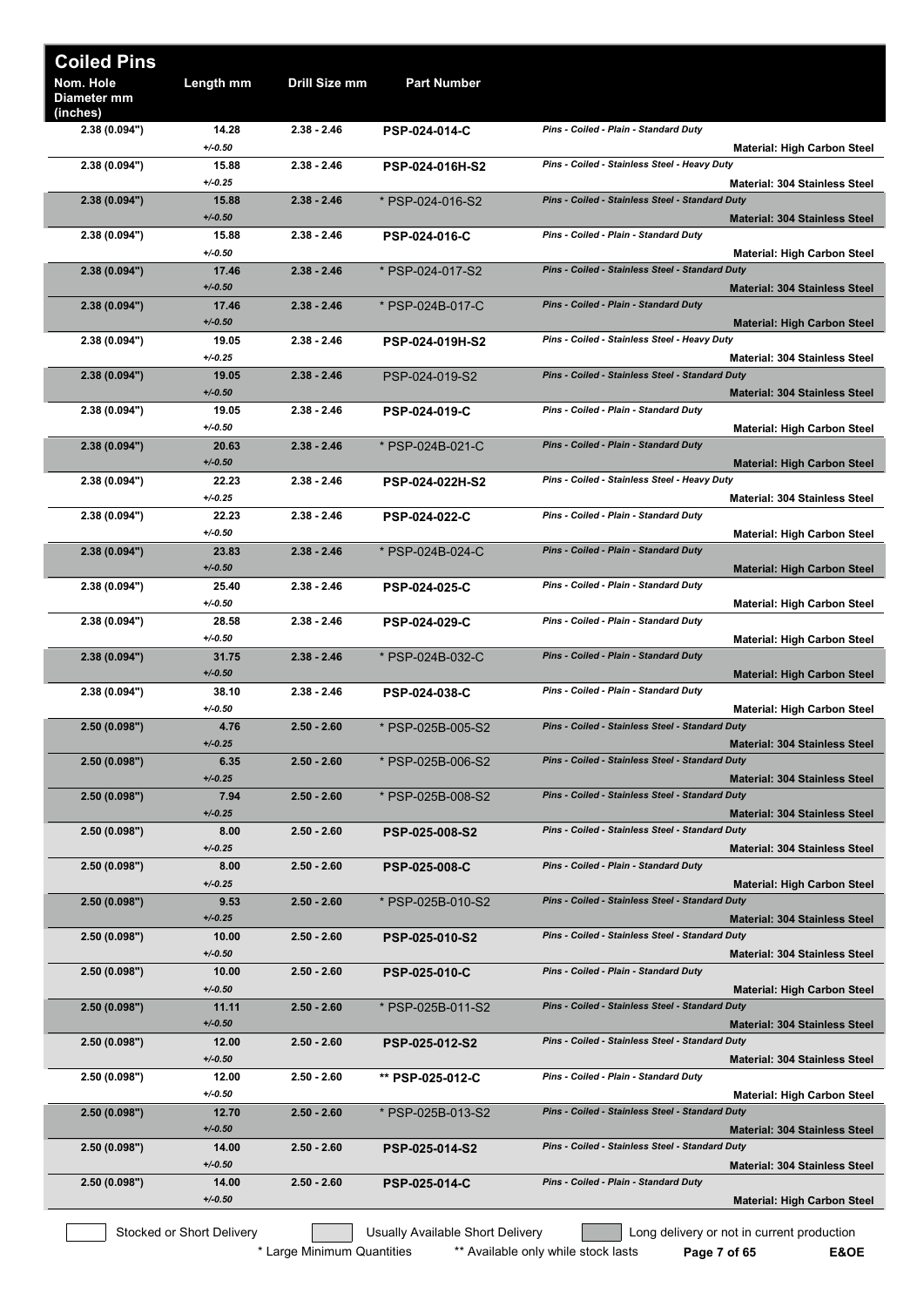| <b>Coiled Pins</b>                   |                           |                            |                                  |                                                                                            |
|--------------------------------------|---------------------------|----------------------------|----------------------------------|--------------------------------------------------------------------------------------------|
| Nom. Hole<br>Diameter mm<br>(inches) | Length mm                 | Drill Size mm              | <b>Part Number</b>               |                                                                                            |
| 2.50(0.098")                         | 16.00<br>$+/0.50$         | $2.50 - 2.60$              | <b>PSP-025-016-S2</b>            | Pins - Coiled - Stainless Steel - Standard Duty<br><b>Material: 304 Stainless Steel</b>    |
| 2.50(0.098")                         | 16.00<br>$+/0.50$         | $2.50 - 2.60$              | <b>PSP-025-016-C</b>             | Pins - Coiled - Plain - Standard Duty<br><b>Material: High Carbon Steel</b>                |
| 2.50(0.098")                         | 18.00<br>$+/0.50$         | $2.50 - 2.60$              | <b>PSP-025-018-S2</b>            | Pins - Coiled - Stainless Steel - Standard Duty<br><b>Material: 304 Stainless Steel</b>    |
| 2.50(0.098")                         | 18.00<br>$+/0.50$         | $2.50 - 2.60$              | <b>PSP-025-018-C</b>             | Pins - Coiled - Plain - Standard Duty<br><b>Material: High Carbon Steel</b>                |
| 2.50(0.098")                         | 20.00<br>$+/0.50$         | $2.50 - 2.60$              | <b>PSP-025-020-S2</b>            | Pins - Coiled - Stainless Steel - Standard Duty<br><b>Material: 304 Stainless Steel</b>    |
| 2.50(0.098")                         | 20.00<br>$+/0.50$         | $2.50 - 2.60$              | <b>PSP-025-020-C</b>             | Pins - Coiled - Plain - Standard Duty<br><b>Material: High Carbon Steel</b>                |
| 2.50(0.098")                         | 22.00<br>$+/0.50$         | $2.50 - 2.60$              | PSP-025-022-S2                   | Pins - Coiled - Stainless Steel - Standard Duty<br><b>Material: 304 Stainless Steel</b>    |
| 2.50 (0.098")                        | 22.00<br>$+/0.50$         | $2.50 - 2.60$              | <b>PSP-025-022-C</b>             | Pins - Coiled - Plain - Standard Duty<br><b>Material: High Carbon Steel</b>                |
| 2.50(0.098")                         | 24.00<br>$+/0.50$         | $2.50 - 2.60$              | <b>PSP-025-024-S2</b>            | Pins - Coiled - Stainless Steel - Standard Duty<br><b>Material: 304 Stainless Steel</b>    |
| 2.50(0.098")                         | 24.00<br>$+/0.50$         | $2.50 - 2.60$              | <b>PSP-025-024-C</b>             | Pins - Coiled - Plain - Standard Duty<br><b>Material: High Carbon Steel</b>                |
| 2.78 (0.109")                        | 6.35<br>$+/0.25$          | $2.78 - 2.84$              | <b>PSP-028-006-S2</b>            | Pins - Coiled - Stainless Steel - Standard Duty<br><b>Material: 304 Stainless Steel</b>    |
| 2.78(0.109")                         | 6.35<br>$+/0.25$          | $2.78 - 2.84$              | <b>PSP-028-006-C</b>             | Pins - Coiled - Plain - Standard Duty<br><b>Material: High Carbon Steel</b>                |
| 2.78 (0.109")                        | 12.70<br>$+/0.50$         | $2.78 - 2.84$              | <b>PSP-028-013-S2</b>            | Pins - Coiled - Stainless Steel - Standard Duty<br><b>Material: 304 Stainless Steel</b>    |
| 2.78 (0.109")                        | 12.70<br>$+/0.50$         | $2.78 - 2.84$              | <b>PSP-028-013-C</b>             | Pins - Coiled - Plain - Standard Duty<br><b>Material: High Carbon Steel</b>                |
| 2.78 (0.109")                        | 19.05<br>$+/0.50$         | $2.78 - 2.84$              | PSP-028-019-C                    | Pins - Coiled - Plain - Standard Duty<br><b>Material: High Carbon Steel</b>                |
| 2.78(0.109")                         | 25.40<br>$+/0.50$         | $2.78 - 2.84$              | <b>PSP-028-025-C</b>             | Pins - Coiled - Plain - Standard Duty<br><b>Material: High Carbon Steel</b>                |
| 2.78(0.109")                         | 38.10<br>$+/-0.50$        | $2.78 - 2.84$              | <b>PSP-028-038-C</b>             | Pins - Coiled - Plain - Standard Duty<br><b>Material: High Carbon Steel</b>                |
| 3.00(0.118")                         | 10.00<br>$+/0.50$         | $3.00 - 3.10$              | <b>PSP-030-010-S2</b>            | Pins - Coiled - Stainless Steel - Standard Duty<br><b>Material: 304 Stainless Steel</b>    |
| 3.00(0.118")                         | 10.00<br>$+/0.50$         | $3.00 - 3.10$              | <b>PSP-030-010-C</b>             | Pins - Coiled - Plain - Standard Duty<br><b>Material: High Carbon Steel</b>                |
| 3.00(0.118")                         | 12.00<br>$+/0.50$         | $3.00 - 3.10$              | PSP-030-012-S2                   | Pins - Coiled - Stainless Steel - Standard Duty<br><b>Material: 304 Stainless Steel</b>    |
| 3.00(0.118")                         | 12.00<br>$+/0.50$         | $3.00 - 3.10$              | <b>PSP-030-012-C</b>             | Pins - Coiled - Plain - Standard Duty<br><b>Material: High Carbon Steel</b>                |
| 3.00 (0.118")                        | 14.00<br>$+/0.50$         | $3.00 - 3.10$              | ** PSP-030-014-S2                | Pins - Coiled - Stainless Steel - Standard Duty<br><b>Material: 304 Stainless Steel</b>    |
| 3.00 (0.118")                        | 14.00<br>$+/0.50$         | $3.00 - 3.10$              | <b>PSP-030-014-C</b>             | Pins - Coiled - Plain - Standard Duty<br><b>Material: High Carbon Steel</b>                |
| 3.00(0.118")                         | 16.00<br>$+/0.50$         | $3.00 - 3.10$              | PSP-030-016H-S420                | Pins - Coiled - Stainless Steel - Heavy Duty<br><b>Material: 420 Stainless Steel Oiled</b> |
| 3.00(0.118")                         | 16.00<br>$+/0.50$         | $3.00 - 3.10$              | PSP-030-016-S2                   | Pins - Coiled - Stainless Steel - Standard Duty<br>Material: 304 Stainless Steel           |
| 3.00(0.118")                         | 16.00<br>$+/0.50$         | $3.00 - 3.10$              | <b>PSP-030-016-C</b>             | Pins - Coiled - Plain - Standard Duty<br><b>Material: High Carbon Steel</b>                |
| 3.00 (0.118")                        | 18.00<br>$+/0.50$         | $3.00 - 3.10$              | PSP-030-018-S2                   | Pins - Coiled - Stainless Steel - Standard Duty<br>Material: 304 Stainless Steel           |
| 3.00(0.118")                         | 18.00<br>$+/0.50$         | $3.00 - 3.10$              | <b>PSP-030-018-C</b>             | Pins - Coiled - Plain - Standard Duty<br><b>Material: High Carbon Steel</b>                |
| 3.00(0.118")                         | 20.00<br>$+/0.50$         | $3.00 - 3.10$              | PSP-030-020-S2                   | Pins - Coiled - Stainless Steel - Standard Duty<br><b>Material: 304 Stainless Steel</b>    |
| 3.00(0.118")                         | 20.00<br>$+/0.50$         | $3.00 - 3.10$              | <b>PSP-030-020-C</b>             | Pins - Coiled - Plain - Standard Duty<br><b>Material: High Carbon Steel</b>                |
| 3.00(0.118")                         | 22.00<br>$+/0.50$         | $3.00 - 3.10$              | PSP-030-022-S2                   | Pins - Coiled - Stainless Steel - Standard Duty<br><b>Material: 304 Stainless Steel</b>    |
|                                      | Stocked or Short Delivery |                            | Usually Available Short Delivery | Long delivery or not in current production                                                 |
|                                      |                           | * Large Minimum Quantities |                                  | ** Available only while stock lasts<br>E&OE<br>Page 8 of 65                                |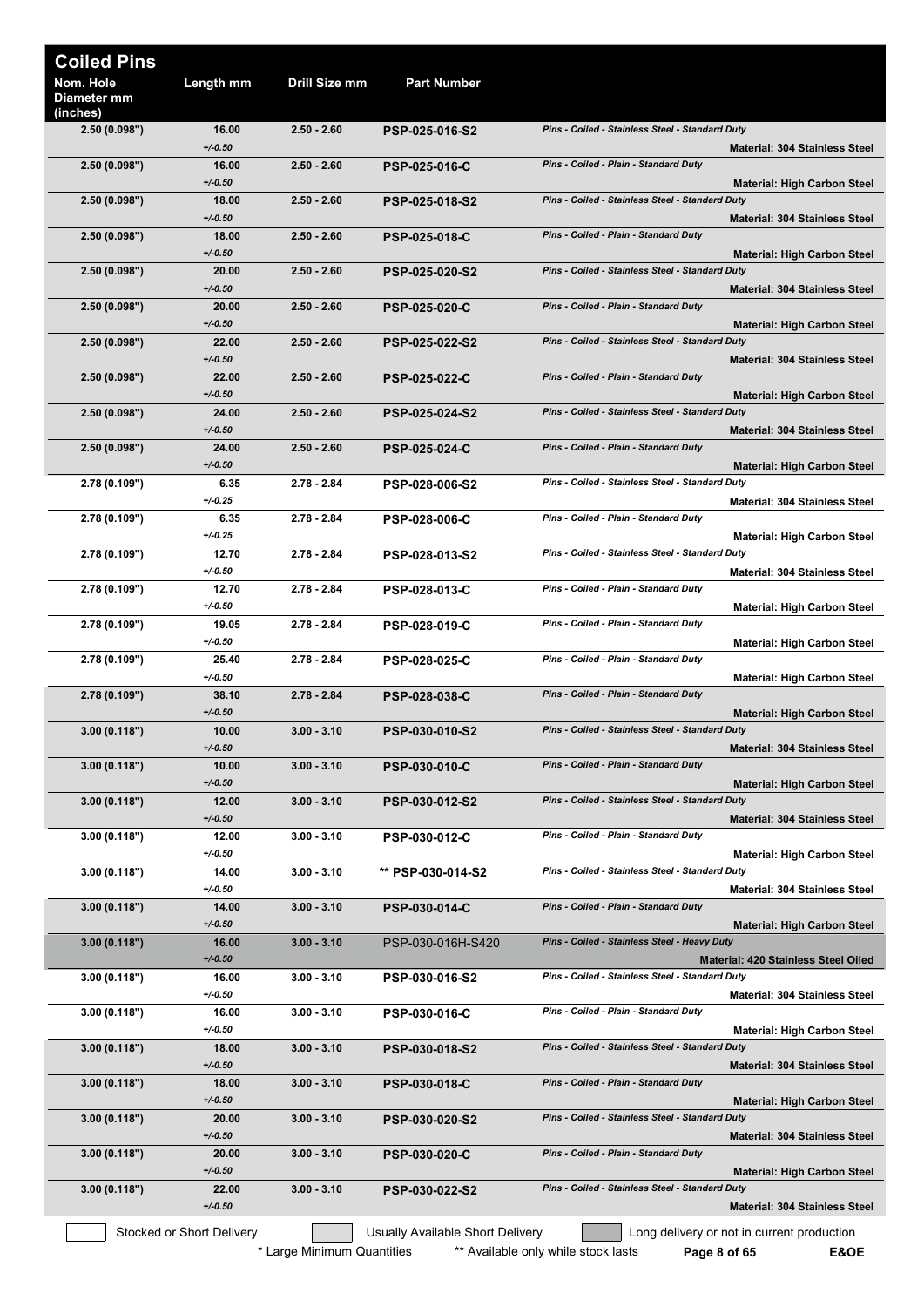| <b>Coiled Pins</b>                   |                           |               |                                  |                                                                                         |
|--------------------------------------|---------------------------|---------------|----------------------------------|-----------------------------------------------------------------------------------------|
| Nom. Hole<br>Diameter mm<br>(inches) | Length mm                 | Drill Size mm | Part Number                      |                                                                                         |
| 3.00(0.118")                         | 22.00<br>$+/0.50$         | $3.00 - 3.10$ | ** PSP-030-022-C                 | Pins - Coiled - Plain - Standard Duty<br><b>Material: High Carbon Steel</b>             |
| 3.00(0.118")                         | 24.00<br>$+/0.50$         | $3.00 - 3.10$ | PSP-030-024-S2                   | Pins - Coiled - Stainless Steel - Standard Duty<br><b>Material: 304 Stainless Steel</b> |
| 3.00(0.118")                         | 24.00<br>$+/0.50$         | $3.00 - 3.10$ | PSP-030-024-C                    | Pins - Coiled - Plain - Standard Duty                                                   |
| 3.00(0.118")                         | 26.00<br>$+/0.50$         | $3.00 - 3.10$ | <b>PSP-030-026H-C</b>            | <b>Material: High Carbon Steel</b><br>Pins - Coiled - Plain - Heavy Duty                |
| 3.00(0.118")                         | 26.00<br>$+/-0.50$        | $3.00 - 3.10$ | <b>PSP-030-026-S2</b>            | <b>Material: High Carbon Steel</b><br>Pins - Coiled - Stainless Steel - Standard Duty   |
| 3.00(0.118")                         | 26.00                     | $3.00 - 3.10$ | <b>PSP-030-026-C</b>             | <b>Material: 304 Stainless Steel</b><br>Pins - Coiled - Plain - Standard Duty           |
| 3.00(0.118")                         | $+/0.50$<br>28.00         | $3.00 - 3.10$ | PSP-030-028-S2                   | <b>Material: High Carbon Steel</b><br>Pins - Coiled - Stainless Steel - Standard Duty   |
| 3.00(0.118")                         | $+/0.50$<br>28.00         | $3.00 - 3.10$ | PSP-030-028-C                    | <b>Material: 304 Stainless Steel</b><br>Pins - Coiled - Plain - Standard Duty           |
| 3.00(0.118")                         | $+/-0.50$<br>30.00        | $3.00 - 3.10$ | <b>PSP-030-030H-C</b>            | <b>Material: High Carbon Steel</b><br>Pins - Coiled - Plain - Heavy Duty                |
| 3.00(0.118")                         | $+/0.50$<br>30.00         | $3.00 - 3.10$ | <b>PSP-030-030-S2</b>            | <b>Material: High Carbon Steel</b><br>Pins - Coiled - Stainless Steel - Standard Duty   |
| 3.00(0.118")                         | $+/-0.50$<br>30.00        | $3.00 - 3.10$ | <b>PSP-030-030-C</b>             | <b>Material: 304 Stainless Steel</b><br>Pins - Coiled - Plain - Standard Duty           |
| 3.00(0.118")                         | $+/0.50$<br>35.00         | $3.00 - 3.10$ | <b>PSP-030-035-S2</b>            | <b>Material: High Carbon Steel</b><br>Pins - Coiled - Stainless Steel - Standard Duty   |
| 3.00(0.118")                         | $+/-0.50$<br>35.00        | $3.00 - 3.10$ | <b>PSP-030-035-C</b>             | Material: 304 Stainless Steel<br>Pins - Coiled - Plain - Standard Duty                  |
| 3.00(0.118")                         | $+/-0.50$<br>40.00        | $3.00 - 3.10$ | ** PSP-030-040-S2                | <b>Material: High Carbon Steel</b><br>Pins - Coiled - Stainless Steel - Standard Duty   |
| 3.00(0.118")                         | $+/0.50$<br>40.00         | $3.00 - 3.10$ | <b>PSP-030-040-C</b>             | <b>Material: 304 Stainless Steel</b><br>Pins - Coiled - Plain - Standard Duty           |
| 3.18(0.125")                         | $+/0.50$<br>6.35          | $3.18 - 3.28$ | <b>PSP-032-006H-S2</b>           | <b>Material: High Carbon Steel</b><br>Pins - Coiled - Stainless Steel - Heavy Duty      |
| 3.18(0.125")                         | $+/0.25$<br>6.35          | $3.18 - 3.28$ | PSP-032-006H-C                   | <b>Material: 304 Stainless Steel</b><br>Pins - Coiled - Plain - Heavy Duty              |
| 3.18(0.125")                         | $+/0.25$<br>6.35          | $3.18 - 3.28$ | PSP-032-006-S2                   | <b>Material: High Carbon Steel</b><br>Pins - Coiled - Stainless Steel - Standard Duty   |
| 3.18(0.125")                         | $+/0.25$<br>7.93          | $3.18 - 3.28$ | * PSP-032-008-C                  | <b>Material: 304 Stainless Steel</b><br>Pins - Coiled - Plain - Standard Duty           |
|                                      | $+/0.25$                  |               |                                  | <b>Material: High Carbon Steel</b><br>Pins - Coiled - Stainless Steel - Standard Duty   |
| 3.18(0.125")                         | 9.53<br>$+/0.25$          | $3.18 - 3.28$ | PSP-032-010-S2                   | <b>Material: 304 Stainless Steel</b>                                                    |
| 3.18(0.125")                         | 9.53<br>$+/0.25$          | $3.18 - 3.28$ | <b>PSP-032-010-C</b>             | Pins - Coiled - Plain - Standard Duty<br><b>Material: High Carbon Steel</b>             |
| 3.18(0.125")                         | 11.11<br>$+/0.50$         | $3.18 - 3.28$ | * PSP-032-011-S2                 | Pins - Coiled - Stainless Steel - Standard Duty<br><b>Material: 304 Stainless Steel</b> |
| 3.18(0.125")                         | 11.11<br>$+/0.50$         | $3.18 - 3.28$ | <b>PSP-032-011-C</b>             | Pins - Coiled - Plain - Standard Duty<br><b>Material: High Carbon Steel</b>             |
| 3.18(0.125")                         | 12.70<br>$+/-0.50$        | $3.18 - 3.28$ | * PSP-032-013-S2                 | Pins - Coiled - Stainless Steel - Standard Duty<br><b>Material: 304 Stainless Steel</b> |
| 3.18(0.125")                         | 12.70<br>$+/0.50$         | $3.18 - 3.28$ | <b>PSP-032-013-C</b>             | Pins - Coiled - Plain - Standard Duty<br><b>Material: High Carbon Steel</b>             |
| 3.18(0.125")                         | 14.27<br>$+/-0.50$        | $3.18 - 3.28$ | * PSP-032-014-S2                 | Pins - Coiled - Stainless Steel - Standard Duty<br><b>Material: 304 Stainless Steel</b> |
| 3.18(0.125")                         | 14.27<br>$+/0.50$         | $3.18 - 3.28$ | <b>PSP-032-014-C</b>             | Pins - Coiled - Plain - Standard Duty<br><b>Material: High Carbon Steel</b>             |
| 3.18(0.125")                         | 15.88<br>$+/0.50$         | $3.18 - 3.28$ | <b>PSP-032-016H-C</b>            | Pins - Coiled - Plain - Heavy Duty<br><b>Material: High Carbon Steel</b>                |
| 3.18(0.125")                         | 15.88<br>$+/0.50$         | $3.18 - 3.28$ | * PSP-032-016-S2                 | Pins - Coiled - Stainless Steel - Standard Duty<br><b>Material: 304 Stainless Steel</b> |
| 3.18(0.125")                         | 15.88<br>$+/0.50$         | $3.18 - 3.28$ | <b>PSP-032-016-C</b>             | Pins - Coiled - Plain - Standard Duty<br><b>Material: High Carbon Steel</b>             |
| 3.18(0.125")                         | 17.46<br>$+/0.50$         | $3.18 - 3.28$ | * PSP-032-017-S2                 | Pins - Coiled - Stainless Steel - Standard Duty<br><b>Material: 304 Stainless Steel</b> |
|                                      | Stocked or Short Delivery |               | Usually Available Short Delivery | Long delivery or not in current production                                              |

\* Large Minimum Quantities \*\* Available only while stock lasts **Page 9 of 65 E&OE**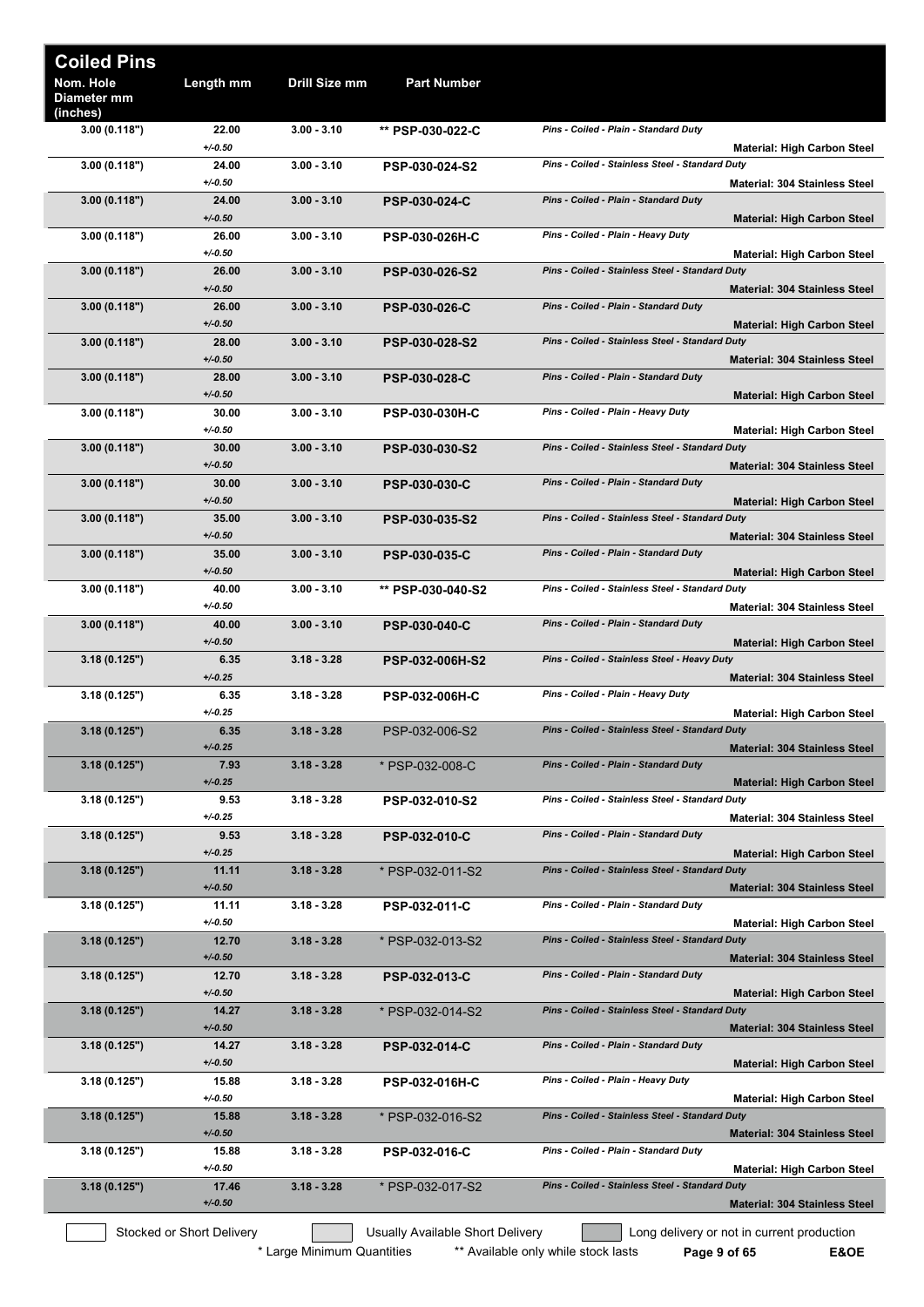| <b>Coiled Pins</b>                   |                           |                            |                                  |                                                                                         |
|--------------------------------------|---------------------------|----------------------------|----------------------------------|-----------------------------------------------------------------------------------------|
| Nom. Hole<br>Diameter mm<br>(inches) | Length mm                 | Drill Size mm              | <b>Part Number</b>               |                                                                                         |
| 3.18(0.125")                         | 17.46<br>$+/-0.50$        | $3.18 - 3.28$              | * PSP-032-017-C                  | Pins - Coiled - Plain - Standard Duty<br><b>Material: High Carbon Steel</b>             |
| 3.18(0.125")                         | 19.05<br>$+/-0.50$        | $3.18 - 3.28$              | <b>PSP-032-019H-S2</b>           | Pins - Coiled - Stainless Steel - Heavy Duty<br><b>Material: 304 Stainless Steel</b>    |
| 3.18 (0.125")                        | 19.05<br>$+/-0.50$        | $3.18 - 3.28$              | <b>PSP-032-019H-C</b>            | Pins - Coiled - Plain - Heavy Duty<br><b>Material: High Carbon Steel</b>                |
| 3.18(0.125")                         | 19.05<br>$+/-0.50$        | $3.18 - 3.28$              | PSP-032-019-S2                   | Pins - Coiled - Stainless Steel - Standard Duty<br><b>Material: 304 Stainless Steel</b> |
| 3.18(0.125")                         | 19.05<br>$+/-0.50$        | $3.18 - 3.28$              | <b>PSP-032-019-C</b>             | Pins - Coiled - Plain - Standard Duty<br><b>Material: High Carbon Steel</b>             |
| 3.18(0.125")                         | 20.63<br>$+/0.50$         | $3.18 - 3.28$              | ** PSP-032-021-C                 | Pins - Coiled - Plain - Standard Duty<br><b>Material: High Carbon Steel</b>             |
| 3.18 (0.125")                        | 22.23<br>$+/0.50$         | $3.18 - 3.28$              | PSP-032-022H-C                   | Pins - Coiled - Plain - Heavy Duty<br><b>Material: High Carbon Steel</b>                |
| 3.18(0.125")                         | 22.23<br>$+/-0.50$        | $3.18 - 3.28$              | * PSP-032-022-S2                 | Pins - Coiled - Stainless Steel - Standard Duty<br><b>Material: 304 Stainless Steel</b> |
| 3.18(0.125")                         | 22.23<br>$+/-0.50$        | $3.18 - 3.28$              | <b>PSP-032-022-C</b>             | Pins - Coiled - Plain - Standard Duty<br><b>Material: High Carbon Steel</b>             |
| 3.18(0.125")                         | 23.83<br>$+/-0.50$        | $3.18 - 3.28$              | PSP-032-024-S2                   | Pins - Coiled - Stainless Steel - Standard Duty<br><b>Material: 304 Stainless Steel</b> |
| 3.18(0.125")                         | 23.83<br>$+/-0.50$        | $3.18 - 3.28$              | ** PSP-032-024-C                 | Pins - Coiled - Plain - Standard Duty<br><b>Material: High Carbon Steel</b>             |
| 3.18 (0.125")                        | 25.40<br>$+/0.50$         | $3.18 - 3.28$              | <b>PSP-032-025H-C</b>            | Pins - Coiled - Plain - Heavy Duty<br><b>Material: High Carbon Steel</b>                |
| 3.18(0.125")                         | 25.40<br>$+/0.50$         | $3.18 - 3.28$              | <b>PSP-032-025-S2</b>            | Pins - Coiled - Stainless Steel - Standard Duty<br><b>Material: 304 Stainless Steel</b> |
| 3.18(0.125")                         | 25.40<br>$+/-0.50$        | $3.18 - 3.28$              | <b>PSP-032-025-C</b>             | Pins - Coiled - Plain - Standard Duty<br><b>Material: High Carbon Steel</b>             |
| 3.18(0.125")                         | 28.58<br>$+/-0.50$        | $3.18 - 3.28$              | <b>PSP-032-029-C</b>             | Pins - Coiled - Plain - Standard Duty<br><b>Material: High Carbon Steel</b>             |
| 3.18(0.125")                         | 31.75<br>$+/-0.50$        | $3.18 - 3.28$              | <b>PSP-032-032H-C</b>            | Pins - Coiled - Plain - Heavy Duty<br><b>Material: High Carbon Steel</b>                |
| 3.18 (0.125")                        | 31.75<br>$+/-0.50$        | $3.18 - 3.28$              | <b>PSP-032-032-C</b>             | Pins - Coiled - Plain - Standard Duty<br><b>Material: High Carbon Steel</b>             |
| 3.18(0.125")                         | 34.93<br>$+/-0.50$        | $3.18 - 3.28$              | * PSP-032-035-C                  | Pins - Coiled - Plain - Standard Duty<br><b>Material: High Carbon Steel</b>             |
| 3.18(0.125")                         | 38.10<br>$+/0.50$         | $3.18 - 3.28$              | <b>PSP-032-038H-C</b>            | Pins - Coiled - Plain - Heavy Duty<br><b>Material: High Carbon Steel</b>                |
| 3.18(0.125")                         | 38.10<br>$+/-0.50$        | $3.18 - 3.28$              | <b>PSP-032-038-C</b>             | Pins - Coiled - Plain - Standard Duty<br><b>Material: High Carbon Steel</b>             |
| 3.18(0.125")                         | 44.45<br>$+/-0.50$        | $3.18 - 3.28$              | PSP-032-044-C                    | Pins - Coiled - Plain - Standard Duty<br><b>Material: High Carbon Steel</b>             |
| 3.18(0.125")                         | 50.80<br>$+/0.50$         | $3.18 - 3.28$              | PSP-032-051-C                    | Pins - Coiled - Plain - Standard Duty<br><b>Material: High Carbon Steel</b>             |
| 3.50(0.138")                         | 12.00<br>$+/-0.50$        | $3.50 - 3.62$              | PSP-035-012-S2                   | Pins - Coiled - Stainless Steel - Standard Duty<br><b>Material: 304 Stainless Steel</b> |
| 3.50(0.138")                         | 12.00<br>$+/-0.50$        | $3.50 - 3.62$              | <b>PSP-035-012-C</b>             | Pins - Coiled - Plain - Standard Duty<br><b>Material: High Carbon Steel</b>             |
| 3.50(0.138")                         | 14.00<br>$+/-0.50$        | $3.50 - 3.62$              | <b>PSP-035-014-C</b>             | Pins - Coiled - Plain - Standard Duty<br><b>Material: High Carbon Steel</b>             |
| 3.50(0.138")                         | 16.00<br>$+/-0.50$        | $3.50 - 3.62$              | ** PSP-035-016-S2                | Pins - Coiled - Stainless Steel - Standard Duty<br>Material: 304 Stainless Steel        |
| 3.50(0.138")                         | 16.00<br>$+/-0.50$        | $3.50 - 3.62$              | <b>PSP-035-016-C</b>             | Pins - Coiled - Plain - Standard Duty<br><b>Material: High Carbon Steel</b>             |
| 3.50(0.138")                         | 18.00<br>$+/-0.50$        | $3.50 - 3.62$              | PSP-035-018-S2                   | Pins - Coiled - Stainless Steel - Standard Duty<br><b>Material: 304 Stainless Steel</b> |
| 3.50(0.138")                         | 18.00<br>$+/-0.50$        | $3.50 - 3.62$              | <b>PSP-035-018-C</b>             | Pins - Coiled - Plain - Standard Duty<br><b>Material: High Carbon Steel</b>             |
| 3.50(0.138")                         | 20.00<br>$+/-0.50$        | $3.50 - 3.62$              | <b>PSP-035-020-S2</b>            | Pins - Coiled - Stainless Steel - Standard Duty<br><b>Material: 304 Stainless Steel</b> |
| 3.50(0.138")                         | 20.00<br>$+/-0.50$        | $3.50 - 3.62$              | <b>PSP-035-020-C</b>             | Pins - Coiled - Plain - Standard Duty<br><b>Material: High Carbon Steel</b>             |
|                                      | Stocked or Short Delivery |                            | Usually Available Short Delivery | Long delivery or not in current production                                              |
|                                      |                           | * Large Minimum Quantities |                                  | ** Available only while stock lasts<br>E&OE<br>Page 10 of 65                            |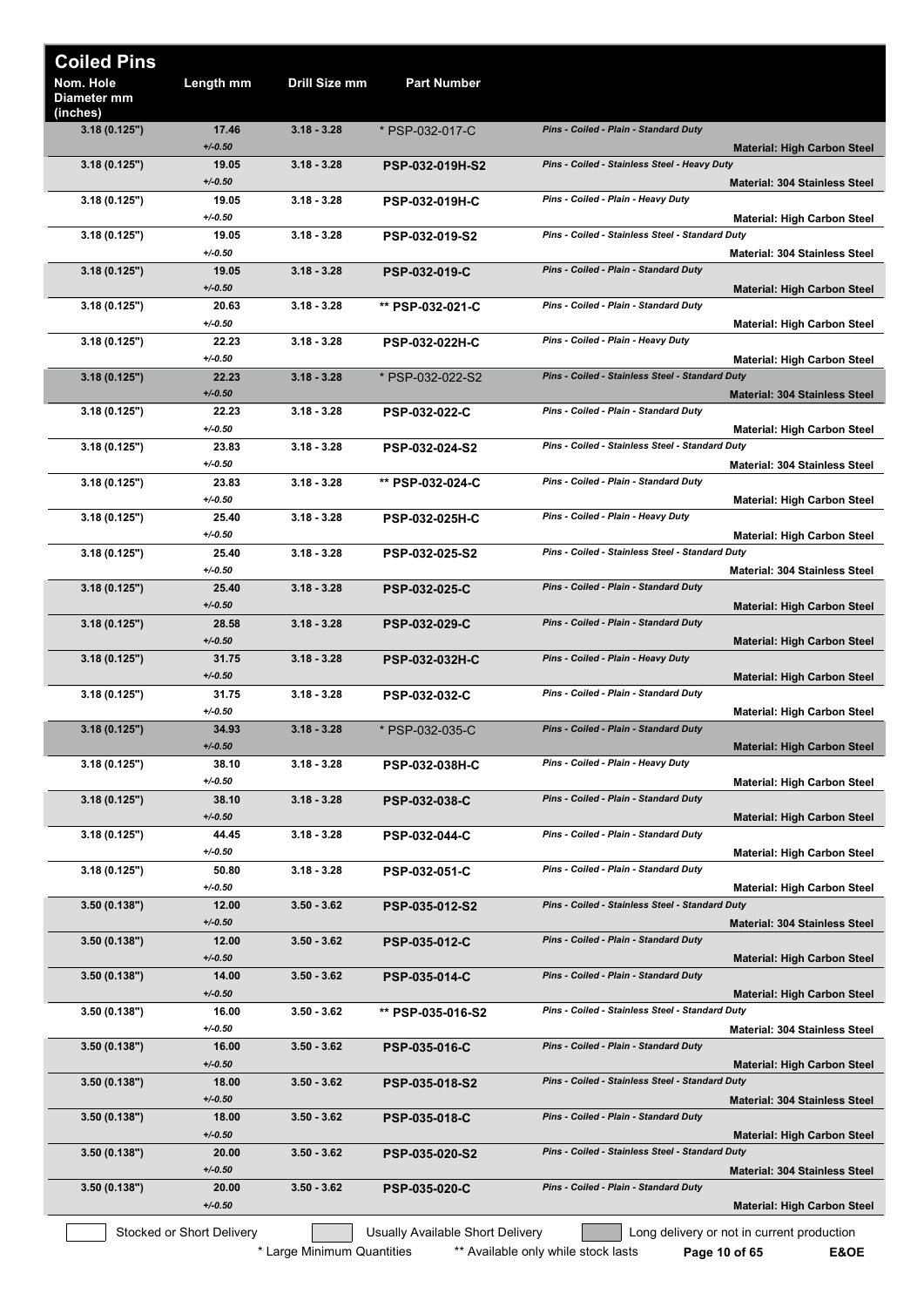| <b>Coiled Pins</b>                   |                           |                            |                                  |                                                                                            |
|--------------------------------------|---------------------------|----------------------------|----------------------------------|--------------------------------------------------------------------------------------------|
| Nom. Hole<br>Diameter mm<br>(inches) | Length mm                 | Drill Size mm              | <b>Part Number</b>               |                                                                                            |
| 3.50(0.138")                         | 22.00<br>$+/-0.50$        | $3.50 - 3.62$              | PSP-035-022-S2                   | Pins - Coiled - Stainless Steel - Standard Duty<br>Material: 304 Stainless Steel           |
| 3.50(0.138")                         | 22.00<br>$+/-0.50$        | $3.50 - 3.62$              | <b>PSP-035-022-C</b>             | Pins - Coiled - Plain - Standard Duty<br><b>Material: High Carbon Steel</b>                |
| 3.50 (0.138")                        | 24.00<br>$+/-0.50$        | $3.50 - 3.62$              | PSP-035-024-S2                   | Pins - Coiled - Stainless Steel - Standard Duty<br><b>Material: 304 Stainless Steel</b>    |
| 3.50(0.138")                         | 24.00<br>$+/-0.50$        | $3.50 - 3.62$              | * PSP-035-024-C                  | Pins - Coiled - Plain - Standard Duty<br><b>Material: High Carbon Steel</b>                |
| 3.50(0.138")                         | 26.00<br>$+/-0.50$        | $3.50 - 3.62$              | PSP-035-026-S2                   | Pins - Coiled - Stainless Steel - Standard Duty<br><b>Material: 304 Stainless Steel</b>    |
| 3.50 (0.138")                        | 26.00<br>$+/-0.50$        | $3.50 - 3.62$              | ** PSP-035-026-C                 | Pins - Coiled - Plain - Standard Duty<br><b>Material: High Carbon Steel</b>                |
| 3.50(0.138")                         | 28.00<br>$+/-0.50$        | $3.50 - 3.62$              | PSP-035-028-S2                   | Pins - Coiled - Stainless Steel - Standard Duty<br><b>Material: 304 Stainless Steel</b>    |
| 3.50(0.138")                         | 28.00<br>$+/-0.50$        | $3.50 - 3.62$              | <b>PSP-035-028-C</b>             | Pins - Coiled - Plain - Standard Duty<br><b>Material: High Carbon Steel</b>                |
| 3.50(0.138")                         | 30.00<br>$+/-0.50$        | $3.50 - 3.62$              | <b>PSP-035-030-S2</b>            | Pins - Coiled - Stainless Steel - Standard Duty<br><b>Material: 304 Stainless Steel</b>    |
| 3.50(0.138")                         | 30.00<br>$+/-0.50$        | $3.50 - 3.62$              | <b>PSP-035-030-C</b>             | Pins - Coiled - Plain - Standard Duty<br><b>Material: High Carbon Steel</b>                |
| 3.50(0.138")                         | 35.00<br>$+/-0.50$        | $3.50 - 3.62$              | <b>PSP-035-035-S2</b>            | Pins - Coiled - Stainless Steel - Standard Duty<br><b>Material: 304 Stainless Steel</b>    |
| 3.50(0.138")                         | 35.00<br>$+/-0.50$        | $3.50 - 3.62$              | <b>PSP-035-035-C</b>             | Pins - Coiled - Plain - Standard Duty<br><b>Material: High Carbon Steel</b>                |
| 3.97 (0.156")                        | 9.53<br>$+/-0.25$         | $3.97 - 4.06$              | <b>PSP-039-010-C</b>             | Pins - Coiled - Plain - Standard Duty<br><b>Material: High Carbon Steel</b>                |
| 3.97(0.156")                         | 11.13<br>$+/-0.50$        | $3.97 - 4.06$              | <b>PSP-039-011-C</b>             | Pins - Coiled - Plain - Standard Duty<br><b>Material: High Carbon Steel</b>                |
| 3.97(0.156")                         | 12.70<br>$+/-0.50$        | $3.97 - 4.06$              | <b>PSP-039-013-C</b>             | Pins - Coiled - Plain - Standard Duty<br><b>Material: High Carbon Steel</b>                |
| 3.97(0.156")                         | 15.88<br>$+/-0.50$        | $3.97 - 4.06$              | <b>PSP-039-016-C</b>             | Pins - Coiled - Plain - Standard Duty<br><b>Material: High Carbon Steel</b>                |
| 3.97 (0.156")                        | 17.45<br>$+/0.50$         | $3.97 - 4.06$              | <b>PSP-039-017-C</b>             | Pins - Coiled - Plain - Standard Duty<br><b>Material: High Carbon Steel</b>                |
| 3.97 (0.156")                        | 19.05<br>$+/-0.50$        | $3.97 - 4.06$              | PSP-039-019H-C                   | Pins - Coiled - Plain - Heavy Duty<br><b>Material: High Carbon Steel</b>                   |
| 3.97 (0.156")                        | 19.05<br>$+/-0.50$        | $3.97 - 4.06$              | PSP-039-019-S2                   | Pins - Coiled - Stainless Steel - Standard Duty<br><b>Material: 304 Stainless Steel</b>    |
| 3.97(0.156")                         | 19.05<br>$+/-0.50$        | $3.97 - 4.06$              | <b>PSP-039-019-C</b>             | Pins - Coiled - Plain - Standard Duty<br><b>Material: High Carbon Steel</b>                |
| 3.97(0.156")                         | 22.23<br>$+/-0.50$        | $3.97 - 4.06$              | PSP-039-022-C                    | Pins - Coiled - Plain - Standard Duty<br><b>Material: High Carbon Steel</b>                |
| 3.97 (0.156")                        | 25.40<br>$+/-0.50$        | $3.97 - 4.06$              | <b>PSP-039-025H-C</b>            | Pins - Coiled - Plain - Heavy Duty<br><b>Material: High Carbon Steel</b>                   |
| 3.97 (0.156")                        | 25.40<br>$+/0.50$         | $3.97 - 4.06$              | PSP-039-025-S2                   | Pins - Coiled - Stainless Steel - Standard Duty<br>Material: 304 Stainless Steel           |
| 3.97 (0.156")                        | 25.40<br>$+/-0.50$        | $3.97 - 4.06$              | PSP-039-025-S420                 | Pins - Coiled - Stainless Steel - Standard Duty<br><b>Material: 420 PV Stainless Steel</b> |
| 3.97(0.156")                         | 25.40<br>$+/-0.50$        | $3.97 - 4.06$              | <b>PSP-039-025-C</b>             | Pins - Coiled - Plain - Standard Duty<br><b>Material: High Carbon Steel</b>                |
| 3.97 (0.156")                        | 28.58<br>$+/-0.50$        | $3.97 - 4.06$              | <b>PSP-039-029H-C</b>            | Pins - Coiled - Plain - Heavy Duty<br><b>Material: High Carbon Steel</b>                   |
| 3.97(0.156")                         | 28.58<br>$+/-0.50$        | $3.97 - 4.06$              | <b>PSP-039-029-C</b>             | Pins - Coiled - Plain - Standard Duty<br><b>Material: High Carbon Steel</b>                |
| 3.97 (0.156")                        | 31.75<br>$+/-0.50$        | $3.97 - 4.06$              | PSP-039-032H-C                   | Pins - Coiled - Plain - Heavy Duty<br><b>Material: High Carbon Steel</b>                   |
| 3.97(0.156")                         | 31.75<br>$+/-0.50$        | $3.97 - 4.06$              | <b>PSP-039-032-C</b>             | Pins - Coiled - Plain - Standard Duty<br><b>Material: High Carbon Steel</b>                |
| 3.97(0.156")                         | 34.93<br>$+/-0.50$        | $3.97 - 4.06$              | PSP-039-035-S2                   | Pins - Coiled - Stainless Steel - Standard Duty<br><b>Material: 304 Stainless Steel</b>    |
| 3.97(0.156")                         | 34.93<br>$+/0.50$         | $3.97 - 4.06$              | * PSP-039-035-C                  | Pins - Coiled - Plain - Standard Duty<br><b>Material: High Carbon Steel</b>                |
|                                      | Stocked or Short Delivery |                            | Usually Available Short Delivery | Long delivery or not in current production                                                 |
|                                      |                           | * Large Minimum Quantities |                                  | ** Available only while stock lasts<br>E&OE<br>Page 11 of 65                               |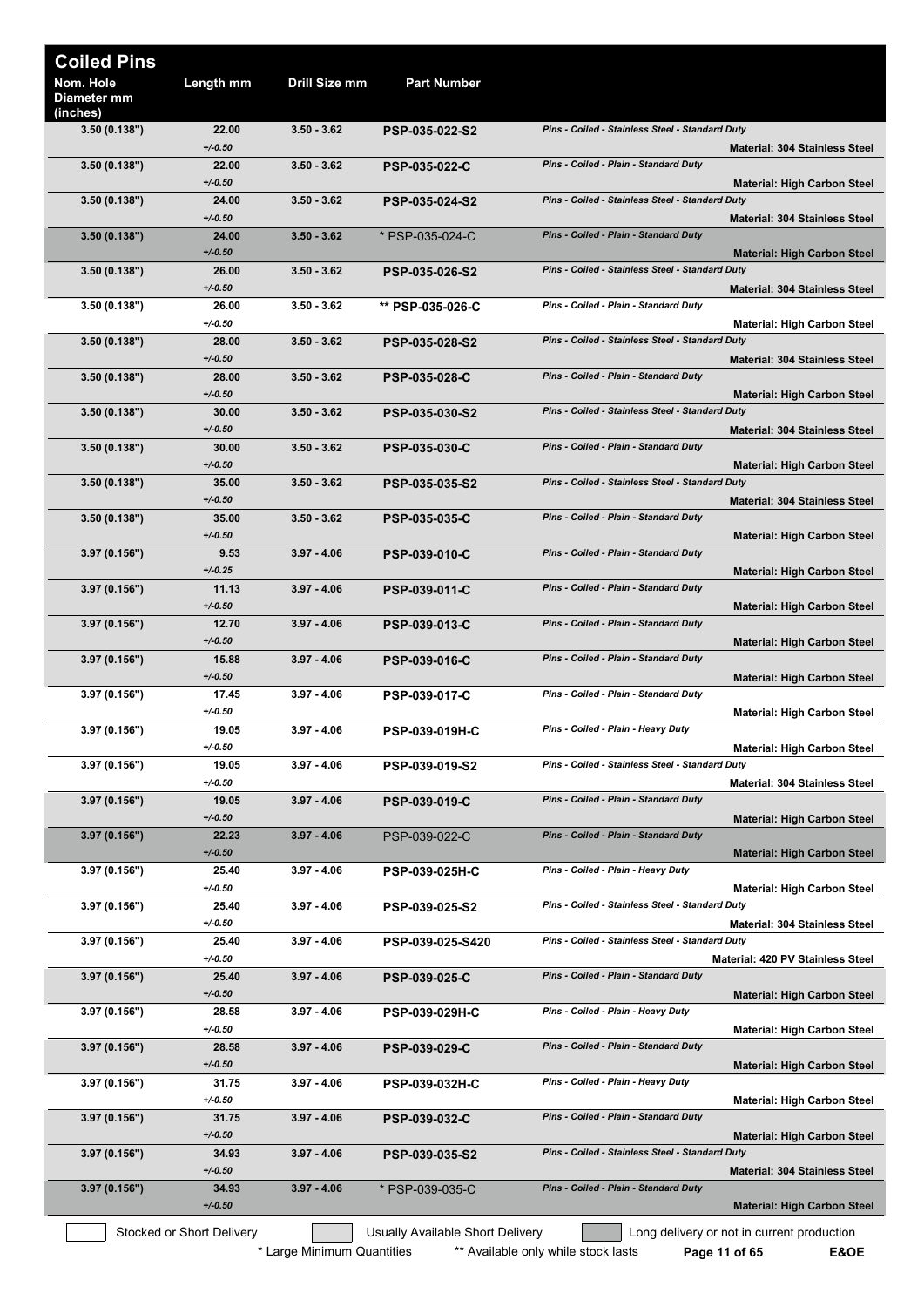| <b>Coiled Pins</b>                   |                           |               |                                  |                                                 |                                                |
|--------------------------------------|---------------------------|---------------|----------------------------------|-------------------------------------------------|------------------------------------------------|
| Nom. Hole<br>Diameter mm<br>(inches) | Length mm                 | Drill Size mm | <b>Part Number</b>               |                                                 |                                                |
| 3.97(0.156")                         | 38.10<br>$+/-0.50$        | $3.97 - 4.06$ | <b>PSP-039-038-C</b>             | Pins - Coiled - Plain - Standard Duty           | <b>Material: High Carbon Steel</b>             |
| 3.97(0.156")                         | 50.80<br>$+/0.50$         | $4.00 - 4.12$ | <b>PSP-039-051-C</b>             | Pins - Coiled - Plain - Standard Duty           | <b>Material: High Carbon Steel</b>             |
| 4.00 (0.157")                        | 12.00<br>$+/0.50$         | $4.00 - 4.12$ | <b>PSP-040-012-S2</b>            | Pins - Coiled - Stainless Steel - Standard Duty | <b>Material: 304 Stainless Steel</b>           |
| 4.00 (0.157")                        | 12.00<br>$+/0.50$         | $4.00 - 4.12$ | <b>PSP-040-012-C</b>             | Pins - Coiled - Plain - Standard Duty           | <b>Material: High Carbon Steel</b>             |
| 4.00 (0.157")                        | 14.00<br>$+/0.50$         | $4.00 - 4.12$ | ** PSP-040-014H-C                | Pins - Coiled - Plain - Heavy Duty              | <b>Material: High Carbon Steel</b>             |
| 4.00 (0.157")                        | 14.00<br>$+/0.50$         | $4.00 - 4.12$ | <b>PSP-040-014-S2</b>            | Pins - Coiled - Stainless Steel - Standard Duty | <b>Material: 304 Stainless Steel</b>           |
| 4.00 (0.157")                        | 14.00<br>$+/-0.50$        | $4.00 - 4.12$ | ** PSP-040-014-C                 | Pins - Coiled - Plain - Standard Duty           | <b>Material: High Carbon Steel</b>             |
| 4.00 (0.157")                        | 14.00<br>$+/-0.50$        | $4.00 - 4.12$ | * PSP-040-014-Z                  | Pins - Coiled - Plain - Standard Duty           | <b>Material: Zinc Plated High Carbon Steel</b> |
| 4.00 (0.157")                        | 16.00<br>$+/-0.50$        | $4.00 - 4.12$ | <b>PSP-040-016-S2</b>            | Pins - Coiled - Stainless Steel - Standard Duty | <b>Material: 304 Stainless Steel</b>           |
| 4.00 (0.157")                        | 16.00<br>$+/0.50$         | $4.00 - 4.12$ | PSP-040-016H-S420                | Pins - Coiled - Stainless Steel - Heavy Duty    | Material: 420 Stainless Steel Oiled            |
| 4.00 (0.157")                        | 18.00<br>$+/0.50$         | $4.00 - 4.12$ | ** PSP-040-018-S2                | Pins - Coiled - Stainless Steel - Standard Duty | <b>Material: 304 Stainless Steel</b>           |
| 4.00 (0.157")                        | 18.00<br>$+/0.50$         | $4.00 - 4.12$ | <b>PSP-040-018-C</b>             | Pins - Coiled - Plain - Standard Duty           | <b>Material: High Carbon Steel</b>             |
| 4.00 (0.157")                        | 20.00<br>$+/0.50$         | $4.00 - 4.12$ | <b>PSP-040-020-S2</b>            | Pins - Coiled - Stainless Steel - Standard Duty | <b>Material: 304 Stainless Steel</b>           |
| 4.00 (0.157")                        | 20.00<br>$+/-0.50$        | $4.00 - 4.12$ | <b>PSP-040-020-C</b>             | Pins - Coiled - Plain - Standard Duty           | <b>Material: High Carbon Steel</b>             |
| 4.00 (0.157")                        | 22.00<br>$+/0.50$         | $4.00 - 4.12$ | <b>PSP-040-022-S2</b>            | Pins - Coiled - Stainless Steel - Standard Duty | <b>Material: 304 Stainless Steel</b>           |
| 4.00 (0.157")                        | 24.00<br>$+/0.50$         | $4.00 - 4.12$ | PSP-040-024-S2                   | Pins - Coiled - Stainless Steel - Standard Duty | <b>Material: 304 Stainless Steel</b>           |
| 4.00 (0.157")                        | 24.00<br>$+/0.50$         | $4.00 - 4.12$ | <b>PSP-040-024-C</b>             | Pins - Coiled - Plain - Standard Duty           | <b>Material: High Carbon Steel</b>             |
| 4.00 (0.157")                        | 26.00<br>$+/0.50$         | $4.00 - 4.12$ | ** PSP-040-026-S2                | Pins - Coiled - Stainless Steel - Standard Duty | <b>Material: 304 Stainless Steel</b>           |
| 4.00 (0.157")                        | 26.00<br>$+/0.50$         | $4.00 - 4.12$ | <b>PSP-040-026-C</b>             | Pins - Coiled - Plain - Standard Duty           | <b>Material: High Carbon Steel</b>             |
| 4.00 (0.157")                        | 28.00<br>$+/0.50$         | $4.00 - 4.12$ | <b>PSP-040-028-S2</b>            | Pins - Coiled - Stainless Steel - Standard Duty | Material: 304 Stainless Steel                  |
| 4.00 (0.157")                        | 28.00<br>$+/0.50$         | $4.00 - 4.12$ | <b>PSP-040-028-C</b>             | Pins - Coiled - Plain - Standard Duty           | <b>Material: High Carbon Steel</b>             |
| 4.00 (0.157")                        | 30.00<br>$+/0.50$         | $4.00 - 4.12$ | <b>PSP-040-030H-C</b>            | Pins - Coiled - Plain - Heavy Duty              | <b>Material: High Carbon Steel</b>             |
| 4.00 (0.157")                        | 30.00<br>$+/0.50$         | $4.00 - 4.12$ | <b>PSP-040-030-S2</b>            | Pins - Coiled - Stainless Steel - Standard Duty | <b>Material: 304 Stainless Steel</b>           |
| 4.00 (0.157")                        | 30.00<br>$+/0.50$         | $4.00 - 4.12$ | PSP-040-030-S420                 | Pins - Coiled - Stainless Steel - Standard Duty | <b>Material: 420 Stainless</b>                 |
| 4.00 (0.157")                        | 30.00<br>$+/0.50$         | $4.00 - 4.12$ | <b>PSP-040-030-C</b>             | Pins - Coiled - Plain - Standard Duty           | <b>Material: High Carbon Steel</b>             |
| 4.00 (0.157")                        | 35.00<br>$+/0.50$         | $4.00 - 4.12$ | <b>PSP-040-035-C</b>             | Pins - Coiled - Plain - Standard Duty           | <b>Material: High Carbon Steel</b>             |
| 4.00 (0.157")                        | 40.00<br>$+/0.50$         | $4.00 - 4.12$ | <b>PSP-040-040H-C</b>            | Pins - Coiled - Plain - Heavy Duty              | <b>Material: High Carbon Steel</b>             |
| 4.00 (0.157")                        | 40.00<br>$+/0.50$         | $4.00 - 4.12$ | ** PSP-040-040-C                 | Pins - Coiled - Plain - Standard Duty           | <b>Material: High Carbon Steel</b>             |
| 4.00 (0.157")                        | 45.00<br>$+/0.50$         | $4.00 - 4.12$ | <b>PSP-040-045-C</b>             | Pins - Coiled - Plain - Standard Duty           | <b>Material: High Carbon Steel</b>             |
| 4.76 (0.187")                        | 9.53<br>$+/0.25$          | 4.76 - 4.88   | <b>PSP-048-010H-C</b>            | Pins - Coiled - Plain - Heavy Duty              | <b>Material: High Carbon Steel</b>             |
| 4.76 (0.187")                        | 12.70<br>$+/0.50$         | 4.76 - 4.88   | <b>PSP-048-013H-C</b>            | Pins - Coiled - Plain - Heavy Duty              | <b>Material: High Carbon Steel</b>             |
|                                      | Stocked or Short Delivery |               | Usually Available Short Delivery |                                                 | Long delivery or not in current production     |

\* Large Minimum Quantities \*\*\* Available only while stock lasts **Page 12 of 65 E&OE** 

 $\frac{1}{2}$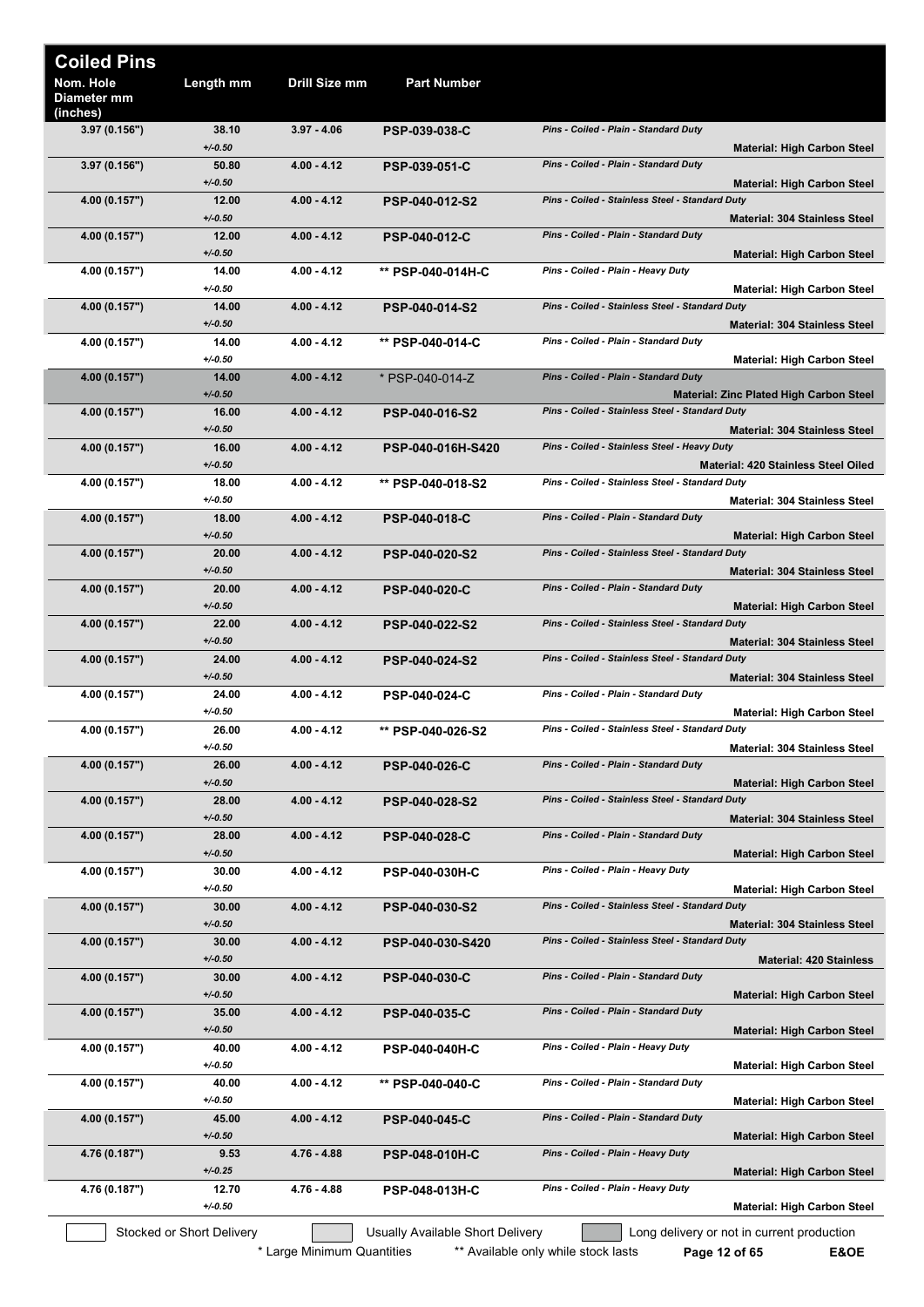| Nom. Hole<br>Drill Size mm<br>Length mm<br><b>Part Number</b><br>Diameter mm<br>(inches)<br>4.76 (0.187")<br>12.70<br>$4.76 - 4.88$<br>Pins - Coiled - Stainless Steel - Standard Duty<br>PSP-048-013-S2<br>$+/0.50$<br><b>Material: 304 Stainless Steel</b><br>12.70<br>4.76 - 4.88<br>Pins - Coiled - Plain - Standard Duty<br>4.76 (0.187")<br><b>PSP-048-013-C</b><br>$+/0.50$<br><b>Material: High Carbon Steel</b><br>Pins - Coiled - Plain - Standard Duty<br>14.28<br>$4.76 - 4.88$<br>* PSP-048-014-C<br>4.76 (0.187")<br>$+/0.50$<br><b>Material: High Carbon Steel</b><br>Pins - Coiled - Plain - Standard Duty<br>4.76 (0.187")<br>15.88<br>$4.76 - 4.88$<br><b>PSP-048-016-C</b><br>$+/0.50$<br><b>Material: High Carbon Steel</b><br>Pins - Coiled - Plain - Standard Duty<br>$4.76 - 4.88$<br>4.76 (0.187")<br>17.48<br>* PSP-048-017-C<br>$+/-0.50$<br><b>Material: High Carbon Steel</b><br>19.05<br>Pins - Coiled - Plain - Standard Duty<br>4.70 - 4.88<br>4.76 (0.187")<br><b>PSP-047-019-C</b><br>$+/-0.50$<br><b>Material: High Carbon Steel</b><br>Pins - Coiled - Plain - Heavy Duty<br>19.05<br>4.76 - 4.88<br>4.76 (0.187")<br><b>PSP-048-019H-C</b><br>$+/-0.50$<br><b>Material: High Carbon Steel</b><br>Pins - Coiled - Stainless Steel - Standard Duty<br>4.76 (0.187")<br>19.05<br>4.76 - 4.88<br>PSP-048-019-S420<br>$+/0.50$<br><b>Material: 420 Stainless</b><br>4.76 - 4.88<br>Pins - Coiled - Plain - Standard Duty<br>4.76 (0.187")<br>19.05<br><b>PSP-048-019-C</b><br>$+/0.50$<br><b>Material: High Carbon Steel</b><br>22.23<br>4.76 - 4.88<br>Pins - Coiled - Plain - Heavy Duty<br>4.76 (0.187")<br><b>PSP-048-022H-C</b><br>$+/0.50$<br><b>Material: High Carbon Steel</b><br>Pins - Coiled - Plain - Standard Duty<br>22.23<br>$4.76 - 4.88$<br>4.76 (0.187")<br><b>PSP-048-022-C</b><br>$+/0.50$<br><b>Material: High Carbon Steel</b><br>23.83<br>Pins - Coiled - Plain - Standard Duty<br>4.76 (0.187")<br>4.76 - 4.88<br>* PSP-048-024-C<br>$+/0.50$<br><b>Material: High Carbon Steel</b><br>Pins - Coiled - Plain - Heavy Duty<br>25.40<br>4.76 - 4.88<br>4.76 (0.187")<br><b>PSP-048-025H-C</b><br>$+/0.50$<br><b>Material: High Carbon Steel</b><br>25.40<br>$4.76 - 4.88$<br>Pins - Coiled - Stainless Steel - Standard Duty<br>4.76 (0.187")<br>PSP-048-025-S2<br>$+/0.50$<br><b>Material: 304 Stainless Steel</b><br>Pins - Coiled - Plain - Standard Duty<br>4.76 - 4.88<br>4.76 (0.187")<br>25.40<br><b>PSP-047-025-C</b><br>$+/0.50$<br><b>Material: High Carbon Steel</b><br>4.76 - 4.88<br>Pins - Coiled - Plain - Standard Duty<br>4.76 (0.187")<br>25.40<br><b>PSP-048-025-C</b><br>$+/0.50$<br><b>Material: High Carbon Steel</b><br>Pins - Coiled - Plain - Heavy Duty<br>4.76 - 4.88<br>PSP-048-029H-C<br>4.76 (0.187")<br>28.58<br>$+/0.50$<br><b>Material: High Carbon Steel</b><br>28.58<br>$4.76 - 4.88$<br>Pins - Coiled - Plain - Standard Duty<br>4.76 (0.187")<br><b>PSP-048-029-C</b><br>$+/0.50$<br><b>Material: High Carbon Steel</b><br>4.76 (0.187")<br>31.75<br>Pins - Coiled - Plain - Heavy Duty<br>4.76 - 4.88<br><b>PSP-048-032H-C</b><br>$+/0.50$<br><b>Material: High Carbon Steel</b><br>Pins - Coiled - Stainless Steel - Standard Duty<br>31.75<br>$4.76 - 4.88$<br>4.76 (0.187")<br>PSP-048-032-S2<br>$+/0.50$<br><b>Material: 304 Stainless Steel</b><br>Pins - Coiled - Plain - Standard Duty<br>31.75<br>4.76 (0.187")<br>4.76 - 4.88<br><b>PSP-048-032-C</b><br>$+/0.50$<br><b>Material: High Carbon Steel</b><br>34.93<br>Pins - Coiled - Plain - Standard Duty<br>4.76 (0.187")<br>4.76 - 4.88<br>PSP-048-035-C<br>$+/0.50$<br><b>Material: High Carbon Steel</b><br>38.10<br>4.76 - 4.88<br>Pins - Coiled - Stainless Steel - Heavy Duty<br>4.76 (0.187")<br>PSP-048-038H-S2<br>$+/0.50$<br><b>Material: 304 Stainless Steel</b><br>38.10<br>Pins - Coiled - Plain - Heavy Duty<br>4.76 (0.187")<br>4.76 - 4.88<br><b>PSP-048-038H-C</b><br>$+/0.50$<br><b>Material: High Carbon Steel</b><br>38.10<br>Pins - Coiled - Plain - Standard Duty<br>4.76 (0.187")<br>4.76 - 4.88<br>PSP-048-038-C<br>$+/0.50$<br><b>Material: High Carbon Steel</b><br>41.28<br>4.76 - 4.88<br>Pins - Coiled - Plain - Standard Duty<br>4.76 (0.187")<br>PSP-048-041-C<br>$+/0.50$<br><b>Material: High Carbon Steel</b><br>Pins - Coiled - Stainless Steel - Heavy Duty<br>4.76 - 4.88<br>4.76 (0.187")<br>44.45<br><b>PSP-048-044H-S2</b><br>$+/0.50$<br><b>Material: 304 Stainless Steel</b><br>Pins - Coiled - Plain - Heavy Duty<br>4.76 (0.187")<br>44.45<br>4.76 - 4.88<br><b>PSP-048-044H-C</b><br>$+/0.50$<br><b>Material: High Carbon Steel</b><br>44.45<br>4.76 - 4.88<br>Pins - Coiled - Stainless Steel - Standard Duty<br>4.76 (0.187")<br>PSP-048-044-S2<br>$+/0.50$<br><b>Material: 304 Stainless Steel</b><br>Pins - Coiled - Plain - Standard Duty<br>4.76 - 4.88<br>4.76 (0.187")<br>44.45<br><b>PSP-048-044-C</b><br>$+/0.50$<br><b>Material: High Carbon Steel</b><br>Pins - Coiled - Plain - Standard Duty<br>4.76 (0.187")<br>47.63<br>4.76 - 4.88<br>PSP-048-048-C<br>$+/-0.50$<br><b>Material: High Carbon Steel</b><br>Stocked or Short Delivery<br>Usually Available Short Delivery<br>Long delivery or not in current production<br>* Large Minimum Quantities<br>** Available only while stock lasts<br>E&OE<br>Page 13 of 65 | <b>Coiled Pins</b> |  |  |
|----------------------------------------------------------------------------------------------------------------------------------------------------------------------------------------------------------------------------------------------------------------------------------------------------------------------------------------------------------------------------------------------------------------------------------------------------------------------------------------------------------------------------------------------------------------------------------------------------------------------------------------------------------------------------------------------------------------------------------------------------------------------------------------------------------------------------------------------------------------------------------------------------------------------------------------------------------------------------------------------------------------------------------------------------------------------------------------------------------------------------------------------------------------------------------------------------------------------------------------------------------------------------------------------------------------------------------------------------------------------------------------------------------------------------------------------------------------------------------------------------------------------------------------------------------------------------------------------------------------------------------------------------------------------------------------------------------------------------------------------------------------------------------------------------------------------------------------------------------------------------------------------------------------------------------------------------------------------------------------------------------------------------------------------------------------------------------------------------------------------------------------------------------------------------------------------------------------------------------------------------------------------------------------------------------------------------------------------------------------------------------------------------------------------------------------------------------------------------------------------------------------------------------------------------------------------------------------------------------------------------------------------------------------------------------------------------------------------------------------------------------------------------------------------------------------------------------------------------------------------------------------------------------------------------------------------------------------------------------------------------------------------------------------------------------------------------------------------------------------------------------------------------------------------------------------------------------------------------------------------------------------------------------------------------------------------------------------------------------------------------------------------------------------------------------------------------------------------------------------------------------------------------------------------------------------------------------------------------------------------------------------------------------------------------------------------------------------------------------------------------------------------------------------------------------------------------------------------------------------------------------------------------------------------------------------------------------------------------------------------------------------------------------------------------------------------------------------------------------------------------------------------------------------------------------------------------------------------------------------------------------------------------------------------------------------------------------------------------------------------------------------------------------------------------------------------------------------------------------------------------------------------------------------------------------------------------------------------------------------------------------------------------------------------------------------------------------------------------------------------------------------------------------------------------------------------------------------------------------------------------------------------------------------------------------------------------------------------------------------------------------------------------------------------------------------------------------------------------------------------------------------------------------------------------------------------------------------------------------------------------------------------------------------------------------------------------------------|--------------------|--|--|
|                                                                                                                                                                                                                                                                                                                                                                                                                                                                                                                                                                                                                                                                                                                                                                                                                                                                                                                                                                                                                                                                                                                                                                                                                                                                                                                                                                                                                                                                                                                                                                                                                                                                                                                                                                                                                                                                                                                                                                                                                                                                                                                                                                                                                                                                                                                                                                                                                                                                                                                                                                                                                                                                                                                                                                                                                                                                                                                                                                                                                                                                                                                                                                                                                                                                                                                                                                                                                                                                                                                                                                                                                                                                                                                                                                                                                                                                                                                                                                                                                                                                                                                                                                                                                                                                                                                                                                                                                                                                                                                                                                                                                                                                                                                                                                                                                                                                                                                                                                                                                                                                                                                                                                                                                                                                                                                                        |                    |  |  |
|                                                                                                                                                                                                                                                                                                                                                                                                                                                                                                                                                                                                                                                                                                                                                                                                                                                                                                                                                                                                                                                                                                                                                                                                                                                                                                                                                                                                                                                                                                                                                                                                                                                                                                                                                                                                                                                                                                                                                                                                                                                                                                                                                                                                                                                                                                                                                                                                                                                                                                                                                                                                                                                                                                                                                                                                                                                                                                                                                                                                                                                                                                                                                                                                                                                                                                                                                                                                                                                                                                                                                                                                                                                                                                                                                                                                                                                                                                                                                                                                                                                                                                                                                                                                                                                                                                                                                                                                                                                                                                                                                                                                                                                                                                                                                                                                                                                                                                                                                                                                                                                                                                                                                                                                                                                                                                                                        |                    |  |  |
|                                                                                                                                                                                                                                                                                                                                                                                                                                                                                                                                                                                                                                                                                                                                                                                                                                                                                                                                                                                                                                                                                                                                                                                                                                                                                                                                                                                                                                                                                                                                                                                                                                                                                                                                                                                                                                                                                                                                                                                                                                                                                                                                                                                                                                                                                                                                                                                                                                                                                                                                                                                                                                                                                                                                                                                                                                                                                                                                                                                                                                                                                                                                                                                                                                                                                                                                                                                                                                                                                                                                                                                                                                                                                                                                                                                                                                                                                                                                                                                                                                                                                                                                                                                                                                                                                                                                                                                                                                                                                                                                                                                                                                                                                                                                                                                                                                                                                                                                                                                                                                                                                                                                                                                                                                                                                                                                        |                    |  |  |
|                                                                                                                                                                                                                                                                                                                                                                                                                                                                                                                                                                                                                                                                                                                                                                                                                                                                                                                                                                                                                                                                                                                                                                                                                                                                                                                                                                                                                                                                                                                                                                                                                                                                                                                                                                                                                                                                                                                                                                                                                                                                                                                                                                                                                                                                                                                                                                                                                                                                                                                                                                                                                                                                                                                                                                                                                                                                                                                                                                                                                                                                                                                                                                                                                                                                                                                                                                                                                                                                                                                                                                                                                                                                                                                                                                                                                                                                                                                                                                                                                                                                                                                                                                                                                                                                                                                                                                                                                                                                                                                                                                                                                                                                                                                                                                                                                                                                                                                                                                                                                                                                                                                                                                                                                                                                                                                                        |                    |  |  |
|                                                                                                                                                                                                                                                                                                                                                                                                                                                                                                                                                                                                                                                                                                                                                                                                                                                                                                                                                                                                                                                                                                                                                                                                                                                                                                                                                                                                                                                                                                                                                                                                                                                                                                                                                                                                                                                                                                                                                                                                                                                                                                                                                                                                                                                                                                                                                                                                                                                                                                                                                                                                                                                                                                                                                                                                                                                                                                                                                                                                                                                                                                                                                                                                                                                                                                                                                                                                                                                                                                                                                                                                                                                                                                                                                                                                                                                                                                                                                                                                                                                                                                                                                                                                                                                                                                                                                                                                                                                                                                                                                                                                                                                                                                                                                                                                                                                                                                                                                                                                                                                                                                                                                                                                                                                                                                                                        |                    |  |  |
|                                                                                                                                                                                                                                                                                                                                                                                                                                                                                                                                                                                                                                                                                                                                                                                                                                                                                                                                                                                                                                                                                                                                                                                                                                                                                                                                                                                                                                                                                                                                                                                                                                                                                                                                                                                                                                                                                                                                                                                                                                                                                                                                                                                                                                                                                                                                                                                                                                                                                                                                                                                                                                                                                                                                                                                                                                                                                                                                                                                                                                                                                                                                                                                                                                                                                                                                                                                                                                                                                                                                                                                                                                                                                                                                                                                                                                                                                                                                                                                                                                                                                                                                                                                                                                                                                                                                                                                                                                                                                                                                                                                                                                                                                                                                                                                                                                                                                                                                                                                                                                                                                                                                                                                                                                                                                                                                        |                    |  |  |
|                                                                                                                                                                                                                                                                                                                                                                                                                                                                                                                                                                                                                                                                                                                                                                                                                                                                                                                                                                                                                                                                                                                                                                                                                                                                                                                                                                                                                                                                                                                                                                                                                                                                                                                                                                                                                                                                                                                                                                                                                                                                                                                                                                                                                                                                                                                                                                                                                                                                                                                                                                                                                                                                                                                                                                                                                                                                                                                                                                                                                                                                                                                                                                                                                                                                                                                                                                                                                                                                                                                                                                                                                                                                                                                                                                                                                                                                                                                                                                                                                                                                                                                                                                                                                                                                                                                                                                                                                                                                                                                                                                                                                                                                                                                                                                                                                                                                                                                                                                                                                                                                                                                                                                                                                                                                                                                                        |                    |  |  |
|                                                                                                                                                                                                                                                                                                                                                                                                                                                                                                                                                                                                                                                                                                                                                                                                                                                                                                                                                                                                                                                                                                                                                                                                                                                                                                                                                                                                                                                                                                                                                                                                                                                                                                                                                                                                                                                                                                                                                                                                                                                                                                                                                                                                                                                                                                                                                                                                                                                                                                                                                                                                                                                                                                                                                                                                                                                                                                                                                                                                                                                                                                                                                                                                                                                                                                                                                                                                                                                                                                                                                                                                                                                                                                                                                                                                                                                                                                                                                                                                                                                                                                                                                                                                                                                                                                                                                                                                                                                                                                                                                                                                                                                                                                                                                                                                                                                                                                                                                                                                                                                                                                                                                                                                                                                                                                                                        |                    |  |  |
|                                                                                                                                                                                                                                                                                                                                                                                                                                                                                                                                                                                                                                                                                                                                                                                                                                                                                                                                                                                                                                                                                                                                                                                                                                                                                                                                                                                                                                                                                                                                                                                                                                                                                                                                                                                                                                                                                                                                                                                                                                                                                                                                                                                                                                                                                                                                                                                                                                                                                                                                                                                                                                                                                                                                                                                                                                                                                                                                                                                                                                                                                                                                                                                                                                                                                                                                                                                                                                                                                                                                                                                                                                                                                                                                                                                                                                                                                                                                                                                                                                                                                                                                                                                                                                                                                                                                                                                                                                                                                                                                                                                                                                                                                                                                                                                                                                                                                                                                                                                                                                                                                                                                                                                                                                                                                                                                        |                    |  |  |
|                                                                                                                                                                                                                                                                                                                                                                                                                                                                                                                                                                                                                                                                                                                                                                                                                                                                                                                                                                                                                                                                                                                                                                                                                                                                                                                                                                                                                                                                                                                                                                                                                                                                                                                                                                                                                                                                                                                                                                                                                                                                                                                                                                                                                                                                                                                                                                                                                                                                                                                                                                                                                                                                                                                                                                                                                                                                                                                                                                                                                                                                                                                                                                                                                                                                                                                                                                                                                                                                                                                                                                                                                                                                                                                                                                                                                                                                                                                                                                                                                                                                                                                                                                                                                                                                                                                                                                                                                                                                                                                                                                                                                                                                                                                                                                                                                                                                                                                                                                                                                                                                                                                                                                                                                                                                                                                                        |                    |  |  |
|                                                                                                                                                                                                                                                                                                                                                                                                                                                                                                                                                                                                                                                                                                                                                                                                                                                                                                                                                                                                                                                                                                                                                                                                                                                                                                                                                                                                                                                                                                                                                                                                                                                                                                                                                                                                                                                                                                                                                                                                                                                                                                                                                                                                                                                                                                                                                                                                                                                                                                                                                                                                                                                                                                                                                                                                                                                                                                                                                                                                                                                                                                                                                                                                                                                                                                                                                                                                                                                                                                                                                                                                                                                                                                                                                                                                                                                                                                                                                                                                                                                                                                                                                                                                                                                                                                                                                                                                                                                                                                                                                                                                                                                                                                                                                                                                                                                                                                                                                                                                                                                                                                                                                                                                                                                                                                                                        |                    |  |  |
|                                                                                                                                                                                                                                                                                                                                                                                                                                                                                                                                                                                                                                                                                                                                                                                                                                                                                                                                                                                                                                                                                                                                                                                                                                                                                                                                                                                                                                                                                                                                                                                                                                                                                                                                                                                                                                                                                                                                                                                                                                                                                                                                                                                                                                                                                                                                                                                                                                                                                                                                                                                                                                                                                                                                                                                                                                                                                                                                                                                                                                                                                                                                                                                                                                                                                                                                                                                                                                                                                                                                                                                                                                                                                                                                                                                                                                                                                                                                                                                                                                                                                                                                                                                                                                                                                                                                                                                                                                                                                                                                                                                                                                                                                                                                                                                                                                                                                                                                                                                                                                                                                                                                                                                                                                                                                                                                        |                    |  |  |
|                                                                                                                                                                                                                                                                                                                                                                                                                                                                                                                                                                                                                                                                                                                                                                                                                                                                                                                                                                                                                                                                                                                                                                                                                                                                                                                                                                                                                                                                                                                                                                                                                                                                                                                                                                                                                                                                                                                                                                                                                                                                                                                                                                                                                                                                                                                                                                                                                                                                                                                                                                                                                                                                                                                                                                                                                                                                                                                                                                                                                                                                                                                                                                                                                                                                                                                                                                                                                                                                                                                                                                                                                                                                                                                                                                                                                                                                                                                                                                                                                                                                                                                                                                                                                                                                                                                                                                                                                                                                                                                                                                                                                                                                                                                                                                                                                                                                                                                                                                                                                                                                                                                                                                                                                                                                                                                                        |                    |  |  |
|                                                                                                                                                                                                                                                                                                                                                                                                                                                                                                                                                                                                                                                                                                                                                                                                                                                                                                                                                                                                                                                                                                                                                                                                                                                                                                                                                                                                                                                                                                                                                                                                                                                                                                                                                                                                                                                                                                                                                                                                                                                                                                                                                                                                                                                                                                                                                                                                                                                                                                                                                                                                                                                                                                                                                                                                                                                                                                                                                                                                                                                                                                                                                                                                                                                                                                                                                                                                                                                                                                                                                                                                                                                                                                                                                                                                                                                                                                                                                                                                                                                                                                                                                                                                                                                                                                                                                                                                                                                                                                                                                                                                                                                                                                                                                                                                                                                                                                                                                                                                                                                                                                                                                                                                                                                                                                                                        |                    |  |  |
|                                                                                                                                                                                                                                                                                                                                                                                                                                                                                                                                                                                                                                                                                                                                                                                                                                                                                                                                                                                                                                                                                                                                                                                                                                                                                                                                                                                                                                                                                                                                                                                                                                                                                                                                                                                                                                                                                                                                                                                                                                                                                                                                                                                                                                                                                                                                                                                                                                                                                                                                                                                                                                                                                                                                                                                                                                                                                                                                                                                                                                                                                                                                                                                                                                                                                                                                                                                                                                                                                                                                                                                                                                                                                                                                                                                                                                                                                                                                                                                                                                                                                                                                                                                                                                                                                                                                                                                                                                                                                                                                                                                                                                                                                                                                                                                                                                                                                                                                                                                                                                                                                                                                                                                                                                                                                                                                        |                    |  |  |
|                                                                                                                                                                                                                                                                                                                                                                                                                                                                                                                                                                                                                                                                                                                                                                                                                                                                                                                                                                                                                                                                                                                                                                                                                                                                                                                                                                                                                                                                                                                                                                                                                                                                                                                                                                                                                                                                                                                                                                                                                                                                                                                                                                                                                                                                                                                                                                                                                                                                                                                                                                                                                                                                                                                                                                                                                                                                                                                                                                                                                                                                                                                                                                                                                                                                                                                                                                                                                                                                                                                                                                                                                                                                                                                                                                                                                                                                                                                                                                                                                                                                                                                                                                                                                                                                                                                                                                                                                                                                                                                                                                                                                                                                                                                                                                                                                                                                                                                                                                                                                                                                                                                                                                                                                                                                                                                                        |                    |  |  |
|                                                                                                                                                                                                                                                                                                                                                                                                                                                                                                                                                                                                                                                                                                                                                                                                                                                                                                                                                                                                                                                                                                                                                                                                                                                                                                                                                                                                                                                                                                                                                                                                                                                                                                                                                                                                                                                                                                                                                                                                                                                                                                                                                                                                                                                                                                                                                                                                                                                                                                                                                                                                                                                                                                                                                                                                                                                                                                                                                                                                                                                                                                                                                                                                                                                                                                                                                                                                                                                                                                                                                                                                                                                                                                                                                                                                                                                                                                                                                                                                                                                                                                                                                                                                                                                                                                                                                                                                                                                                                                                                                                                                                                                                                                                                                                                                                                                                                                                                                                                                                                                                                                                                                                                                                                                                                                                                        |                    |  |  |
|                                                                                                                                                                                                                                                                                                                                                                                                                                                                                                                                                                                                                                                                                                                                                                                                                                                                                                                                                                                                                                                                                                                                                                                                                                                                                                                                                                                                                                                                                                                                                                                                                                                                                                                                                                                                                                                                                                                                                                                                                                                                                                                                                                                                                                                                                                                                                                                                                                                                                                                                                                                                                                                                                                                                                                                                                                                                                                                                                                                                                                                                                                                                                                                                                                                                                                                                                                                                                                                                                                                                                                                                                                                                                                                                                                                                                                                                                                                                                                                                                                                                                                                                                                                                                                                                                                                                                                                                                                                                                                                                                                                                                                                                                                                                                                                                                                                                                                                                                                                                                                                                                                                                                                                                                                                                                                                                        |                    |  |  |
|                                                                                                                                                                                                                                                                                                                                                                                                                                                                                                                                                                                                                                                                                                                                                                                                                                                                                                                                                                                                                                                                                                                                                                                                                                                                                                                                                                                                                                                                                                                                                                                                                                                                                                                                                                                                                                                                                                                                                                                                                                                                                                                                                                                                                                                                                                                                                                                                                                                                                                                                                                                                                                                                                                                                                                                                                                                                                                                                                                                                                                                                                                                                                                                                                                                                                                                                                                                                                                                                                                                                                                                                                                                                                                                                                                                                                                                                                                                                                                                                                                                                                                                                                                                                                                                                                                                                                                                                                                                                                                                                                                                                                                                                                                                                                                                                                                                                                                                                                                                                                                                                                                                                                                                                                                                                                                                                        |                    |  |  |
|                                                                                                                                                                                                                                                                                                                                                                                                                                                                                                                                                                                                                                                                                                                                                                                                                                                                                                                                                                                                                                                                                                                                                                                                                                                                                                                                                                                                                                                                                                                                                                                                                                                                                                                                                                                                                                                                                                                                                                                                                                                                                                                                                                                                                                                                                                                                                                                                                                                                                                                                                                                                                                                                                                                                                                                                                                                                                                                                                                                                                                                                                                                                                                                                                                                                                                                                                                                                                                                                                                                                                                                                                                                                                                                                                                                                                                                                                                                                                                                                                                                                                                                                                                                                                                                                                                                                                                                                                                                                                                                                                                                                                                                                                                                                                                                                                                                                                                                                                                                                                                                                                                                                                                                                                                                                                                                                        |                    |  |  |
|                                                                                                                                                                                                                                                                                                                                                                                                                                                                                                                                                                                                                                                                                                                                                                                                                                                                                                                                                                                                                                                                                                                                                                                                                                                                                                                                                                                                                                                                                                                                                                                                                                                                                                                                                                                                                                                                                                                                                                                                                                                                                                                                                                                                                                                                                                                                                                                                                                                                                                                                                                                                                                                                                                                                                                                                                                                                                                                                                                                                                                                                                                                                                                                                                                                                                                                                                                                                                                                                                                                                                                                                                                                                                                                                                                                                                                                                                                                                                                                                                                                                                                                                                                                                                                                                                                                                                                                                                                                                                                                                                                                                                                                                                                                                                                                                                                                                                                                                                                                                                                                                                                                                                                                                                                                                                                                                        |                    |  |  |
|                                                                                                                                                                                                                                                                                                                                                                                                                                                                                                                                                                                                                                                                                                                                                                                                                                                                                                                                                                                                                                                                                                                                                                                                                                                                                                                                                                                                                                                                                                                                                                                                                                                                                                                                                                                                                                                                                                                                                                                                                                                                                                                                                                                                                                                                                                                                                                                                                                                                                                                                                                                                                                                                                                                                                                                                                                                                                                                                                                                                                                                                                                                                                                                                                                                                                                                                                                                                                                                                                                                                                                                                                                                                                                                                                                                                                                                                                                                                                                                                                                                                                                                                                                                                                                                                                                                                                                                                                                                                                                                                                                                                                                                                                                                                                                                                                                                                                                                                                                                                                                                                                                                                                                                                                                                                                                                                        |                    |  |  |
|                                                                                                                                                                                                                                                                                                                                                                                                                                                                                                                                                                                                                                                                                                                                                                                                                                                                                                                                                                                                                                                                                                                                                                                                                                                                                                                                                                                                                                                                                                                                                                                                                                                                                                                                                                                                                                                                                                                                                                                                                                                                                                                                                                                                                                                                                                                                                                                                                                                                                                                                                                                                                                                                                                                                                                                                                                                                                                                                                                                                                                                                                                                                                                                                                                                                                                                                                                                                                                                                                                                                                                                                                                                                                                                                                                                                                                                                                                                                                                                                                                                                                                                                                                                                                                                                                                                                                                                                                                                                                                                                                                                                                                                                                                                                                                                                                                                                                                                                                                                                                                                                                                                                                                                                                                                                                                                                        |                    |  |  |
|                                                                                                                                                                                                                                                                                                                                                                                                                                                                                                                                                                                                                                                                                                                                                                                                                                                                                                                                                                                                                                                                                                                                                                                                                                                                                                                                                                                                                                                                                                                                                                                                                                                                                                                                                                                                                                                                                                                                                                                                                                                                                                                                                                                                                                                                                                                                                                                                                                                                                                                                                                                                                                                                                                                                                                                                                                                                                                                                                                                                                                                                                                                                                                                                                                                                                                                                                                                                                                                                                                                                                                                                                                                                                                                                                                                                                                                                                                                                                                                                                                                                                                                                                                                                                                                                                                                                                                                                                                                                                                                                                                                                                                                                                                                                                                                                                                                                                                                                                                                                                                                                                                                                                                                                                                                                                                                                        |                    |  |  |
|                                                                                                                                                                                                                                                                                                                                                                                                                                                                                                                                                                                                                                                                                                                                                                                                                                                                                                                                                                                                                                                                                                                                                                                                                                                                                                                                                                                                                                                                                                                                                                                                                                                                                                                                                                                                                                                                                                                                                                                                                                                                                                                                                                                                                                                                                                                                                                                                                                                                                                                                                                                                                                                                                                                                                                                                                                                                                                                                                                                                                                                                                                                                                                                                                                                                                                                                                                                                                                                                                                                                                                                                                                                                                                                                                                                                                                                                                                                                                                                                                                                                                                                                                                                                                                                                                                                                                                                                                                                                                                                                                                                                                                                                                                                                                                                                                                                                                                                                                                                                                                                                                                                                                                                                                                                                                                                                        |                    |  |  |
|                                                                                                                                                                                                                                                                                                                                                                                                                                                                                                                                                                                                                                                                                                                                                                                                                                                                                                                                                                                                                                                                                                                                                                                                                                                                                                                                                                                                                                                                                                                                                                                                                                                                                                                                                                                                                                                                                                                                                                                                                                                                                                                                                                                                                                                                                                                                                                                                                                                                                                                                                                                                                                                                                                                                                                                                                                                                                                                                                                                                                                                                                                                                                                                                                                                                                                                                                                                                                                                                                                                                                                                                                                                                                                                                                                                                                                                                                                                                                                                                                                                                                                                                                                                                                                                                                                                                                                                                                                                                                                                                                                                                                                                                                                                                                                                                                                                                                                                                                                                                                                                                                                                                                                                                                                                                                                                                        |                    |  |  |
|                                                                                                                                                                                                                                                                                                                                                                                                                                                                                                                                                                                                                                                                                                                                                                                                                                                                                                                                                                                                                                                                                                                                                                                                                                                                                                                                                                                                                                                                                                                                                                                                                                                                                                                                                                                                                                                                                                                                                                                                                                                                                                                                                                                                                                                                                                                                                                                                                                                                                                                                                                                                                                                                                                                                                                                                                                                                                                                                                                                                                                                                                                                                                                                                                                                                                                                                                                                                                                                                                                                                                                                                                                                                                                                                                                                                                                                                                                                                                                                                                                                                                                                                                                                                                                                                                                                                                                                                                                                                                                                                                                                                                                                                                                                                                                                                                                                                                                                                                                                                                                                                                                                                                                                                                                                                                                                                        |                    |  |  |
|                                                                                                                                                                                                                                                                                                                                                                                                                                                                                                                                                                                                                                                                                                                                                                                                                                                                                                                                                                                                                                                                                                                                                                                                                                                                                                                                                                                                                                                                                                                                                                                                                                                                                                                                                                                                                                                                                                                                                                                                                                                                                                                                                                                                                                                                                                                                                                                                                                                                                                                                                                                                                                                                                                                                                                                                                                                                                                                                                                                                                                                                                                                                                                                                                                                                                                                                                                                                                                                                                                                                                                                                                                                                                                                                                                                                                                                                                                                                                                                                                                                                                                                                                                                                                                                                                                                                                                                                                                                                                                                                                                                                                                                                                                                                                                                                                                                                                                                                                                                                                                                                                                                                                                                                                                                                                                                                        |                    |  |  |
|                                                                                                                                                                                                                                                                                                                                                                                                                                                                                                                                                                                                                                                                                                                                                                                                                                                                                                                                                                                                                                                                                                                                                                                                                                                                                                                                                                                                                                                                                                                                                                                                                                                                                                                                                                                                                                                                                                                                                                                                                                                                                                                                                                                                                                                                                                                                                                                                                                                                                                                                                                                                                                                                                                                                                                                                                                                                                                                                                                                                                                                                                                                                                                                                                                                                                                                                                                                                                                                                                                                                                                                                                                                                                                                                                                                                                                                                                                                                                                                                                                                                                                                                                                                                                                                                                                                                                                                                                                                                                                                                                                                                                                                                                                                                                                                                                                                                                                                                                                                                                                                                                                                                                                                                                                                                                                                                        |                    |  |  |
|                                                                                                                                                                                                                                                                                                                                                                                                                                                                                                                                                                                                                                                                                                                                                                                                                                                                                                                                                                                                                                                                                                                                                                                                                                                                                                                                                                                                                                                                                                                                                                                                                                                                                                                                                                                                                                                                                                                                                                                                                                                                                                                                                                                                                                                                                                                                                                                                                                                                                                                                                                                                                                                                                                                                                                                                                                                                                                                                                                                                                                                                                                                                                                                                                                                                                                                                                                                                                                                                                                                                                                                                                                                                                                                                                                                                                                                                                                                                                                                                                                                                                                                                                                                                                                                                                                                                                                                                                                                                                                                                                                                                                                                                                                                                                                                                                                                                                                                                                                                                                                                                                                                                                                                                                                                                                                                                        |                    |  |  |
|                                                                                                                                                                                                                                                                                                                                                                                                                                                                                                                                                                                                                                                                                                                                                                                                                                                                                                                                                                                                                                                                                                                                                                                                                                                                                                                                                                                                                                                                                                                                                                                                                                                                                                                                                                                                                                                                                                                                                                                                                                                                                                                                                                                                                                                                                                                                                                                                                                                                                                                                                                                                                                                                                                                                                                                                                                                                                                                                                                                                                                                                                                                                                                                                                                                                                                                                                                                                                                                                                                                                                                                                                                                                                                                                                                                                                                                                                                                                                                                                                                                                                                                                                                                                                                                                                                                                                                                                                                                                                                                                                                                                                                                                                                                                                                                                                                                                                                                                                                                                                                                                                                                                                                                                                                                                                                                                        |                    |  |  |
|                                                                                                                                                                                                                                                                                                                                                                                                                                                                                                                                                                                                                                                                                                                                                                                                                                                                                                                                                                                                                                                                                                                                                                                                                                                                                                                                                                                                                                                                                                                                                                                                                                                                                                                                                                                                                                                                                                                                                                                                                                                                                                                                                                                                                                                                                                                                                                                                                                                                                                                                                                                                                                                                                                                                                                                                                                                                                                                                                                                                                                                                                                                                                                                                                                                                                                                                                                                                                                                                                                                                                                                                                                                                                                                                                                                                                                                                                                                                                                                                                                                                                                                                                                                                                                                                                                                                                                                                                                                                                                                                                                                                                                                                                                                                                                                                                                                                                                                                                                                                                                                                                                                                                                                                                                                                                                                                        |                    |  |  |
|                                                                                                                                                                                                                                                                                                                                                                                                                                                                                                                                                                                                                                                                                                                                                                                                                                                                                                                                                                                                                                                                                                                                                                                                                                                                                                                                                                                                                                                                                                                                                                                                                                                                                                                                                                                                                                                                                                                                                                                                                                                                                                                                                                                                                                                                                                                                                                                                                                                                                                                                                                                                                                                                                                                                                                                                                                                                                                                                                                                                                                                                                                                                                                                                                                                                                                                                                                                                                                                                                                                                                                                                                                                                                                                                                                                                                                                                                                                                                                                                                                                                                                                                                                                                                                                                                                                                                                                                                                                                                                                                                                                                                                                                                                                                                                                                                                                                                                                                                                                                                                                                                                                                                                                                                                                                                                                                        |                    |  |  |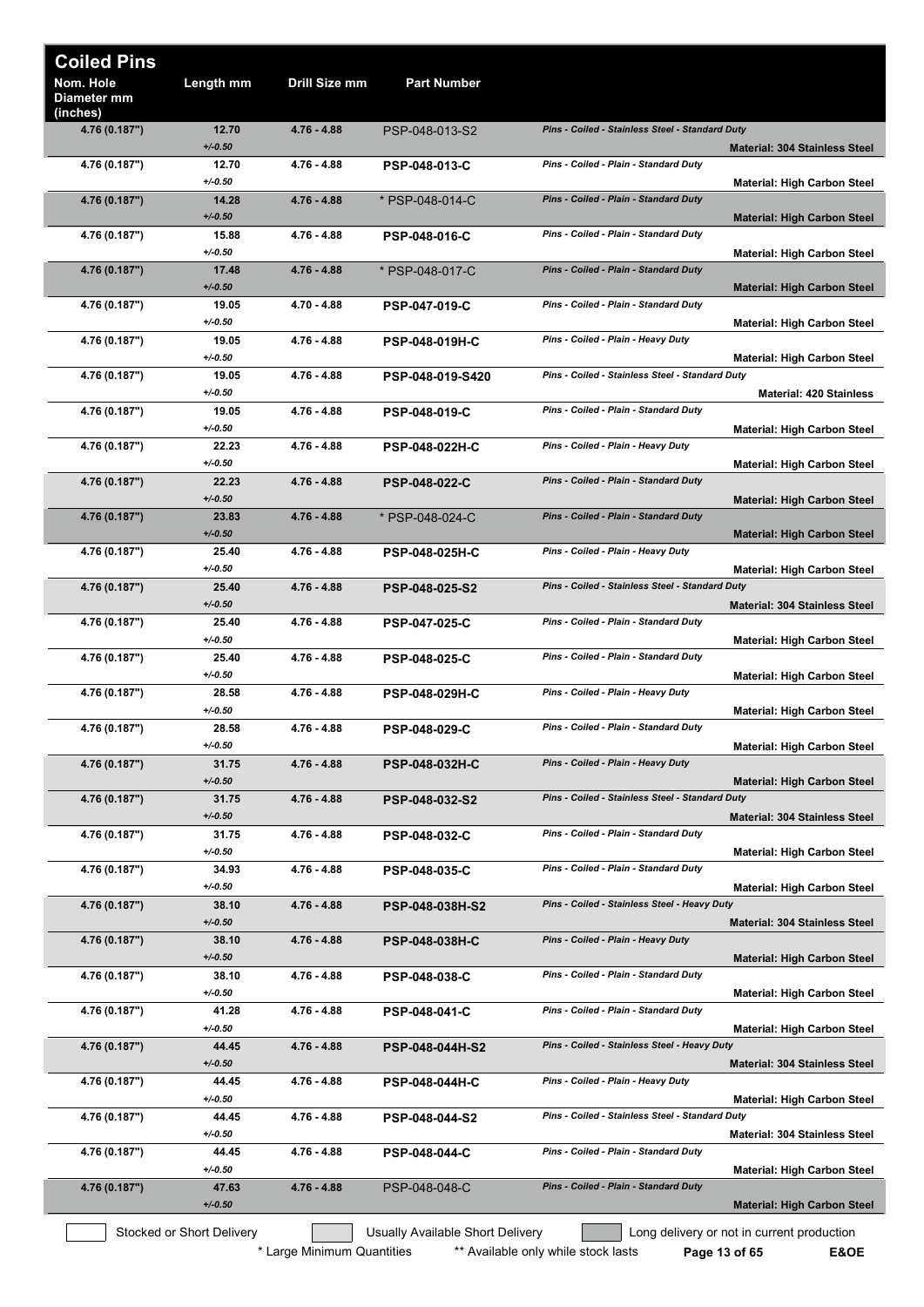| <b>Coiled Pins</b>                   |                           |                            |                                  |                                                 |                                                                     |
|--------------------------------------|---------------------------|----------------------------|----------------------------------|-------------------------------------------------|---------------------------------------------------------------------|
| Nom. Hole<br>Diameter mm<br>(inches) | Length mm                 | Drill Size mm              | <b>Part Number</b>               |                                                 |                                                                     |
| 4.76 (0.187")                        | 50.80<br>$+/-0.50$        | $4.76 - 4.88$              | <b>PSP-048-051H-C</b>            | Pins - Coiled - Plain - Heavy Duty              | <b>Material: High Carbon Steel</b>                                  |
| 4.76 (0.187")                        | 63.50<br>$+/-0.75$        | 4.76 - 4.88                | <b>PSP-048-064-C</b>             | Pins - Coiled - Plain - Standard Duty           | <b>Material: High Carbon Steel</b>                                  |
| 5.00 (0.197")                        | 10.00<br>$+/0.50$         | $5.00 - 5.12$              | <b>PSP-050-010-C</b>             | Pins - Coiled - Plain - Standard Duty           | <b>Material: High Carbon Steel</b>                                  |
| 5.00 (0.197")                        | 14.00<br>$+/0.50$         | $5.00 - 5.12$              | <b>PSP-050-014-S2</b>            | Pins - Coiled - Stainless Steel - Standard Duty | <b>Material: 304 Stainless Steel</b>                                |
| 5.00 (0.197")                        | 14.00<br>$+/-0.50$        | $5.00 - 5.12$              | * PSP-050-014-S420               | Pins - Coiled - Stainless Steel - Standard Duty | <b>Material: 420 Stainless</b>                                      |
| 5.00 (0.197")                        | 14.00<br>$+/-0.50$        | $5.00 - 5.12$              | <b>PSP-050-014-C</b>             | Pins - Coiled - Plain - Standard Duty           | <b>Material: High Carbon Steel</b>                                  |
| 5.00 (0.197")                        | 16.00<br>$+/-0.50$        | $5.00 - 5.12$              | PSP-050-016-S2                   | Pins - Coiled - Stainless Steel - Standard Duty | <b>Material: 304 Stainless Steel</b>                                |
| 5.00 (0.197")                        | 16.00<br>$+/-0.50$        | $5.00 - 5.12$              | <b>PSP-050-016-C</b>             | Pins - Coiled - Plain - Standard Duty           | <b>Material: High Carbon Steel</b>                                  |
| 5.00 (0.197")                        | 18.00<br>$+/-0.50$        | $5.00 - 5.12$              | PSP-050-018-S2                   | Pins - Coiled - Stainless Steel - Standard Duty | <b>Material: 304 Stainless Steel</b>                                |
| 5.00 (0.197")                        | 18.00<br>$+/-0.50$        | $5.00 - 5.12$              | <b>PSP-050-018-C</b>             | Pins - Coiled - Plain - Standard Duty           | <b>Material: High Carbon Steel</b>                                  |
| 5.00 (0.197")                        | 20.00<br>$+/0.50$         | $5.00 - 5.12$              | ** PSP-050-020-S2                | Pins - Coiled - Stainless Steel - Standard Duty | <b>Material: 304 Stainless Steel</b>                                |
| 5.00 (0.197")                        | 20.00<br>$+/-0.50$        | $5.00 - 5.12$              | <b>PSP-050-020-C</b>             | Pins - Coiled - Plain - Standard Duty           | <b>Material: High Carbon Steel</b>                                  |
| 5.00(0.197")                         | 22.00<br>$+/-0.50$        | $5.00 - 5.12$              | PSP-050-022-S2                   | Pins - Coiled - Stainless Steel - Standard Duty | <b>Material: 304 Stainless Steel</b>                                |
| 5.00 (0.197")                        | 22.00<br>$+/-0.50$        | $5.00 - 5.12$              | <b>PSP-050-022-C</b>             | Pins - Coiled - Plain - Standard Duty           | <b>Material: High Carbon Steel</b>                                  |
| 5.00 (0.197")                        | 24.00<br>$+/-0.50$        | $5.00 - 5.12$              | PSP-050-024-S2                   | Pins - Coiled - Stainless Steel - Standard Duty | <b>Material: 304 Stainless Steel</b>                                |
| 5.00 (0.197")                        | 24.00<br>$+/-0.50$        | $5.00 - 5.12$              | <b>PSP-050-024-C</b>             | Pins - Coiled - Plain - Standard Duty           | <b>Material: High Carbon Steel</b>                                  |
| 5.00 (0.197")                        | 26.00<br>$+/0.50$         | $5.00 - 5.12$              | ** PSP-050-026-S2                | Pins - Coiled - Stainless Steel - Standard Duty | <b>Material: 304 Stainless Steel</b>                                |
| 5.00 (0.197")                        | 26.00<br>$+/-0.50$        | $5.00 - 5.12$              | <b>PSP-050-026-C</b>             | Pins - Coiled - Plain - Standard Duty           | <b>Material: High Carbon Steel</b>                                  |
| 5.00 (0.197")                        | 28.00<br>$+/-0.50$        | $5.00 - 5.12$              | <b>PSP-050-028-S2</b>            | Pins - Coiled - Stainless Steel - Standard Duty | <b>Material: 304 Stainless Steel</b>                                |
| 5.00 (0.197")                        | 28.00<br>$+/-0.50$        | $5.00 - 5.12$              | <b>PSP-050-028-C</b>             | Pins - Coiled - Plain - Standard Duty           | <b>Material: High Carbon Steel</b>                                  |
| 5.00 (0.197")                        | 30.00<br>$+/-0.50$        | $5.00 - 5.12$              | <b>PSP-050-030-S2</b>            | Pins - Coiled - Stainless Steel - Standard Duty | <b>Material: 304 Stainless Steel</b>                                |
| 5.00 (0.197")                        | 30.00<br>$+/0.50$         | $5.00 - 5.12$              | <b>PSP-050-030-C</b>             | Pins - Coiled - Plain - Standard Duty           | <b>Material: High Carbon Steel</b>                                  |
| 5.00 (0.197")                        | 35.00<br>$+/-0.50$        | $5.00 - 5.12$              | <b>PSP-050-035H-C</b>            | Pins - Coiled - Plain - Heavy Duty              | <b>Material: High Carbon Steel</b>                                  |
| 5.00 (0.197")                        | 35.00<br>$+/-0.50$        | $5.00 - 5.12$              | <b>PSP-050-035-S2</b>            | Pins - Coiled - Stainless Steel - Standard Duty | Material: 304 Stainless Steel                                       |
| 5.00 (0.197")                        | 35.00<br>$+/-0.50$        | $5.00 - 5.12$              | <b>PSP-050-035-C</b>             | Pins - Coiled - Plain - Standard Duty           | <b>Material: High Carbon Steel</b>                                  |
| 5.00 (0.197")                        | 40.00<br>$+/-0.50$        | $5.00 - 5.12$              | PSP-050-040H-S420                | Pins - Coiled - Stainless Steel - Heavy Duty    | Material: 420 Stainless Steel Oiled                                 |
| 5.00 (0.197")                        | 40.00<br>$+/-0.50$        | $5.00 - 5.12$              | PSP-050-040H-C                   | Pins - Coiled - Plain - Heavy Duty              | <b>Material: High Carbon Steel</b>                                  |
| 5.00 (0.197")                        | 40.00<br>$+/-0.50$        | $5.00 - 5.12$              | ** PSP-050-040-S2                | Pins - Coiled - Stainless Steel - Standard Duty | Material: 304 Stainless Steel                                       |
| 5.00 (0.197")                        | 40.00<br>$+/0.50$         | $5.00 - 5.12$              | <b>PSP-050-040-C</b>             | Pins - Coiled - Plain - Standard Duty           | <b>Material: High Carbon Steel</b>                                  |
| 5.00 (0.197")                        | 45.00<br>$+/-0.50$        | $5.00 - 5.12$              | <b>PSP-050-045H-C</b>            | Pins - Coiled - Plain - Heavy Duty              | <b>Material: High Carbon Steel</b>                                  |
| 5.00 (0.197")                        | 45.00<br>$+/-0.50$        | $5.00 - 5.12$              | PSP-050-045-S2                   | Pins - Coiled - Stainless Steel - Standard Duty | <b>Material: 304 Stainless Steel</b>                                |
|                                      | Stocked or Short Delivery | * Large Minimum Quantities | Usually Available Short Delivery | ** Available only while stock lasts             | Long delivery or not in current production<br>E&OE<br>Page 14 of 65 |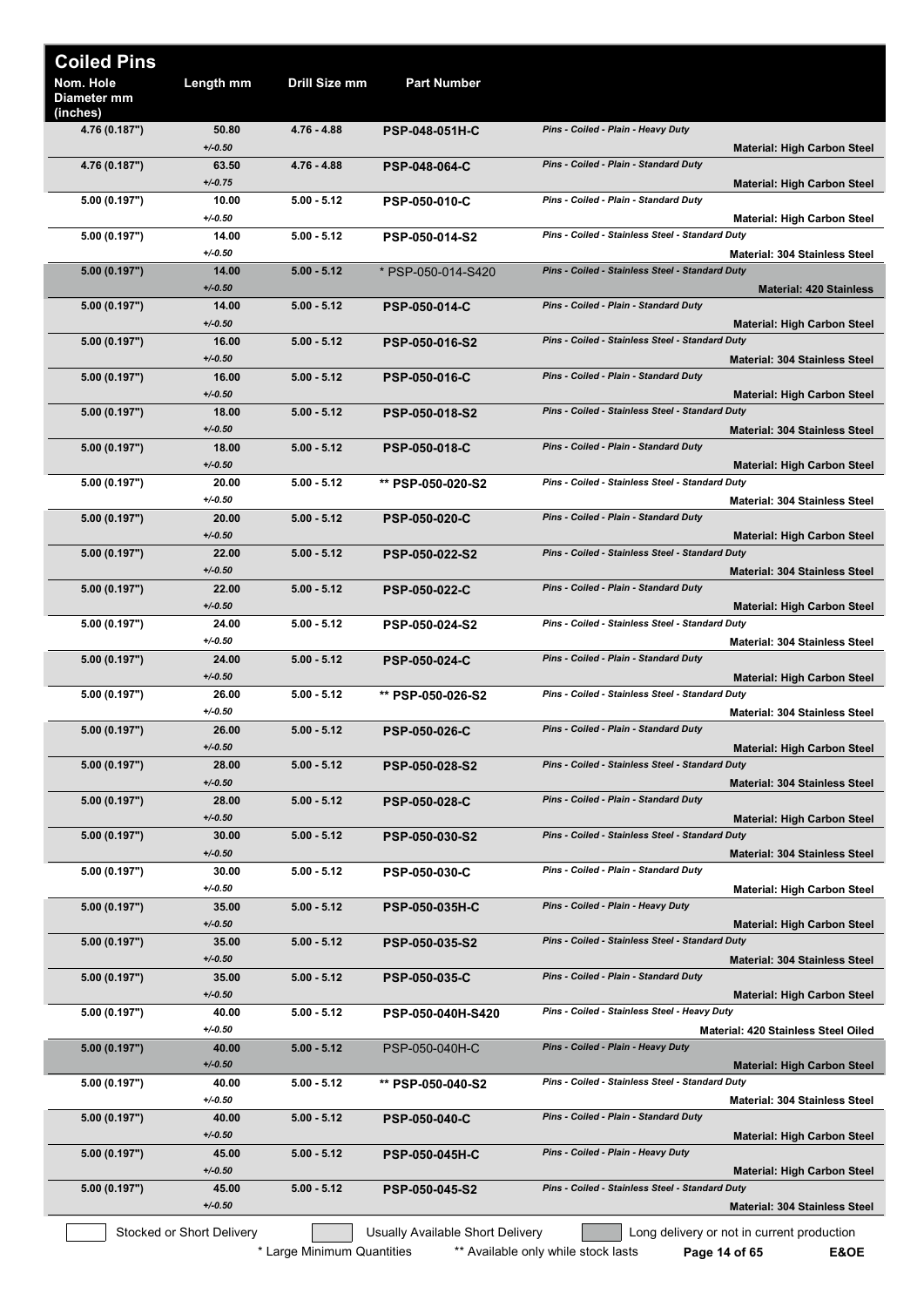| <b>Coiled Pins</b>                   |                           |               |                                  |                                                                                         |
|--------------------------------------|---------------------------|---------------|----------------------------------|-----------------------------------------------------------------------------------------|
| Nom. Hole<br>Diameter mm<br>(inches) | Length mm                 | Drill Size mm | <b>Part Number</b>               |                                                                                         |
| 5.00 (0.197")                        | 45.00<br>$+/0.50$         | $5.00 - 5.12$ | <b>PSP-050-045-C</b>             | Pins - Coiled - Plain - Standard Duty<br><b>Material: High Carbon Steel</b>             |
| 5.00 (0.197")                        | 50.00<br>$+/0.50$         | $5.00 - 5.12$ | <b>PSP-050-050-S2</b>            | Pins - Coiled - Stainless Steel - Standard Duty<br><b>Material: 304 Stainless Steel</b> |
| 5.00 (0.197")                        | 50.00<br>$+/0.50$         | $5.00 - 5.12$ | <b>PSP-050-050-C</b>             | Pins - Coiled - Plain - Standard Duty                                                   |
| 5.56 (0.219")                        | 19.05<br>$+/0.50$         | $5.56 - 5.69$ | <b>PSP-056-019-C</b>             | <b>Material: High Carbon Steel</b><br>Pins - Coiled - Plain - Standard Duty             |
| 5.56 (0.219")                        | 25.40                     | $5.56 - 5.69$ | <b>PSP-056-025-C</b>             | <b>Material: High Carbon Steel</b><br>Pins - Coiled - Plain - Standard Duty             |
| 5.56 (0.219")                        | $+/0.50$<br>31.75         | $5.56 - 5.69$ | <b>PSP-056-032-C</b>             | <b>Material: High Carbon Steel</b><br>Pins - Coiled - Plain - Standard Duty             |
| 5.56 (0.219")                        | $+/0.50$<br>38.10         | $5.56 - 5.69$ | <b>PSP-056-038-C</b>             | <b>Material: High Carbon Steel</b><br>Pins - Coiled - Plain - Standard Duty             |
| 5.56 (0.219")                        | $+/0.50$<br>44.45         | $5.56 - 5.69$ | <b>PSP-056-044-C</b>             | <b>Material: High Carbon Steel</b><br>Pins - Coiled - Plain - Standard Duty             |
|                                      | $+/0.50$                  |               |                                  | <b>Material: High Carbon Steel</b>                                                      |
| 5.56 (0.219")                        | 50.80<br>$+/0.50$         | $5.56 - 5.69$ | <b>PSP-056-051-C</b>             | Pins - Coiled - Plain - Standard Duty<br><b>Material: High Carbon Steel</b>             |
| 5.56 (0.219")                        | 63.50<br>$+/0.75$         | $5.56 - 5.69$ | <b>PSP-056-064-C</b>             | Pins - Coiled - Plain - Standard Duty<br><b>Material: High Carbon Steel</b>             |
| 6.00 (0.236")                        | 16.00<br>$+/0.50$         | $6.00 - 6.15$ | * PSP-060-016H-C                 | Pins - Coiled - Plain - Heavy Duty<br><b>Material: High Carbon Steel</b>                |
| 6.00 (0.236")                        | 16.00                     | $6.00 - 6.15$ | PSP-060-016-S2                   | Pins - Coiled - Stainless Steel - Standard Duty                                         |
| 6.00(0.236")                         | $+/0.50$<br>16.00         | $6.00 - 6.15$ | * PSP-060-016-S420               | <b>Material: 304 Stainless Steel</b><br>Pins - Coiled - Stainless Steel - Standard Duty |
| 6.00 (0.236")                        | $+/0.50$<br>16.00         | $6.00 - 6.15$ | * PSP-060-016-C                  | <b>Material: 420 Stainless</b><br>Pins - Coiled - Plain - Standard Duty                 |
| 6.00(0.236")                         | $+/0.50$<br>18.00         | $6.00 - 6.15$ | <b>PSP-060-018-S2</b>            | <b>Material: High Carbon Steel</b><br>Pins - Coiled - Stainless Steel - Standard Duty   |
|                                      | $+/0.50$                  |               |                                  | <b>Material: 304 Stainless Steel</b>                                                    |
| 6.00 (0.236")                        | 20.00<br>$+/0.50$         | $6.00 - 6.15$ | <b>PSP-060-020-S2</b>            | Pins - Coiled - Stainless Steel - Standard Duty<br><b>Material: 304 Stainless Steel</b> |
| 6.00 (0.236")                        | 20.00<br>$+/0.50$         | $6.00 - 6.15$ | <b>PSP-060-020-C</b>             | Pins - Coiled - Plain - Standard Duty<br><b>Material: High Carbon Steel</b>             |
| 6.00 (0.236")                        | 22.00<br>$+/0.50$         | $6.00 - 6.15$ | <b>PSP-060-022-S2</b>            | Pins - Coiled - Stainless Steel - Standard Duty<br><b>Material: 304 Stainless Steel</b> |
| 6.00 (0.236")                        | 22.00<br>$+/0.50$         | $6.00 - 6.15$ | <b>PSP-060-022-C</b>             | Pins - Coiled - Plain - Standard Duty<br><b>Material: High Carbon Steel</b>             |
| 6.00(0.236")                         | 24.00<br>$+/0.50$         | $6.00 - 6.15$ | <b>PSP-060-024-S2</b>            | Pins - Coiled - Stainless Steel - Standard Duty<br><b>Material: 304 Stainless Steel</b> |
| 6.00(0.236")                         | 24.00<br>$+/0.50$         | $6.00 - 6.15$ | * PSP-060-024-S420               | Pins - Coiled - Stainless Steel - Standard Duty                                         |
| 6.00(0.236")                         | 24.00                     | $6.00 - 6.15$ | <b>PSP-060-024-C</b>             | <b>Material: 420 Stainless</b><br>Pins - Coiled - Plain - Standard Duty                 |
| 6.00 (0.236")                        | $+/0.50$<br>26.00         | $6.00 - 6.15$ | PSP-060-026H-S2                  | <b>Material: High Carbon Steel</b><br>Pins - Coiled - Stainless Steel - Heavy Duty      |
|                                      | $+/0.50$<br>26.00         |               |                                  | <b>Material: 304 Stainless Steel</b><br>Pins - Coiled - Plain - Heavy Duty              |
| 6.00(0.236")                         | $+/0.50$                  | $6.00 - 6.15$ | <b>PSP-060-026H-C</b>            | <b>Material: High Carbon Steel</b>                                                      |
| 6.00 (0.236")                        | 26.00<br>$+/-0.50$        | $6.00 - 6.15$ | PSP-060-026-S2                   | Pins - Coiled - Stainless Steel - Standard Duty<br><b>Material: 304 Stainless Steel</b> |
| 6.00 (0.236")                        | 26.00<br>$+/0.50$         | $6.00 - 6.15$ | <b>PSP-060-026-C</b>             | Pins - Coiled - Plain - Standard Duty<br><b>Material: High Carbon Steel</b>             |
| 6.00(0.236")                         | 28.00<br>$+/0.50$         | $6.00 - 6.15$ | <b>PSP-060-028-S2</b>            | Pins - Coiled - Stainless Steel - Standard Duty<br><b>Material: 304 Stainless Steel</b> |
| 6.00(0.236")                         | 28.00<br>$+/0.50$         | $6.00 - 6.15$ | <b>PSP-060-028-C</b>             | Pins - Coiled - Plain - Standard Duty                                                   |
| 6.00 (0.236")                        | 30.00                     | $6.00 - 6.15$ | PSP-060-030-S2                   | <b>Material: High Carbon Steel</b><br>Pins - Coiled - Stainless Steel - Standard Duty   |
| 6.00 (0.236")                        | $+/0.50$<br>30.00         | $6.00 - 6.15$ | <b>PSP-060-030-C</b>             | <b>Material: 304 Stainless Steel</b><br>Pins - Coiled - Plain - Standard Duty           |
| 6.00(0.236")                         | $+/0.50$<br>35.00         | $6.00 - 6.15$ | <b>PSP-060-035-S2</b>            | <b>Material: High Carbon Steel</b><br>Pins - Coiled - Stainless Steel - Standard Duty   |
|                                      | $+/0.50$                  |               |                                  | Material: 304 Stainless Steel                                                           |
|                                      | Stocked or Short Delivery |               | Usually Available Short Delivery | Long delivery or not in current production                                              |

\* Large Minimum Quantities \*\*\* Available only while stock lasts **Page 15 of 65 E&OE**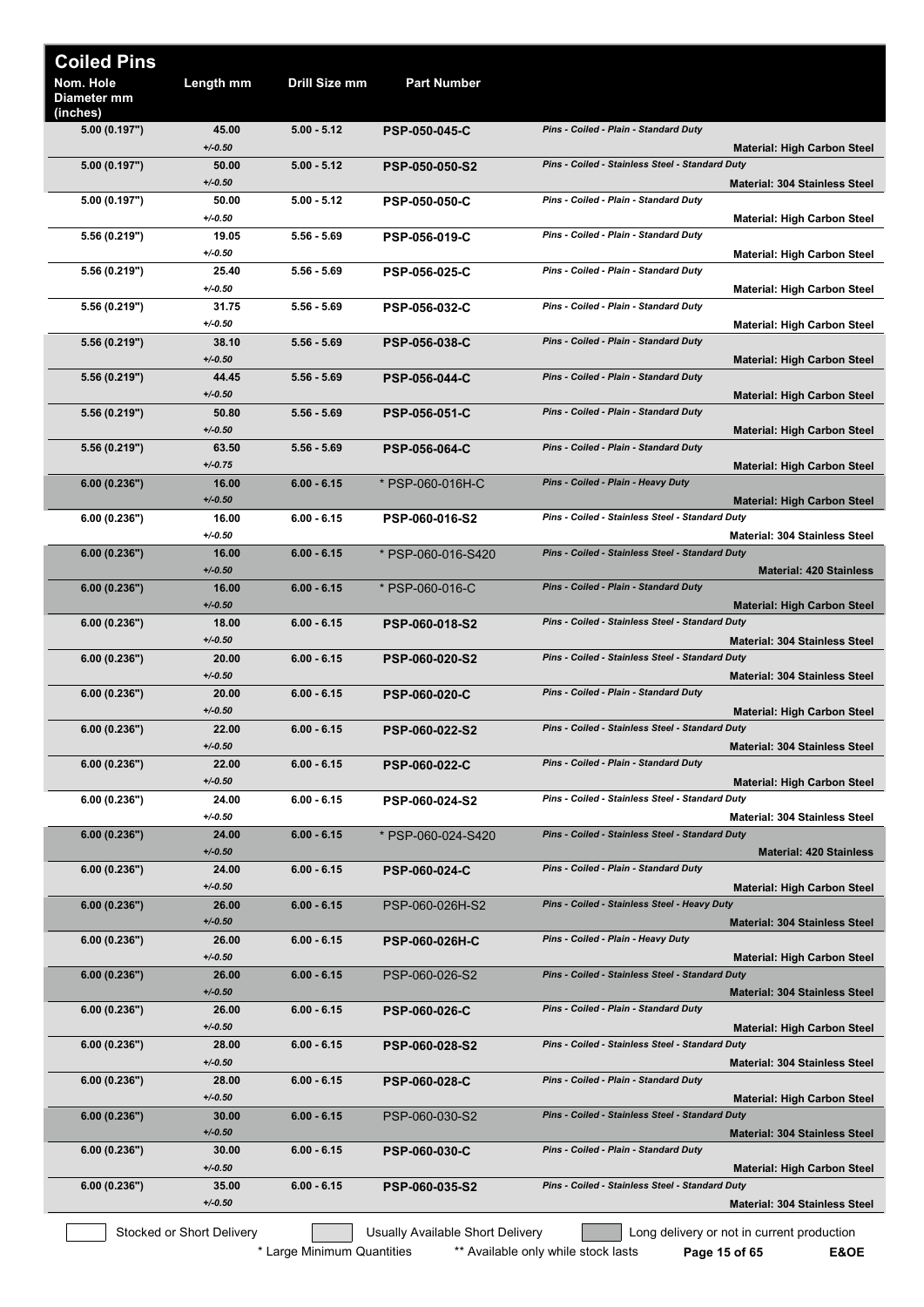| <b>Coiled Pins</b>                   |                           |                            |                                  |                                                                                                            |
|--------------------------------------|---------------------------|----------------------------|----------------------------------|------------------------------------------------------------------------------------------------------------|
| Nom. Hole<br>Diameter mm<br>(inches) | Length mm                 | Drill Size mm              | <b>Part Number</b>               |                                                                                                            |
| 6.00(0.236")                         | 35.00<br>$+/0.50$         | $6.00 - 6.15$              | ** PSP-060-035-C                 | Pins - Coiled - Plain - Standard Duty<br><b>Material: High Carbon Steel</b>                                |
| 6.00(0.236")                         | 40.00<br>$+/0.50$         | $6.00 - 6.15$              | <b>PSP-060-040H-C</b>            | Pins - Coiled - Plain - Heavy Duty<br><b>Material: High Carbon Steel</b>                                   |
| 6.00(0.236")                         | 40.00<br>$+/0.50$         | $6.00 - 6.15$              | PSP-060-040-S2                   | Pins - Coiled - Stainless Steel - Standard Duty<br><b>Material: 304 Stainless Steel</b>                    |
| 6.00(0.236")                         | 40.00<br>$+/0.50$         | $6.00 - 6.15$              | <b>PSP-060-040-C</b>             | Pins - Coiled - Plain - Standard Duty<br><b>Material: High Carbon Steel</b>                                |
| 6.00(0.236")                         | 45.00<br>$+/0.50$         | $6.00 - 6.15$              | PSP-060-045H-S420                | Pins - Coiled - Stainless Steel - Heavy Duty<br>Material: 420 Stainless Steel Oiled                        |
| 6.00(0.236")                         | 45.00<br>$+/-0.50$        | $6.00 - 6.15$              | PSP-060-045-S2                   | Pins - Coiled - Stainless Steel - Standard Duty<br><b>Material: 304 Stainless Steel</b>                    |
| 6.00(0.236")                         | 45.00<br>$+/0.50$         | $6.00 - 6.15$              | <b>PSP-060-045-C</b>             | Pins - Coiled - Plain - Standard Duty<br><b>Material: High Carbon Steel</b>                                |
| 6.00(0.236")                         | 50.00<br>$+/-0.50$        | $6.00 - 6.15$              | <b>PSP-060-050-S2</b>            | Pins - Coiled - Stainless Steel - Standard Duty<br><b>Material: 304 Stainless Steel</b>                    |
| 6.00(0.236")                         | 50.00<br>$+/0.50$         | $6.00 - 6.15$              | <b>PSP-060-050-C</b>             | Pins - Coiled - Plain - Standard Duty<br><b>Material: High Carbon Steel</b>                                |
| 6.00(0.236")                         | 55.00<br>$+/0.75$         | 6.00 - 6.15                | <b>PSP-060-055-S2</b>            | Pins - Coiled - Stainless Steel - Standard Duty<br><b>Material: 304 Stainless Steel</b>                    |
| 6.00(0.236")                         | 55.00<br>$+/0.75$         | $6.00 - 6.15$              | <b>PSP-060-055-C</b>             | Pins - Coiled - Plain - Standard Duty<br><b>Material: High Carbon Steel</b>                                |
| 6.00(0.236")                         | 60.00<br>$+/0.75$         | $6.00 - 6.15$              | <b>PSP-060-060-S2</b>            | Pins - Coiled - Stainless Steel - Standard Duty<br><b>Material: 304 Stainless Steel</b>                    |
| 6.00(0.236")                         | 60.00<br>$+/0.75$         | 6.00 - 6.15                | <b>PSP-060-060-C</b>             | Pins - Coiled - Plain - Standard Duty<br><b>Material: High Carbon Steel</b>                                |
| 6.35(0.250")                         | 12.70<br>$+/-0.50$        | 6.35 - 6.50                | <b>PSP-064-013-C</b>             | Pins - Coiled - Plain - Standard Duty<br>Material: High Carbon Steel                                       |
| 6.35(0.250")                         | 14.27<br>$+/0.50$         | $6.35 - 6.50$              | <b>PSP-064-014-C</b>             | Pins - Coiled - Plain - Standard Duty<br><b>Material: High Carbon Steel</b>                                |
| 6.35(0.250")                         | 15.88<br>$+/0.50$         | $6.35 - 6.50$              | PSP-064-016-C                    | Pins - Coiled - Plain - Standard Duty<br><b>Material: High Carbon Steel</b>                                |
| 6.35(0.250")                         | 19.05<br>$+/0.50$         | $6.35 - 6.50$              | <b>PSP-064-019H-S2</b>           | Pins - Coiled - Stainless Steel - Heavy Duty<br><b>Material: 304 Stainless Steel</b>                       |
| 6.35(0.250")                         | 19.05<br>$+/-0.50$        | $6.35 - 6.50$              | <b>PSP-064-019H-C</b>            | Pins - Coiled - Plain - Heavy Duty<br><b>Material: High Carbon Steel</b>                                   |
| 6.35(0.250")                         | 19.05<br>$+/-0.50$        | $6.35 - 6.50$              | <b>PSP-064-019-C</b>             | Pins - Coiled - Plain - Standard Duty<br><b>Material: High Carbon Steel</b>                                |
| 6.35(0.250")                         | 22.23<br>$+/-0.50$        | $6.35 - 6.50$              | <b>PSP-064-022H-C</b>            | Pins - Coiled - Plain - Heavy Duty<br><b>Material: High Carbon Steel</b>                                   |
| 6.35(0.250")                         | 22.23<br>$+/-0.50$        | $6.35 - 6.50$              | PSP-064-022-C                    | Pins - Coiled - Plain - Standard Duty<br><b>Material: High Carbon Steel</b>                                |
| 6.35(0.250")                         | 25.40<br>$+/-0.50$        | $6.35 - 6.50$              | <b>PSP-064-025H-C</b>            | Pins - Coiled - Plain - Heavy Duty<br><b>Material: High Carbon Steel</b>                                   |
| 6.35(0.250")                         | 25.40<br>$+/0.50$         | $6.35 - 6.50$              | PSP-064-025-S2                   | Pins - Coiled - Stainless Steel - Standard Duty<br><b>Material: 304 Stainless Steel</b>                    |
| 6.35(0.250")                         | 25.40<br>$+/0.50$         | $6.35 - 6.50$              | <b>PSP-064-025-C</b>             | Pins - Coiled - Plain - Standard Duty<br><b>Material: High Carbon Steel</b>                                |
| 6.35(0.250")                         | 28.58<br>$+/-0.50$        | $6.35 - 6.50$              | <b>PSP-064-029H-C</b>            | Pins - Coiled - Plain - Heavy Duty<br><b>Material: High Carbon Steel</b>                                   |
| 6.35(0.250")                         | 28.58<br>$+/-0.50$        | $6.35 - 6.50$              | <b>PSP-064-029-C</b>             | Pins - Coiled - Plain - Standard Duty<br><b>Material: High Carbon Steel</b>                                |
| 6.35(0.250")                         | 31.75<br>$+/-0.50$        | $6.35 - 6.50$              | PSP-064-032H-C                   | Pins - Coiled - Plain - Heavy Duty<br><b>Material: High Carbon Steel</b>                                   |
| 6.35(0.250")                         | 31.75<br>$+/0.50$         | $6.35 - 6.50$              | PSP-064-032-S2                   | Pins - Coiled - Stainless Steel - Standard Duty<br><b>Material: 304 Stainless Steel</b>                    |
| 6.35(0.250")                         | 34.93<br>$+/0.50$         | $6.35 - 6.50$              | <b>PSP-064-035H-C</b>            | Pins - Coiled - Plain - Heavy Duty<br><b>Material: High Carbon Steel</b>                                   |
| 6.35(0.250")                         | 38.10<br>$+/-0.50$        | $6.35 - 6.50$              | <b>PSP-064-038H-C</b>            | Pins - Coiled - Plain - Heavy Duty<br><b>Material: High Carbon Steel</b>                                   |
| 6.35(0.250")                         | 38.10<br>$+/-0.50$        | $6.35 - 6.50$              | PSP-064-038-S2                   | Pins - Coiled - Stainless Steel - Standard Duty<br><b>Material: 304 Stainless Steel</b>                    |
|                                      | Stocked or Short Delivery | * Large Minimum Quantities | Usually Available Short Delivery | Long delivery or not in current production<br>** Available only while stock lasts<br>E&OE<br>Page 16 of 65 |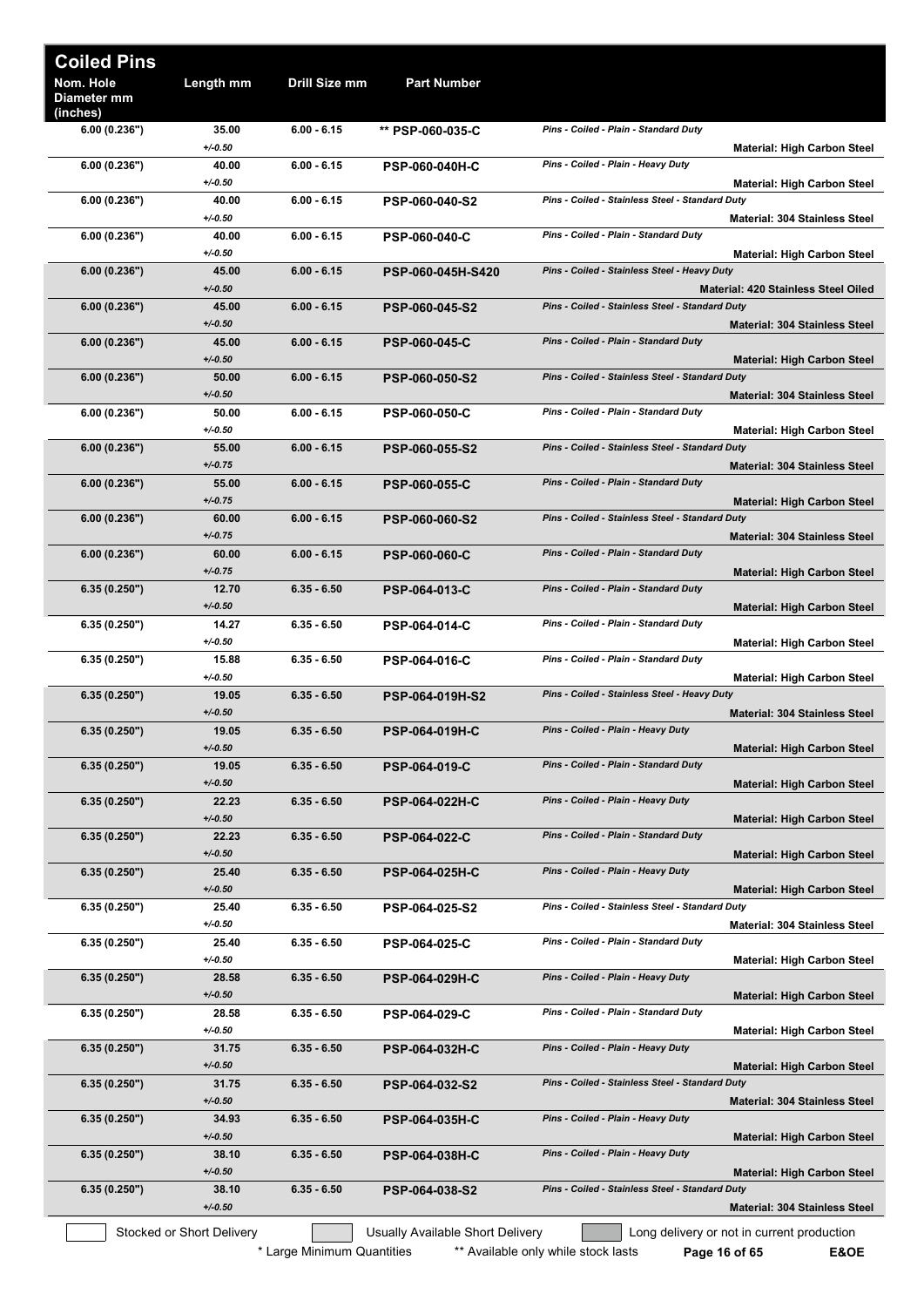| <b>Coiled Pins</b>                   |                           |               |                                  |                                                 |                                            |
|--------------------------------------|---------------------------|---------------|----------------------------------|-------------------------------------------------|--------------------------------------------|
| Nom. Hole<br>Diameter mm<br>(inches) | Length mm                 | Drill Size mm | <b>Part Number</b>               |                                                 |                                            |
| 6.35(0.250")                         | 38.10<br>$+/0.50$         | $6.35 - 6.50$ | <b>PSP-064-038-C</b>             | Pins - Coiled - Plain - Standard Duty           | <b>Material: High Carbon Steel</b>         |
| 6.35(0.250")                         | 41.28<br>$+/-0.50$        | $6.35 - 6.50$ | <b>PSP-064-041H-C</b>            | Pins - Coiled - Plain - Heavy Duty              | <b>Material: High Carbon Steel</b>         |
| 6.35(0.250")                         | 41.28<br>$+/0.50$         | $6.35 - 6.50$ | <b>PSP-064-041-C</b>             | Pins - Coiled - Plain - Standard Duty           | <b>Material: High Carbon Steel</b>         |
| 6.35(0.250")                         | 44.45<br>$+/-0.50$        | $6.35 - 6.50$ | <b>PSP-064-044H-C</b>            | Pins - Coiled - Plain - Heavy Duty              |                                            |
| 6.35(0.250")                         | 44.45<br>$+/-0.50$        | $6.35 - 6.50$ | <b>PSP-064-044-C</b>             | Pins - Coiled - Plain - Standard Duty           | <b>Material: High Carbon Steel</b>         |
| 6.35(0.250")                         | 50.80                     | $6.35 - 6.50$ | <b>PSP-064-051H-C</b>            | Pins - Coiled - Plain - Heavy Duty              | <b>Material: High Carbon Steel</b>         |
| 6.35(0.250")                         | $+/0.50$<br>50.80         | $6.35 - 6.50$ | PSP-064-051-C                    | Pins - Coiled - Plain - Standard Duty           | <b>Material: High Carbon Steel</b>         |
| 6.35(0.250")                         | $+/-0.50$<br>57.15        | $6.35 - 6.50$ | PSP-064-057H-S2                  | Pins - Coiled - Stainless Steel - Heavy Duty    | <b>Material: High Carbon Steel</b>         |
| 6.35(0.250")                         | $+/0.75$<br>57.15         | $6.35 - 6.50$ | <b>PSP-064-057H-C</b>            | Pins - Coiled - Plain - Heavy Duty              | <b>Material: 304 Stainless Steel</b>       |
| 6.35(0.250")                         | $+/-0.75$<br>57.15        | $6.35 - 6.50$ | <b>PSP-064-057-C</b>             | Pins - Coiled - Plain - Standard Duty           | <b>Material: High Carbon Steel</b>         |
| 6.35(0.250")                         | $+/0.75$<br>63.50         | $6.35 - 6.50$ | <b>PSP-064-064H-C</b>            | Pins - Coiled - Plain - Heavy Duty              | <b>Material: High Carbon Steel</b>         |
| 6.35(0.250")                         | $+/-0.75$<br>63.50        | $6.35 - 6.50$ | <b>PSP-064-064-C</b>             | Pins - Coiled - Plain - Standard Duty           | <b>Material: High Carbon Steel</b>         |
|                                      | $+/0.75$<br>76.20         | $6.35 - 6.50$ |                                  | Pins - Coiled - Plain - Heavy Duty              | <b>Material: High Carbon Steel</b>         |
| 6.35(0.250")                         | $+/-0.75$                 |               | <b>PSP-064-076H-C</b>            |                                                 | Material: High Carbon Steel                |
| 6.35(0.250")                         | 76.20<br>$+/-0.75$        | $6.35 - 6.50$ | <b>PSP-064-076-C</b>             | Pins - Coiled - Plain - Standard Duty           | Material: High Carbon Steel                |
| 6.35(0.250")                         | 88.90<br>$+/0.75$         | $6.35 - 6.50$ | <b>PSP-064-089-C</b>             | Pins - Coiled - Plain - Standard Duty           | <b>Material: High Carbon Steel</b>         |
| 7.94 (0.313")                        | 22.23<br>$+/0.50$         | 7.94 - 8.10   | <b>PSP-079-022-C</b>             | Pins - Coiled - Plain - Standard Duty           | <b>Material: High Carbon Steel</b>         |
| 7.94 (0.313")                        | 25.40<br>$+/0.50$         | 7.94 - 8.10   | PSP-079-025-C                    | Pins - Coiled - Plain - Standard Duty           | <b>Material: High Carbon Steel</b>         |
| 7.94 (0.313")                        | 31.75<br>$+/-0.50$        | 7.94 - 8.10   | PSP-079-032H-C                   | Pins - Coiled - Plain - Heavy Duty              | <b>Material: High Carbon Steel</b>         |
| 7.94 (0.313")                        | 31.75<br>$+/-0.50$        | $7.94 - 8.10$ | <b>PSP-079-032-C</b>             | Pins - Coiled - Plain - Standard Duty           | <b>Material: High Carbon Steel</b>         |
| 7.94 (0.313")                        | 34.93<br>$+/-0.50$        | 7.94 - 8.10   | <b>PSP-079-035-C</b>             | Pins - Coiled - Plain - Standard Duty           | <b>Material: High Carbon Steel</b>         |
| 7.94 (0.313")                        | 38.10<br>$+/-0.50$        | 7.94 - 8.10   | <b>PSP-079-038H-C</b>            | Pins - Coiled - Plain - Heavy Duty              | <b>Material: High Carbon Steel</b>         |
| 7.94 (0.313")                        | 38.10                     | $7.94 - 8.10$ | <b>PSP-079-038-C</b>             | Pins - Coiled - Plain - Standard Duty           |                                            |
| 7.94 (0.313")                        | $+/-0.50$<br>41.28        | 7.94 - 8.10   | <b>PSP-079-041-C</b>             | Pins - Coiled - Plain - Standard Duty           | <b>Material: High Carbon Steel</b>         |
| 7.94 (0.313")                        | $+/-0.50$<br>44.45        | $7.94 - 8.10$ | <b>PSP-079-044H-C</b>            | Pins - Coiled - Plain - Heavy Duty              | <b>Material: High Carbon Steel</b>         |
| 7.94 (0.313")                        | $+/-0.50$<br>44.45        | 7.94 - 8.10   | <b>PSP-079-044-C</b>             | Pins - Coiled - Plain - Standard Duty           | <b>Material: High Carbon Steel</b>         |
| 7.94 (0.313")                        | $+/-0.50$<br>50.80        | 7.94 - 8.10   | <b>PSP-079-051H-C</b>            | Pins - Coiled - Plain - Heavy Duty              | <b>Material: High Carbon Steel</b>         |
| 7.94(0.313")                         | $+/-0.50$<br>50.80        | 7.94 - 8.10   | PSP-079-051-S2                   | Pins - Coiled - Stainless Steel - Standard Duty | <b>Material: High Carbon Steel</b>         |
| 7.94 (0.313")                        | $+/-0.50$<br>50.80        | 7.94 - 8.10   | <b>PSP-079-051-C</b>             | Pins - Coiled - Plain - Standard Duty           | <b>Material: 304 Stainless Steel</b>       |
| 7.94 (0.313")                        | $+/-0.50$<br>57.15        | $7.94 - 8.10$ | <b>PSP-079-057H-C</b>            | Pins - Coiled - Plain - Heavy Duty              | <b>Material: High Carbon Steel</b>         |
|                                      | $+/-0.75$                 |               |                                  | Pins - Coiled - Plain - Standard Duty           | <b>Material: High Carbon Steel</b>         |
| 7.94 (0.313")                        | 57.15<br>$+/0.75$         | 7.94 - 8.10   | <b>PSP-079-057-C</b>             |                                                 | <b>Material: High Carbon Steel</b>         |
| 7.94 (0.313")                        | 63.50<br>$+/-0.75$        | $7.94 - 8.10$ | <b>PSP-079-064H-C</b>            | Pins - Coiled - Plain - Heavy Duty              | <b>Material: High Carbon Steel</b>         |
|                                      | Stocked or Short Delivery |               | Usually Available Short Delivery |                                                 | Long delivery or not in current production |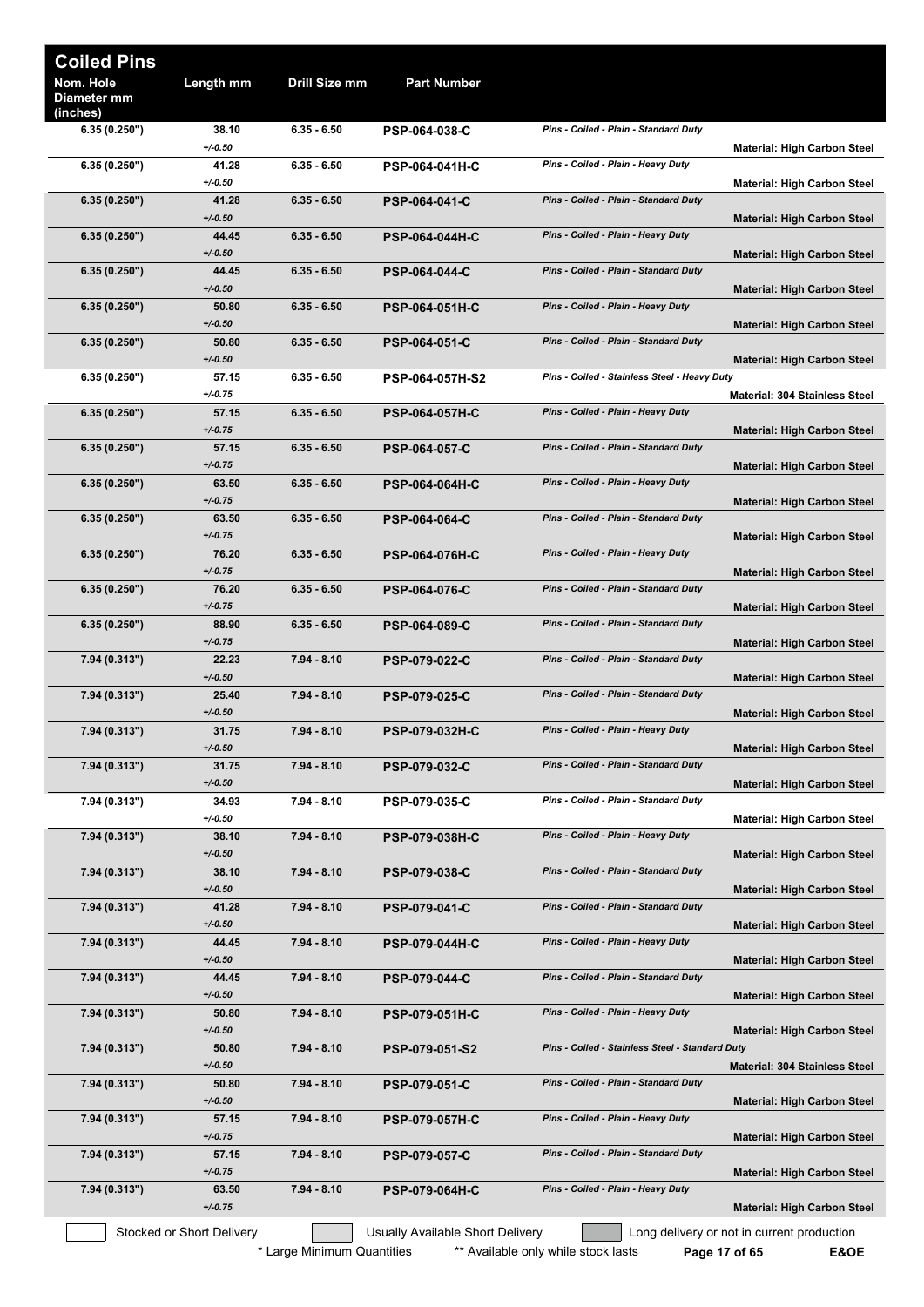| <b>Coiled Pins</b>                   |                           |               |                                  |                                                                                         |
|--------------------------------------|---------------------------|---------------|----------------------------------|-----------------------------------------------------------------------------------------|
| Nom. Hole<br>Diameter mm<br>(inches) | Length mm                 | Drill Size mm | <b>Part Number</b>               |                                                                                         |
| 7.94 (0.313")                        | 63.50                     | $7.94 - 8.10$ | <b>PSP-079-064-C</b>             | Pins - Coiled - Plain - Standard Duty                                                   |
| 7.94 (0.313")                        | $+/0.75$<br>69.85         | 7.94 - 8.10   | <b>PSP-079-070-C</b>             | <b>Material: High Carbon Steel</b><br>Pins - Coiled - Plain - Standard Duty             |
|                                      | $+/0.75$<br>76.20         |               |                                  | <b>Material: High Carbon Steel</b><br>Pins - Coiled - Plain - Heavy Duty                |
| 7.94 (0.313")                        | $+/0.75$                  | $7.94 - 8.10$ | <b>PSP-079-076H-C</b>            | <b>Material: High Carbon Steel</b>                                                      |
| 7.94 (0.313")                        | 76.20<br>$+/0.75$         | 7.94 - 8.10   | <b>PSP-079-076-C</b>             | Pins - Coiled - Plain - Standard Duty<br><b>Material: High Carbon Steel</b>             |
| 7.94 (0.313")                        | 101.60<br>$+/0.75$        | $7.94 - 8.10$ | * PSP-079-102-C                  | Pins - Coiled - Plain - Standard Duty                                                   |
| 8.00(0.315")                         | 16.00                     | $8.00 - 8.15$ | <b>PSP-080-016-C</b>             | <b>Material: High Carbon Steel</b><br>Pins - Coiled - Plain - Standard Duty             |
| 8.00(0.315")                         | $+/0.50$<br>20.00         | $8.00 - 8.15$ | <b>PSP-080-020-S2</b>            | <b>Material: High Carbon Steel</b><br>Pins - Coiled - Stainless Steel - Standard Duty   |
|                                      | $+/0.50$                  |               |                                  | <b>Material: 304 Stainless Steel</b>                                                    |
| 8.00(0.315")                         | 20.00<br>$+/-0.50$        | $8.00 - 8.15$ | * PSP-080-020-S420               | Pins - Coiled - Stainless Steel - Standard Duty<br><b>Material: 420 Stainless</b>       |
| 8.00(0.315")                         | 20.00<br>$+/0.50$         | $8.00 - 8.15$ | <b>PSP-080-020-C</b>             | Pins - Coiled - Plain - Standard Duty<br><b>Material: High Carbon Steel</b>             |
| 8.00(0.315")                         | 22.00                     | $8.00 - 8.15$ | PSP-080-022H-C                   | Pins - Coiled - Plain - Heavy Duty                                                      |
| 8.00(0.315")                         | $+/-0.50$<br>22.00        | $8.00 - 8.15$ | <b>PSP-080-022-S2</b>            | <b>Material: High Carbon Steel</b><br>Pins - Coiled - Stainless Steel - Standard Duty   |
|                                      | $+/0.50$<br>22.00         | $8.00 - 8.15$ |                                  | <b>Material: 304 Stainless Steel</b><br>Pins - Coiled - Plain - Standard Duty           |
| 8.00(0.315")                         | $+/-0.50$                 |               | <b>PSP-080-022-C</b>             | <b>Material: High Carbon Steel</b>                                                      |
| 8.00(0.315")                         | 24.00<br>$+/-0.50$        | $8.00 - 8.15$ | PSP-080-024-S2                   | Pins - Coiled - Stainless Steel - Standard Duty<br>Material: 304 Stainless Steel        |
| 8.00(0.315")                         | 24.00                     | $8.00 - 8.15$ | <b>PSP-080-024-C</b>             | Pins - Coiled - Plain - Standard Duty                                                   |
| 8.00(0.315")                         | $+/0.50$<br>26.00         | $8.00 - 8.15$ | <b>PSP-080-026H-C</b>            | <b>Material: High Carbon Steel</b><br>Pins - Coiled - Plain - Heavy Duty                |
| 8.00(0.315")                         | $+/0.50$<br>26.00         | $8.00 - 8.15$ | PSP-080-026-S2                   | <b>Material: High Carbon Steel</b><br>Pins - Coiled - Stainless Steel - Standard Duty   |
|                                      | $+/0.50$                  |               |                                  | <b>Material: 304 Stainless Steel</b>                                                    |
| 8.00(0.315")                         | 26.00<br>$+/0.50$         | $8.00 - 8.15$ | <b>PSP-080-026-C</b>             | Pins - Coiled - Plain - Standard Duty<br><b>Material: High Carbon Steel</b>             |
| 8.00(0.315")                         | 28.00<br>$+/0.50$         | $8.00 - 8.15$ | <b>PSP-080-028-S2</b>            | Pins - Coiled - Stainless Steel - Standard Duty<br><b>Material: 304 Stainless Steel</b> |
| 8.00(0.315")                         | 28.00                     | $8.00 - 8.15$ | <b>PSP-080-028-C</b>             | Pins - Coiled - Plain - Standard Duty                                                   |
| 8.00(0.315")                         | $+/0.50$<br>30.00         | $8.00 - 8.15$ | <b>PSP-080-030H-C</b>            | <b>Material: High Carbon Steel</b><br>Pins - Coiled - Plain - Heavy Duty                |
|                                      | $+/0.50$                  |               |                                  | <b>Material: High Carbon Steel</b>                                                      |
| 8.00(0.315")                         | 30.00<br>$+/-0.50$        | $8.00 - 8.15$ | PSP-080-030-S2                   | Pins - Coiled - Stainless Steel - Standard Duty<br><b>Material: 304 Stainless Steel</b> |
| 8.00(0.315")                         | 30.00<br>$+/0.50$         | $8.00 - 8.15$ | PSP-080-030-C                    | Pins - Coiled - Plain - Standard Duty<br><b>Material: High Carbon Steel</b>             |
| 8.00(0.315")                         | 35.00                     | $8.00 - 8.15$ | PSP-080-035-S2                   | Pins - Coiled - Stainless Steel - Standard Duty                                         |
| 8.00(0.315")                         | $+/0.50$<br>35.00         | $8.00 - 8.15$ | <b>PSP-080-035-C</b>             | <b>Material: 304 Stainless Steel</b><br>Pins - Coiled - Plain - Standard Duty           |
|                                      | $+/-0.50$                 |               |                                  | <b>Material: High Carbon Steel</b>                                                      |
| 8.00(0.315")                         | 40.00<br>$+/0.50$         | $8.00 - 8.15$ | ** PSP-080-040-S2                | Pins - Coiled - Stainless Steel - Standard Duty<br><b>Material: 304 Stainless Steel</b> |
| 8.00(0.315")                         | 40.00<br>$+/0.50$         | $8.00 - 8.15$ | <b>PSP-080-040-C</b>             | Pins - Coiled - Plain - Standard Duty<br><b>Material: High Carbon Steel</b>             |
| 8.00(0.315")                         | 45.00                     | $8.00 - 8.15$ | PSP-080-045-S2                   | Pins - Coiled - Stainless Steel - Standard Duty                                         |
| 8.00(0.315")                         | $+/-0.50$<br>45.00        | $8.00 - 8.15$ | <b>PSP-080-045-C</b>             | Material: 304 Stainless Steel<br>Pins - Coiled - Plain - Standard Duty                  |
| 8.00(0.315")                         | $+/0.50$<br>50.00         | $8.00 - 8.15$ | <b>PSP-080-050H-C</b>            | <b>Material: High Carbon Steel</b><br>Pins - Coiled - Plain - Heavy Duty                |
|                                      | $+/0.50$                  |               |                                  | <b>Material: High Carbon Steel</b>                                                      |
| 8.00(0.315")                         | 50.00<br>$+/-0.50$        | $8.00 - 8.15$ | <b>PSP-080-050-S2</b>            | Pins - Coiled - Stainless Steel - Standard Duty<br><b>Material: 304 Stainless Steel</b> |
| 8.00(0.315")                         | 50.00<br>$+/0.50$         | $8.00 - 8.15$ | <b>PSP-080-050-C</b>             | Pins - Coiled - Plain - Standard Duty<br><b>Material: High Carbon Steel</b>             |
|                                      | Stocked or Short Delivery |               | Usually Available Short Delivery | Long delivery or not in current production                                              |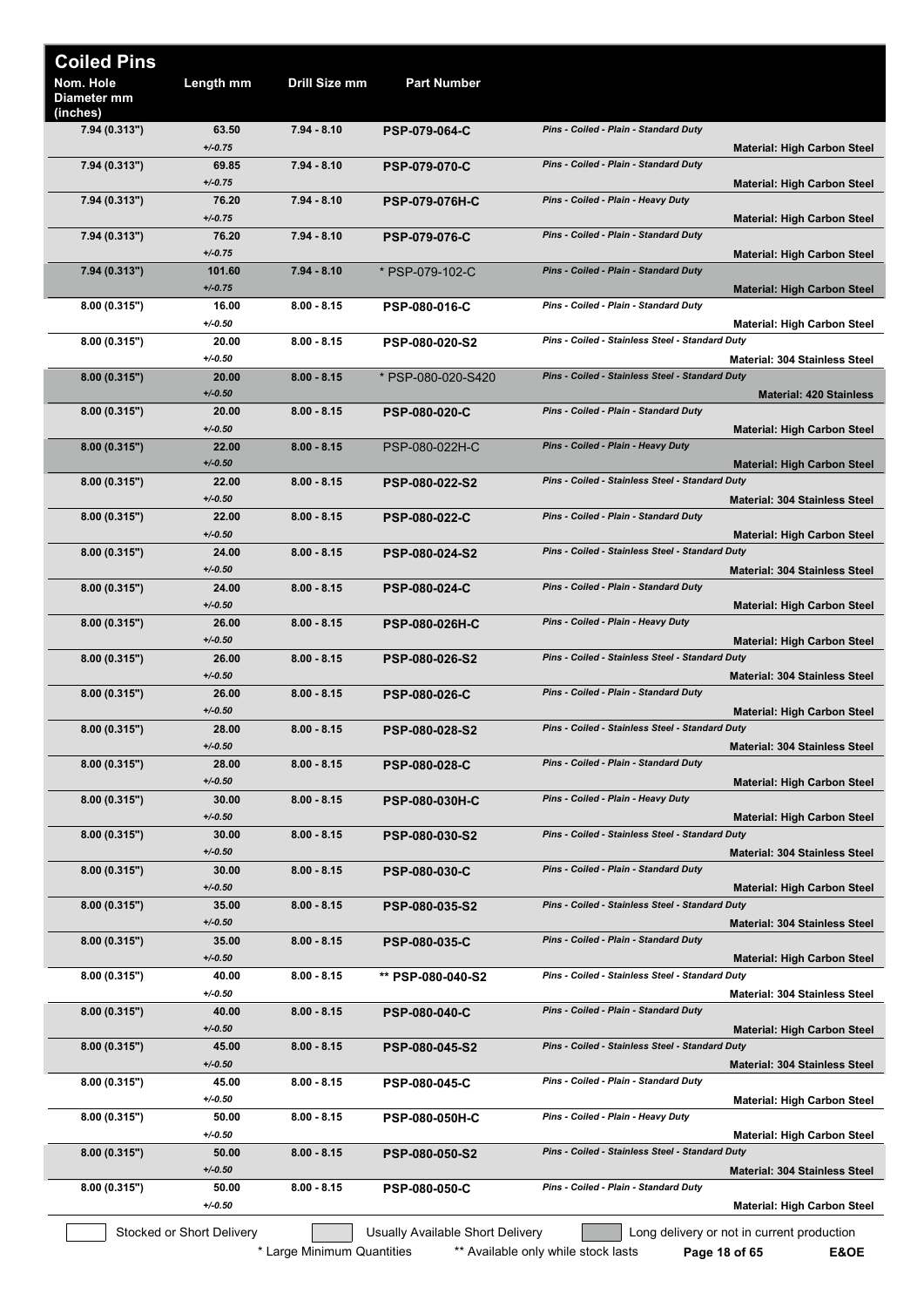| <b>Coiled Pins</b>                          |                           |                            |                                  |                                                                                         |  |
|---------------------------------------------|---------------------------|----------------------------|----------------------------------|-----------------------------------------------------------------------------------------|--|
| Nom. Hole<br><b>Diameter mm</b><br>(inches) | Length mm                 | Drill Size mm              | <b>Part Number</b>               |                                                                                         |  |
| 8.00(0.315")                                | 55.00<br>$+/0.75$         | $8.00 - 8.15$              | <b>PSP-080-055-C</b>             | Pins - Coiled - Plain - Standard Duty<br><b>Material: High Carbon Steel</b>             |  |
| 8.00(0.315")                                | 60.00<br>$+/0.75$         | $8.00 - 8.15$              | <b>PSP-080-060-S2</b>            | Pins - Coiled - Stainless Steel - Standard Duty<br><b>Material: 304 Stainless Steel</b> |  |
| 8.00(0.315")                                | 60.00<br>$+/0.75$         | $8.00 - 8.15$              | <b>PSP-080-060-C</b>             | Pins - Coiled - Plain - Standard Duty<br><b>Material: High Carbon Steel</b>             |  |
| 8.00(0.315")                                | 65.00<br>$+/0.75$         | $8.00 - 8.15$              | <b>PSP-080-065-S2</b>            | Pins - Coiled - Stainless Steel - Standard Duty<br><b>Material: 304 Stainless Steel</b> |  |
| 8.00(0.315")                                | 65.00<br>$+/0.75$         | $8.00 - 8.15$              | <b>PSP-080-065-C</b>             | Pins - Coiled - Plain - Standard Duty<br><b>Material: High Carbon Steel</b>             |  |
| 8.00(0.315")                                | 70.00<br>$+/0.75$         | $8.00 - 8.15$              | <b>PSP-080-070-S2</b>            | Pins - Coiled - Stainless Steel - Standard Duty<br><b>Material: 304 Stainless Steel</b> |  |
| 8.00(0.315")                                | 70.00<br>$+/0.75$         | $8.00 - 8.15$              | <b>PSP-080-070-C</b>             | Pins - Coiled - Plain - Standard Duty<br><b>Material: High Carbon Steel</b>             |  |
| 8.00(0.315")                                | 75.00<br>$+/0.75$         | $8.00 - 8.15$              | PSP-080-075-S2                   | Pins - Coiled - Stainless Steel - Standard Duty<br><b>Material: 304 Stainless Steel</b> |  |
| 8.00(0.315")                                | 75.00<br>$+/0.75$         | $8.00 - 8.15$              | <b>PSP-080-075-C</b>             | Pins - Coiled - Plain - Standard Duty<br><b>Material: High Carbon Steel</b>             |  |
| 9.53(0.375")                                | 19.05<br>$+/0.50$         | $9.53 - 9.73$              | <b>PSP-095-019-C</b>             | Pins - Coiled - Plain - Standard Duty                                                   |  |
| 9.53(0.375")                                | 25.40                     | $9.53 - 9.73$              | <b>PSP-095-025-S2</b>            | <b>Material: High Carbon Steel</b><br>Pins - Coiled - Stainless Steel - Standard Duty   |  |
| 9.53(0.375")                                | $+/0.50$<br>25.40         | $9.53 - 9.73$              | <b>PSP-095-025-C</b>             | <b>Material: 304 Stainless Steel</b><br>Pins - Coiled - Plain - Standard Duty           |  |
| 9.53 (0.375")                               | $+/-0.50$<br>31.75        | $9.53 - 9.73$              | <b>PSP-095-032-C</b>             | <b>Material: High Carbon Steel</b><br>Pins - Coiled - Plain - Standard Duty             |  |
| 9.53(0.375")                                | $+/0.50$<br>38.10         | $9.53 - 9.73$              | <b>PSP-095-038H-C</b>            | <b>Material: High Carbon Steel</b><br>Pins - Coiled - Plain - Heavy Duty                |  |
| 9.53(0.375")                                | $+/0.50$<br>38.10         | $9.53 - 9.73$              | <b>PSP-095-038-C</b>             | <b>Material: High Carbon Steel</b><br>Pins - Coiled - Plain - Standard Duty             |  |
| 9.53(0.375")                                | $+/0.50$<br>44.45         | $9.53 - 9.73$              | <b>PSP-095-044H-C</b>            | <b>Material: High Carbon Steel</b><br>Pins - Coiled - Plain - Heavy Duty                |  |
| 9.53(0.375")                                | $+/0.50$<br>44.45         | $9.53 - 9.73$              | <b>PSP-095-044-C</b>             | <b>Material: High Carbon Steel</b><br>Pins - Coiled - Plain - Standard Duty             |  |
| 9.53(0.375")                                | $+/0.50$<br>50.80         | $9.53 - 9.73$              | <b>PSP-095-051H-C</b>            | <b>Material: High Carbon Steel</b><br>Pins - Coiled - Plain - Heavy Duty                |  |
| 9.53(0.375")                                | $+/0.50$<br>50.80         | $9.53 - 9.73$              | <b>PSP-095-051-C</b>             | <b>Material: High Carbon Steel</b><br>Pins - Coiled - Plain - Standard Duty             |  |
| 9.53(0.375")                                | $+/0.50$<br>57.15         | $9.53 - 9.73$              | <b>PSP-095-057H-C</b>            | <b>Material: High Carbon Steel</b><br>Pins - Coiled - Plain - Heavy Duty                |  |
| 9.53(0.375")                                | $+/0.75$<br>57.15         | $9.53 - 9.73$              | <b>PSP-095-057-C</b>             | <b>Material: High Carbon Steel</b><br>Pins - Coiled - Plain - Standard Duty             |  |
| 9.53(0.375")                                | $+/0.75$<br>63.50         | $9.53 - 9.73$              | PSP-095-064H-C                   | <b>Material: High Carbon Steel</b><br>Pins - Coiled - Plain - Heavy Duty                |  |
|                                             | $+/0.75$                  |                            |                                  | <b>Material: High Carbon Steel</b>                                                      |  |
| 9.53(0.375")                                | 63.50<br>$+/0.75$         | $9.53 - 9.73$              | <b>PSP-095-064-C</b>             | Pins - Coiled - Plain - Standard Duty<br><b>Material: High Carbon Steel</b>             |  |
| 9.53(0.375")                                | 69.85<br>$+/0.75$         | $9.53 - 9.73$              | <b>PSP-095-070H-C</b>            | Pins - Coiled - Plain - Heavy Duty<br><b>Material: High Carbon Steel</b>                |  |
| 9.53(0.375")                                | 69.85<br>$+/0.75$         | $9.53 - 9.73$              | <b>PSP-095-070-C</b>             | Pins - Coiled - Plain - Standard Duty<br><b>Material: High Carbon Steel</b>             |  |
| 9.53(0.375")                                | 76.20<br>$+/0.75$         | $9.53 - 9.73$              | <b>PSP-095-076H-C</b>            | Pins - Coiled - Plain - Heavy Duty<br><b>Material: High Carbon Steel</b>                |  |
| 9.53(0.375")                                | 76.20<br>$+/0.75$         | $9.53 - 9.73$              | PSP-095-076-C                    | Pins - Coiled - Plain - Standard Duty<br><b>Material: High Carbon Steel</b>             |  |
| 9.53(0.375")                                | 101.60<br>$+/0.75$        | $9.53 - 9.73$              | <b>PSP-095-102-C</b>             | Pins - Coiled - Plain - Standard Duty<br><b>Material: High Carbon Steel</b>             |  |
| 10.00(0.394")                               | 24.00<br>$+/0.50$         | $10.00 - 10.15$            | <b>PSP-100-024-C</b>             | Pins - Coiled - Plain - Standard Duty<br><b>Material: High Carbon Steel</b>             |  |
| 10.00 (0.394")                              | 26.00<br>$+/0.50$         | 10.00 - 10.15              | <b>PSP-100-026H-S2</b>           | Pins - Coiled - Stainless Steel - Heavy Duty<br><b>Material: 304 Stainless Steel</b>    |  |
| 10.00(0.394")                               | 26.00<br>$+/0.50$         | $10.00 - 10.15$            | <b>PSP-100-026-S2</b>            | Pins - Coiled - Stainless Steel - Standard Duty<br><b>Material: 304 Stainless Steel</b> |  |
|                                             | Stocked or Short Delivery |                            | Usually Available Short Delivery | Long delivery or not in current production                                              |  |
|                                             |                           | * Large Minimum Quantities |                                  | ** Available only while stock lasts<br>E&OE<br>Page 19 of 65                            |  |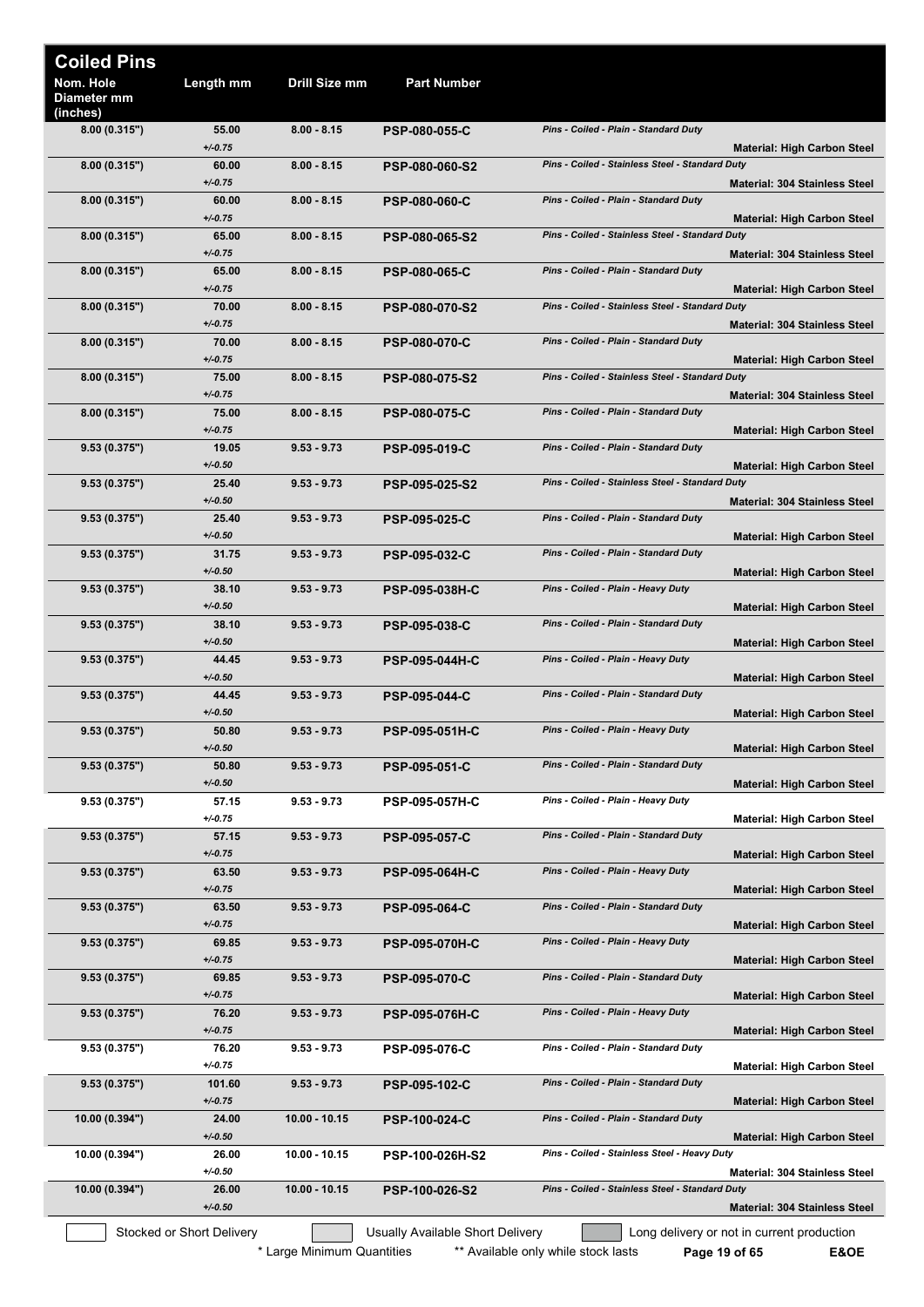| <b>Coiled Pins</b>                   |                           |                 |                                  |                                                                                         |
|--------------------------------------|---------------------------|-----------------|----------------------------------|-----------------------------------------------------------------------------------------|
| Nom. Hole<br>Diameter mm<br>(inches) | Length mm                 | Drill Size mm   | <b>Part Number</b>               |                                                                                         |
| 10.00 (0.394")                       | 26.00<br>$+/-0.50$        | 10.00 - 10.15   | * PSP-100-026-S420               | Pins - Coiled - Stainless Steel - Standard Duty<br><b>Material: 420 Stainless</b>       |
| 10.00(0.394")                        | 26.00<br>$+/-0.50$        | 10.00 - 10.15   | * PSP-100-030-S420               | Pins - Coiled - Stainless Steel - Standard Duty<br><b>Material: 420 Stainless</b>       |
| 10.00(0.394")                        | 26.00<br>$+/0.50$         | 10.00 - 10.15   | <b>PSP-100-026-C</b>             | Pins - Coiled - Plain - Standard Duty<br><b>Material: High Carbon Steel</b>             |
| 10.00 (0.394")                       | 28.00<br>$+/0.50$         | 10.00 - 10.15   | PSP-100-028-S2                   | Pins - Coiled - Stainless Steel - Standard Duty<br><b>Material: 304 Stainless Steel</b> |
| 10.00 (0.394")                       | 28.00<br>$+/0.50$         | $10.00 - 10.15$ | <b>PSP-100-028-C</b>             | Pins - Coiled - Plain - Standard Duty<br><b>Material: High Carbon Steel</b>             |
| 10.00 (0.394")                       | 30.00<br>$+/0.50$         | 10.00 - 10.15   | PSP-100-030-S2                   | Pins - Coiled - Stainless Steel - Standard Duty<br><b>Material: 304 Stainless Steel</b> |
| 10.00(0.394")                        | 30.00<br>$+/-0.50$        | 10.00 - 10.15   | <b>PSP-100-030-C</b>             | Pins - Coiled - Plain - Standard Duty<br><b>Material: High Carbon Steel</b>             |
| 10.00 (0.394")                       | 35.00<br>$+/0.50$         | 10.00 - 10.15   | PSP-100-035H-S2                  | Pins - Coiled - Stainless Steel - Heavy Duty<br><b>Material: 304 Stainless Steel</b>    |
| 10.00 (0.394")                       | 35.00<br>$+/-0.50$        | 10.00 - 10.15   | <b>PSP-100-035-C</b>             | Pins - Coiled - Plain - Standard Duty<br><b>Material: High Carbon Steel</b>             |
| 10.00 (0.394")                       | 40.00<br>$+/0.50$         | 10.00 - 10.15   | <b>PSP-100-040H-C</b>            | Pins - Coiled - Plain - Heavy Duty<br><b>Material: 304 Stainless Steel</b>              |
| 10.00 (0.394")                       | 40.00<br>$+/-0.50$        | $10.00 - 10.15$ | <b>PSP-100-040-S2</b>            | Pins - Coiled - Stainless Steel - Standard Duty                                         |
| 10.00(0.394")                        | 40.00<br>$+/0.50$         | $10.00 - 10.15$ | PSP-100-040-C                    | <b>Material: 304 Stainless Steel</b><br>Pins - Coiled - Plain - Standard Duty           |
| 10.00 (0.394")                       | 45.00                     | 10.00 - 10.15   | <b>PSP-100-045-S2</b>            | <b>Material: High Carbon Steel</b><br>Pins - Coiled - Stainless Steel - Standard Duty   |
| 10.00(0.394")                        | $+/-0.50$<br>45.00        | 10.00 - 10.15   | <b>PSP-100-045-C</b>             | <b>Material: 304 Stainless Steel</b><br>Pins - Coiled - Plain - Standard Duty           |
| 10.00(0.394")                        | $+/-0.50$<br>50.00        | 10.00 - 10.15   | <b>PSP-100-050H-C</b>            | <b>Material: High Carbon Steel</b><br>Pins - Coiled - Plain - Heavy Duty                |
| 10.00(0.394")                        | $+/-0.50$<br>50.00        | 10.00 - 10.15   | <b>PSP-100-050-S2</b>            | <b>Material: High Carbon Steel</b><br>Pins - Coiled - Stainless Steel - Standard Duty   |
| 10.00 (0.394")                       | $+/0.50$<br>50.00         | 10.00 - 10.15   | <b>PSP-100-050-C</b>             | <b>Material: 304 Stainless Steel</b><br>Pins - Coiled - Plain - Standard Duty           |
| 10.00 (0.394")                       | $+/0.50$<br>55.00         | 10.00 - 10.15   | PSP-100-055-S2                   | <b>Material: High Carbon Steel</b><br>Pins - Coiled - Stainless Steel - Standard Duty   |
| 10.00 (0.394")                       | $+/0.75$<br>55.00         | $10.00 - 10.15$ | <b>PSP-100-055-C</b>             | <b>Material: 304 Stainless Steel</b><br>Pins - Coiled - Plain - Standard Duty           |
| 10.00(0.394")                        | $+/0.75$<br>60.00         | 10.00 - 10.15   | <b>PSP-100-060-S2</b>            | <b>Material: High Carbon Steel</b><br>Pins - Coiled - Stainless Steel - Standard Duty   |
| 10.00(0.394")                        | $+/0.75$<br>60.00         | 10.00 - 10.15   | <b>PSP-100-060-C</b>             | <b>Material: 304 Stainless Steel</b><br>Pins - Coiled - Plain - Standard Duty           |
| 10.00(0.394")                        | $+/0.75$<br>65.00         | 10.00 - 10.15   | PSP-100-065-S2                   | <b>Material: High Carbon Steel</b><br>Pins - Coiled - Stainless Steel - Standard Duty   |
| 10.00 (0.394")                       | $+/0.75$<br>65.00         | 10.00 - 10.15   | <b>PSP-100-065-C</b>             | <b>Material: 304 Stainless Steel</b><br>Pins - Coiled - Plain - Standard Duty           |
| 10.00(0.394")                        | $+/0.75$<br>70.00         | $10.00 - 10.15$ | <b>PSP-100-070-S2</b>            | <b>Material: High Carbon Steel</b><br>Pins - Coiled - Stainless Steel - Standard Duty   |
| 10.00(0.394")                        | $+/0.75$<br>70.00         | 10.00 - 10.15   | <b>PSP-100-070-C</b>             | Material: 304 Stainless Steel<br>Pins - Coiled - Plain - Standard Duty                  |
| 10.00(0.394")                        | $+/0.75$<br>75.00         | 10.00 - 10.15   | PSP-100-075-S2                   | <b>Material: High Carbon Steel</b><br>Pins - Coiled - Stainless Steel - Standard Duty   |
| 10.00 (0.394")                       | $+/0.75$<br>75.00         | 10.00 - 10.15   | <b>PSP-100-075-C</b>             | <b>Material: 304 Stainless Steel</b><br>Pins - Coiled - Plain - Standard Duty           |
| 10.00(0.394")                        | $+/0.75$<br>80.00         | 10.00 - 10.15   | <b>PSP-100-080-S2</b>            | <b>Material: High Carbon Steel</b><br>Pins - Coiled - Stainless Steel - Standard Duty   |
| 10.00 (0.394")                       | $+/0.75$<br>80.00         | 10.00 - 10.15   | <b>PSP-100-080-C</b>             | <b>Material: 304 Stainless Steel</b><br>Pins - Coiled - Plain - Standard Duty           |
| 10.00(0.394")                        | $+/0.75$<br>85.00         | $10.00 - 10.15$ | PSP-100-085-S2                   | <b>Material: High Carbon Steel</b><br>Pins - Coiled - Stainless Steel - Standard Duty   |
| 10.00(0.394")                        | $+/0.75$<br>85.00         | $10.00 - 10.15$ | <b>PSP-100-085-C</b>             | <b>Material: 304 Stainless Steel</b><br>Pins - Coiled - Plain - Standard Duty           |
|                                      | $+/0.75$                  |                 |                                  | <b>Material: High Carbon Steel</b>                                                      |
|                                      | Stocked or Short Delivery |                 | Usually Available Short Delivery | Long delivery or not in current production                                              |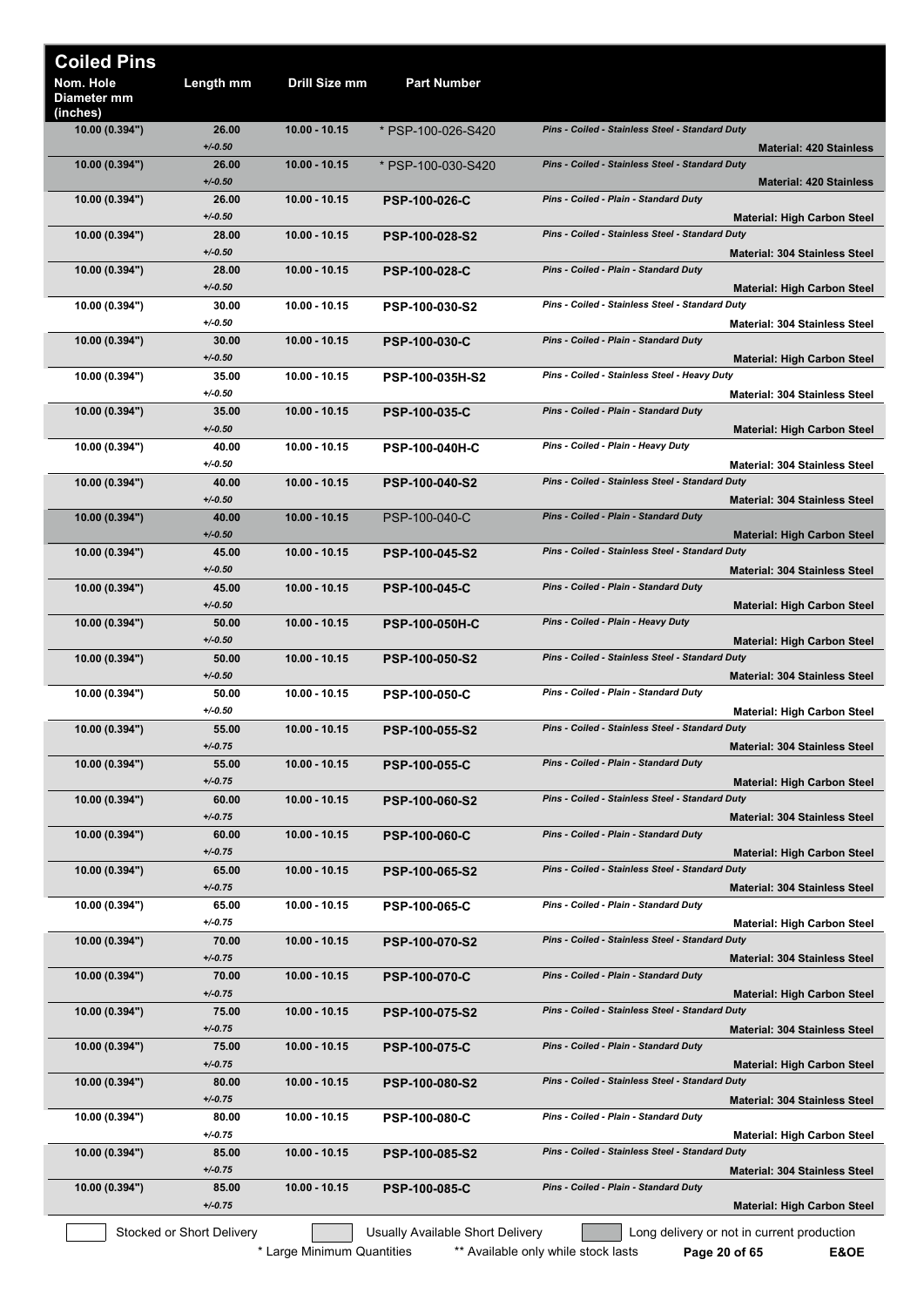| <b>Coiled Pins</b><br>Nom. Hole<br>Diameter mm | Length mm                              | Drill Size mm   | <b>Part Number</b>               |                                                                                                                |
|------------------------------------------------|----------------------------------------|-----------------|----------------------------------|----------------------------------------------------------------------------------------------------------------|
| (inches)<br>11.11 (0.437")                     | 50.80<br>$+/-0.50$                     | $11.11 - 11.33$ | <b>PSP-111-051H-C</b>            | Pins - Coiled - Plain - Heavy Duty<br><b>Material: High Carbon Steel</b>                                       |
| 11.11(0.437")                                  | 50.80<br>$+/-0.50$                     | 11.11 - 11.33   | <b>PSP-111-051-C</b>             | Pins - Coiled - Plain - Standard Duty                                                                          |
| 11.11 (0.437")                                 | 63.50<br>$+/-0.75$                     | 11.11 - 11.33   | <b>PSP-111-064H-C</b>            | <b>Material: High Carbon Steel</b><br>Pins - Coiled - Plain - Heavy Duty<br><b>Material: High Carbon Steel</b> |
| 11.11 (0.437")                                 | 69.85<br>$+/-0.75$                     | 11.11 - 11.33   | <b>PSP-111-070H-C</b>            | Pins - Coiled - Plain - Heavy Duty<br><b>Material: High Carbon Steel</b>                                       |
| 12.00 (0.472")                                 | 28.00<br>$+/-0.50$                     | 12.00 - 12.18   | PSP-120-028-C                    | Pins - Coiled - Plain - Standard Duty<br><b>Material: High Carbon Steel</b>                                    |
| 12.00 (0.472")                                 | 30.00<br>$+/0.50$                      | 12.00 - 12.18   | ** PSP-120-030-S2                | Pins - Coiled - Stainless Steel - Standard Duty<br>Material: 304 Stainless Steel                               |
| 12.00 (0.472")                                 | 30.00<br>$+/-0.50$                     | 12.00 - 12.18   | * PSP-120-030-C                  | Pins - Coiled - Plain - Standard Duty<br><b>Material: High Carbon Steel</b>                                    |
| 12.00 (0.472")                                 | 35.00<br>$+/-0.50$                     | 12.00 - 12.18   | PSP-120-035-S2                   | Pins - Coiled - Stainless Steel - Standard Duty<br><b>Material: 304 Stainless Steel</b>                        |
| 12.00 (0.472")                                 | 35.00<br>$+/-0.50$                     | 12.00 - 12.18   | PSP-120-035-S420                 | Pins - Coiled - Stainless Steel - Standard Duty<br><b>Material: 420 Stainless</b>                              |
| 12.00 (0.472")                                 | 35.00<br>$+/-0.50$                     | 12.00 - 12.18   | <b>PSP-120-035-C</b>             | Pins - Coiled - Plain - Standard Duty<br><b>Material: High Carbon Steel</b>                                    |
| 12.00 (0.472")                                 | 40.00<br>$+/-0.50$                     | 12.00 - 12.18   | <b>PSP-120-040-S2</b>            | Pins - Coiled - Stainless Steel - Standard Duty<br><b>Material: 304 Stainless Steel</b>                        |
| 12.00 (0.472")                                 | 40.00<br>$+/-0.50$                     | 12.00 - 12.18   | <b>PSP-120-040-C</b>             | Pins - Coiled - Plain - Standard Duty<br><b>Material: High Carbon Steel</b>                                    |
| 12.00 (0.472")                                 | 45.00<br>$+/-0.50$                     | 12.00 - 12.18   | <b>PSP-120-045-S2</b>            | Pins - Coiled - Stainless Steel - Standard Duty<br><b>Material: 304 Stainless Steel</b>                        |
| 12.00(0.472")                                  | 45.00<br>$+/-0.50$                     | 12.00 - 12.18   | <b>PSP-120-045-C</b>             | Pins - Coiled - Plain - Standard Duty<br><b>Material: High Carbon Steel</b>                                    |
| 12.00(0.472")                                  | 50.00<br>$+/-0.50$                     | 12.00 - 12.18   | <b>PSP-120-050-S2</b>            | Pins - Coiled - Stainless Steel - Standard Duty<br><b>Material: 304 Stainless Steel</b>                        |
| 12.00 (0.472")                                 | 50.00<br>$+/0.50$                      | 12.00 - 12.18   | <b>PSP-120-050-C</b>             | Pins - Coiled - Plain - Standard Duty<br><b>Material: High Carbon Steel</b>                                    |
| 12.00 (0.472")                                 | 55.00<br>$+/-0.75$                     | 12.00 - 12.18   | PSP-120-055-S2                   | Pins - Coiled - Stainless Steel - Standard Duty<br><b>Material: 304 Stainless Steel</b>                        |
| 12.00 (0.472")                                 | 55.00<br>$+/-0.75$                     | 12.00 - 12.18   | <b>PSP-120-055-C</b>             | Pins - Coiled - Plain - Standard Duty<br><b>Material: High Carbon Steel</b>                                    |
| 12.00 (0.472")                                 | 60.00<br>$+/-0.75$                     | 12.00 - 12.18   | PSP-120-060-S2                   | Pins - Coiled - Stainless Steel - Standard Duty                                                                |
| 12.00 (0.472")                                 | 60.00<br>$+/0.75$                      | 12.00 - 12.18   | <b>PSP-120-060-C</b>             | <b>Material: 304 Stainless Steel</b><br>Pins - Coiled - Plain - Standard Duty                                  |
| 12.00(0.472")                                  | 65.00                                  | 12.00 - 12.18   | <b>PSP-120-065-S2</b>            | <b>Material: High Carbon Steel</b><br>Pins - Coiled - Stainless Steel - Standard Duty                          |
| 12.00 (0.472")                                 | $+/-0.75$<br>65.00                     | 12.00 - 12.18   | <b>PSP-120-065-C</b>             | <b>Material: 304 Stainless Steel</b><br>Pins - Coiled - Plain - Standard Duty                                  |
| 12.00 (0.472")                                 | $+/0.75$<br>70.00                      | 12.00 - 12.18   | PSP-120-070-S2                   | <b>Material: High Carbon Steel</b><br>Pins - Coiled - Stainless Steel - Standard Duty                          |
| 12.00 (0.472")                                 | $+/-0.75$<br>70.00                     | 12.00 - 12.18   | <b>PSP-120-070-C</b>             | <b>Material: 304 Stainless Steel</b><br>Pins - Coiled - Plain - Standard Duty                                  |
| 12.00 (0.472")                                 | $+/-0.75$<br>75.00                     | 12.00 - 12.18   | PSP-120-075-S2                   | <b>Material: High Carbon Steel</b><br>Pins - Coiled - Stainless Steel - Standard Duty                          |
| 12.00(0.472")                                  | $+/-0.75$<br>75.00                     | 12.00 - 12.18   | <b>PSP-120-075-C</b>             | <b>Material: 304 Stainless Steel</b><br>Pins - Coiled - Plain - Standard Duty                                  |
| 12.00 (0.472")                                 | $+/-0.75$<br>80.00                     | 12.00 - 12.18   | PSP-120-080-S2                   | <b>Material: High Carbon Steel</b><br>Pins - Coiled - Stainless Steel - Standard Duty                          |
| 12.00 (0.472")                                 | $+/-0.75$<br>80.00                     | 12.00 - 12.18   | <b>PSP-120-080-C</b>             | <b>Material: 304 Stainless Steel</b><br>Pins - Coiled - Plain - Standard Duty                                  |
| 12.00 (0.472")                                 | $+/-0.75$<br>85.00                     | 12.00 - 12.18   | PSP-120-085-S2                   | <b>Material: High Carbon Steel</b><br>Pins - Coiled - Stainless Steel - Standard Duty                          |
| 12.00 (0.472")                                 | $+/-0.75$<br>85.00                     | 12.00 - 12.18   | <b>PSP-120-085-C</b>             | <b>Material: 304 Stainless Steel</b><br>Pins - Coiled - Plain - Standard Duty                                  |
| 12.00 (0.472")                                 | $+/-0.75$<br>90.00                     | 12.00 - 12.18   | PSP-120-090-S2                   | <b>Material: High Carbon Steel</b><br>Pins - Coiled - Stainless Steel - Standard Duty                          |
|                                                | $+/-0.75$<br>Stocked or Short Delivery |                 | Usually Available Short Delivery | <b>Material: 304 Stainless Steel</b><br>Long delivery or not in current production                             |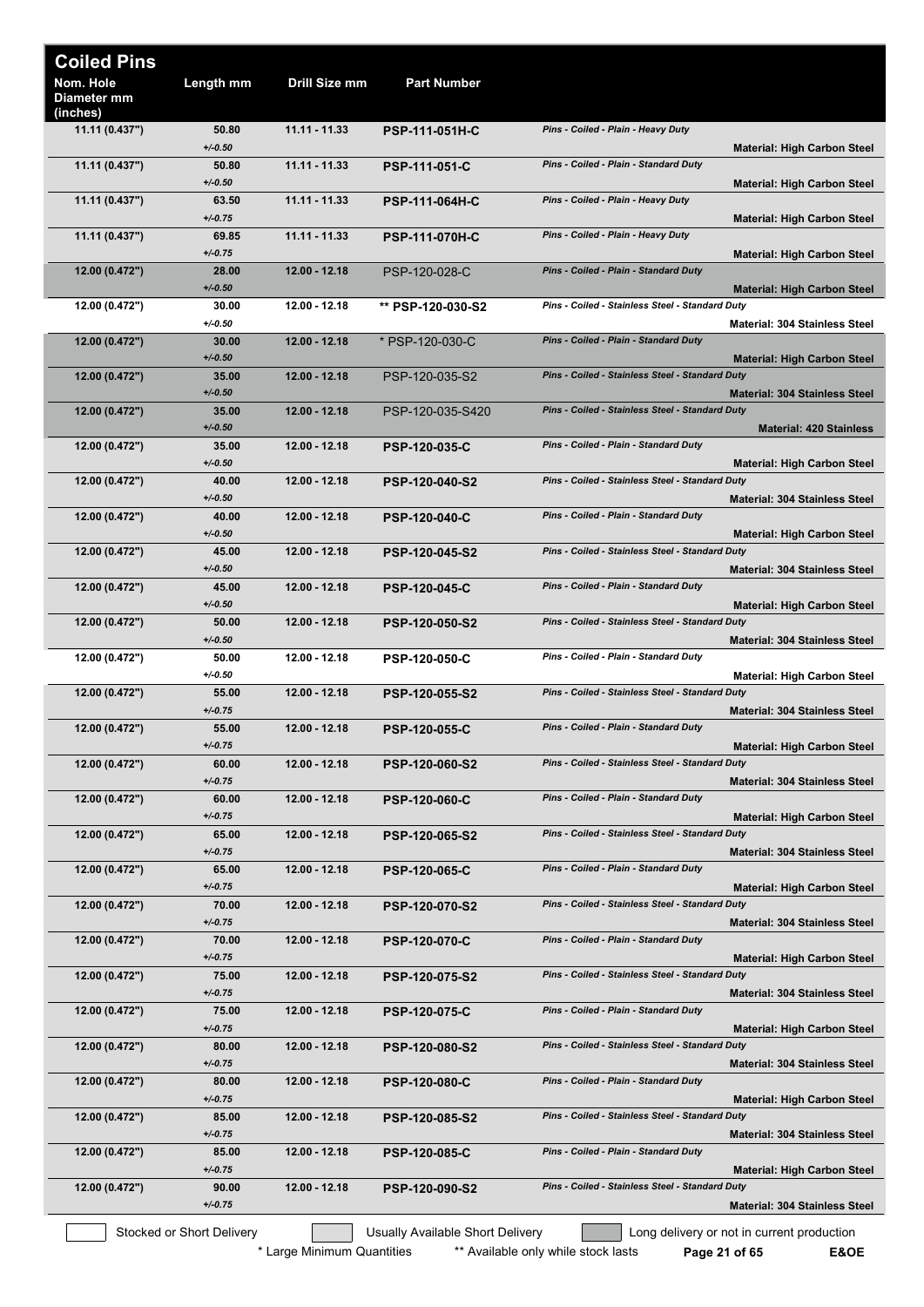| <b>Coiled Pins</b>                   |                               |                 |                                  |                                                 |                                                                                  |
|--------------------------------------|-------------------------------|-----------------|----------------------------------|-------------------------------------------------|----------------------------------------------------------------------------------|
| Nom. Hole<br>Diameter mm<br>(inches) | Length mm                     | Drill Size mm   | <b>Part Number</b>               |                                                 |                                                                                  |
| 12.00 (0.472")                       | 90.00<br>$+/0.75$             | 12.00 - 12.18   | <b>PSP-120-090-C</b>             | Pins - Coiled - Plain - Standard Duty           | <b>Material: High Carbon Steel</b>                                               |
| 12.00 (0.472")                       | 95.00<br>$+/0.75$             | 12.00 - 12.18   | <b>PSP-120-095-S2</b>            | Pins - Coiled - Stainless Steel - Standard Duty | Material: 304 Stainless Steel                                                    |
| 12.00 (0.472")                       | 95.00<br>$+/0.75$             | 12.00 - 12.18   | <b>PSP-120-095-C</b>             | Pins - Coiled - Plain - Standard Duty           | <b>Material: High Carbon Steel</b>                                               |
| 12.00 (0.472")                       | 100.00<br>$+/0.75$            | $12.00 - 12.18$ | * PSP-120-100-S2                 | Pins - Coiled - Stainless Steel - Standard Duty | <b>Material: 304 Stainless Steel</b>                                             |
| 12.00 (0.472")                       | 100.00                        | 12.00 - 12.18   | <b>PSP-120-100-C</b>             | Pins - Coiled - Plain - Standard Duty           |                                                                                  |
| 12.70 (0.500")                       | $+/0.75$<br>31.75             | 12.70 - 12.95   | <b>PSP-127-032-C</b>             | Pins - Coiled - Plain - Standard Duty           | <b>Material: High Carbon Steel</b>                                               |
| 12.70 (0.500")                       | $+/-0.50$<br>38.10            | 12.70 - 12.95   | <b>PSP-127-038H-C</b>            | Pins - Coiled - Plain - Heavy Duty              | Material: High Carbon Steel                                                      |
| 12.70(0.500")                        | $+/0.50$<br>38.10             | 12.70 - 12.95   | PSP-127-038-S2                   | Pins - Coiled - Stainless Steel - Standard Duty | <b>Material: High Carbon Steel</b>                                               |
| 12.70 (0.500")                       | $+/0.50$<br>38.10             | 12.70 - 12.95   | <b>PSP-127-038-C</b>             | Pins - Coiled - Plain - Standard Duty           | <b>Material: 304 Stainless Steel</b>                                             |
| 12.70 (0.500")                       | $+/0.50$<br>44.45             | 12.70 - 12.95   | <b>PSP-127-044H-C</b>            | Pins - Coiled - Plain - Heavy Duty              | <b>Material: High Carbon Steel</b>                                               |
| 12.70 (0.500")                       | $+/0.50$<br>44.45             | 12.70 - 12.95   | <b>PSP-127-044-C</b>             | Pins - Coiled - Plain - Standard Duty           | Material: High Carbon Steel                                                      |
|                                      | $+/-0.50$                     |                 |                                  |                                                 | Material: High Carbon Steel                                                      |
| 12.70(0.500")                        | 50.80<br>$+/-0.50$            | 12.70 - 12.95   | <b>PSP-127-051H-C</b>            | Pins - Coiled - Plain - Heavy Duty              | Material: High Carbon Steel                                                      |
| 12.70 (0.500")                       | 50.80<br>$+/0.50$             | 12.70 - 12.95   | <b>PSP-127-051-C</b>             | Pins - Coiled - Plain - Standard Duty           | <b>Material: High Carbon Steel</b>                                               |
| 12.70 (0.500")                       | 57.15<br>$+/0.75$             | 12.70 - 12.95   | PSP-127-057-C                    | Pins - Coiled - Plain - Standard Duty           | <b>Material: High Carbon Steel</b>                                               |
| 12.70(0.500")                        | 63.50<br>$+/0.75$             | 12.70 - 12.95   | <b>PSP-127-064H-C</b>            | Pins - Coiled - Plain - Heavy Duty              | <b>Material: High Carbon Steel</b>                                               |
| 12.70(0.500")                        | 63.50<br>$+/0.75$             | 12.70 - 12.95   | <b>PSP-127-064-C</b>             | Pins - Coiled - Plain - Standard Duty           | <b>Material: High Carbon Steel</b>                                               |
| 12.70 (0.500")                       | 69.85<br>$+/0.75$             | 12.70 - 12.95   | <b>PSP-127-070-C</b>             | Pins - Coiled - Plain - Standard Duty           |                                                                                  |
| 12.70 (0.500")                       | 76.20                         | 12.70 - 12.95   | PSP-127-076H-C                   | Pins - Coiled - Plain - Heavy Duty              | <b>Material: High Carbon Steel</b>                                               |
| 12.70 (0.500")                       | $+/0.75$<br>76.20             | 12.70 - 12.95   | <b>PSP-127-076-C</b>             | Pins - Coiled - Plain - Standard Duty           | <b>Material: High Carbon Steel</b>                                               |
| 12.70 (0.500")                       | $+/0.75$<br>88.90             | 12.70 - 12.95   | <b>PSP-127-089-C</b>             | Pins - Coiled - Plain - Standard Duty           | <b>Material: High Carbon Steel</b>                                               |
| 12.70(0.500")                        | $+/0.75$<br>101.60            | 12.70 - 12.95   | <b>PSP-127-102-C</b>             | Pins - Coiled - Plain - Standard Duty           | <b>Material: High Carbon Steel</b>                                               |
| 12.70 (0.500")                       | $+/0.75$<br>127.00            | 12.70 - 12.95   | <b>PSP-127-127-C</b>             | Pins - Coiled - Plain - Standard Duty           | <b>Material: High Carbon Steel</b>                                               |
| 15.88 (0.625")                       | $+/0.75$<br>50.80             | 15.88 - 16.13   | <b>PSP-159-051-C</b>             | Pins - Coiled - Plain - Standard Duty           | Material: High Carbon Steel                                                      |
|                                      | $+/0.50$                      |                 |                                  |                                                 | <b>Material: High Carbon Steel</b>                                               |
| 15.88 (0.625")                       | 63.50<br>$+/-0.75$            | 15.88 - 16.13   | <b>PSP-159-064H-C</b>            | Pins - Coiled - Plain - Heavy Duty              | <b>Material: High Carbon Steel</b>                                               |
| 15.88 (0.625")                       | 76.20<br>$+/0.75$             | 15.88 - 16.13   | <b>PSP-159-076-C</b>             | Pins - Coiled - Plain - Standard Duty           | <b>Material: High Carbon Steel</b>                                               |
| 15.88 (0.625")                       | 88.90<br>$+/0.75$             | 15.88 - 16.13   | <b>PSP-159-089H-C</b>            | Pins - Coiled - Plain - Heavy Duty              | <b>Material: High Carbon Steel</b>                                               |
| 15.88 (0.625")                       | 101.60<br>$+/0.75$            | 15.88 - 16.13   | <b>PSP-159-102H-C</b>            | Pins - Coiled - Plain - Heavy Duty              | Material: High Carbon Steel                                                      |
| 15.88 (0.625")                       | 101.60<br>$+/0.75$            | 15.88 - 16.13   | <b>PSP-159-102-C</b>             | Pins - Coiled - Plain - Standard Duty           | <b>Material: High Carbon Steel</b>                                               |
| 15.88 (0.625")                       | 127.00<br>$+/0.75$            | 15.88 - 16.13   | PSP-159-127H-C                   | Pins - Coiled - Plain - Heavy Duty              |                                                                                  |
| 16.00 (0.630")                       | 50.00                         | 16.00 - 16.18   | <b>PSP-160-050H-C</b>            | Pins - Coiled - Plain - Heavy Duty              | <b>Material: High Carbon Steel</b>                                               |
| 16.00 (0.630")                       | $+/0.75$<br>80.00<br>$+/0.75$ | 16.00 - 16.18   | PSP-160-080-C                    | Pins - Coiled - Plain - Standard Duty           | <b>Material: High Carbon Steel</b>                                               |
|                                      | Stocked or Short Delivery     |                 | Usually Available Short Delivery |                                                 | <b>Material: High Carbon Steel</b><br>Long delivery or not in current production |

\* Large Minimum Quantities \*\* Available only while stock lasts **Page 22 of 65** E&OE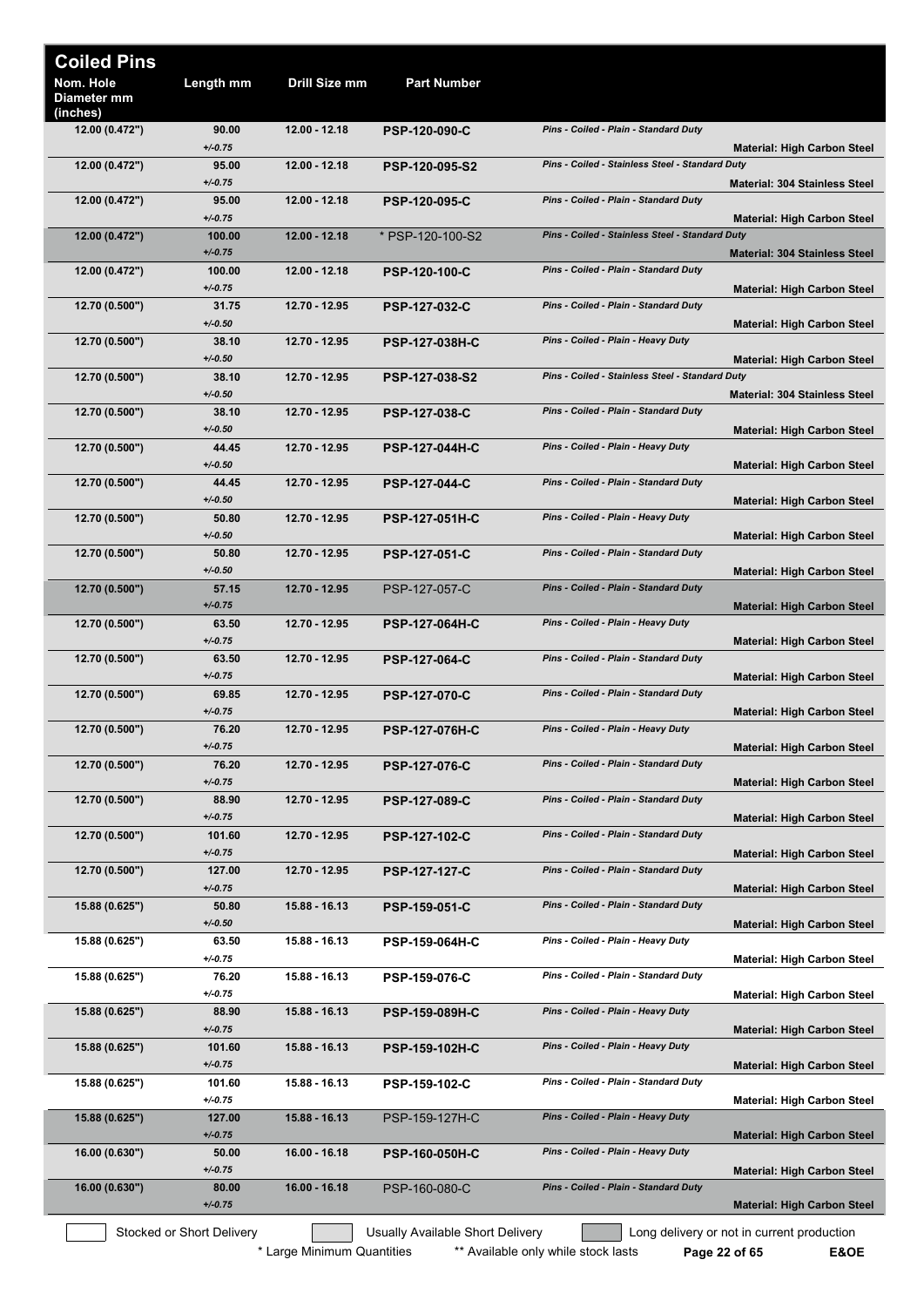| <b>Coiled Pins</b>                   |                     |                            |                       |                                                                                   |
|--------------------------------------|---------------------|----------------------------|-----------------------|-----------------------------------------------------------------------------------|
| Nom. Hole<br>Diameter mm<br>(inches) | Length mm           | Drill Size mm              | <b>Part Number</b>    |                                                                                   |
| 16.00 (0.630")                       | 90.00               | 16.00 - 16.18              | PSP-160-090-C         | Pins - Coiled - Plain - Standard Duty                                             |
|                                      | $+/0.75$            |                            |                       | <b>Material: High Carbon Steel</b>                                                |
| 16.00 (0.630")                       | 100.00<br>$+/-0.75$ | 16.00 - 16.18              | <b>PSP-160-100-C</b>  | Pins - Coiled - Plain - Standard Duty<br><b>Material: High Carbon Steel</b>       |
| 19.05 (0.750")                       | 50.80<br>$+/-0.50$  | 19.05 - 19.30              | <b>PSP-191-051H-C</b> | Pins - Coiled - Plain - Heavy Duty<br><b>Material: High Carbon Steel</b>          |
| 19.05 (0.750")                       | 50.80<br>$+/-0.50$  | 19.05 - 19.30              | PSP-191-051-C         | Pins - Coiled - Plain - Standard Duty<br><b>Material: High Carbon Steel</b>       |
| 19.05 (0.750")                       | 63.50<br>$+/0.75$   | 19.05 - 19.30              | PSP-191-064H-C        | Pins - Coiled - Plain - Heavy Duty<br><b>Material: High Carbon Steel</b>          |
| 19.05 (0.750")                       | 69.85<br>$+/-0.75$  | 19.05 - 19.30              | <b>PSP-191-070H-C</b> | Pins - Coiled - Plain - Heavy Duty<br><b>Material: High Carbon Steel</b>          |
| 19.05 (0.750")                       | 76.20<br>$+/-0.75$  | 19.05 - 19.30              | <b>PSP-191-076H-C</b> | Pins - Coiled - Plain - Heavy Duty                                                |
| 19.05 (0.750")                       | 82.55               | 19.05 - 19.30              | <b>PSP-191-083H-C</b> | <b>Material: High Carbon Steel</b><br>Pins - Coiled - Plain - Heavy Duty          |
| 19.05 (0.750")                       | $+/-0.75$<br>88.90  | 19.05 - 19.30              | <b>PSP-191-089H-C</b> | <b>Material: High Carbon Steel</b><br>Pins - Coiled - Plain - Heavy Duty          |
|                                      | $+/-0.75$           |                            |                       | <b>Material: High Carbon Steel</b>                                                |
| 19.05 (0.750")                       | 95.25<br>$+/-0.75$  | 19.05 - 19.30              | <b>PSP-191-095H-C</b> | Pins - Coiled - Plain - Heavy Duty<br><b>Material: High Carbon Steel</b>          |
| 19.05 (0.750")                       | 101.60<br>$+/0.75$  | 19.05 - 19.30              | <b>PSP-191-102H-C</b> | Pins - Coiled - Plain - Heavy Duty<br><b>Material: High Carbon Steel</b>          |
| 19.05 (0.750")                       | 127.00<br>$+/0.75$  | 19.05 - 19.30              | <b>PSP-191-127H-C</b> | Pins - Coiled - Plain - Heavy Duty<br><b>Material: High Carbon Steel</b>          |
| 19.05 (0.750")                       | 152.40<br>$+/-0.75$ | 19.05 - 19.30              | <b>PSP-191-152H-C</b> | Pins - Coiled - Plain - Heavy Duty<br><b>Material: High Carbon Steel</b>          |
| <b>Roll Pins</b>                     |                     |                            |                       |                                                                                   |
| <b>Nominal</b><br>Diameter (D) mm    | Length (L) mm       | <b>Free Diameter</b><br>mm | <b>Part Number</b>    |                                                                                   |
| (inches)<br>1.00(0.039")             | 4.00                | 1.10                       | ** RP010-0040-C       | Pins - Roll - Carbon Steel                                                        |
| 1.00(0.039")                         | 5.00                | 1.10                       | * RP010-0050-C        | Material: Hardened Steel, Black Oxide Finish<br>Pins - Roll - Carbon Steel        |
| 1.00(0.039")                         | 6.00                | 1.10                       | ** RP010-0060-C       | Material: Hardened Steel, Black Oxide Finish<br>Pins - Roll - Carbon Steel        |
|                                      |                     |                            |                       | Material: Hardened Steel, Black Oxide Finish                                      |
| 1.00(0.039")                         | 8.00                | 1.10                       | ** RP010-0080-C       | Pins - Roll - Carbon Steel<br>Material: Hardened Steel, Black Oxide Finish        |
| 1.00(0.039")                         | 10.00               | 1.10                       | ** RP010-0100-C       | Pins - Roll - Carbon Steel                                                        |
| 1.50(0.059")                         | 4.00                | 1.65                       | * RP015-0040-C        | Material: Hardened Steel, Black Oxide Finish<br><b>Pins - Roll - Carbon Steel</b> |
| 1.50(0.059")                         | 4.00                | 1.65                       | RP015-0040-Z          | <b>Material: Carbon Steel CS70</b><br>Pins - Roll - Zinc Plated                   |
|                                      |                     |                            |                       | <b>Material: Zinc Plated Carbon Spring Steel</b>                                  |
| 1.50(0.059")                         | 5.00                | 1.65                       | ** RP015-0050-4       | Pins - Roll - Stainless Steel - 300 Grade<br><b>Material: 304 Stainless</b>       |
| 1.50(0.059")                         | 5.00                | 1.65                       | * RP015-0050-C        | Pins - Roll - Carbon Steel<br><b>Material: Carbon Steel CS70</b>                  |
| 1.50(0.059")                         | 5.00                | 1.65                       | RP015-0050-Z          | Pins - Roll - Zinc Plated<br><b>Material: Zinc Plated Carbon Spring Steel</b>     |
| 1.50(0.059")                         | 6.00                | 1.65                       | ** RP015-0060-4       | Pins - Roll - Stainless Steel - 300 Grade<br><b>Material: 304 Stainless</b>       |
| 1.50(0.059")                         | 6.00                | 1.65                       | RP015-0060-420        | Pins - Roll - Stainless Steel - 420 Grade                                         |
| 1.50(0.059")                         | 6.00                | 1.65                       | ** RP015-0060-C       | Material: 420 Stainless Steel Rc 46-52<br>Pins - Roll - Carbon Steel              |
| 1.50(0.059")                         | 6.00                | 1.65                       | RP015-0060-Z          | <b>Material: Carbon Steel CS70</b><br>Pins - Roll - Zinc Plated                   |
| 1.50(0.059")                         | 8.00                | 1.65                       | ** RP015-0080-C       | <b>Material: Zinc Plated Carbon Spring Steel</b><br>Pins - Roll - Carbon Steel    |
|                                      |                     |                            |                       | <b>Material: Carbon Steel CS70</b>                                                |

Stocked or Short Delivery **The Contract Contract Contract Contract** Long delivery or not in current production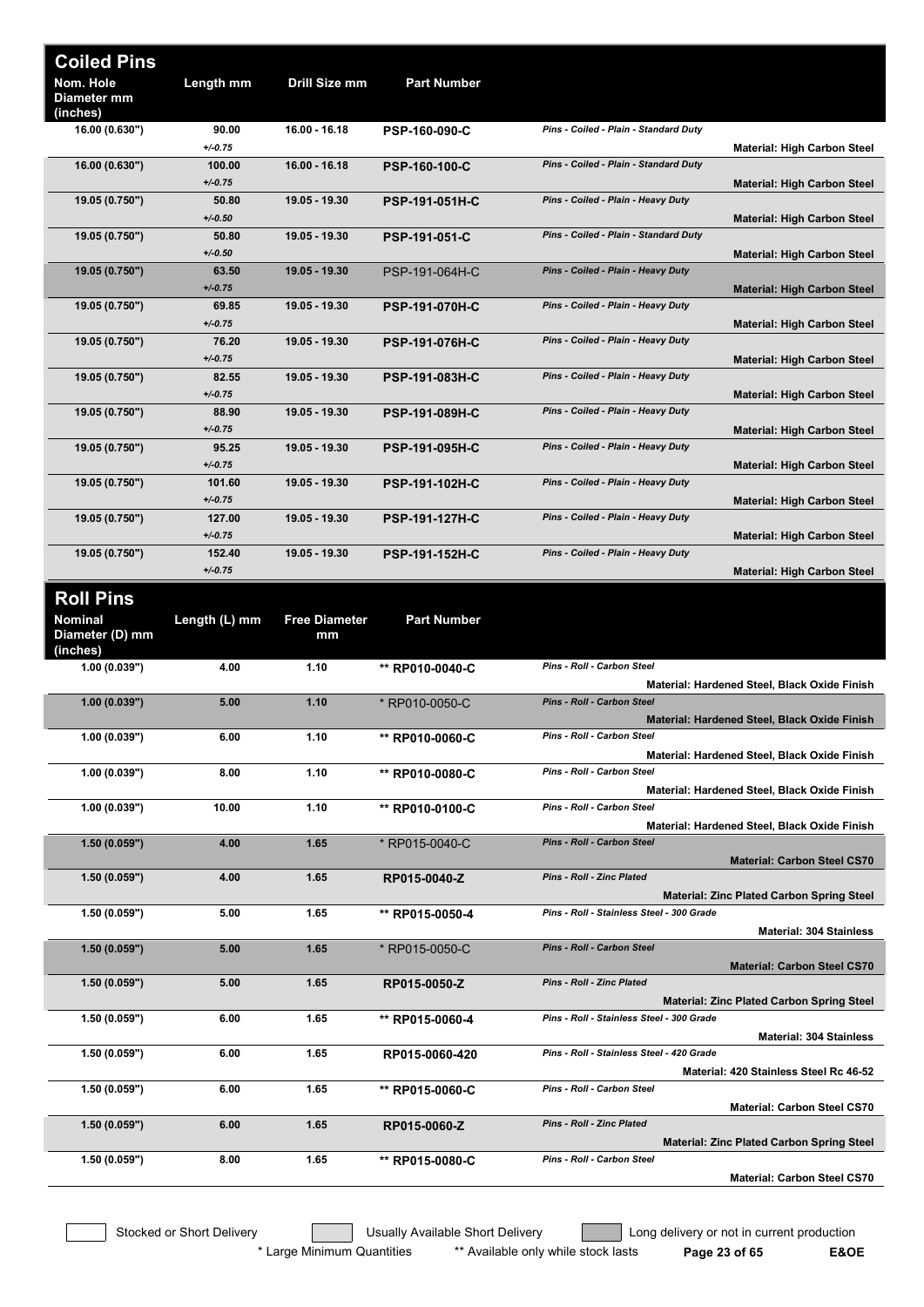| <b>Roll Pins</b>                              |               |                            |                    |                                                                                               |
|-----------------------------------------------|---------------|----------------------------|--------------------|-----------------------------------------------------------------------------------------------|
| <b>Nominal</b><br>Diameter (D) mm<br>(inches) | Length (L) mm | <b>Free Diameter</b><br>mm | <b>Part Number</b> |                                                                                               |
| 1.50(0.059")                                  | 8.00          | 1.65                       | RP015-0080-Z       | <b>Pins - Roll - Zinc Plated</b>                                                              |
|                                               | 8.00          | 1.80                       |                    | <b>Material: Zinc Plated Carbon Spring Steel</b><br>Pins - Roll - Stainless Steel - 300 Grade |
| 1.50(0.059")                                  |               |                            | RP015-0080-4       | <b>Material: 304 Stainless</b>                                                                |
| 1.50(0.059")                                  | 10.00         | 1.65                       | RP015-0100-4       | Pins - Roll - Stainless Steel - 300 Grade<br><b>Material: 304 Stainless</b>                   |
| 1.50(0.059")                                  | 10.00         | 1.65                       | RP015-0100-420     | Pins - Roll - Stainless Steel - 420 Grade<br>Material: 420 Stainless Steel Rc 46-52           |
| 1.50(0.059")                                  | 10.00         | 1.65                       | * RP015-0100-C     | <b>Pins - Roll - Carbon Steel</b><br><b>Material: Carbon Steel CS70</b>                       |
| 1.50(0.059")                                  | 10.00         | 1.65                       | RP015A-0100-A-C    | Pins - Roll - Carbon Steel<br><b>Material: Carbon Steel CS70</b>                              |
| 1.50(0.059")                                  | 10.00         | 1.65                       | RP015-0100-Z       | <b>Pins - Roll - Zinc Plated</b><br><b>Material: Zinc Plated Carbon Spring Steel</b>          |
| 1.50(0.059")                                  | 12.00         | 1.65                       | ** RP015-0120-4    | Pins - Roll - Stainless Steel - 300 Grade                                                     |
|                                               |               |                            |                    | <b>Material: 304 Stainless</b>                                                                |
| 1.50(0.059")                                  | 12.00         | 1.65                       | RP015-0120-420     | Pins - Roll - Stainless Steel - 420 Grade<br>Material: 420 Stainless Steel Rc 46-52           |
| 1.50(0.059")                                  | 12.00         | 1.65                       | RP015A-0120-A-C    | Pins - Roll - Carbon Steel<br><b>Material: Carbon Steel CS70</b>                              |
| 1.50(0.059")                                  | 12.00         | 1.65                       | * RP015-0120-C     | <b>Pins - Roll - Carbon Steel</b><br><b>Material: Carbon Steel CS70</b>                       |
| 1.50(0.059")                                  | 12.00         | 1.65                       | RP015-0120-Z       | Pins - Roll - Zinc Plated                                                                     |
| 1.50(0.059")                                  | 14.00         | 1.65                       | RP015-0140-4       | <b>Material: Zinc Plated Carbon Spring Steel</b><br>Pins - Roll - Stainless Steel - 300 Grade |
| 1.50(0.059")                                  | 14.00         | 1.65                       | ** RP015-0140-C    | <b>Material: 304 Stainless</b><br>Pins - Roll - Carbon Steel                                  |
| 1.50(0.059")                                  | 14.00         | 1.65                       | RP015-0140-Z       | <b>Material: Carbon Steel CS70</b><br>Pins - Roll - Zinc Plated                               |
|                                               |               |                            |                    | <b>Material: Zinc Plated Carbon Spring Steel</b>                                              |
| 1.50(0.059")                                  | 16.00         | 1.65                       | ** RP015-0160-4    | Pins - Roll - Stainless Steel - 300 Grade<br><b>Material: 304 Stainless</b>                   |
| 1.50(0.059")                                  | 16.00         | 1.65                       | RP015A-0160-A-C    | Pins - Roll - Carbon Steel<br><b>Material: Carbon Steel CS70</b>                              |
| 1.50 (0.059")                                 | 16.00         | 1.65                       | RP015-0160-C       | Pins - Roll - Carbon Steel<br><b>Material: Carbon Steel CS70</b>                              |
| 1.50(0.059")                                  | 16.00         | 1.65                       | RP015-0160-Z       | Pins - Roll - Zinc Plated<br><b>Material: Zinc Plated Carbon Spring Steel</b>                 |
| 1.50(0.059")                                  | 18.00         | 1.65                       | ** RP015-0180-4    | Pins - Roll - Stainless Steel - 300 Grade<br><b>Material: 304 Stainless</b>                   |
| 1.50(0.059")                                  | 18.00         | 1.65                       | * RP015-0180-C     | Pins - Roll - Carbon Steel                                                                    |
| 1.50(0.059")                                  | 18.00         | 1.65                       | RP015-0180-Z       | <b>Material: Carbon Steel CS70</b><br>Pins - Roll - Zinc Plated                               |
|                                               |               |                            |                    | <b>Material: Zinc Plated Carbon Spring Steel</b>                                              |
| 1.50(0.059")                                  | 20.00         | 1.65                       | ** RP015-0200-4    | Pins - Roll - Stainless Steel - 300 Grade<br><b>Material: 304 Stainless</b>                   |
| 1.50(0.059")                                  | 20.00         | 1.65                       | RP015-0200-420     | Pins - Roll - Stainless Steel - 420 Grade<br>Material: 420 Stainless Steel Rc 46-52           |
| 1.50(0.059")                                  | 20.00         | 1.65                       | * RP015-0200-C     | Pins - Roll - Carbon Steel<br><b>Material: Carbon Steel CS70</b>                              |
| 1.50(0.059")                                  | 20.00         | 1.65                       | RP015-0200-Z       | <b>Pins - Roll - Zinc Plated</b>                                                              |
| 1.50(0.059")                                  | 22.00         | 1.65                       | RP015-0220-Z       | <b>Material: Zinc Plated Carbon Spring Steel</b><br><b>Pins - Roll - Zinc Plated</b>          |
| 1.50(0.059")                                  | 24.00         | 1.65                       | RP015-0240-Z       | <b>Material: Zinc Plated Carbon Spring Steel</b><br>Pins - Roll - Zinc Plated                 |
| 1.50(0.059")                                  | 26.00         | 1.65                       | RP015-0260-Z       | <b>Material: Zinc Plated Carbon Spring Steel</b><br>Pins - Roll - Zinc Plated                 |
| 1.50(0.059")                                  | 28.00         | 1.65                       | RP015-0280-Z       | <b>Material: Zinc Plated Carbon Spring Steel</b><br>Pins - Roll - Zinc Plated                 |
|                                               |               |                            |                    | Material: Zinc Plated Carbon Spring Steel                                                     |
| 1.59(0.063")                                  | 4.75          | 1.75                       | RP016-0047-C       | Pins - Roll - Carbon Steel<br><b>Material: Carbon Spring Steel</b>                            |

Stocked or Short Delivery **The Contract Contract Contract Contract** Long delivery or not in current production

\* Large Minimum Quantities \*\* Available only while stock lasts **Page 24 of 65 E&OE**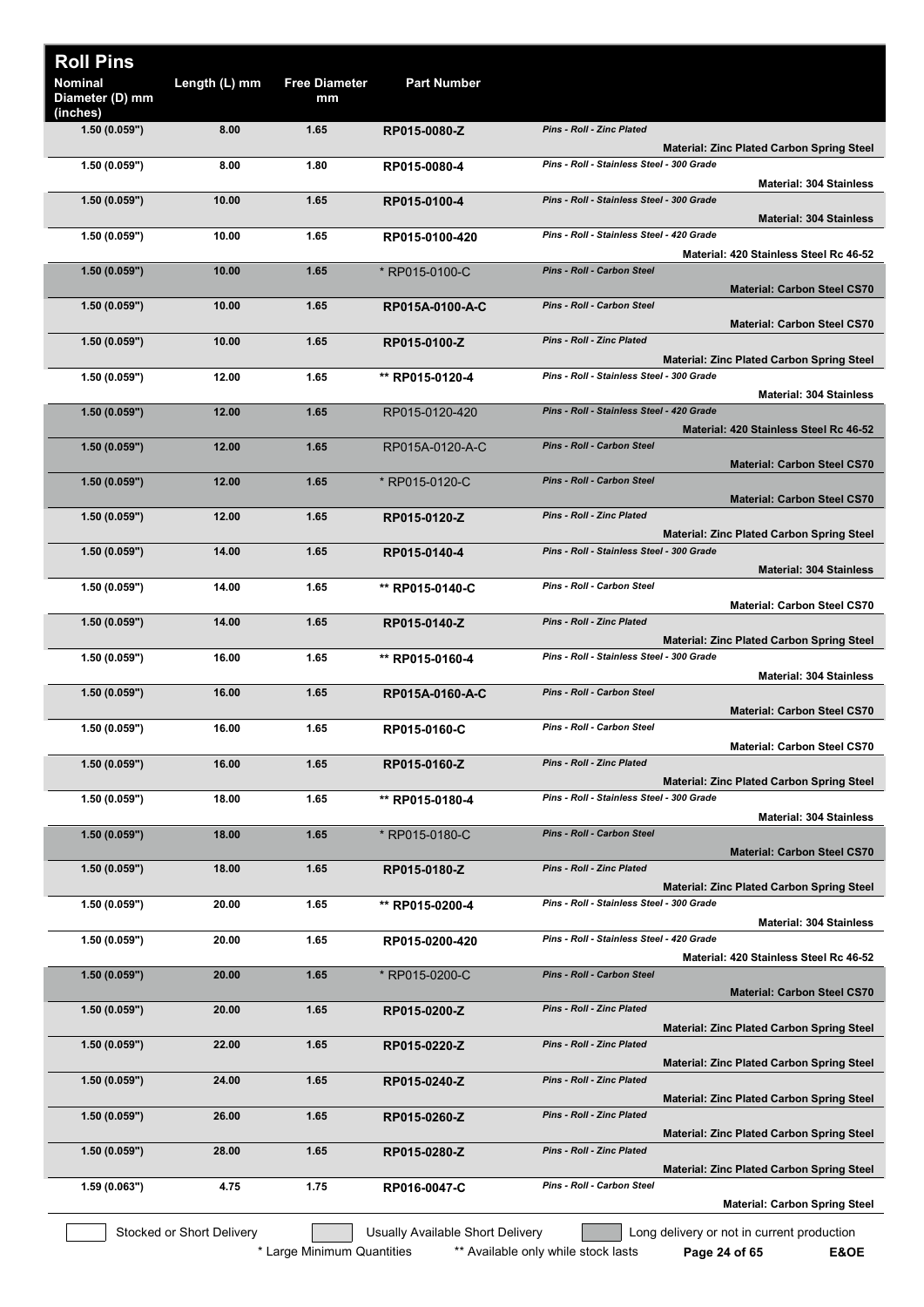| <b>Roll Pins</b><br>Nominal<br>Diameter (D) mm | Length (L) mm             | <b>Free Diameter</b><br>mm | <b>Part Number</b>               |                                                                                               |
|------------------------------------------------|---------------------------|----------------------------|----------------------------------|-----------------------------------------------------------------------------------------------|
| (inches)<br>1.59(0.063")                       | 4.80                      | 1.75                       | RP016-0048-420                   | Pins - Roll - Stainless Steel - 420 Grade                                                     |
| 1.59(0.063")                                   | 4.80                      | 1.75                       | * RP016-0048-C                   | Material: 420 Stainless Steel Rc 46-52<br>Pins - Roll - Carbon Steel                          |
|                                                |                           |                            |                                  | <b>Material: Carbon Spring Steel</b>                                                          |
| 1.59(0.063")                                   | 4.80                      | 1.75                       | RP016-0048-Z                     | <b>Pins - Roll - Zinc Plated</b><br><b>Material: Zinc Plated Carbon Spring Steel</b>          |
| 1.59(0.063")                                   | 6.35                      | 1.75                       | RP016-0064-C                     | Pins - Roll - Carbon Steel<br><b>Material: Carbon Spring Steel</b>                            |
| 1.59(0.063")                                   | 6.40                      | 1.75                       | RP016-0064-420                   | Pins - Roll - Stainless Steel - 420 Grade<br>Material: 420 Stainless Steel Rc 46-52           |
| 1.59(0.063")                                   | 6.40                      | 1.75                       | RP016-0064-Z                     | Pins - Roll - Zinc Plated                                                                     |
| 1.59(0.063")                                   | 7.90                      | 1.75                       | RP016-0079-420                   | <b>Material: Zinc Plated Carbon Spring Steel</b><br>Pins - Roll - Stainless Steel - 420 Grade |
| 1.59(0.063")                                   | 7.90                      | 1.75                       | RP016-0079-Z                     | Material: 420 Stainless Steel Rc 46-52<br><b>Pins - Roll - Zinc Plated</b>                    |
|                                                |                           |                            |                                  | Material: Zinc Plated Carbon Spring Steel                                                     |
| 1.59(0.063")                                   | 7.92                      | 1.75                       | RP016-0079-C                     | Pins - Roll - Carbon Steel<br><b>Material: Carbon Spring Steel</b>                            |
| 1.59(0.063")                                   | 9.50                      | 1.75                       | RP016-0095-C                     | Pins - Roll - Carbon Steel<br><b>Material: Carbon Spring Steel</b>                            |
| 1.59(0.063")                                   | 9.50                      | 1.75                       | RP016-0095-Z                     | <b>Pins - Roll - Zinc Plated</b>                                                              |
| 1.59(0.063")                                   | 9.53                      | 1.75                       | RP016-0095-420                   | Material: Zinc Plated Carbon Spring Steel<br>Pins - Roll - Stainless Steel - 420 Grade        |
| 1.59(0.063")                                   | 11.10                     | 1.75                       | RP016-0111-C                     | <b>Material: Carbon Spring Steel</b><br>Pins - Roll - Carbon Steel                            |
|                                                |                           |                            |                                  | <b>Material: Carbon Spring Steel</b>                                                          |
| 1.59 (0.063")                                  | 11.10                     | 1.75                       | ** RP016-0111-420                | Pins - Roll - Stainless Steel - 420 Grade<br>Material: 420 Stainless Steel Rc 46-52           |
| 1.59(0.063")                                   | 11.10                     | 1.75                       | RP016-0111-Z                     | <b>Pins - Roll - Zinc Plated</b><br><b>Material: Zinc Plated Carbon Spring Steel</b>          |
| 1.59(0.063")                                   | 12.70                     | 1.75                       | RP016-0127-420                   | Pins - Roll - Stainless Steel - 420 Grade                                                     |
| 1.59(0.063")                                   | 12.70                     | 1.75                       | RP016-0127-C                     | Material: 420 Stainless Steel Rc 46-52<br>Pins - Roll - Carbon Steel                          |
| 1.59(0.063")                                   | 12.70                     | 1.75                       | RP016-0127-Z                     | <b>Material: Carbon Spring Steel</b><br>Pins - Roll - Zinc Plated                             |
|                                                |                           |                            |                                  | <b>Material: Zinc Plated Carbon Spring Steel</b>                                              |
| 1.59(0.063")                                   | 14.27                     | 1.75                       | RP016-0143-C                     | Pins - Roll - Carbon Steel<br><b>Material: Carbon Spring Steel</b>                            |
| 1.59(0.063")                                   | 14.30                     | 1.75                       | *RP016-0143-420                  | Pins - Roll - Stainless Steel - 420 Grade<br>Material: 420 Stainless Steel Rc 46-52           |
| 1.59(0.063")                                   | 14.30                     | 1.75                       | RP016-0143-Z                     | Pins - Roll - Zinc Plated                                                                     |
| 1.59(0.063")                                   | 15.88                     | 1.75                       | RP016-0159-C                     | <b>Material: Zinc Plated Carbon Spring Steel</b><br>Pins - Roll - Carbon Steel                |
| 1.59(0.063")                                   | 15.90                     | 1.75                       | RP016-0159-420                   | <b>Material: Carbon Spring Steel</b><br>Pins - Roll - Stainless Steel - 420 Grade             |
|                                                |                           |                            |                                  | Material: 420 Stainless Steel Rc 46-52<br>Pins - Roll - Zinc Plated                           |
| 1.59(0.063")                                   | 15.90                     | 1.75                       | RP016-0159-Z                     | <b>Material: Zinc Plated Carbon Spring Steel</b>                                              |
| 1.59(0.063")                                   | 17.45                     | 1.75                       | RP016-0174-C                     | Pins - Roll - Carbon Steel<br><b>Material: Carbon Spring Steel</b>                            |
| 1.59(0.063")                                   | 17.50                     | 1.75                       | RP016-0175-420                   | Pins - Roll - Stainless Steel - 420 Grade<br>Material: 420 Stainless Steel Rc 46-52           |
| 1.59(0.063")                                   | 17.50                     | 1.75                       | * RP016-0175-C                   | Pins - Roll - Carbon Steel<br><b>Material: Carbon Spring Steel</b>                            |
| 1.59(0.063")                                   | 17.50                     | 1.75                       | RP016-0175-Z                     | Pins - Roll - Zinc Plated                                                                     |
| 1.59(0.063")                                   | 19.05                     | 1.75                       | RP016-0191-C                     | <b>Material: Zinc Plated Carbon Spring Steel</b><br>Pins - Roll - Carbon Steel                |
| 1.59(0.063")                                   | 19.10                     | 1.75                       | RP016-0191-420                   | <b>Material: Carbon Spring Steel</b><br>Pins - Roll - Stainless Steel - 420 Grade             |
| 1.59(0.063")                                   | 19.10                     | 1.75                       | RP016-0191-Z                     | Material: 420 Stainless Steel Rc 46-52<br>Pins - Roll - Zinc Plated                           |
|                                                |                           |                            |                                  | <b>Material: Zinc Plated Carbon Spring Steel</b>                                              |
|                                                | Stocked or Short Delivery |                            | Usually Available Short Delivery | Long delivery or not in current production                                                    |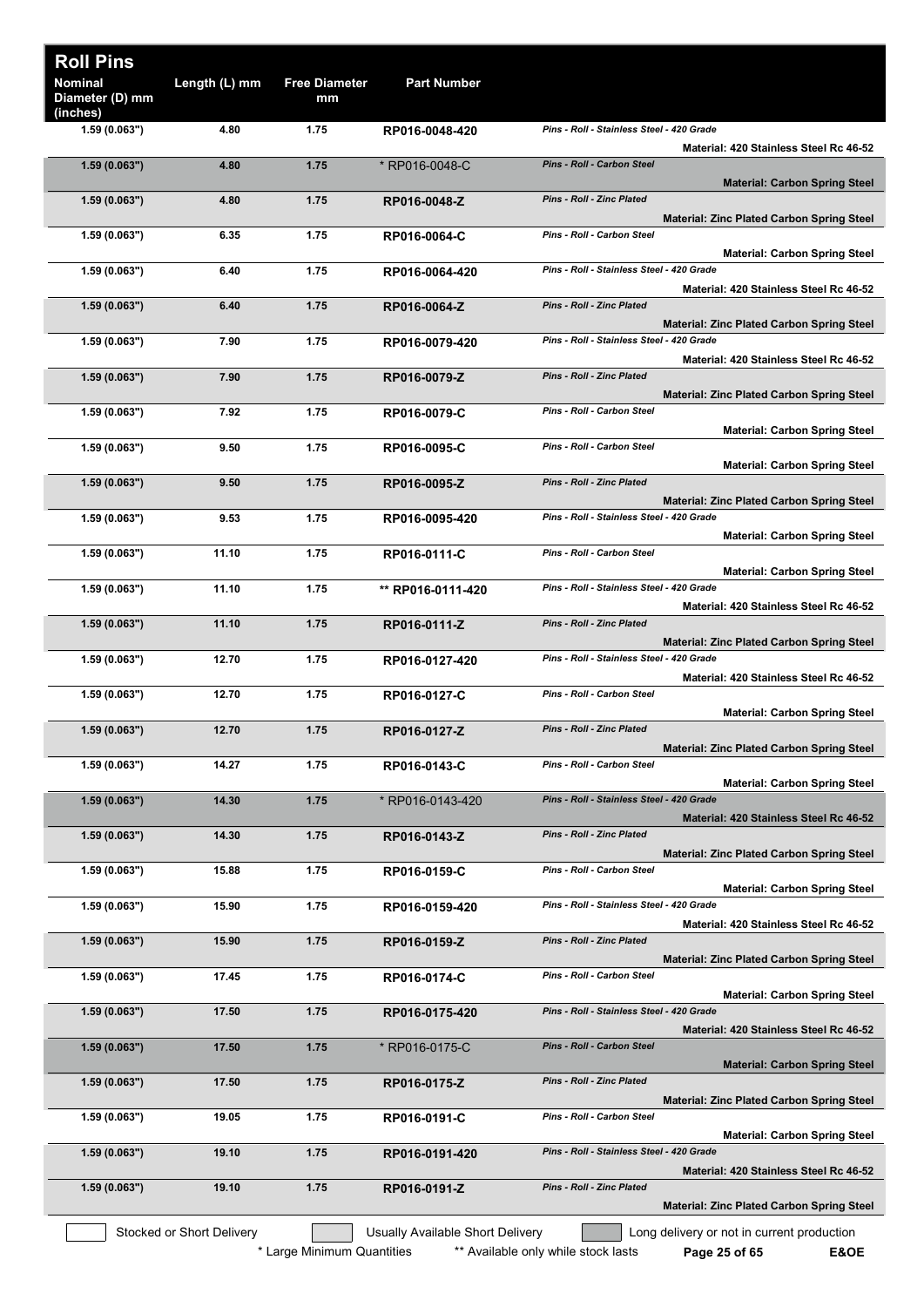| <b>Roll Pins</b>                       |                           |                            |                                  |                                                                                               |  |
|----------------------------------------|---------------------------|----------------------------|----------------------------------|-----------------------------------------------------------------------------------------------|--|
| Nominal<br>Diameter (D) mm<br>(inches) | Length (L) mm             | <b>Free Diameter</b><br>mm | <b>Part Number</b>               |                                                                                               |  |
| 1.59(0.063")                           | 20.60                     | 1.75                       | * RP016-0206-420                 | Pins - Roll - Stainless Steel - 420 Grade<br>Material: 420 Stainless Steel Rc 46-52           |  |
| 1.59(0.063")                           | 20.60                     | 1.75                       | RP016-0206-Z                     | Pins - Roll - Zinc Plated                                                                     |  |
| 1.59(0.063")                           | 20.62                     | 1.75                       | RP016-0206-C                     | <b>Material: Zinc Plated Carbon Spring Steel</b><br>Pins - Roll - Carbon Steel                |  |
| 1.59(0.063")                           | 22.20                     | 1.75                       | RP016-0222-420                   | <b>Material: Carbon Spring Steel</b><br>Pins - Roll - Stainless Steel - 420 Grade             |  |
| 1.59(0.063")                           | 22.20                     | 1.75                       | RP016-0222-Z                     | Material: 420 Stainless Steel Rc 46-52<br><b>Pins - Roll - Zinc Plated</b>                    |  |
| 1.59(0.063")                           | 22.23                     | 1.75                       | RP016-0222-C                     | <b>Material: Zinc Plated Carbon Spring Steel</b><br>Pins - Roll - Carbon Steel                |  |
| 1.59(0.063")                           | 23.80                     | 1.75                       | * RP016-0238-420                 | <b>Material: Carbon Spring Steel</b><br>Pins - Roll - Stainless Steel - 420 Grade             |  |
| 1.59(0.063")                           | 23.80                     | 1.75                       | * RP016-0238-C                   | Material: 420 Stainless Steel Rc 46-52<br>Pins - Roll - Carbon Steel                          |  |
| 1.59(0.063")                           | 23.80                     | 1.75                       | RP016-0238-Z                     | <b>Material: Carbon Spring Steel</b><br><b>Pins - Roll - Zinc Plated</b>                      |  |
| 1.59(0.063")                           | 25.40                     | 1.75                       | RP016-0254-420                   | <b>Material: Zinc Plated Carbon Spring Steel</b><br>Pins - Roll - Stainless Steel - 420 Grade |  |
| 1.59(0.063")                           | 25.40                     | 1.75                       | RP016-0254-C                     | Material: 420 Stainless Steel Rc 46-52<br>Pins - Roll - Carbon Steel                          |  |
| 1.59(0.063")                           | 25.40                     | 1.75                       | RP016-0254-Z                     | <b>Material: Carbon Spring Steel</b><br><b>Pins - Roll - Zinc Plated</b>                      |  |
|                                        |                           |                            |                                  | <b>Material: Zinc Plated Carbon Spring Steel</b><br>Pins - Roll - Carbon Steel                |  |
| 1.98 (0.078")                          | 4.75                      | 2.18                       | RP019-0047-C                     | <b>Material: Carbon Spring Steel</b>                                                          |  |
| 1.98 (0.078")                          | 6.35                      | 2.18                       | RP019-0064-C                     | Pins - Roll - Carbon Steel<br><b>Material: Carbon Spring Steel</b>                            |  |
| 1.98(0.078")                           | 6.40                      | 2.18                       | RP019-0064-Z                     | Pins - Roll - Zinc Plated<br><b>Material: Zinc Plated Carbon Spring Steel</b>                 |  |
| 1.98(0.078")                           | 7.90                      | 2.18                       | RP019-0079-Z                     | Pins - Roll - Zinc Plated<br><b>Material: Zinc Plated Carbon Spring Steel</b>                 |  |
| 1.98 (0.078")                          | 7.92                      | 2.18                       | RP019-0079-C                     | Pins - Roll - Carbon Steel<br><b>Material: Carbon Spring Steel</b>                            |  |
| 1.98 (0.078")                          | 9.50                      | 2.18                       | RP019-0095-Z                     | Pins - Roll - Zinc Plated<br><b>Material: Zinc Plated Carbon Spring Steel</b>                 |  |
| 1.98 (0.078")                          | 9.53                      | 2.18                       | RP019-0095-C                     | Pins - Roll - Carbon Steel<br><b>Material: Carbon Spring Steel</b>                            |  |
| 1.98 (0.078")                          | 11.10                     | 2.18                       | RP019-0111-C                     | Pins - Roll - Carbon Steel                                                                    |  |
| 1.98(0.078")                           | 11.10                     | 2.18                       | RP019-0111-Z                     | <b>Material: Carbon Spring Steel</b><br><b>Pins - Roll - Zinc Plated</b>                      |  |
| 1.98 (0.078")                          | 12.70                     | 2.18                       | RP019-0127-C                     | <b>Material: Zinc Plated Carbon Spring Steel</b><br>Pins - Roll - Carbon Steel                |  |
| 1.98(0.078")                           | 12.70                     | 2.18                       | RP019-0127-Z                     | <b>Material: Carbon Spring Steel</b><br>Pins - Roll - Zinc Plated                             |  |
| 1.98(0.078")                           | 14.27                     | 2.18                       | RP019-0143-C                     | <b>Material: Zinc Plated Carbon Spring Steel</b><br>Pins - Roll - Carbon Steel                |  |
| 1.98(0.078")                           | 14.30                     | 2.18                       | RP019-0143-Z                     | <b>Material: Carbon Spring Steel</b><br>Pins - Roll - Zinc Plated                             |  |
| 1.98(0.078")                           | 15.88                     | 2.18                       | RP019-0159-C                     | <b>Material: Zinc Plated Carbon Spring Steel</b><br>Pins - Roll - Carbon Steel                |  |
| 1.98(0.078")                           | 15.90                     | 2.18                       | RP019-0159-Z                     | <b>Material: Carbon Spring Steel</b><br>Pins - Roll - Zinc Plated                             |  |
| 1.98(0.078")                           | 17.50                     | 2.18                       | RP019-0175-Z                     | <b>Material: Zinc Plated Carbon Spring Steel</b><br>Pins - Roll - Zinc Plated                 |  |
| 1.98(0.078")                           | 19.05                     | 2.18                       |                                  | <b>Material: Zinc Plated Carbon Spring Steel</b><br>Pins - Roll - Carbon Steel                |  |
|                                        |                           |                            | RP019-0191-C                     | <b>Material: Carbon Spring Steel</b><br>Pins - Roll - Zinc Plated                             |  |
| 1.98(0.078")                           | 19.10                     | 2.18                       | RP019-0191-Z                     | <b>Material: Zinc Plated Carbon Spring Steel</b>                                              |  |
| 1.98(0.078")                           | 20.60                     | 2.18                       | RP019-0206-Z                     | Pins - Roll - Zinc Plated<br><b>Material: Zinc Plated Carbon Spring Steel</b>                 |  |
|                                        | Stocked or Short Delivery |                            | Usually Available Short Delivery | Long delivery or not in current production                                                    |  |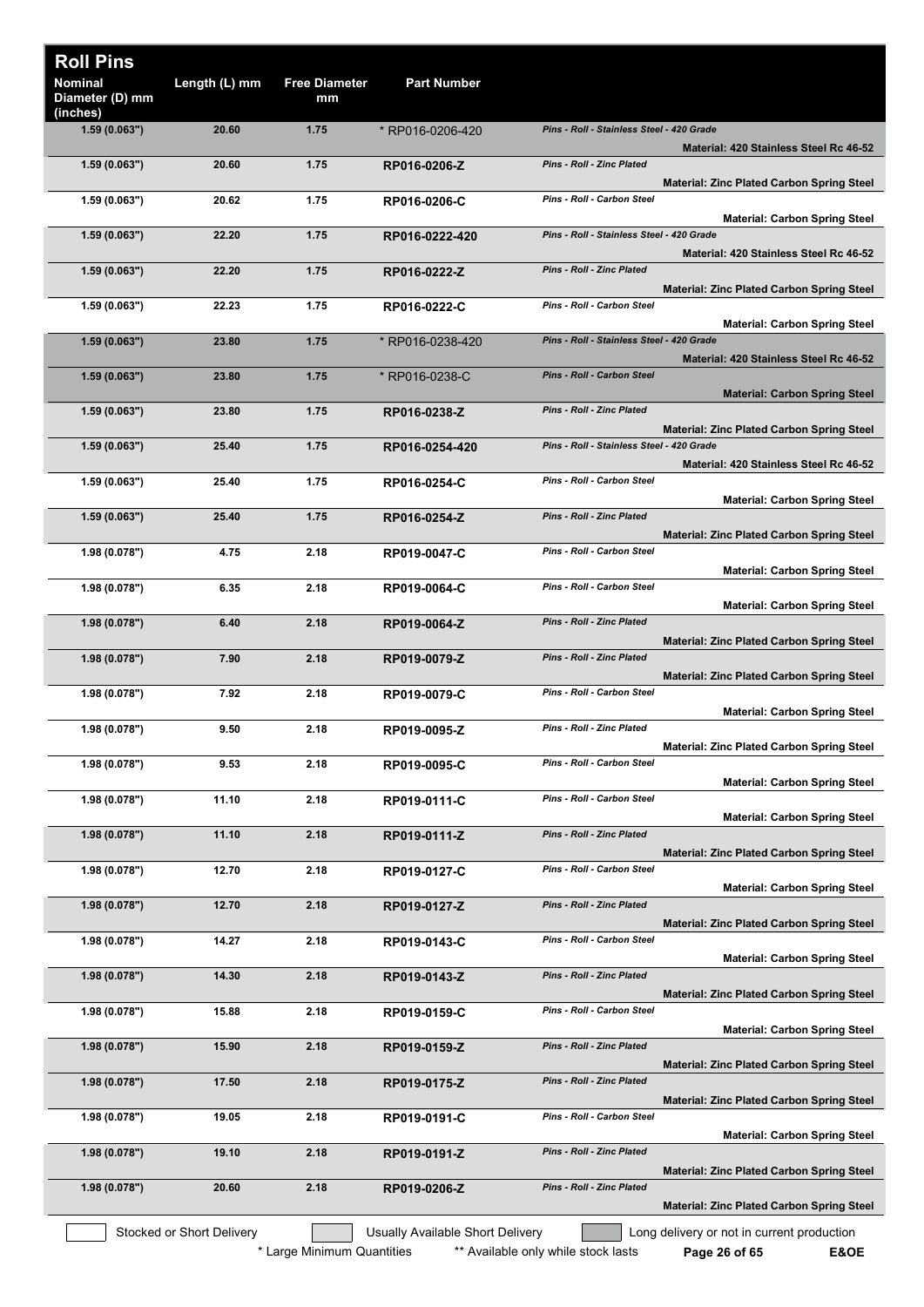|                                                                                                      |                                           | <b>Part Number</b>               | <b>Free Diameter</b><br>mm | Length (L) mm             | <b>Roll Pins</b><br><b>Nominal</b><br>Diameter (D) mm |
|------------------------------------------------------------------------------------------------------|-------------------------------------------|----------------------------------|----------------------------|---------------------------|-------------------------------------------------------|
|                                                                                                      | <b>Pins - Roll - Zinc Plated</b>          | RP019-0222-Z                     | 2.18                       | 22.20                     | (inches)<br>1.98(0.078")                              |
| <b>Material: Zinc Plated Carbon Spring Steel</b>                                                     | Pins - Roll - Zinc Plated                 | RP019-0238-Z                     | 2.18                       | 23.80                     | 1.98(0.078")                                          |
| <b>Material: Zinc Plated Carbon Spring Steel</b>                                                     | Pins - Roll - Carbon Steel                | RP019-0254-C                     | 2.18                       | 25.40                     | 1.98(0.078")                                          |
| <b>Material: Carbon Spring Steel</b>                                                                 | <b>Pins - Roll - Zinc Plated</b>          | RP019-0254-Z                     | 2.18                       | 25.40                     | 1.98(0.078")                                          |
| <b>Material: Zinc Plated Carbon Spring Steel</b><br><b>Material: Zinc Plated Carbon Spring Steel</b> | Pins - Roll - Zinc Plated                 | RP019-0286-Z                     | 2.18                       | 28.60                     | 1.98(0.078")                                          |
| <b>Material: Carbon Spring Steel</b>                                                                 | Pins - Roll - Carbon Steel                | RP019-0318-C                     | 2.18                       | 31.75                     | 1.98 (0.078")                                         |
| <b>Material: Zinc Plated Carbon Spring Steel</b>                                                     | Pins - Roll - Zinc Plated                 | RP019-0318-Z                     | 2.18                       | 31.80                     | 1.98(0.078")                                          |
| Material: Zinc Plated Carbon Spring Steel                                                            | Pins - Roll - Zinc Plated                 | RP019-0349-Z                     | 2.18                       | 34.90                     | 1.98(0.078")                                          |
| <b>Material: Carbon Spring Steel</b>                                                                 | Pins - Roll - Carbon Steel                | RP019-0381-C                     | 2.18                       | 38.10                     | 1.98(0.078")                                          |
| <b>Material: Zinc Plated Carbon Spring Steel</b>                                                     | Pins - Roll - Zinc Plated                 | RP019-0381-Z                     | 2.18                       | 38.10                     | 1.98(0.078")                                          |
| <b>Material: 304 Stainless</b>                                                                       | Pins - Roll - Stainless Steel - 300 Grade | RP020-0040-4                     | 2.20                       | 4.00                      | 2.00(0.079")                                          |
| <b>Material: Zinc Plated Carbon Spring Steel</b>                                                     | Pins - Roll - Zinc Plated                 | RP020-0040-Z                     | 2.20                       | 4.00                      | 2.00(0.079")                                          |
| <b>Material: 304 Stainless</b>                                                                       | Pins - Roll - Stainless Steel - 300 Grade | RP020-0050-4                     | 2.20                       | 5.00                      | 2.00 (0.079")                                         |
| Material: 420 Stainless Steel Rc 46-52                                                               | Pins - Roll - Stainless Steel - 420 Grade | * RP020-0050-420                 | 2.20                       | 5.00                      | 2.00(0.079")                                          |
| <b>Material: Carbon Spring Steel</b>                                                                 | Pins - Roll - Carbon Steel                | RP020-0050-C                     | 2.20                       | 5.00                      | 2.00(0.079")                                          |
| <b>Material: Zinc Plated Carbon Spring Steel</b>                                                     | <b>Pins - Roll - Zinc Plated</b>          | RP020-0050-Z                     | 2.20                       | 5.00                      | 2.00(0.079")                                          |
| <b>Material: 304 Stainless</b>                                                                       | Pins - Roll - Stainless Steel - 300 Grade | RP020-0060-4                     | 2.20                       | 6.00                      | 2.00(0.079")                                          |
| Material: 420 Stainless Steel Rc 46-52                                                               | Pins - Roll - Stainless Steel - 420 Grade | * RP020-0060-420                 | 2.20                       | 6.00                      | 2.00 (0.079")                                         |
| <b>Material: Carbon Steel CS70</b>                                                                   | Pins - Roll - Carbon Steel                | RP020-0060-C                     | 2.20                       | 6.00                      | 2.00(0.079")                                          |
| <b>Material: Zinc Plated Carbon Spring Steel</b>                                                     | Pins - Roll - Zinc Plated                 | RP020-0060-Z                     | 2.20                       | 6.00                      | 2.00(0.079")                                          |
| <b>Material: 304 Stainless</b>                                                                       | Pins - Roll - Stainless Steel - 300 Grade | ** RP020-0080-4                  | 2.20                       | 8.00                      | 2.00(0.079")                                          |
| Material: 420 Stainless Steel Rc 46-52                                                               | Pins - Roll - Stainless Steel - 420 Grade | * RP020-0080-420                 | 2.20                       | 8.00                      | 2.00(0.079")                                          |
| <b>Material: Carbon Steel CS70</b>                                                                   | <b>Pins - Roll - Carbon Steel</b>         | * RP020-0080-C                   | 2.20                       | 8.00                      | 2.00(0.079")                                          |
| <b>Material: Zinc Plated Carbon Spring Steel</b>                                                     | Pins - Roll - Zinc Plated                 | RP020-0080-Z                     | 2.20                       | 8.00                      | 2.00(0.079")                                          |
| <b>Material: 304 Stainless</b>                                                                       | Pins - Roll - Stainless Steel - 300 Grade | RP020-0100-4                     | 2.20                       | 10.00                     | 2.00(0.079")                                          |
| <b>Material: Carbon Steel CS70</b>                                                                   | Pins - Roll - Carbon Steel                | RP020-0100-C                     | 2.20                       | 10.00                     | 2.00 (0.079")                                         |
| <b>Material: Carbon Steel CS70</b>                                                                   | Pins - Roll - Carbon Steel                | RP020-0100-A-C                   | 2.20                       | 10.00                     | 2.00(0.079")                                          |
| <b>Material: Zinc Plated Carbon Spring Steel</b>                                                     | Pins - Roll - Zinc Plated                 | RP020-0100-Z                     | 2.20                       | 10.00                     | 2.00(0.079")                                          |
| <b>Material: 304 Stainless</b>                                                                       | Pins - Roll - Stainless Steel - 300 Grade | RP020-0120-4                     | 2.20                       | 12.00                     | 2.00(0.079")                                          |
| Material: 420 Stainless Steel Rc 46-52                                                               | Pins - Roll - Stainless Steel - 420 Grade | RP020-0120-420                   | 2.20                       | 12.00                     | 2.00(0.079")                                          |
| <b>Material: Carbon Steel CS70</b>                                                                   | Pins - Roll - Carbon Steel                | RP020-0120-A-C                   | 2.20                       | 12.00                     | 2.00(0.079")                                          |
| Long delivery or not in current production                                                           |                                           | Usually Available Short Delivery |                            | Stocked or Short Delivery |                                                       |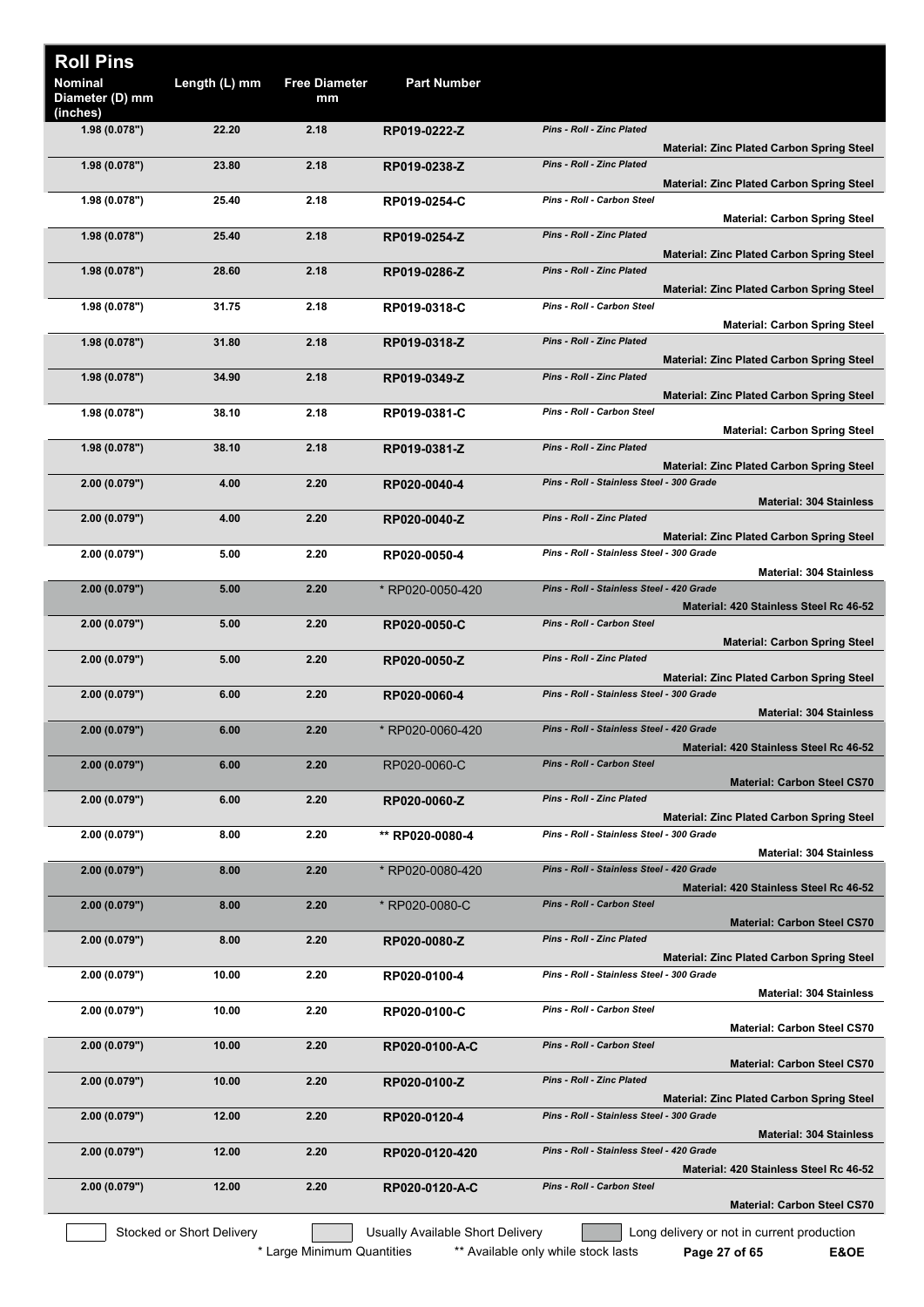| <b>Roll Pins</b>                              |                           |                            |                                  |                                                                                               |
|-----------------------------------------------|---------------------------|----------------------------|----------------------------------|-----------------------------------------------------------------------------------------------|
| <b>Nominal</b><br>Diameter (D) mm<br>(inches) | Length (L) mm             | <b>Free Diameter</b><br>mm | <b>Part Number</b>               |                                                                                               |
| 2.00 (0.079")                                 | 12.00                     | 2.20                       | RP020-0120-C                     | Pins - Roll - Carbon Steel<br>Material: Carbon Steel CS70                                     |
| 2.00(0.079")                                  | 12.00                     | 2.20                       | RP020-0120-Z                     | Pins - Roll - Zinc Plated<br><b>Material: Zinc Plated Carbon Spring Steel</b>                 |
| 2.00(0.079")                                  | 14.00                     | 2.20                       | ** RP020-0140-4                  | Pins - Roll - Stainless Steel - 300 Grade<br><b>Material: 304 Stainless</b>                   |
| 2.00(0.079")                                  | 14.00                     | 2.20                       | * RP020-0140-420                 | Pins - Roll - Stainless Steel - 420 Grade                                                     |
| 2.00(0.079")                                  | 14.00                     | 2.20                       | * RP020-0140-C                   | Material: 420 Stainless Steel Rc 46-52<br>Pins - Roll - Carbon Steel                          |
| 2.00(0.079")                                  | 14.00                     | 2.20                       | RP020-0140-Z                     | <b>Material: Carbon Steel CS70</b><br>Pins - Roll - Zinc Plated                               |
| 2.00(0.079")                                  | 16.00                     | 2.20                       | ** RP020-0160-4                  | <b>Material: Zinc Plated Carbon Spring Steel</b><br>Pins - Roll - Stainless Steel - 300 Grade |
| 2.00(0.079")                                  | 16.00                     | 2.20                       | ** RP020-0160-420                | <b>Material: 304 Stainless</b><br>Pins - Roll - Stainless Steel - 420 Grade                   |
| 2.00(0.079")                                  | 16.00                     | 2.20                       | ** RP020-0160-C                  | Material: 420 Stainless Steel Rc 46-52<br>Pins - Roll - Carbon Steel                          |
|                                               |                           |                            |                                  | <b>Material: Carbon Spring Steel</b><br>Pins - Roll - Zinc Plated                             |
| 2.00(0.079")                                  | 16.00                     | 2.20                       | RP020-0160-Z                     | <b>Material: Zinc Plated Carbon Spring Steel</b>                                              |
| 2.00(0.079")                                  | 18.00                     | 2.20                       | ** RP020-0180-4                  | Pins - Roll - Stainless Steel - 300 Grade<br><b>Material: 304 Stainless</b>                   |
| 2.00(0.079")                                  | 18.00                     | 2.20                       | * RP020-0180-420                 | Pins - Roll - Stainless Steel - 420 Grade<br>Material: 420 Stainless Steel Rc 46-52           |
| 2.00(0.079")                                  | 18.00                     | 2.20                       | * RP020-0180-C                   | Pins - Roll - Carbon Steel<br><b>Material: Carbon Steel CS70</b>                              |
| 2.00(0.079")                                  | 18.00                     | 2.20                       | RP020-0180-Z                     | <b>Pins - Roll - Zinc Plated</b>                                                              |
| 2.00(0.079")                                  | 20.00                     | 2.20                       | RP020-0200-4                     | <b>Material: Zinc Plated Carbon Spring Steel</b><br>Pins - Roll - Stainless Steel - 300 Grade |
| 2.00(0.079")                                  | 20.00                     | 2.20                       | RP020-0200-A-C                   | <b>Material: 304 Stainless</b><br>Pins - Roll - Carbon Steel                                  |
| 2.00(0.079")                                  | 20.00                     | 2.20                       | * RP020-0200-C                   | <b>Material: Carbon Steel CS70</b><br><b>Pins - Roll - Carbon Steel</b>                       |
| 2.00(0.079")                                  | 20.00                     | 2.20                       | RP020-0200-Z                     | <b>Material: Carbon Steel CS70</b><br><b>Pins - Roll - Zinc Plated</b>                        |
| 2.00(0.079")                                  | 22.00                     | 2.20                       | RP020-0220-4                     | <b>Material: Zinc Plated Carbon Spring Steel</b><br>Pins - Roll - Stainless Steel - 300 Grade |
|                                               |                           |                            |                                  | <b>Material: 304 Stainless</b>                                                                |
| 2.00(0.079")                                  | 22.00                     | 2.20                       | * RP020-0220-C                   | Pins - Roll - Carbon Steel<br><b>Material: Carbon Steel CS70</b>                              |
| 2.00(0.079")                                  | 22.00                     | 2.20                       | RP020-0220-Z                     | <b>Pins - Roll - Zinc Plated</b><br><b>Material: Zinc Plated Carbon Spring Steel</b>          |
| 2.00 (0.079")                                 | 24.00                     | 2.20                       | ** RP020-0240-4                  | Pins - Roll - Stainless Steel - 300 Grade<br><b>Material: 304 Stainless</b>                   |
| 2.00(0.079")                                  | 24.00                     | 2.20                       | * RP020-0240-C                   | Pins - Roll - Carbon Steel<br><b>Material: Carbon Steel CS70</b>                              |
| 2.00(0.079")                                  | 24.00                     | 2.20                       | RP020-0240-Z                     | Pins - Roll - Zinc Plated                                                                     |
| 2.00(0.079")                                  | 26.00                     | 2.20                       | RP020-0260-4                     | <b>Material: Zinc Plated Carbon Spring Steel</b><br>Pins - Roll - Stainless Steel - 300 Grade |
| 2.00(0.079")                                  | 26.00                     | 2.20                       | * RP020-0260-C                   | <b>Material: 304 Stainless</b><br>Pins - Roll - Carbon Steel                                  |
| 2.00(0.079")                                  | 26.00                     | 2.20                       | RP020-0260-Z                     | <b>Material: Carbon Steel CS70</b><br><b>Pins - Roll - Zinc Plated</b>                        |
| 2.00(0.079")                                  | 28.00                     | 2.20                       | RP020-0280-4                     | <b>Material: Zinc Plated Carbon Spring Steel</b><br>Pins - Roll - Stainless Steel - 300 Grade |
|                                               |                           |                            |                                  | <b>Material: 304 Stainless</b><br>Pins - Roll - Carbon Steel                                  |
| 2.00(0.079")                                  | 28.00                     | 2.20                       | * RP020-0280-C                   | <b>Material: Carbon Steel CS70</b>                                                            |
| 2.00(0.079")                                  | 28.00                     | 2.20                       | RP020-0280-Z                     | <b>Pins - Roll - Zinc Plated</b><br><b>Material: Zinc Plated Carbon Spring Steel</b>          |
| 2.00(0.079")                                  | 30.00                     | 2.20                       | RP020-0300-4                     | Pins - Roll - Stainless Steel - 300 Grade<br><b>Material: 304 Stainless</b>                   |
|                                               | Stocked or Short Delivery |                            | Usually Available Short Delivery | Long delivery or not in current production                                                    |

\* Large Minimum Quantities \*\* Available only while stock lasts **Page 28 of 65** E&OE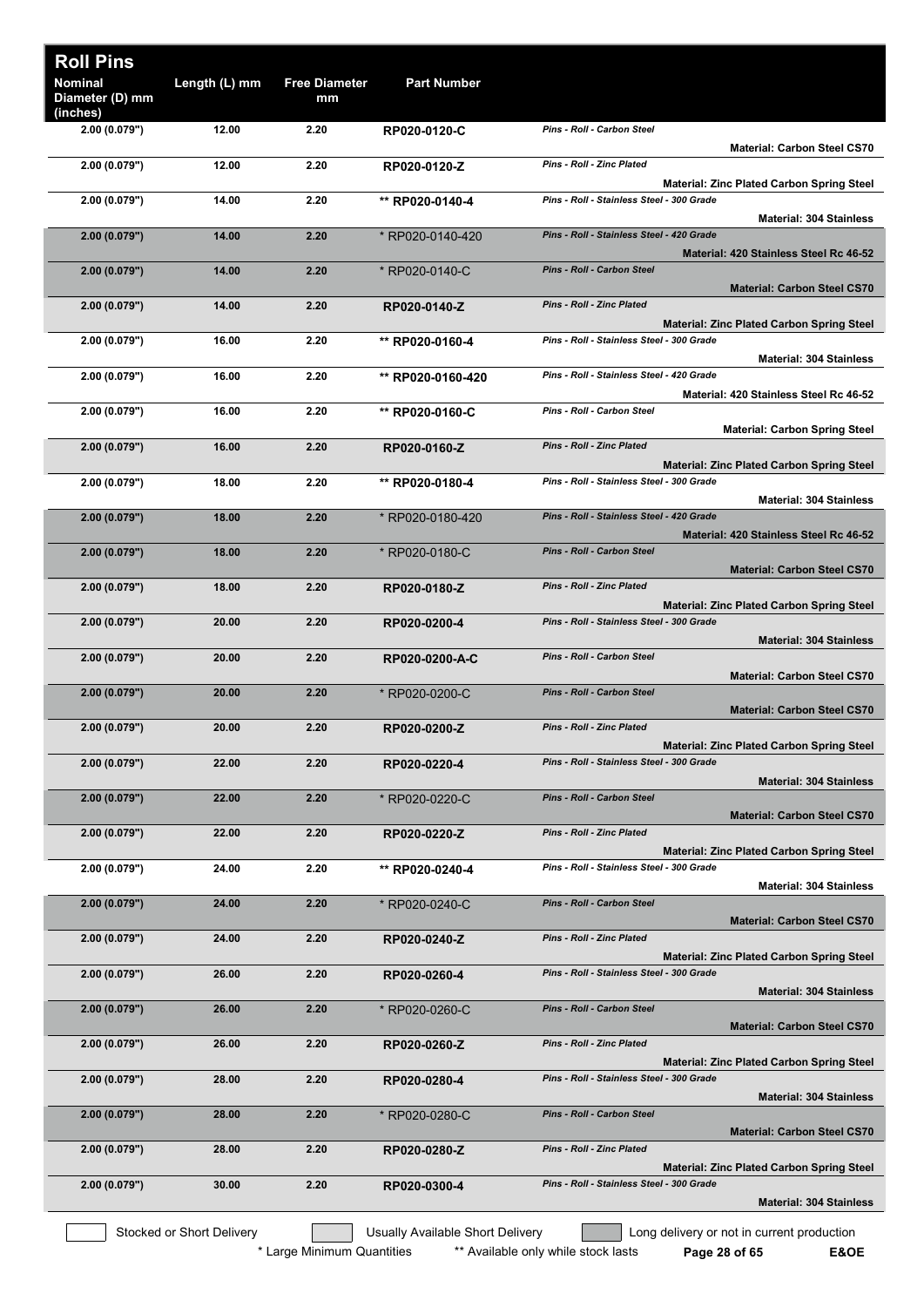|                                                  |                                           | <b>Part Number</b>               | <b>Free Diameter</b><br>mm | Length (L) mm             | <b>Roll Pins</b><br><b>Nominal</b><br>Diameter (D) mm |
|--------------------------------------------------|-------------------------------------------|----------------------------------|----------------------------|---------------------------|-------------------------------------------------------|
|                                                  |                                           |                                  |                            |                           | (inches)                                              |
| <b>Material: Carbon Steel CS70</b>               | Pins - Roll - Carbon Steel                | RP020-0300-C                     | 2.20                       | 30.00                     | 2.00(0.079")                                          |
| <b>Material: Zinc Plated Carbon Spring Steel</b> | <b>Pins - Roll - Zinc Plated</b>          | RP020-0300-Z                     | 2.20                       | 30.00                     | 2.00(0.079")                                          |
| <b>Material: Carbon Spring Steel</b>             | Pins - Roll - Carbon Steel                | RP024-0047-C                     | 2.62                       | 4.75                      | 2.38 (0.094")                                         |
|                                                  | Pins - Roll - Carbon Steel                | RP024-0055-C                     | 2.62                       | 5.54                      | 2.38 (0.094")                                         |
| <b>Material: Carbon Spring Steel</b>             | Pins - Roll - Carbon Steel                | RP024-0064-C                     | 2.62                       | 6.35                      | 2.38 (0.094")                                         |
| <b>Material: Carbon Spring Steel</b>             | Pins - Roll - Stainless Steel - 420 Grade | RP024-0064-420                   | 2.62                       | 6.40                      | 2.38 (0.094")                                         |
| Material: 420 Stainless Steel Rc 46-52           | Pins - Roll - Zinc Plated                 | RP024-0064-Z                     | 2.62                       | 6.40                      | 2.38 (0.094")                                         |
| <b>Material: Zinc Plated Carbon Spring Steel</b> | Pins - Roll - Stainless Steel - 420 Grade | *RP024-0079-420                  | 2.62                       | 7.90                      | 2.38(0.094")                                          |
| Material: 420 Stainless Steel Rc 46-52           |                                           |                                  |                            |                           |                                                       |
| <b>Material: Zinc Plated Carbon Spring Steel</b> | <b>Pins - Roll - Zinc Plated</b>          | RP024-0079-Z                     | 2.62                       | 7.90                      | 2.38(0.094")                                          |
| <b>Material: Carbon Spring Steel</b>             | Pins - Roll - Carbon Steel                | RP024-0079-C                     | 2.62                       | 7.92                      | 2.38(0.094")                                          |
|                                                  | Pins - Roll - Stainless Steel - 420 Grade | RP024-0095-420                   | 2.62                       | 9.50                      | 2.38(0.094")                                          |
| Material: 420 Stainless Steel Rc 46-52           | <b>Pins - Roll - Zinc Plated</b>          | RP024-0095-Z                     | 2.62                       | 9.50                      | 2.38(0.094")                                          |
| Material: Zinc Plated Carbon Spring Steel        | Pins - Roll - Carbon Steel                | RP024-0095-C                     | 2.62                       | 9.53                      | 2.38 (0.094")                                         |
| <b>Material: Carbon Spring Steel</b>             |                                           |                                  |                            |                           |                                                       |
| <b>Material: Carbon Spring Steel</b>             | Pins - Roll - Carbon Steel                | RP024-0111-C                     | 2.62                       | 11.10                     | 2.38 (0.094")                                         |
| Material: 420 Stainless Steel Rc 46-52           | Pins - Roll - Stainless Steel - 420 Grade | ** RP024-0111-420                | 2.62                       | 11.10                     | 2.38(0.094")                                          |
| <b>Material: Zinc Plated Carbon Spring Steel</b> | Pins - Roll - Zinc Plated                 | RP024-0111-Z                     | 2.62                       | 11.10                     | 2.38 (0.094")                                         |
| Material: 420 Stainless Steel Rc 46-52           | Pins - Roll - Stainless Steel - 420 Grade | RP024-0127-420                   | 2.62                       | 12.70                     | 2.38 (0.094")                                         |
|                                                  | Pins - Roll - Carbon Steel                | RP024-0127-C                     | 2.62                       | 12.70                     | 2.38 (0.094")                                         |
| <b>Material: Carbon Spring Steel</b>             | Pins - Roll - Zinc Plated                 | RP024-0127-Z                     | 2.62                       | 12.70                     | 2.38(0.094")                                          |
| <b>Material: Zinc Plated Carbon Spring Steel</b> | Pins - Roll - Carbon Steel                | RP024-0143-C                     | 2.62                       | 14.27                     | 2.38(0.094")                                          |
| <b>Material: Carbon Spring Steel</b>             | Pins - Roll - Stainless Steel - 420 Grade | RP024-0143-420                   | 2.62                       | 14.30                     | 2.38 (0.094")                                         |
| Material: 420 Stainless Steel Rc 46-52           |                                           |                                  |                            |                           |                                                       |
| <b>Material: Zinc Plated Carbon Spring Steel</b> | Pins - Roll - Zinc Plated                 | RP024-0143-Z                     | 2.62                       | 14.30                     | 2.38(0.094")                                          |
| <b>Material: Carbon Spring Steel</b>             | Pins - Roll - Carbon Steel                | RP024-0159-C                     | 2.62                       | 15.88                     | 2.38 (0.094")                                         |
| <b>Material: 304 Stainless PV</b>                | Pins - Roll - Stainless Steel - 300 Grade | RP024-0159-4                     | 2.62                       | 15.90                     | 2.38(0.094")                                          |
|                                                  | Pins - Roll - Stainless Steel - 420 Grade | RP024-0159-420                   | 2.62                       | 15.90                     | 2.38(0.094")                                          |
| Material: 420 Stainless Steel Rc 46-52           | Pins - Roll - Zinc Plated                 | RP024-0159-Z                     | 2.62                       | 15.90                     | 2.38(0.094")                                          |
| <b>Material: Zinc Plated Carbon Spring Steel</b> | Pins - Roll - Carbon Steel                | RP024-0174-C                     | 2.62                       | 17.45                     | 2.38 (0.094")                                         |
| <b>Material: Carbon Spring Steel</b>             | Pins - Roll - Stainless Steel - 300 Grade | RP024-0175-4                     | 2.62                       | 17.50                     | 2.38(0.094")                                          |
| <b>Material: 304 Stainless PV</b>                |                                           |                                  |                            |                           |                                                       |
| Material: 420 Stainless Steel Rc 46-52           | Pins - Roll - Stainless Steel - 420 Grade | RP024-0175-420                   | 2.62                       | 17.50                     | 2.38(0.094")                                          |
| <b>Material: Carbon Spring Steel</b>             | Pins - Roll - Carbon Steel                | * RP024-0175-C                   | 2.62                       | 17.50                     | 2.38(0.094")                                          |
|                                                  | Pins - Roll - Zinc Plated                 | RP024-0175-Z                     | 2.62                       | 17.50                     | 2.38(0.094")                                          |
| <b>Material: Zinc Plated Carbon Spring Steel</b> |                                           |                                  |                            |                           |                                                       |
| Long delivery or not in current production       |                                           | Usually Available Short Delivery |                            | Stocked or Short Delivery |                                                       |

\* Large Minimum Quantities \*\* Available only while stock lasts **Page 29 of 65 E&OE**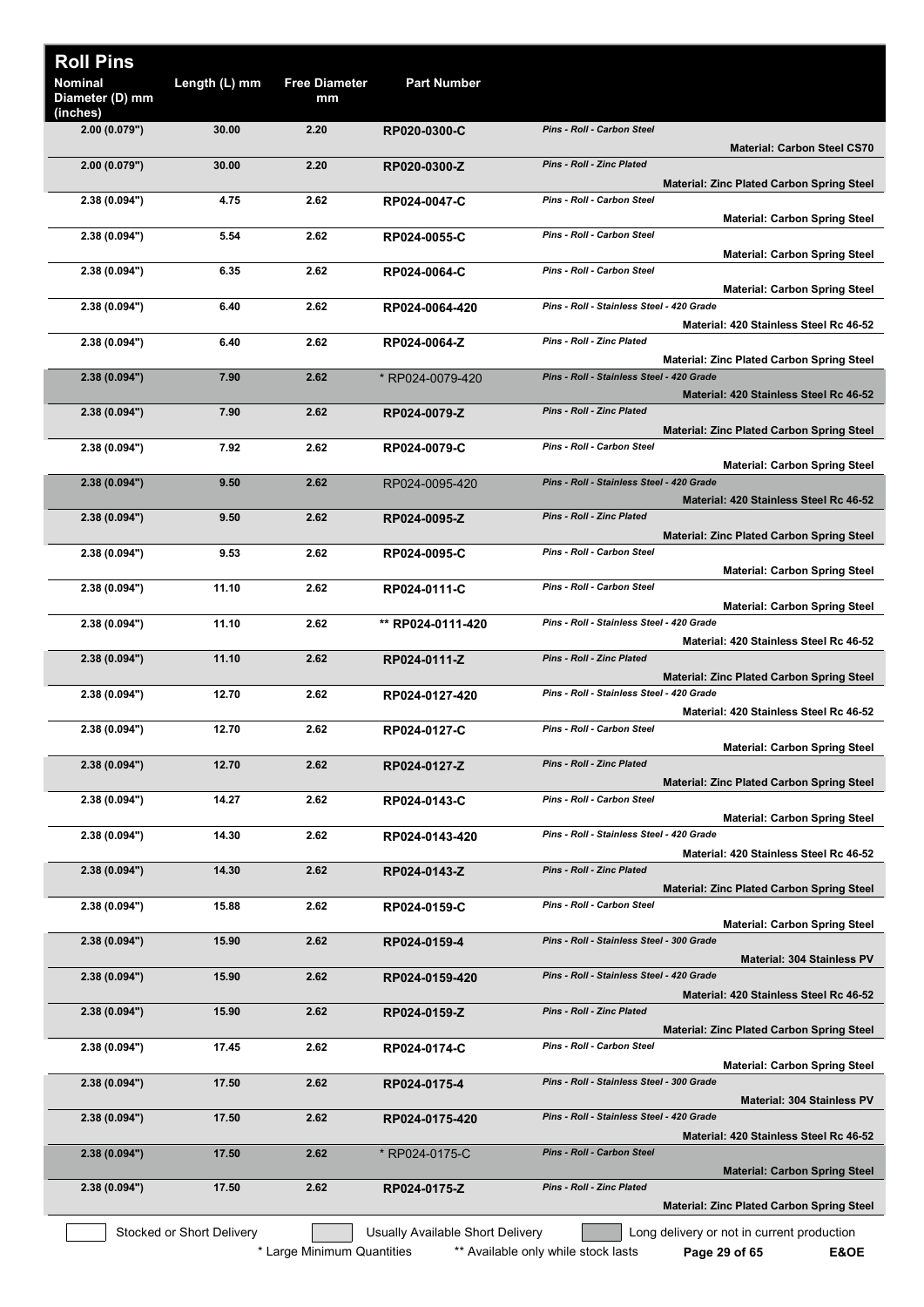| <b>Roll Pins</b><br><b>Nominal</b><br>Diameter (D) mm | Length (L) mm             | <b>Free Diameter</b><br>mm | <b>Part Number</b>               |                                                                                               |
|-------------------------------------------------------|---------------------------|----------------------------|----------------------------------|-----------------------------------------------------------------------------------------------|
| (inches)<br>2.38 (0.094")                             | 19.05                     | 2.62                       | RP024-0191-C                     | Pins - Roll - Carbon Steel                                                                    |
| 2.38 (0.094")                                         | 19.10                     | 2.62                       | RP024-0191-420                   | <b>Material: Carbon Spring Steel</b><br>Pins - Roll - Stainless Steel - 420 Grade             |
|                                                       |                           |                            |                                  | Material: 420 Stainless Steel Rc 46-52                                                        |
| 2.38(0.094")                                          | 19.10                     | 2.62                       | RP024-0191-Z                     | <b>Pins - Roll - Zinc Plated</b><br><b>Material: Zinc Plated Carbon Spring Steel</b>          |
| 2.38(0.094")                                          | 20.60                     | 2.62                       | RP024-0206-420                   | Pins - Roll - Stainless Steel - 420 Grade                                                     |
| 2.38(0.094")                                          | 20.60                     | 2.62                       | RP024-0206-Z                     | Material: 420 Stainless Steel Rc 46-52<br><b>Pins - Roll - Zinc Plated</b>                    |
|                                                       |                           |                            |                                  | <b>Material: Zinc Plated Carbon Spring Steel</b>                                              |
| 2.38 (0.094")                                         | 20.62                     | 2.62                       | RP024-0206-C                     | Pins - Roll - Carbon Steel<br><b>Material: Carbon Spring Steel</b>                            |
| 2.38(0.094")                                          | 22.20                     | 2.62                       | RP024-0222-420                   | Pins - Roll - Stainless Steel - 420 Grade                                                     |
| 2.38(0.094")                                          | 22.20                     | 2.62                       | RP024-0222-Z                     | Material: 420 Stainless Steel Rc 46-52<br>Pins - Roll - Zinc Plated                           |
|                                                       |                           |                            |                                  | <b>Material: Zinc Plated Carbon Spring Steel</b>                                              |
| 2.38 (0.094")                                         | 22.23                     | 2.62                       | RP024-0222-C                     | Pins - Roll - Carbon Steel<br><b>Material: Carbon Spring Steel</b>                            |
| 2.38 (0.094")                                         | 23.80                     | 2.62                       | RP024-0238-C                     | Pins - Roll - Carbon Steel                                                                    |
| 2.38(0.094")                                          | 23.80                     | 2.62                       | RP024-0238-420                   | <b>Material: Carbon Spring Steel</b><br>Pins - Roll - Stainless Steel - 420 Grade             |
|                                                       |                           | 2.62                       |                                  | Material: 420 Stainless Steel Rc 46-52<br><b>Pins - Roll - Zinc Plated</b>                    |
| 2.38(0.094")                                          | 23.80                     |                            | RP024-0238-Z                     | <b>Material: Zinc Plated Carbon Spring Steel</b>                                              |
| 2.38 (0.094")                                         | 25.40                     | 2.62                       | RP024-0254-420                   | Pins - Roll - Stainless Steel - 420 Grade                                                     |
| 2.38 (0.094")                                         | 25.40                     | 2.62                       | RP024-0254-C                     | Material: 420 Stainless Steel Rc 46-52<br>Pins - Roll - Carbon Steel                          |
| 2.38(0.094")                                          | 25.40                     | 2.62                       |                                  | <b>Material: Carbon Spring Steel</b><br><b>Pins - Roll - Zinc Plated</b>                      |
|                                                       |                           |                            | RP024-0254-Z                     | <b>Material: Zinc Plated Carbon Spring Steel</b>                                              |
| 2.38 (0.094")                                         | 28.58                     | 2.62                       | RP024-0286-C                     | Pins - Roll - Carbon Steel<br><b>Material: Carbon Spring Steel</b>                            |
| 2.38 (0.094")                                         | 28.60                     | 2.62                       | RP024-0286-420                   | Pins - Roll - Stainless Steel - 420 Grade                                                     |
| 2.38 (0.094")                                         | 28.60                     | 2.62                       | RP024-0286-Z                     | Material: 420 Stainless Steel Rc 46-52<br><b>Pins - Roll - Zinc Plated</b>                    |
|                                                       |                           |                            |                                  | <b>Material: Zinc Plated Carbon Spring Steel</b>                                              |
| 2.38 (0.094")                                         | 31.75                     | 2.62                       | RP024-0318-C                     | Pins - Roll - Carbon Steel<br><b>Material: Carbon Spring Steel</b>                            |
| 2.38(0.094")                                          | 31.80                     | 2.62                       | * RP024-0318-420                 | Pins - Roll - Stainless Steel - 420 Grade                                                     |
| 2.38(0.094")                                          | 31.80                     | 2.62                       | RP024-0318-Z                     | Material: 420 Stainless Steel Rc 46-52<br><b>Pins - Roll - Zinc Plated</b>                    |
|                                                       | 34.90                     | 2.62                       |                                  | <b>Material: Zinc Plated Carbon Spring Steel</b><br>Pins - Roll - Stainless Steel - 420 Grade |
| 2.38(0.094")                                          |                           |                            | * RP024-0349-420                 | Material: 420 Stainless Steel Rc 46-52                                                        |
| 2.38(0.094")                                          | 34.90                     | 2.62                       | RP024-0349-Z                     | Pins - Roll - Zinc Plated<br><b>Material: Zinc Plated Carbon Spring Steel</b>                 |
| 2.38 (0.094")                                         | 34.93                     | 2.62                       | RP024-0349-C                     | Pins - Roll - Carbon Steel                                                                    |
| 2.38(0.094")                                          | 38.10                     | 2.62                       | * RP024-0381-420                 | <b>Material: Carbon Spring Steel</b><br>Pins - Roll - Stainless Steel - 420 Grade             |
|                                                       |                           |                            |                                  | Material: 420 Stainless Steel Rc 46-52                                                        |
| 2.38 (0.094")                                         | 38.10                     | 2.62                       | RP024-0381-C                     | Pins - Roll - Carbon Steel<br><b>Material: Carbon Spring Steel</b>                            |
| 2.38(0.094")                                          | 38.10                     | 2.62                       | RP024-0381-Z                     | Pins - Roll - Zinc Plated                                                                     |
| 2.38 (0.094")                                         | 44.45                     | 2.62                       | RP024-0445-C                     | <b>Material: Zinc Plated Carbon Spring Steel</b><br>Pins - Roll - Carbon Steel                |
|                                                       |                           |                            |                                  | <b>Material: Carbon Spring Steel</b><br>Pins - Roll - Carbon Steel                            |
| 2.50(0.098")                                          | 4.00                      | 2.75                       | * RP025-0040-C                   | <b>Material: Carbon Steel CS70</b>                                                            |
| 2.50(0.098")                                          | 4.00                      | 2.75                       | * RP025-0040-Z                   | Pins - Roll - Zinc Plated<br><b>Material: Zinc Plated Carbon Spring Steel</b>                 |
| 2.50(0.098")                                          | 5.00                      | 2.75                       | RP025-0050-4                     | Pins - Roll - Stainless Steel - 300 Grade                                                     |
|                                                       |                           |                            |                                  | <b>Material: 304 Stainless</b>                                                                |
|                                                       | Stocked or Short Delivery |                            | Usually Available Short Delivery | Long delivery or not in current production                                                    |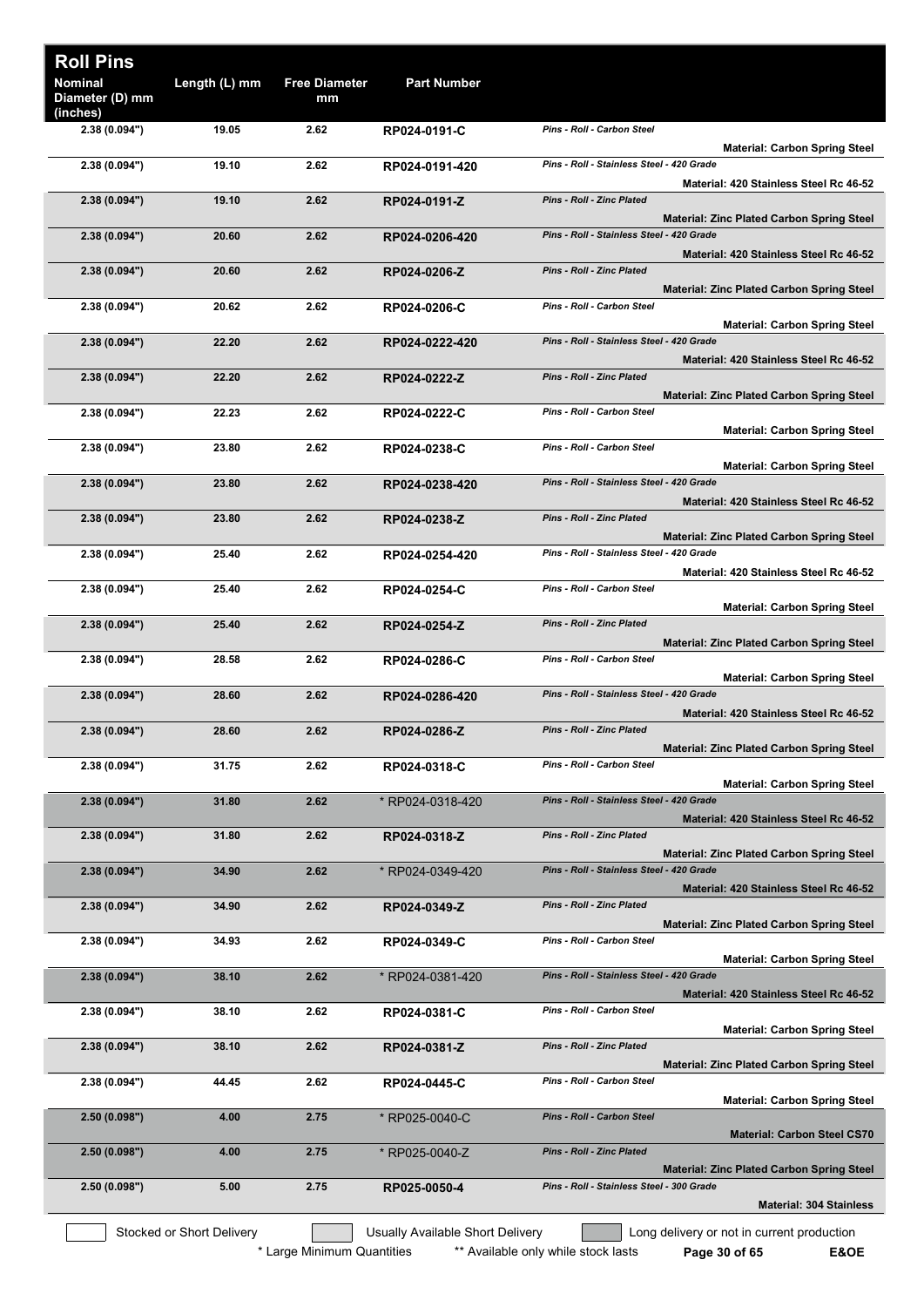| <b>Roll Pins</b>                              |                           |                            |                                  |                                                                                               |
|-----------------------------------------------|---------------------------|----------------------------|----------------------------------|-----------------------------------------------------------------------------------------------|
| <b>Nominal</b><br>Diameter (D) mm<br>(inches) | Length (L) mm             | <b>Free Diameter</b><br>mm | <b>Part Number</b>               |                                                                                               |
| 2.50 (0.098")                                 | 5.00                      | 2.75                       | ** RP025-0050-C                  | Pins - Roll - Carbon Steel<br><b>Material: Carbon Steel CS70</b>                              |
| 2.50(0.098")                                  | 5.00                      | 2.75                       | RP025-0050-Z                     | <b>Pins - Roll - Zinc Plated</b>                                                              |
| 2.50(0.098")                                  | 6.00                      | 2.75                       | RP025-0060-4                     | <b>Material: Zinc Plated Carbon Spring Steel</b><br>Pins - Roll - Stainless Steel - 300 Grade |
| 2.50(0.098")                                  | 6.00                      | 2.75                       | * RP025-0060-420                 | <b>Material: 304 Stainless</b><br>Pins - Roll - Stainless Steel - 420 Grade                   |
| 2.50(0.098")                                  | 6.00                      | 2.75                       | RP025-0060-C                     | Material: 420 Stainless Steel Rc 46-52<br>Pins - Roll - Carbon Steel                          |
| 2.50(0.098")                                  | 6.00                      | 2.75                       | RP025-0060-Z                     | <b>Material: Carbon Steel CS70</b><br><b>Pins - Roll - Zinc Plated</b>                        |
| 2.50(0.098")                                  | 8.00                      | 2.75                       | RP025-0080-4                     | <b>Material: Zinc Plated Carbon Spring Steel</b><br>Pins - Roll - Stainless Steel - 300 Grade |
| 2.50(0.098")                                  | 8.00                      | 2.75                       | * RP025-0080-420                 | <b>Material: 304 Stainless</b><br>Pins - Roll - Stainless Steel - 420 Grade                   |
| 2.50(0.098")                                  | 8.00                      | 2.75                       | * RP025-0080-C                   | Material: 420 Stainless Steel Rc 46-52<br><b>Pins - Roll - Carbon Steel</b>                   |
| 2.50(0.098")                                  | 8.00                      | 2.75                       | RP025-0080-Z                     | <b>Material: Carbon Steel CS70</b><br><b>Pins - Roll - Zinc Plated</b>                        |
| 2.50(0.098")                                  | 10.00                     | 2.75                       | RP025-0100-4                     | <b>Material: Zinc Plated Carbon Spring Steel</b><br>Pins - Roll - Stainless Steel - 300 Grade |
| 2.50 (0.098")                                 | 10.00                     | 2.75                       | ** RP025-0100-420                | <b>Material: 304 Stainless</b><br>Pins - Roll - Stainless Steel - 420 Grade                   |
| 2.50(0.098")                                  | 10.00                     | 2.75                       | * RP025-0100-C                   | Material: 420 Stainless Steel Rc 46-52<br><b>Pins - Roll - Carbon Steel</b>                   |
| 2.50(0.098")                                  | 10.00                     | 2.75                       | RP025-0100-Z                     | <b>Material: Carbon Steel CS70</b><br><b>Pins - Roll - Zinc Plated</b>                        |
| 2.50(0.098")                                  | 12.00                     | 2.75                       | RP025-0120-4                     | <b>Material: Zinc Plated Carbon Spring Steel</b><br>Pins - Roll - Stainless Steel - 300 Grade |
|                                               |                           |                            |                                  | <b>Material: 304 Stainless</b><br>Pins - Roll - Stainless Steel - 420 Grade                   |
| 2.50(0.098")                                  | 12.00                     | 2.75                       | ** RP025-0120-420                | Material: 420 Stainless Steel Rc 46-52                                                        |
| 2.50(0.098")                                  | 12.00                     | 2.75                       | RP025-0120-C                     | Pins - Roll - Carbon Steel<br><b>Material: Carbon Steel CS70</b>                              |
| 2.50 (0.098")                                 | 12.00                     | 2.75                       | RP025-0120-Z                     | <b>Pins - Roll - Zinc Plated</b><br><b>Material: Zinc Plated Carbon Spring Steel</b>          |
| 2.50(0.098")                                  | 14.00                     | 2.75                       | RP025-0140-4                     | Pins - Roll - Stainless Steel - 300 Grade<br><b>Material: 304 Stainless</b>                   |
| 2.50(0.098")                                  | 14.00                     | 2.75                       | * RP025-0140-420                 | Pins - Roll - Stainless Steel - 420 Grade<br>Material: 420 Stainless Steel Rc 46-52           |
| 2.50 (0.098")                                 | 14.00                     | 2.75                       | RP025-0140-C                     | Pins - Roll - Carbon Steel<br><b>Material: Carbon Steel CS70</b>                              |
| 2.50(0.098")                                  | 14.00                     | 2.75                       | RP025-0140-Z                     | <b>Pins - Roll - Zinc Plated</b>                                                              |
| 2.50(0.098")                                  | 16.00                     | 2.75                       | RP025-0160-4                     | <b>Material: Zinc Plated Carbon Spring Steel</b><br>Pins - Roll - Stainless Steel - 300 Grade |
| 2.50(0.098")                                  | 16.00                     | 2.75                       | * RP025-0160-420                 | <b>Material: 304 Stainless</b><br>Pins - Roll - Stainless Steel - 420 Grade                   |
| 2.50(0.098")                                  | 16.00                     | 2.75                       | * RP025-0160-C                   | Material: 420 Stainless Steel Rc 46-52<br>Pins - Roll - Carbon Steel                          |
| 2.50(0.098")                                  | 16.00                     | 2.75                       | RP025-0160-A-C                   | <b>Material: Carbon Steel CS70</b><br>Pins - Roll - Carbon Steel                              |
| 2.50(0.098")                                  | 16.00                     | 2.75                       | RP025-0160-Z                     | <b>Material: Carbon Steel CS70</b><br>Pins - Roll - Zinc Plated                               |
| 2.50(0.098")                                  | 18.00                     | 2.75                       | RP025-0180-4                     | <b>Material: Zinc Plated Carbon Spring Steel</b><br>Pins - Roll - Stainless Steel - 300 Grade |
| 2.50(0.098")                                  | 18.00                     | 2.75                       | * RP025-0180-420                 | <b>Material: 304 Stainless</b><br>Pins - Roll - Stainless Steel - 420 Grade                   |
| 2.50 (0.098")                                 | 18.00                     | 2.75                       | RP025-0180-C                     | Material: 420 Stainless Steel Rc 46-52<br>Pins - Roll - Carbon Steel                          |
| 2.50(0.098")                                  | 18.00                     | 2.75                       | RP025-0180-Z                     | <b>Material: Carbon Steel CS70</b><br><b>Pins - Roll - Zinc Plated</b>                        |
|                                               |                           |                            |                                  | <b>Material: Zinc Plated Carbon Spring Steel</b>                                              |
|                                               | Stocked or Short Delivery |                            | Usually Available Short Delivery | Long delivery or not in current production                                                    |

\* Large Minimum Quantities \*\*\* Available only while stock lasts **Page 31 of 65 E&OE**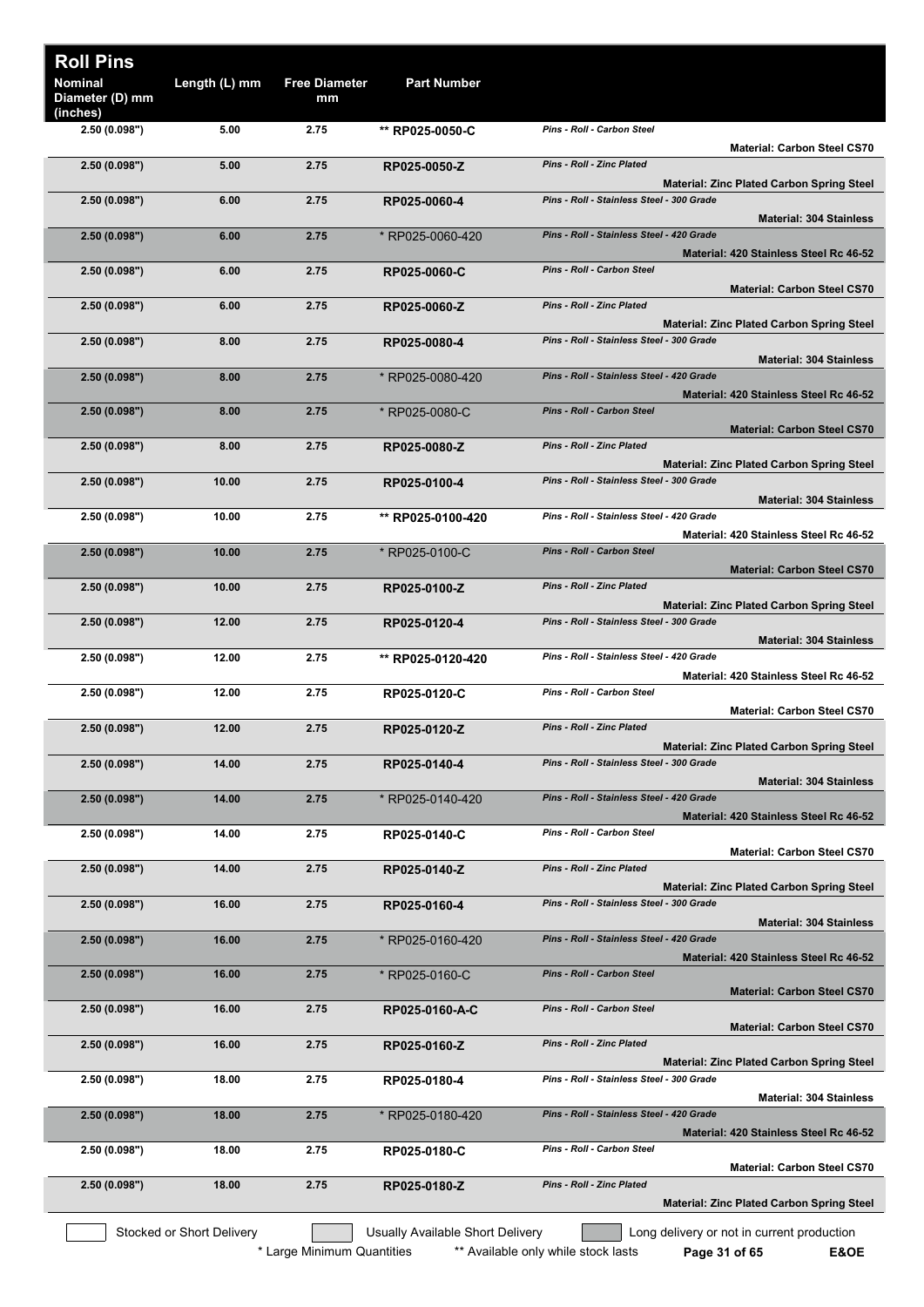| <b>Roll Pins</b><br><b>Nominal</b><br>Diameter (D) mm | Length (L) mm             | <b>Free Diameter</b><br>mm | <b>Part Number</b>               |                                                                                                                                 |
|-------------------------------------------------------|---------------------------|----------------------------|----------------------------------|---------------------------------------------------------------------------------------------------------------------------------|
| (inches)<br>2.50 (0.098")                             | 20.00                     | 2.75                       | ** RP025-0200-4                  | Pins - Roll - Stainless Steel - 300 Grade<br><b>Material: 304 Stainless</b>                                                     |
| 2.50(0.098")                                          | 20.00                     | 2.75                       | * RP025-0200-420                 | Pins - Roll - Stainless Steel - 420 Grade                                                                                       |
| 2.50(0.098")                                          | 20.00                     | 2.75                       | RP025-0200-A-C                   | Material: 420 Stainless Steel Rc 46-52<br>Pins - Roll - Carbon Steel<br><b>Material: Carbon Steel CS70</b>                      |
| 2.50(0.098")                                          | 20.00                     | 2.75                       | ** RP025-0200-C                  | Pins - Roll - Carbon Steel<br><b>Material: Carbon Steel CS70</b>                                                                |
| 2.50(0.098")                                          | 20.00                     | 2.75                       | RP025-0200-Z                     | Pins - Roll - Zinc Plated<br><b>Material: Zinc Plated Carbon Spring Steel</b>                                                   |
| 2.50 (0.098")                                         | 22.00                     | 2.75                       | ** RP025-0220-4                  | Pins - Roll - Stainless Steel - 300 Grade<br><b>Material: 304 Stainless</b>                                                     |
| 2.50(0.098")                                          | 22.00                     | 2.75                       | ** RP025-0220-420                | Pins - Roll - Stainless Steel - 420 Grade                                                                                       |
| 2.50(0.098")                                          | 22.00                     | 2.75                       | * RP025-0220-C                   | Material: 420 Stainless Steel Rc 46-52<br>Pins - Roll - Carbon Steel<br><b>Material: Carbon Steel CS70</b>                      |
| 2.50(0.098")                                          | 22.00                     | 2.75                       | RP025-0220-Z                     | <b>Pins - Roll - Zinc Plated</b>                                                                                                |
| 2.50(0.098")                                          | 24.00                     | 2.75                       | RP025-0240-4                     | <b>Material: Zinc Plated Carbon Spring Steel</b><br>Pins - Roll - Stainless Steel - 300 Grade                                   |
| 2.50(0.098")                                          | 24.00                     | 2.75                       | RP025-0240-C                     | <b>Material: 304 Stainless</b><br>Pins - Roll - Carbon Steel                                                                    |
| 2.50(0.098")                                          | 24.00                     | 2.75                       | RP025-0240-Z                     | <b>Material: Carbon Steel CS70</b><br>Pins - Roll - Zinc Plated                                                                 |
| 2.50 (0.098")                                         | 26.00                     | 2.75                       | ** RP025-0260-4                  | <b>Material: Zinc Plated Carbon Spring Steel</b><br>Pins - Roll - Stainless Steel - 300 Grade                                   |
| 2.50 (0.098")                                         | 26.00                     | 2.75                       | RP025-0260-C                     | <b>Material: 304 Stainless</b><br>Pins - Roll - Carbon Steel                                                                    |
| 2.50(0.098")                                          | 26.00                     | 2.75                       | RP025-0260-A-C                   | <b>Material: Carbon Steel CS70</b><br>Pins - Roll - Carbon Steel                                                                |
| 2.50(0.098")                                          | 26.00                     | 2.75                       | RP025-0260-Z                     | <b>Material: Carbon Steel CS70</b><br><b>Pins - Roll - Zinc Plated</b>                                                          |
| 2.50(0.098")                                          | 28.00                     | 2.75                       | * RP025-0280-C                   | <b>Material: Zinc Plated Carbon Spring Steel</b><br>Pins - Roll - Carbon Steel                                                  |
| 2.50(0.098")                                          | 28.00                     | 2.75                       | RP025-0280-Z                     | <b>Material: Carbon Steel CS70</b><br>Pins - Roll - Zinc Plated                                                                 |
| 2.50(0.098")                                          | 30.00                     | 2.75                       | RP025-0300-4                     | <b>Material: Zinc Plated Carbon Spring Steel</b><br>Pins - Roll - Stainless Steel - 300 Grade                                   |
|                                                       |                           |                            |                                  | <b>Material: 304 Stainless</b><br>Pins - Roll - Carbon Steel                                                                    |
| 2.50(0.098")                                          | 30.00                     | 2.75                       | * RP025-0300-C                   | <b>Material: Carbon Spring Steel</b>                                                                                            |
| 2.50(0.098")                                          | 30.00                     | 2.75                       | RP025-0300-Z                     | Pins - Roll - Zinc Plated<br><b>Material: Zinc Plated Carbon Spring Steel</b>                                                   |
| 3.00(0.118")                                          | 4.00                      | 3.30                       | ** RP030-0040-C                  | Pins - Roll - Carbon Steel<br><b>Material: Carbon Steel CS70</b>                                                                |
| 3.00(0.118")                                          | 4.00                      | 3.30                       | * RP030-0040-Z                   | <b>Pins - Roll - Zinc Plated</b><br><b>Material: Zinc Plated Carbon Spring Steel</b>                                            |
| 3.00(0.118")                                          | 5.00                      | 3.30                       | RP030-0050-4                     | Pins - Roll - Stainless Steel - 300 Grade<br><b>Material: 304 Stainless</b>                                                     |
| 3.00(0.118")                                          | 5.00                      | 3.30                       | RP030-0050-C                     | Pins - Roll - Carbon Steel<br><b>Material: Carbon Steel CS70</b>                                                                |
| 3.00(0.118")                                          | 5.00                      | 3.30                       | RP030-0050-Z                     | Pins - Roll - Zinc Plated                                                                                                       |
| 3.00(0.118")                                          | 6.00                      | 3.30                       | RP030-0060-4                     | <b>Material: Zinc Plated Carbon Spring Steel</b><br>Pins - Roll - Stainless Steel - 300 Grade<br><b>Material: 304 Stainless</b> |
| 3.00(0.118")                                          | 6.00                      | 3.30                       | ** RP030-0060-C                  | Pins - Roll - Carbon Steel                                                                                                      |
| 3.00(0.118")                                          | 6.00                      | 3.30                       | RP030-0060-Z                     | <b>Material: Carbon Steel CS70</b><br>Pins - Roll - Zinc Plated                                                                 |
| 3.00(0.118")                                          | 8.00                      | 3.30                       | RP030-0080-4                     | <b>Material: Zinc Plated Carbon Spring Steel</b><br>Pins - Roll - Stainless Steel - 300 Grade                                   |
| 3.00(0.118")                                          | 8.00                      | 3.30                       | * RP030-0080-420                 | <b>Material: 304 Stainless</b><br>Pins - Roll - Stainless Steel - 420 Grade                                                     |
|                                                       | Stocked or Short Delivery |                            | Usually Available Short Delivery | Material: 420 Stainless Steel Rc 46-52<br>Long delivery or not in current production                                            |
|                                                       |                           | * Large Minimum Quantities |                                  | ** Available only while stock lasts<br><b>E&amp;OE</b><br>Page 32 of 65                                                         |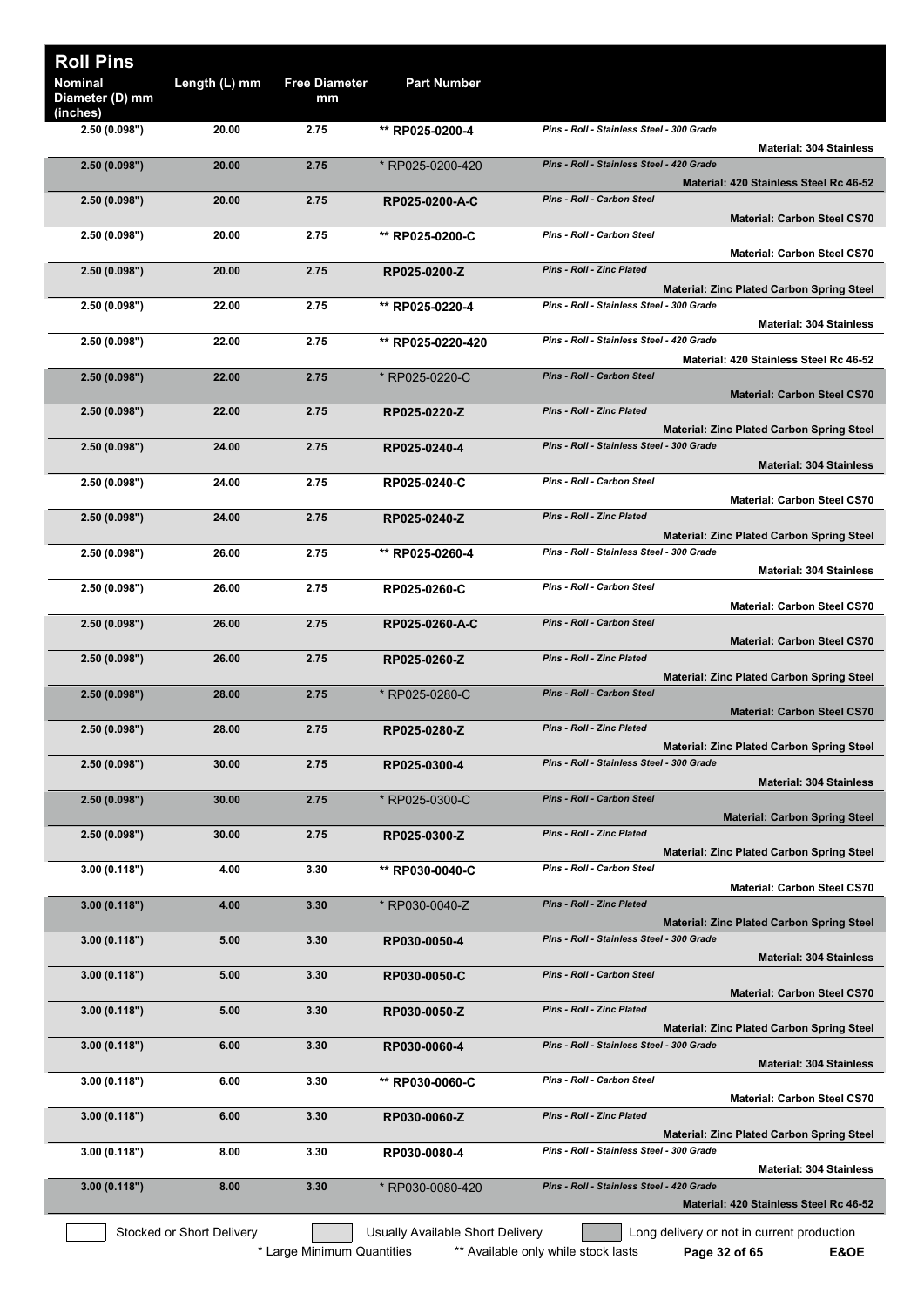| <b>Roll Pins</b>                       |                           |                            |                                  |                                                                                               |
|----------------------------------------|---------------------------|----------------------------|----------------------------------|-----------------------------------------------------------------------------------------------|
| Nominal<br>Diameter (D) mm<br>(inches) | Length (L) mm             | <b>Free Diameter</b><br>mm | <b>Part Number</b>               |                                                                                               |
| 3.00(0.118")                           | 8.00                      | 3.30                       | RP030-0080-A-C                   | <b>Pins - Roll - Carbon Steel</b><br><b>Material: Carbon Steel CS70</b>                       |
| 3.00(0.118")                           | 8.00                      | 3.30                       | RP030-0080-C                     | Pins - Roll - Carbon Steel<br><b>Material: Carbon Steel CS70</b>                              |
| 3.00(0.118")                           | 8.00                      | 3.30                       | RP030-0080-Z                     | Pins - Roll - Zinc Plated                                                                     |
| 3.00 (0.118")                          | 10.00                     | 3.30                       | ** RP030-0100-4                  | <b>Material: Zinc Plated Carbon Spring Steel</b><br>Pins - Roll - Stainless Steel - 300 Grade |
| 3.00(0.118")                           | 10.00                     | 3.30                       | RP030-0100-420                   | <b>Material: 304 Stainless</b><br>Pins - Roll - Stainless Steel - 420 Grade                   |
| 3.00(0.118")                           | 10.00                     | 3.30                       | RP030-0100-C                     | Material: 420 Stainless Steel Rc 46-52<br>Pins - Roll - Carbon Steel                          |
| 3.00 (0.118")                          | 10.00                     | 3.30                       | RP030-0100-Z                     | <b>Material: Carbon Steel CS70</b><br>Pins - Roll - Zinc Plated                               |
| 3.00(0.118")                           | 12.00                     | 3.30                       | RP030-0120-4                     | <b>Material: Zinc Plated Carbon Spring Steel</b><br>Pins - Roll - Stainless Steel - 300 Grade |
| 3.00(0.118")                           | 12.00                     | 3.30                       | ** RP030-0120-420                | <b>Material: 304 Stainless</b><br>Pins - Roll - Stainless Steel - 420 Grade                   |
| 3.00(0.118")                           | 12.00                     | 3.30                       | RP030-0120-C                     | Material: 420 Stainless Steel Rc 46-52<br>Pins - Roll - Carbon Steel                          |
|                                        |                           |                            |                                  | <b>Material: Carbon Steel CS70</b>                                                            |
| 3.00(0.118")                           | 12.00                     | 3.30                       | RP030-0120-Z                     | <b>Pins - Roll - Zinc Plated</b><br><b>Material: Zinc Plated Carbon Spring Steel</b>          |
| 3.00(0.118")                           | 14.00                     | 3.30                       | RP030-0140-4                     | Pins - Roll - Stainless Steel - 300 Grade<br><b>Material: 304 Stainless</b>                   |
| 3.00(0.118")                           | 14.00                     | 3.30                       | * RP030-0140-420                 | Pins - Roll - Stainless Steel - 420 Grade<br>Material: 420 Stainless Steel Rc 46-52           |
| 3.00(0.118")                           | 14.00                     | 3.30                       | * RP030-0140-C                   | <b>Pins - Roll - Carbon Steel</b>                                                             |
| 3.00(0.118")                           | 14.00                     | 3.30                       | RP030-0140-Z                     | <b>Material: Carbon Steel CS70</b><br>Pins - Roll - Zinc Plated                               |
| 3.00(0.118")                           | 16.00                     | 3.30                       | RP030-0160-4                     | <b>Material: Zinc Plated Carbon Spring Steel</b><br>Pins - Roll - Stainless Steel - 300 Grade |
| 3.00(0.118")                           | 16.00                     | 3.30                       | * RP030-0160-420                 | <b>Material: 304 Stainless</b><br>Pins - Roll - Stainless Steel - 420 Grade                   |
|                                        |                           |                            |                                  | Material: 420 Stainless Steel Rc 46-52                                                        |
| 3.00(0.118")                           | 16.00                     | 3.30                       | RP030-0160-A-C                   | <b>Pins - Roll - Carbon Steel</b><br><b>Material: Carbon Steel CS70</b>                       |
| 3.00(0.118")                           | 16.00                     | 3.30                       | RP030-0160-C                     | <b>Pins - Roll - Carbon Steel</b><br><b>Material: Carbon Steel CS70</b>                       |
| 3.00(0.118")                           | 16.00                     | 3.30                       | RP030-0160-Z                     | Pins - Roll - Zinc Plated<br><b>Material: Zinc Plated Carbon Spring Steel</b>                 |
| 3.00(0.118")                           | 18.00                     | 3.30                       | RP030-0180-4                     | Pins - Roll - Stainless Steel - 300 Grade                                                     |
| 3.00(0.118")                           | 18.00                     | 3.30                       | * RP030-0180-420                 | <b>Material: 304 Stainless</b><br>Pins - Roll - Stainless Steel - 420 Grade                   |
| 3.00(0.118")                           | 18.00                     | 3.30                       | * RP030-0180-C                   | Material: 420 Stainless Steel Rc 46-52<br>Pins - Roll - Carbon Steel                          |
|                                        |                           |                            |                                  | <b>Material: Carbon Steel CS70</b>                                                            |
| 3.00(0.118")                           | 18.00                     | 3.30                       | RP030-0180-Z                     | Pins - Roll - Zinc Plated<br><b>Material: Zinc Plated Carbon Spring Steel</b>                 |
| 3.00(0.118")                           | 20.00                     | 3.30                       | RP030-0200-4                     | Pins - Roll - Stainless Steel - 300 Grade<br><b>Material: 304 Stainless</b>                   |
| 3.00(0.118")                           | 20.00                     | 3.30                       | RP030-0200-420                   | Pins - Roll - Stainless Steel - 420 Grade<br>Material: 420 Stainless Steel Rc 46-52           |
| 3.00(0.118")                           | 20.00                     | 3.30                       | RP030-0200-C                     | Pins - Roll - Carbon Steel<br><b>Material: Carbon Steel CS70</b>                              |
| 3.00(0.118")                           | 20.00                     | 3.30                       | RP030-0200-A-C                   | Pins - Roll - Carbon Steel<br><b>Material: Carbon Steel CS70</b>                              |
| 3.00(0.118")                           | 20.00                     | 3.30                       | RP030-0200-Z                     | Pins - Roll - Zinc Plated<br><b>Material: Zinc Plated Carbon Spring Steel</b>                 |
| 3.00(0.118")                           | 22.00                     | 3.30                       | RP030-0220-4                     | Pins - Roll - Stainless Steel - 300 Grade                                                     |
| 3.00(0.118")                           | 22.00                     | 3.30                       | RP030-0220-420                   | <b>Material: 304 Stainless</b><br>Pins - Roll - Stainless Steel - 420 Grade                   |
|                                        |                           |                            |                                  | Material: 420 Stainless Steel Rc 46-52                                                        |
|                                        | Stocked or Short Delivery |                            | Usually Available Short Delivery | Long delivery or not in current production                                                    |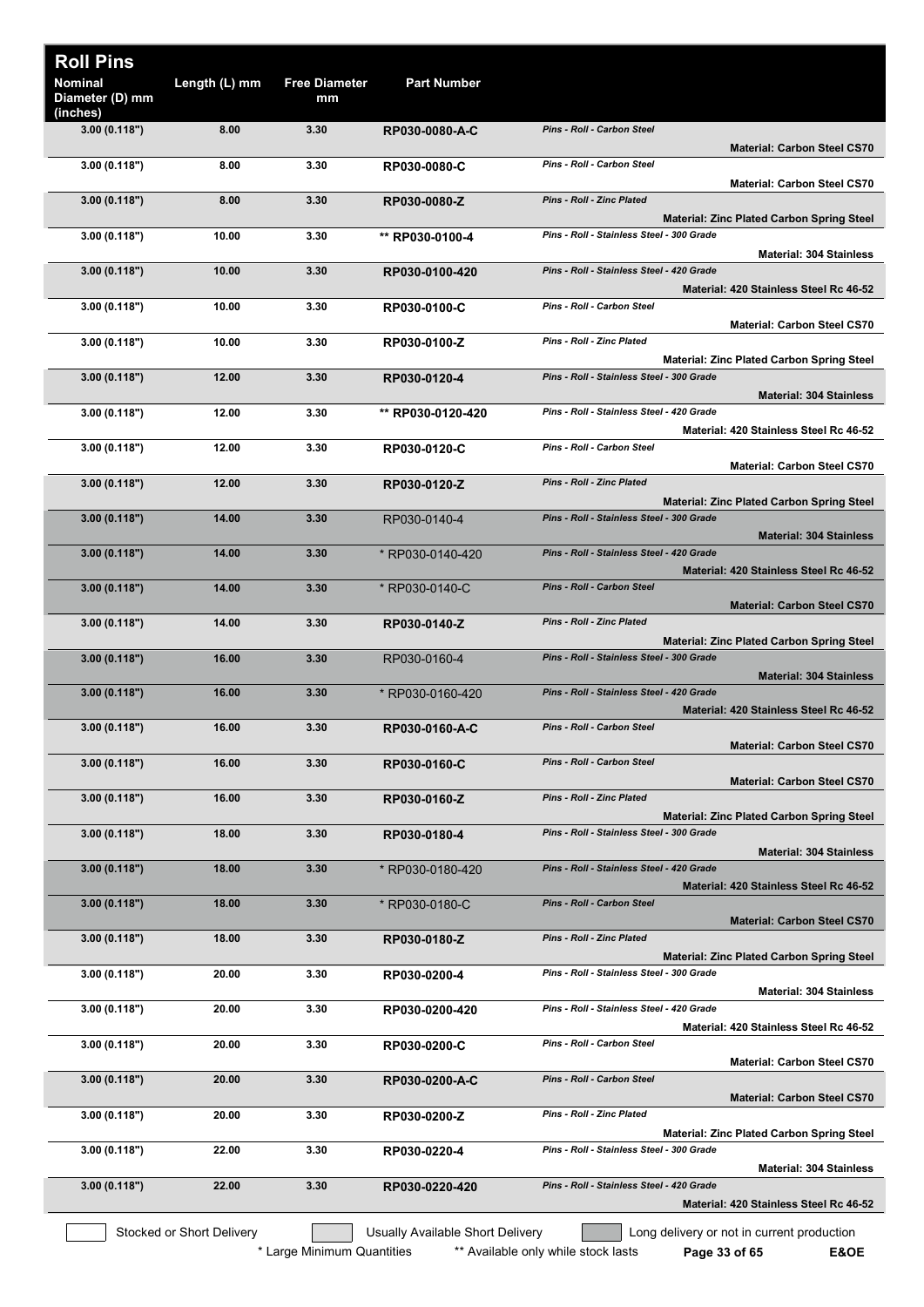| <b>Roll Pins</b>                       |                           |                            |                                  |                                                                                               |
|----------------------------------------|---------------------------|----------------------------|----------------------------------|-----------------------------------------------------------------------------------------------|
| Nominal<br>Diameter (D) mm<br>(inches) | Length (L) mm             | <b>Free Diameter</b><br>mm | <b>Part Number</b>               |                                                                                               |
| 3.00(0.118")                           | 22.00                     | 3.30                       | * RP030-0220-C                   | <b>Pins - Roll - Carbon Steel</b><br><b>Material: Carbon Steel CS70</b>                       |
| 3.00(0.118")                           | 22.00                     | 3.30                       | RP030-0220-Z                     | Pins - Roll - Zinc Plated<br><b>Material: Zinc Plated Carbon Spring Steel</b>                 |
| 3.00 (0.118")                          | 24.00                     | 3.30                       | RP030-0240-4                     | Pins - Roll - Stainless Steel - 300 Grade<br><b>Material: 304 Stainless</b>                   |
| 3.00(0.118")                           | 24.00                     | 3.30                       | RP030-0240-420                   | Pins - Roll - Stainless Steel - 420 Grade<br>Material: 420 Stainless Steel Rc 46-52           |
| 3.00(0.118")                           | 24.00                     | 3.30                       | ** RP030-0240-C                  | Pins - Roll - Carbon Steel<br><b>Material: Carbon Steel CS70</b>                              |
| 3.00(0.118")                           | 24.00                     | 3.30                       | RP030-0240-A-C                   | <b>Pins - Roll - Carbon Steel</b>                                                             |
| 3.00(0.118")                           | 24.00                     | 3.30                       | RP030-0240-Z                     | <b>Material: Carbon Steel CS70</b><br><b>Pins - Roll - Zinc Plated</b>                        |
| 3.00(0.118")                           | 26.00                     | 3.30                       | RP030-0260-4                     | <b>Material: Zinc Plated Carbon Spring Steel</b><br>Pins - Roll - Stainless Steel - 300 Grade |
| 3.00(0.118")                           | 26.00                     | 3.30                       | * RP030-0260-420                 | <b>Material: 304 Stainless</b><br>Pins - Roll - Stainless Steel - 420 Grade                   |
| 3.00(0.118")                           | 26.00                     | 3.30                       | RP030-0260-A-C                   | Material: 420 Stainless Steel Rc 46-52<br>Pins - Roll - Carbon Steel                          |
| 3.00(0.118")                           | 26.00                     | 3.30                       | ** RP030-0260-C                  | <b>Material: Carbon Steel CS70</b><br>Pins - Roll - Carbon Steel                              |
| 3.00(0.118")                           | 26.00                     | 3.30                       | RP030-0260-Z                     | <b>Material: Carbon Steel CS70</b><br><b>Pins - Roll - Zinc Plated</b>                        |
| 3.00(0.118")                           | 28.00                     | 3.30                       | RP030-0280-4                     | <b>Material: Zinc Plated Carbon Spring Steel</b><br>Pins - Roll - Stainless Steel - 300 Grade |
| 3.00(0.118")                           | 28.00                     | 3.30                       | * RP030-0280-C                   | <b>Material: 304 Stainless</b><br>Pins - Roll - Carbon Steel                                  |
|                                        |                           |                            |                                  | <b>Material: Carbon Steel CS70</b>                                                            |
| 3.00(0.118")                           | 28.00                     | 3.30                       | RP030-0280-Z                     | Pins - Roll - Zinc Plated<br><b>Material: Zinc Plated Carbon Spring Steel</b>                 |
| 3.00(0.118")                           | 30.00                     | 3.30                       | RP030-0300-4                     | Pins - Roll - Stainless Steel - 300 Grade<br><b>Material: 304 Stainless</b>                   |
| 3.00 (0.118")                          | 30.00                     | 3.30                       | * RP030-0300-C                   | Pins - Roll - Carbon Steel<br><b>Material: Carbon Steel CS70</b>                              |
| 3.00(0.118")                           | 30.00                     | 3.30                       | RP030-0300-A-C                   | Pins - Roll - Carbon Steel<br><b>Material: Carbon Steel CS70</b>                              |
| 3.00(0.118")                           | 30.00                     | 3.30                       | RP030-0300-Z                     | Pins - Roll - Zinc Plated<br>Material: Zinc Plated Carbon Spring Steel                        |
| 3.00(0.118")                           | 32.00                     | 3.30                       | RP030-0320-4                     | Pins - Roll - Stainless Steel - 300 Grade                                                     |
| 3.00(0.118")                           | 32.00                     | 3.30                       | * RP030-0320-C                   | <b>Material: 304 Stainless</b><br>Pins - Roll - Carbon Steel                                  |
| 3.00(0.118")                           | 32.00                     | 3.30                       | RP030-0320-A-C                   | <b>Material: Carbon Steel CS70</b><br>Pins - Roll - Carbon Steel                              |
| 3.00(0.118")                           | 32.00                     | 3.30                       | * RP030-0320-Z                   | <b>Material: Carbon Steel CS70</b><br><b>Pins - Roll - Zinc Plated</b>                        |
|                                        |                           |                            |                                  | <b>Material: Zinc Plated Carbon Spring Steel</b>                                              |
| 3.00(0.118")                           | 35.00                     | 3.30                       | RP030-0350-4                     | Pins - Roll - Stainless Steel - 300 Grade<br><b>Material: 304 Stainless PV</b>                |
| 3.00(0.118")                           | 36.00                     | 3.30                       | RP030-0360-C                     | Pins - Roll - Carbon Steel<br><b>Material: Carbon Steel CS70</b>                              |
| 3.00(0.118")                           | 36.00                     | 3.30                       | * RP030-0360-Z                   | <b>Pins - Roll - Zinc Plated</b><br><b>Material: Zinc Plated Carbon Spring Steel</b>          |
| 3.00(0.118")                           | 40.00                     | 3.30                       | RP030-0400-4                     | Pins - Roll - Stainless Steel - 300 Grade<br><b>Material: 304 Stainless</b>                   |
| 3.00(0.118")                           | 40.00                     | 3.30                       | RP030-0400-A-C                   | Pins - Roll - Carbon Steel<br><b>Material: Carbon Steel CS70</b>                              |
| 3.00(0.118")                           | 40.00                     | 3.30                       | ** RP030-0400-C                  | Pins - Roll - Carbon Steel                                                                    |
| 3.00(0.118")                           | 40.00                     | 3.30                       | * RP030-0400-Z                   | <b>Material: Carbon Steel CS70</b><br><b>Pins - Roll - Zinc Plated</b>                        |
| 3.00(0.118")                           | 45.00                     | 3.30                       | RP030-0450-A-C                   | <b>Material: Zinc Plated Carbon Spring Steel</b><br>Pins - Roll - Carbon Steel                |
|                                        |                           |                            |                                  | <b>Material: Carbon Steel CS70</b>                                                            |
|                                        | Stocked or Short Delivery |                            | Usually Available Short Delivery | Long delivery or not in current production                                                    |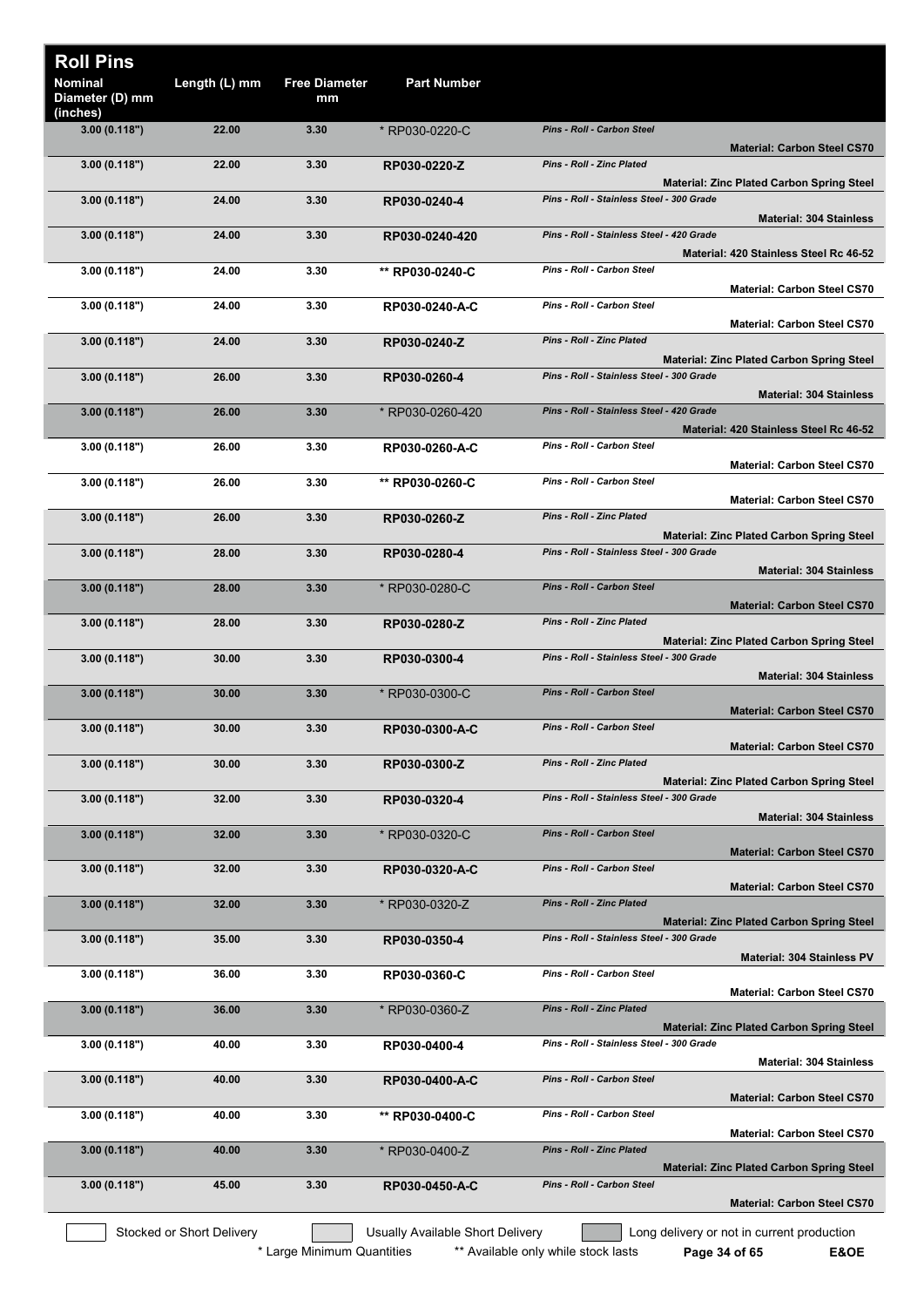| <b>Roll Pins</b>                              |                           |                            |                                  |                                                                                               |
|-----------------------------------------------|---------------------------|----------------------------|----------------------------------|-----------------------------------------------------------------------------------------------|
| <b>Nominal</b><br>Diameter (D) mm<br>(inches) | Length (L) mm             | <b>Free Diameter</b><br>mm | <b>Part Number</b>               |                                                                                               |
| 3.00(0.118")                                  | 45.00                     | 3.30                       | * RP030-0450-C                   | Pins - Roll - Carbon Steel<br><b>Material: Carbon Steel CS70</b>                              |
| 3.00(0.118")                                  | 45.00                     | 3.30                       | * RP030-0450-Z                   | <b>Pins - Roll - Zinc Plated</b><br><b>Material: Zinc Plated Carbon Spring Steel</b>          |
| 3.00(0.118")                                  | 50.00                     | 3.30                       | RP030-0500-C                     | Pins - Roll - Carbon Steel<br><b>Material: Carbon Steel CS70</b>                              |
| 3.00(0.118")                                  | 50.00                     | 3.30                       | * RP030-0500-Z                   | <b>Pins - Roll - Zinc Plated</b><br><b>Material: Zinc Plated Carbon Spring Steel</b>          |
| 3.18(0.125")                                  | 6.35                      | 3.50                       | RP032-0064-C                     | Pins - Roll - Carbon Steel<br><b>Material: Carbon Spring Steel</b>                            |
| 3.18(0.125")                                  | 6.40                      | 3.50                       | * RP032-0064-420                 | Pins - Roll - Stainless Steel - 420 Grade<br>Material: 420 Stainless Steel Rc 46-52           |
| 3.18(0.125")                                  | 6.40                      | 3.50                       | RP032-0064-Z                     | <b>Pins - Roll - Zinc Plated</b><br><b>Material: Zinc Plated Carbon Spring Steel</b>          |
| 3.18(0.125")                                  | 7.90                      | 3.50                       | RP032-0079-Z                     | <b>Pins - Roll - Zinc Plated</b><br><b>Material: Zinc Plated Carbon Spring Steel</b>          |
| 3.18(0.125")                                  | 7.92                      | 3.50                       | RP032-0079-C                     | Pins - Roll - Carbon Steel<br><b>Material: Carbon Spring Steel</b>                            |
| 3.18(0.125")                                  | 9.50                      | 3.50                       | RP032-0095-420                   | Pins - Roll - Stainless Steel - 420 Grade<br>Material: 420 Stainless Steel Rc 46-52           |
| 3.18(0.125")                                  | 9.50                      | 3.50                       | RP032-0095-Z                     | <b>Pins - Roll - Zinc Plated</b>                                                              |
| 3.18(0.125")                                  | 9.53                      | 3.50                       | RP032-0095-C                     | <b>Material: Zinc Plated Carbon Spring Steel</b><br>Pins - Roll - Carbon Steel                |
| 3.18(0.125")                                  | 11.10                     | 3.50                       | RP032-0111-C                     | <b>Material: Carbon Spring Steel</b><br>Pins - Roll - Carbon Steel                            |
| 3.18(0.125")                                  | 11.10                     | 3.50                       | * RP032-0111-420                 | <b>Material: Carbon Spring Steel</b><br>Pins - Roll - Stainless Steel - 420 Grade             |
| 3.18(0.125")                                  | 11.10                     | 3.50                       | RP032-0111-Z                     | Material: 420 Stainless Steel Rc 46-52<br><b>Pins - Roll - Zinc Plated</b>                    |
| 3.18(0.125")                                  | 12.70                     | 3.50                       | RP032-0127-420                   | <b>Material: Zinc Plated Carbon Spring Steel</b><br>Pins - Roll - Stainless Steel - 420 Grade |
| 3.18(0.125")                                  | 12.70                     | 3.50                       | RP032-0127-C                     | Material: 420 Stainless Steel Rc 46-52<br>Pins - Roll - Carbon Steel                          |
| 3.18(0.125")                                  | 12.70                     | 3.50                       | RP032-0127-Z                     | <b>Material: Carbon Spring Steel</b><br><b>Pins - Roll - Zinc Plated</b>                      |
| 3.18(0.125")                                  | 14.27                     | 3.50                       | RP032-0143-C                     | <b>Material: Zinc Plated Carbon Spring Steel</b><br>Pins - Roll - Carbon Steel                |
| 3.18(0.125")                                  | 14.30                     | 3.50                       | ** RP032-0143-420                | <b>Material: Carbon Spring Steel</b><br>Pins - Roll - Stainless Steel - 420 Grade             |
| 3.18(0.125")                                  | 14.30                     | 3.50                       | RP032-0143-Z                     | Material: 420 Stainless Steel Rc 46-52<br><b>Pins - Roll - Zinc Plated</b>                    |
| 3.18(0.125")                                  | 15.88                     | 3.50                       | RP032-0159-C                     | <b>Material: Zinc Plated Carbon Spring Steel</b><br>Pins - Roll - Carbon Steel                |
| 3.18(0.125")                                  | 15.90                     | 3.50                       | RP032-0159-420                   | <b>Material: Carbon Spring Steel</b><br>Pins - Roll - Stainless Steel - 420 Grade             |
| 3.18(0.125")                                  | 15.90                     | 3.50                       | RP032-0159-Z                     | Material: 420 Stainless Steel Rc 46-52<br>Pins - Roll - Zinc Plated                           |
| 3.18(0.125")                                  | 17.45                     | 3.50                       | RP032-0174-C                     | <b>Material: Zinc Plated Carbon Spring Steel</b><br>Pins - Roll - Carbon Steel                |
| 3.18(0.125")                                  | 17.50                     | 3.50                       | ** RP032-0175-420                | <b>Material: Carbon Spring Steel</b><br>Pins - Roll - Stainless Steel - 420 Grade             |
| 3.18(0.125")                                  | 17.50                     | 3.50                       | * RP032-0175-C                   | Material: 420 Stainless Steel Rc 46-52<br>Pins - Roll - Carbon Steel                          |
| 3.18(0.125")                                  | 17.50                     | 3.50                       | RP032-0175-Z                     | <b>Material: Carbon Spring Steel</b><br>Pins - Roll - Zinc Plated                             |
| 3.18(0.125")                                  | 19.05                     | 3.50                       | RP032-0191-C                     | <b>Material: Zinc Plated Carbon Spring Steel</b><br>Pins - Roll - Carbon Steel                |
| 3.18(0.125")                                  | 19.10                     | 3.50                       | RP032-0191-420                   | <b>Material: Carbon Spring Steel</b><br>Pins - Roll - Stainless Steel - 420 Grade             |
| 3.18(0.125")                                  | 19.10                     | 3.50                       | RP032-0191-Z                     | Material: 420 Stainless Steel Rc 46-52<br><b>Pins - Roll - Zinc Plated</b>                    |
|                                               |                           |                            |                                  | <b>Material: Zinc Plated Carbon Spring Steel</b>                                              |
|                                               | Stocked or Short Delivery |                            | Usually Available Short Delivery | Long delivery or not in current production                                                    |

\* Large Minimum Quantities \*\* Available only while stock lasts **Page 35 of 65 E&OE** 

 $\overline{\phantom{a}}$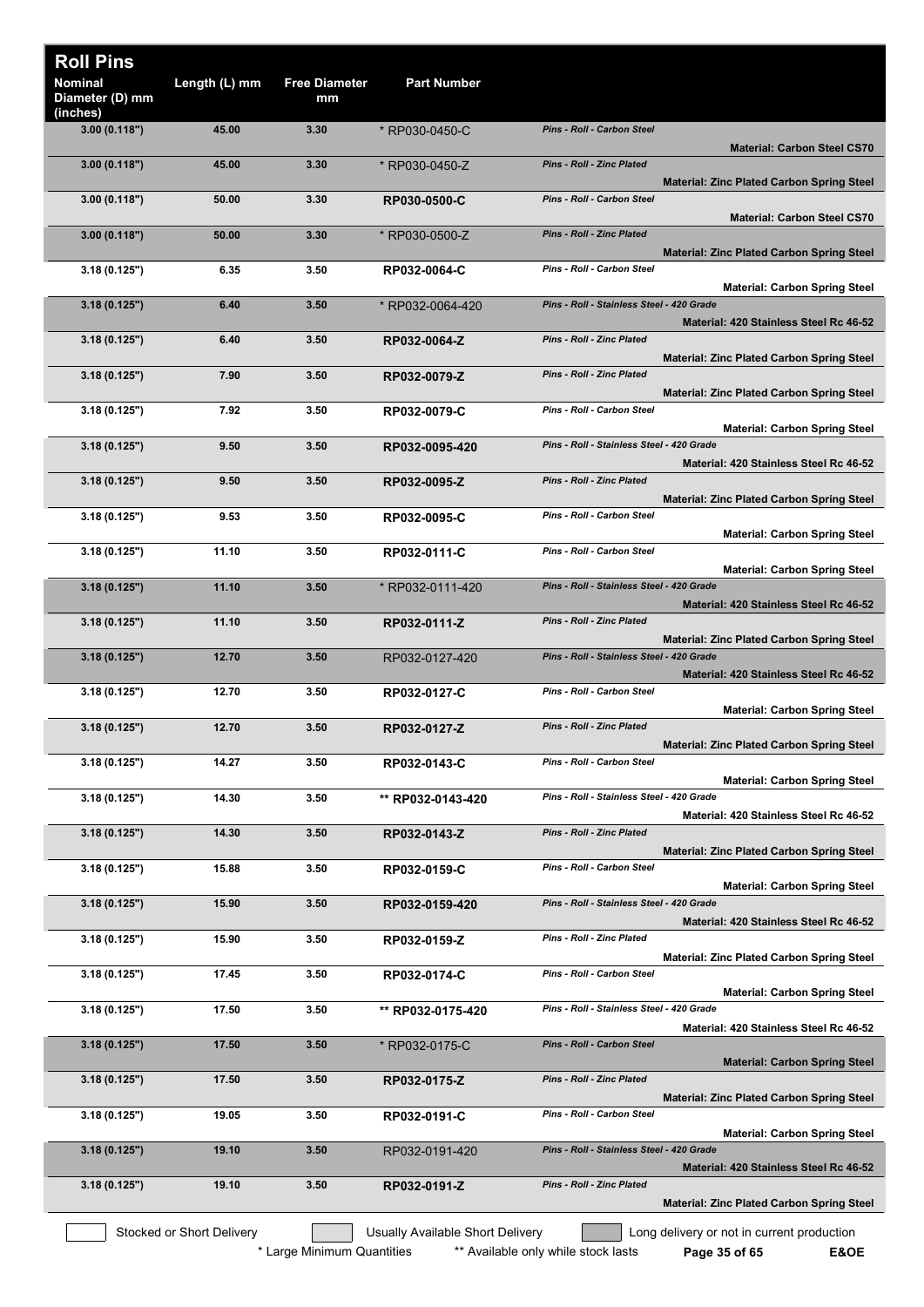| <b>Roll Pins</b>                       |                           |                            |                                  |                                                                                               |
|----------------------------------------|---------------------------|----------------------------|----------------------------------|-----------------------------------------------------------------------------------------------|
| Nominal<br>Diameter (D) mm<br>(inches) | Length (L) mm             | <b>Free Diameter</b><br>mm | <b>Part Number</b>               |                                                                                               |
| 3.18(0.125")                           | 20.60                     | 3.50                       | RP032-0206-420                   | Pins - Roll - Stainless Steel - 420 Grade<br>Material: 420 Stainless Steel Rc 46-52           |
| 3.18(0.125")                           | 20.60                     | 3.50                       | RP032-0206-Z                     | <b>Pins - Roll - Zinc Plated</b><br><b>Material: Zinc Plated Carbon Spring Steel</b>          |
| 3.18(0.125")                           | 20.62                     | 3.50                       | RP032-0206-C                     | Pins - Roll - Carbon Steel<br><b>Material: Carbon Spring Steel</b>                            |
| 3.18(0.125")                           | 22.20                     | 3.50                       | RP032-0222-420                   | Pins - Roll - Stainless Steel - 420 Grade<br>Material: 420 Stainless Steel Rc 46-52           |
| 3.18(0.125")                           | 22.20                     | 3.50                       | RP032-0222-Z                     | Pins - Roll - Zinc Plated<br><b>Material: Zinc Plated Carbon Spring Steel</b>                 |
| 3.18(0.125")                           | 22.23                     | 3.50                       | RP032-0222-C                     | Pins - Roll - Carbon Steel<br><b>Material: Carbon Spring Steel</b>                            |
| 3.18 (0.125")                          | 23.80                     | 3.50                       | RP032-0238-C                     | Pins - Roll - Carbon Steel<br><b>Material: Carbon Spring Steel</b>                            |
| 3.18(0.125")                           | 23.80                     | 3.50                       | RP032-0238-420                   | Pins - Roll - Stainless Steel - 420 Grade<br>Material: 420 Stainless Steel Rc 46-52           |
| 3.18(0.125")                           | 23.80                     | 3.50                       | RP032-0238-Z                     | <b>Pins - Roll - Zinc Plated</b><br><b>Material: Zinc Plated Carbon Spring Steel</b>          |
| 3.18(0.125")                           | 25.40                     | 3.50                       | RP032-0254-420                   | Pins - Roll - Stainless Steel - 420 Grade<br>Material: 420 Stainless Steel Rc 46-52           |
| 3.18(0.125")                           | 25.40                     | 3.50                       | RP032-0254-C                     | Pins - Roll - Carbon Steel<br><b>Material: Carbon Spring Steel</b>                            |
| 3.18(0.125")                           | 25.40                     | 3.50                       | RP032-0254-Z                     | <b>Pins - Roll - Zinc Plated</b><br>Material: Zinc Plated Carbon Spring Steel                 |
| 3.18(0.125")                           | 28.58                     | 3.50                       | RP032-0286-C                     | Pins - Roll - Carbon Steel<br><b>Material: Carbon Spring Steel</b>                            |
| 3.18(0.125")                           | 28.60                     | 3.50                       | * RP032-0286-420                 | Pins - Roll - Stainless Steel - 420 Grade<br>Material: 420 Stainless Steel Rc 46-52           |
| 3.18(0.125")                           | 28.60                     | 3.50                       | RP032-0286-Z                     | <b>Pins - Roll - Zinc Plated</b>                                                              |
| 3.18(0.125")                           | 31.75                     | 3.50                       | RP032-0318-C                     | <b>Material: Zinc Plated Carbon Spring Steel</b><br><b>Pins - Roll - Carbon Steel</b>         |
| 3.18(0.125")                           | 31.80                     | 3.50                       | ** RP032-0318-420                | <b>Material: Carbon Spring Steel</b><br>Pins - Roll - Stainless Steel - 420 Grade             |
| 3.18(0.125")                           | 31.80                     | 3.50                       | RP032-0318-Z                     | Material: 420 Stainless Steel Rc 46-52<br><b>Pins - Roll - Zinc Plated</b>                    |
| 3.18(0.125")                           | 34.90                     | 3.50                       | RP032-0349-420                   | <b>Material: Zinc Plated Carbon Spring Steel</b><br>Pins - Roll - Stainless Steel - 420 Grade |
| 3.18(0.125")                           | 34.90                     | 3.50                       | RP032-0349-Z                     | Material: 420 Stainless Steel Rc 46-52<br>Pins - Roll - Zinc Plated                           |
| 3.18(0.125")                           | 34.93                     | 3.50                       | RP032-0349-C                     | <b>Material: Zinc Plated Carbon Spring Steel</b><br>Pins - Roll - Carbon Steel                |
| 3.18(0.125")                           | 38.10                     | 3.50                       | RP032-0381-420                   | <b>Material: Carbon Spring Steel</b><br>Pins - Roll - Stainless Steel - 420 Grade             |
| 3.18(0.125")                           | 38.10                     | 3.50                       | RP032-0381-C                     | Material: 420 Stainless Steel Rc 46-52<br>Pins - Roll - Carbon Steel                          |
| 3.18(0.125")                           | 38.10                     | 3.50                       | RP032-0381-Z                     | <b>Material: Carbon Spring Steel</b><br><b>Pins - Roll - Zinc Plated</b>                      |
| 3.18(0.125")                           | 41.28                     | 3.50                       | RP032-0413-C                     | <b>Material: Zinc Plated Carbon Spring Steel</b><br>Pins - Roll - Carbon Steel                |
| 3.18(0.125")                           | 41.30                     | 3.50                       | RP032-0413-Z                     | <b>Material: Carbon Spring Steel</b><br>Pins - Roll - Zinc Plated                             |
| 3.18(0.125")                           | 44.45                     | 3.50                       | RP032-0445-C                     | <b>Material: Zinc Plated Carbon Spring Steel</b><br>Pins - Roll - Carbon Steel                |
| 3.18(0.125")                           | 44.50                     | 3.50                       | RP032-0445-Z                     | <b>Material: Carbon Spring Steel</b><br>Pins - Roll - Zinc Plated                             |
| 3.18(0.125")                           | 47.60                     | 3.50                       | RP032-0476-Z                     | <b>Material: Zinc Plated Carbon Spring Steel</b><br>Pins - Roll - Zinc Plated                 |
| 3.18(0.125")                           | 47.63                     | 3.50                       | RP032-0476-C                     | <b>Material: Zinc Plated Carbon Spring Steel</b><br>Pins - Roll - Carbon Steel                |
| 3.18 (0.125")                          | 50.80                     | 3.50                       | ** RP032-0508-420                | <b>Material: Carbon Spring Steel</b><br>Pins - Roll - Stainless Steel - 420 Grade             |
|                                        |                           |                            |                                  | Material: 420 Stainless Steel Rc 46-52                                                        |
|                                        | Stocked or Short Delivery |                            | Usually Available Short Delivery | Long delivery or not in current production                                                    |

\* Large Minimum Quantities \*\*\* Available only while stock lasts **Page 36 of 65 E&OE** 

 $\lfloor$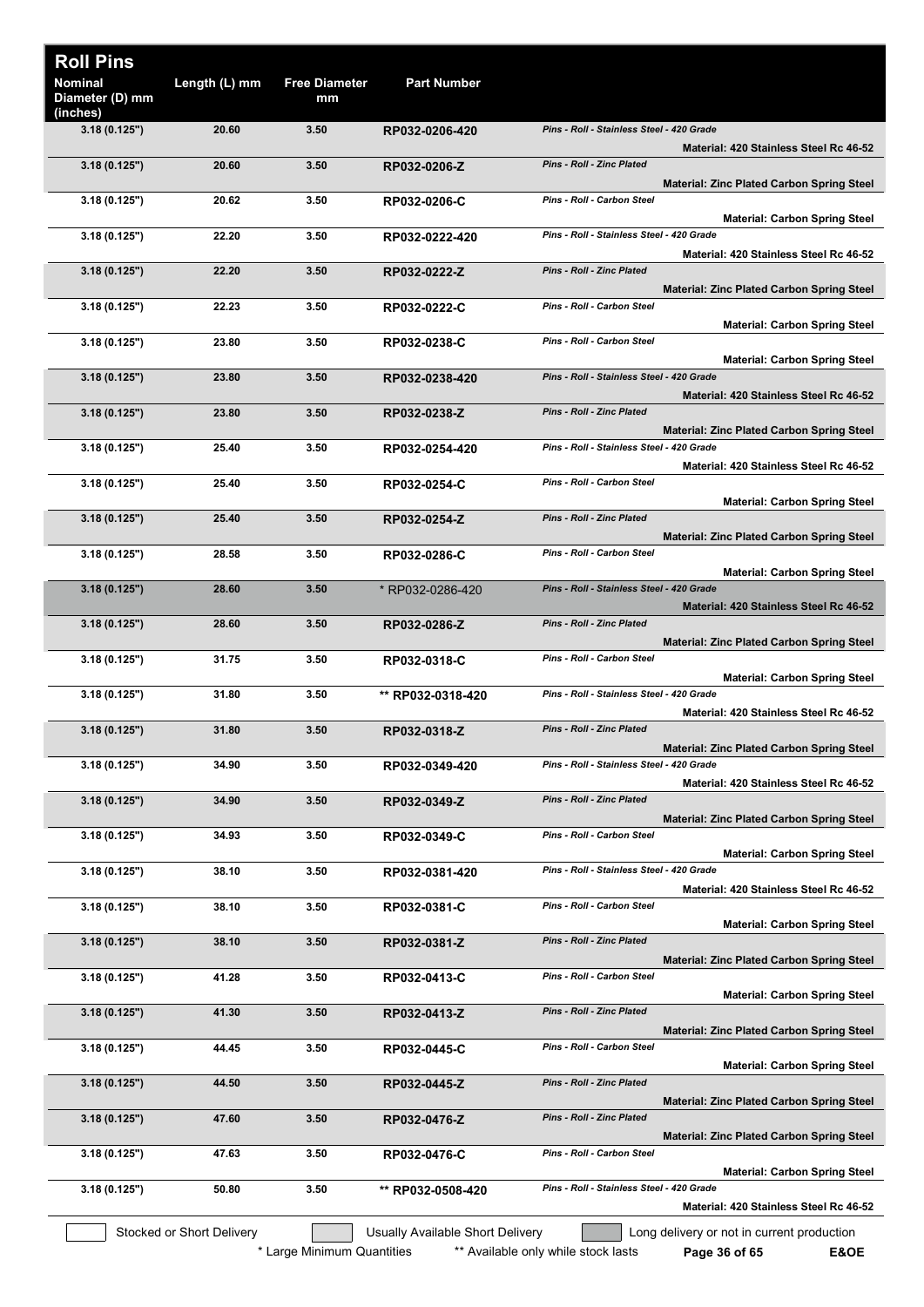| <b>Roll Pins</b><br>Nominal<br>Diameter (D) mm | Length (L) mm | <b>Free Diameter</b><br>mm | <b>Part Number</b> |                                           |                                                                            |
|------------------------------------------------|---------------|----------------------------|--------------------|-------------------------------------------|----------------------------------------------------------------------------|
| (inches)<br>3.18(0.125")                       | 50.80         | 3.50                       | RP032-0508-C       | Pins - Roll - Carbon Steel                |                                                                            |
|                                                |               |                            |                    |                                           | <b>Material: Carbon Spring Steel</b>                                       |
| 3.18(0.125")                                   | 50.80         | 3.50                       | * RP032-0508-Z     | Pins - Roll - Carbon Steel                | <b>Material: Carbon Spring Steel</b>                                       |
| 3.18(0.125")                                   | 57.15         | 3.50                       | RP032-0572-C       | Pins - Roll - Carbon Steel                |                                                                            |
| 3.18(0.125")                                   | 63.50         | 3.50                       | RP032-0635-C       | Pins - Roll - Carbon Steel                | <b>Material: Carbon Spring Steel</b>                                       |
| 3.18(0.125")                                   | 76.20         | 3.50                       | RP032-0762-C       | Pins - Roll - Carbon Steel                | <b>Material: Carbon Spring Steel</b>                                       |
| 3.50(0.138")                                   | 12.00         | 3.85                       | RP035-0120-C       | Pins - Roll - Carbon Steel                | <b>Material: Carbon Spring Steel</b><br><b>Material: Carbon Steel CS70</b> |
| 3.50(0.138")                                   | 16.00         | 3.85                       | * RP035-0160-C     | <b>Pins - Roll - Carbon Steel</b>         |                                                                            |
| 3.56(0.140")                                   | 12.70         | 3.92                       | RP036-0127-C       | Pins - Roll - Carbon Steel                | <b>Material: Carbon Spring Steel</b>                                       |
| 3.56(0.140")                                   | 19.05         | 3.92                       | RP036-0191-C       | Pins - Roll - Carbon Steel                |                                                                            |
| 3.56 (0.140")                                  | 25.40         | 3.92                       | RP036-0254-C       | Pins - Roll - Carbon Steel                | <b>Material: Carbon Spring Steel</b>                                       |
|                                                |               |                            |                    |                                           | <b>Material: Carbon Spring Steel</b>                                       |
| 3.97 (0.156")                                  | 7.92          | 4.37                       | RP039-0079-C       | Pins - Roll - Carbon Steel                | <b>Material: Carbon Spring Steel</b>                                       |
| 3.97(0.156")                                   | 9.50          | 4.37                       | RP039-0095-Z       | Pins - Roll - Zinc Plated                 | Material: Zinc Plated Carbon Spring Steel                                  |
| 3.97 (0.156")                                  | 9.53          | 4.37                       | RP039-0095-C       | Pins - Roll - Carbon Steel                | <b>Material: Carbon Spring Steel</b>                                       |
| 3.97 (0.156")                                  | 11.10         | 4.37                       | RP039-0111-C       | Pins - Roll - Carbon Steel                | <b>Material: Carbon Spring Steel</b>                                       |
| 3.97(0.156")                                   | 11.10         | 4.37                       | RP039-0111-420     | Pins - Roll - Stainless Steel - 420 Grade | Material: 420 Stainless Steel Rc 46-52                                     |
| 3.97(0.156")                                   | 11.10         | 4.37                       | RP039-0111-Z       | Pins - Roll - Zinc Plated                 |                                                                            |
| 3.97 (0.156")                                  | 12.70         | 4.37                       | ** RP039-0127-420  | Pins - Roll - Stainless Steel - 420 Grade | <b>Material: Zinc Plated Carbon Spring Steel</b>                           |
| 3.97 (0.156")                                  | 12.70         | 4.37                       | RP039-0127-C       | Pins - Roll - Carbon Steel                | Material: 420 Stainless Steel Rc 46-52                                     |
|                                                |               |                            |                    |                                           | Material: Carbon Spring Steel                                              |
| 3.97(0.156")                                   | 12.70         | 4.37                       | RP039-0127-Z       | Pins - Roll - Zinc Plated                 | <b>Material: Zinc Plated Carbon Spring Steel</b>                           |
| 3.97 (0.156")                                  | 14.27         | 4.37                       | RP039-0143-C       | Pins - Roll - Carbon Steel                | <b>Material: Carbon Spring Steel</b>                                       |
| 3.97(0.156")                                   | 14.30         | 4.37                       | RP039-0143-420     | Pins - Roll - Stainless Steel - 420 Grade |                                                                            |
| 3.97(0.156")                                   | 14.30         | 4.37                       | RP039-0143-Z       | Pins - Roll - Zinc Plated                 | Material: 420 Stainless Steel Rc 46-52                                     |
| 3.97 (0.156")                                  | 15.88         | 4.37                       | RP039-0159-C       | Pins - Roll - Carbon Steel                | <b>Material: Zinc Plated Carbon Spring Steel</b>                           |
| 3.97(0.156")                                   | 15.90         | 4.37                       | * RP039-0159-420   | Pins - Roll - Stainless Steel - 420 Grade | <b>Material: Carbon Spring Steel</b>                                       |
|                                                |               |                            |                    | Pins - Roll - Zinc Plated                 | Material: 420 Stainless Steel Rc 46-52                                     |
| 3.97(0.156")                                   | 15.90         | 4.37                       | RP039-0159-Z       |                                           | <b>Material: Zinc Plated Carbon Spring Steel</b>                           |
| 3.97 (0.156")                                  | 17.45         | 4.37                       | RP039-0174-C       | Pins - Roll - Carbon Steel                | <b>Material: Carbon Spring Steel</b>                                       |
| 3.97(0.156")                                   | 17.50         | 4.37                       | * RP039-0175-420   | Pins - Roll - Stainless Steel - 420 Grade | Material: 420 Stainless Steel Rc 46-52                                     |
| 3.97(0.156")                                   | 17.50         | 4.37                       | * RP039-0175-C     | Pins - Roll - Carbon Steel                | <b>Material: Carbon Spring Steel</b>                                       |
| 3.97(0.156")                                   | 17.50         | 4.37                       | RP039-0175-Z       | Pins - Roll - Zinc Plated                 | <b>Material: Zinc Plated Carbon Spring Steel</b>                           |
| 3.97 (0.156")                                  | 19.05         | 4.37                       | RP039-0191-C       | Pins - Roll - Carbon Steel                | <b>Material: Carbon Spring Steel</b>                                       |
| 3.97 (0.156")                                  | 19.10         | 4.37                       | ** RP039-0191-420  | Pins - Roll - Stainless Steel - 420 Grade | Material: 420 Stainless Steel Rc 46-52                                     |

Stocked or Short Delivery **The Contract Contract Contract Contract** Long delivery or not in current production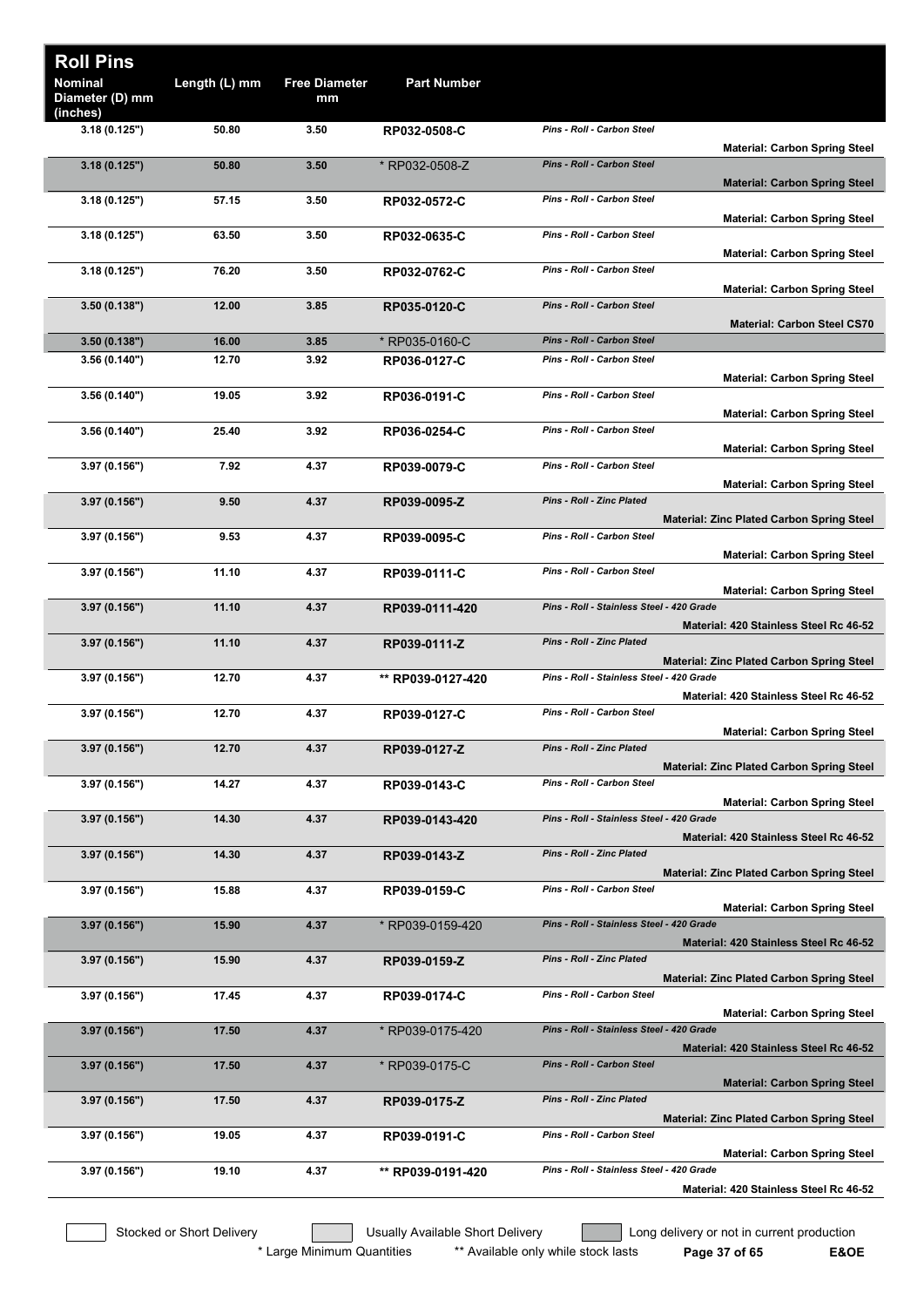| <b>Roll Pins</b>                       |                           |                            |                                  |                                                                                               |
|----------------------------------------|---------------------------|----------------------------|----------------------------------|-----------------------------------------------------------------------------------------------|
| Nominal<br>Diameter (D) mm<br>(inches) | Length (L) mm             | <b>Free Diameter</b><br>mm | <b>Part Number</b>               |                                                                                               |
| 3.97(0.156")                           | 19.10                     | 4.37                       | RP039-0191-Z                     | Pins - Roll - Zinc Plated<br><b>Material: Zinc Plated Carbon Spring Steel</b>                 |
| 3.97(0.156")                           | 20.60                     | 4.37                       | * RP039-0206-420                 | Pins - Roll - Stainless Steel - 420 Grade<br>Material: 420 Stainless Steel Rc 46-52           |
| 3.97(0.156")                           | 20.60                     | 4.37                       | * RP039-0206-C                   | Pins - Roll - Carbon Steel<br><b>Material: Carbon Spring Steel</b>                            |
| 3.97(0.156")                           | 20.60                     | 4.37                       | * RP039-0206-Z                   | <b>Pins - Roll - Zinc Plated</b><br><b>Material: Zinc Plated Carbon Spring Steel</b>          |
| 3.97(0.156")                           | 22.20                     | 4.37                       | RP039-0222-420                   | Pins - Roll - Stainless Steel - 420 Grade<br>Material: 420 Stainless Steel Rc 46-52           |
| 3.97(0.156")                           | 22.20                     | 4.37                       | RP039-0222-Z                     | Pins - Roll - Zinc Plated<br><b>Material: Zinc Plated Carbon Spring Steel</b>                 |
| 3.97(0.156")                           | 22.23                     | 4.37                       | RP039-0222-C                     | Pins - Roll - Carbon Steel<br><b>Material: Carbon Spring Steel</b>                            |
| 3.97 (0.156")                          | 23.80                     | 4.37                       | RP039-0238-C                     | Pins - Roll - Carbon Steel<br><b>Material: Carbon Spring Steel</b>                            |
| 3.97(0.156")                           | 23.80                     | 4.37                       | * RP039-0238-420                 | Pins - Roll - Stainless Steel - 420 Grade<br>Material: 420 Stainless Steel Rc 46-52           |
| 3.97 (0.156")                          | 23.80                     | 4.37                       | RP039-0238-Z                     | <b>Pins - Roll - Zinc Plated</b>                                                              |
| 3.97 (0.156")                          | 25.40                     | 4.37                       | RP039-0254-420                   | <b>Material: Zinc Plated Carbon Spring Steel</b><br>Pins - Roll - Stainless Steel - 420 Grade |
| 3.97 (0.156")                          | 25.40                     | 4.37                       | RP039-0254-C                     | Material: 420 Stainless Steel Rc 46-52<br>Pins - Roll - Carbon Steel                          |
| 3.97(0.156")                           | 25.40                     | 4.37                       | RP039-0254-Z                     | <b>Material: Carbon Spring Steel</b><br>Pins - Roll - Zinc Plated                             |
| 3.97(0.156")                           | 28.58                     | 4.37                       | RP039-0286-C                     | <b>Material: Zinc Plated Carbon Spring Steel</b><br>Pins - Roll - Carbon Steel                |
| 3.97(0.156")                           | 28.60                     | 4.37                       | * RP039-0286-420                 | <b>Material: Carbon Spring Steel</b><br>Pins - Roll - Stainless Steel - 420 Grade             |
| 3.97(0.156")                           | 28.60                     | 4.37                       | RP039-0286-Z                     | Material: 420 Stainless Steel Rc 46-52<br>Pins - Roll - Zinc Plated                           |
| 3.97 (0.156")                          | 30.20                     | 4.37                       | * RP039-0302-Z                   | <b>Material: Zinc Plated Carbon Spring Steel</b><br><b>Pins - Roll - Zinc Plated</b>          |
| 3.97 (0.156")                          | 31.75                     | 4.37                       | RP039-0318-C                     | <b>Material: Zinc Plated Carbon Spring Steel</b><br>Pins - Roll - Carbon Steel                |
| 3.97 (0.156")                          | 31.80                     | 4.37                       | RP039-0318-420                   | <b>Material: Carbon Spring Steel</b><br>Pins - Roll - Stainless Steel - 420 Grade             |
| 3.97(0.156")                           | 31.80                     | 4.37                       | RP039-0318-Z                     | Material: 420 Stainless Steel Rc 46-52<br>Pins - Roll - Zinc Plated                           |
| 3.97(0.156")                           | 33.40                     | 4.37                       | * RP039-0334-Z                   | <b>Material: Zinc Plated Carbon Spring Steel</b><br><b>Pins - Roll - Zinc Plated</b>          |
| 3.97(0.156")                           | 34.90                     | 4.37                       | RP039-0349-420                   | <b>Material: Zinc Plated Carbon Spring Steel</b><br>Pins - Roll - Stainless Steel - 420 Grade |
| 3.97(0.156")                           | 34.90                     | 4.37                       | RP039-0349-C                     | Material: 420 Stainless Steel Rc 46-52<br>Pins - Roll - Carbon Steel                          |
| 3.97(0.156")                           | 34.90                     | 4.37                       | RP039-0349-Z                     | <b>Material: Carbon Spring Steel</b><br>Pins - Roll - Zinc Plated                             |
| 3.97(0.156")                           | 38.10                     | 4.37                       | * RP039-0381-420                 | <b>Material: Zinc Plated Carbon Spring Steel</b><br>Pins - Roll - Stainless Steel - 420 Grade |
| 3.97 (0.156")                          | 38.10                     | 4.37                       | RP039-0381-C                     | Material: 420 Stainless Steel Rc 46-52<br>Pins - Roll - Carbon Steel                          |
| 3.97 (0.156")                          | 38.10                     | 4.37                       | RP039-0381-Z                     | <b>Material: Carbon Spring Steel</b><br><b>Pins - Roll - Zinc Plated</b>                      |
| 3.97(0.156")                           | 41.28                     | 4.37                       | RP039-0413-C                     | <b>Material: Zinc Plated Carbon Spring Steel</b><br>Pins - Roll - Carbon Steel                |
| 3.97(0.156")                           | 41.30                     | 4.37                       |                                  | <b>Material: Carbon Spring Steel</b><br>Pins - Roll - Zinc Plated                             |
|                                        |                           |                            | RP039-0413-Z                     | <b>Material: Zinc Plated Carbon Spring Steel</b><br>Pins - Roll - Carbon Steel                |
| 3.97 (0.156")                          | 44.45                     | 4.37                       | RP039-0445-C                     | <b>Material: Carbon Spring Steel</b>                                                          |
| 3.97(0.156")                           | 44.50                     | 4.37                       | RP039-0445-Z                     | Pins - Roll - Zinc Plated<br><b>Material: Zinc Plated Carbon Spring Steel</b>                 |
|                                        | Stocked or Short Delivery |                            | Usually Available Short Delivery | Long delivery or not in current production                                                    |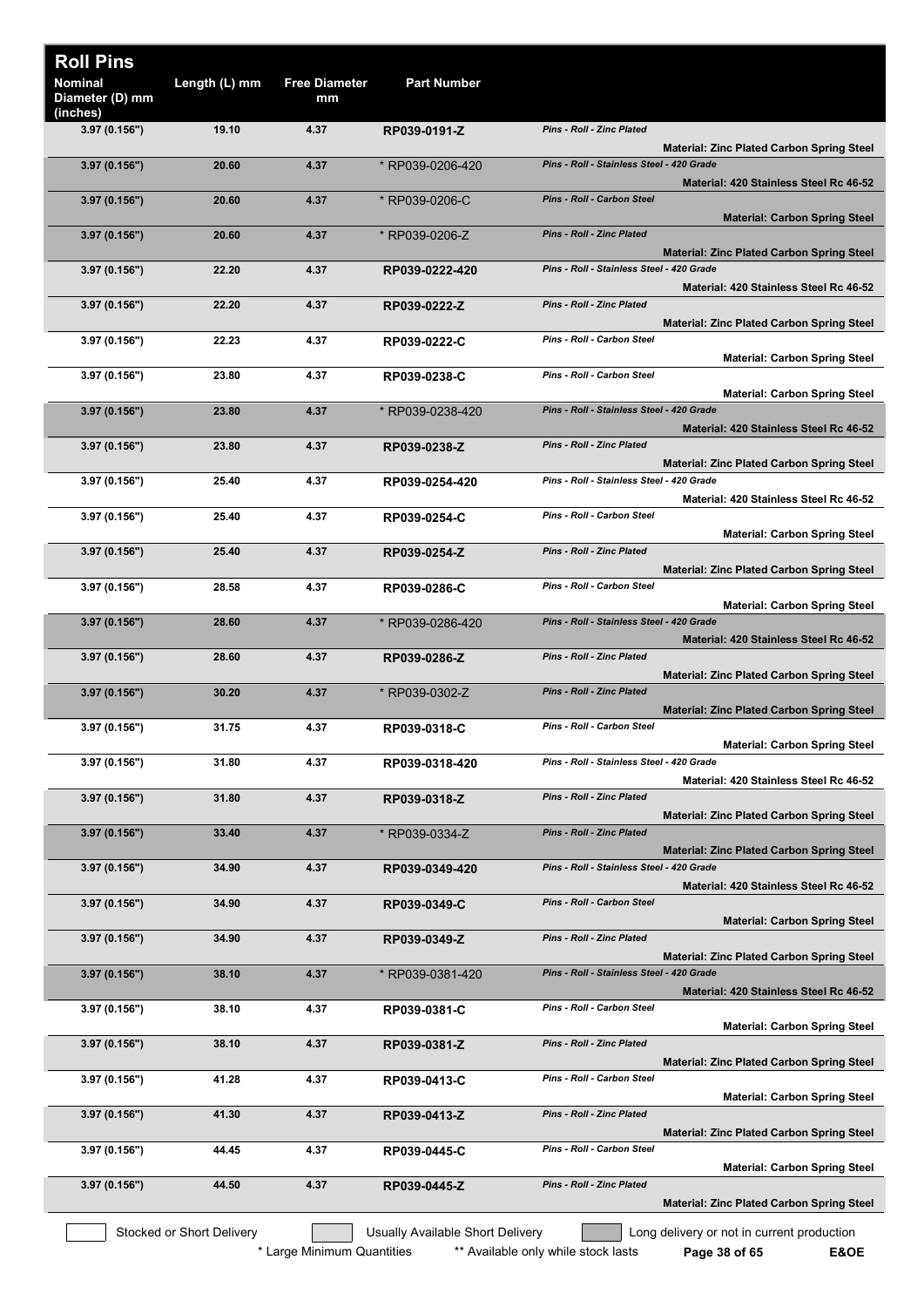| <b>Roll Pins</b>                              |                           |                            |                                  |                                                                                                                       |
|-----------------------------------------------|---------------------------|----------------------------|----------------------------------|-----------------------------------------------------------------------------------------------------------------------|
| <b>Nominal</b><br>Diameter (D) mm<br>(inches) | Length (L) mm             | <b>Free Diameter</b><br>mm | <b>Part Number</b>               |                                                                                                                       |
| 3.97(0.156")                                  | 47.60                     | 4.37                       | RP039-0476-Z                     | <b>Pins - Roll - Zinc Plated</b><br><b>Material: Zinc Plated Carbon Spring Steel</b>                                  |
| 3.97(0.156")                                  | 47.63                     | 4.37                       | RP039-0476-C                     | Pins - Roll - Carbon Steel<br><b>Material: Carbon Spring Steel</b>                                                    |
| 3.97 (0.156")                                 | 50.80                     | 4.37                       | RP039-0508-C                     | Pins - Roll - Carbon Steel<br><b>Material: Carbon Spring Steel</b>                                                    |
| 3.97(0.156")                                  | 50.80                     | 4.37                       | RP039-0508-Z                     | Pins - Roll - Zinc Plated<br><b>Material: Zinc Plated Carbon Spring Steel</b>                                         |
| 3.97(0.156")                                  | 57.15                     | 4.37                       | RP039-0572-C                     | Pins - Roll - Carbon Steel<br><b>Material: Carbon Spring Steel</b>                                                    |
| 3.97(0.156")                                  | 57.20                     | 4.37                       | RP039-0572-Z                     | <b>Pins - Roll - Zinc Plated</b><br><b>Material: Zinc Plated Carbon Spring Steel</b>                                  |
| 3.97 (0.156")                                 | 63.50                     | 4.37                       | RP039-0635-C                     | Pins - Roll - Carbon Steel<br><b>Material: Carbon Spring Steel</b>                                                    |
| 3.97(0.156")                                  | 63.50                     | 4.37                       | RP039-0635-Z                     | <b>Pins - Roll - Zinc Plated</b><br><b>Material: Zinc Plated Carbon Spring Steel</b>                                  |
| 4.00 (0.157")                                 | 6.00                      | 4.40                       | RP040-0060-4                     | Pins - Roll - Stainless Steel - 300 Grade<br><b>Material: 304 Stainless</b>                                           |
| 4.00 (0.157")                                 | 6.00                      | 4.40                       | * RP040-0060-C                   | <b>Pins - Roll - Carbon Steel</b><br><b>Material: Carbon Steel CS70</b>                                               |
| 4.00(0.157")                                  | 8.00                      | 4.40                       | RP040-0080-4                     | Pins - Roll - Stainless Steel - 300 Grade<br><b>Material: 304 Stainless</b>                                           |
| 4.00 (0.157")                                 | 8.00                      | 4.40                       | RP040-0080-C                     | Pins - Roll - Carbon Steel<br><b>Material: Carbon Steel CS70</b>                                                      |
| 4.00 (0.157")                                 | 8.00                      | 4.40                       | RP040-0080-Z                     | <b>Pins - Roll - Zinc Plated</b><br><b>Material: Zinc Plated Carbon Spring Steel</b>                                  |
| 4.00 (0.157")                                 | 10.00                     | 4.40                       | RP040-0100-4                     | Pins - Roll - Stainless Steel - 300 Grade<br><b>Material: 304 Stainless</b>                                           |
| 4.00 (0.157")                                 | 10.00                     | 4.40                       | * RP040-0100-420                 | Pins - Roll - Stainless Steel - 420 Grade<br>Material: 420 Stainless Steel Rc 46-52                                   |
| 4.00 (0.157")                                 | 10.00                     | 4.40                       | * RP040-0100-C                   | <b>Pins - Roll - Carbon Steel</b><br><b>Material: Carbon Steel CS70</b>                                               |
| 4.00 (0.157")                                 | 10.00                     | 4.40                       | RP040-0100-Z                     | Pins - Roll - Zinc Plated<br><b>Material: Zinc Plated Carbon Spring Steel</b>                                         |
| 4.00 (0.157")                                 | 12.00                     | 4.40                       | RP040-0120-4                     | Pins - Roll - Stainless Steel - 300 Grade<br><b>Material: 304 Stainless</b>                                           |
| 4.00 (0.157")                                 | 12.00                     | 4.40                       | ** RP040-0120-420                | Pins - Roll - Stainless Steel - 420 Grade<br>Material: 420 Stainless Steel Rc 46-52                                   |
| 4.00 (0.157")                                 | 12.00                     | 4.40                       | RP040-0120-C                     | <b>Pins - Roll - Carbon Steel</b><br><b>Material: Carbon Steel CS70</b>                                               |
| 4.00 (0.157")                                 | 12.00                     | 4.40                       | RP040-0120-A-C                   | Pins - Roll - Carbon Steel<br><b>Material: Carbon Steel CS70</b>                                                      |
| 4.00 (0.157")                                 | 12.00                     | 4.40                       | RP040-0120-Z                     | Pins - Roll - Zinc Plated<br><b>Material: Zinc Plated Carbon Spring Steel</b>                                         |
| 4.00 (0.157")                                 | 14.00                     | 4.40                       | RP040-0140-4                     | Pins - Roll - Stainless Steel - 300 Grade<br><b>Material: 304 Stainless</b>                                           |
| 4.00 (0.157")                                 | 14.00                     | 4.40                       | RP040-0140-420                   | Pins - Roll - Stainless Steel - 420 Grade<br>Material: 420 Stainless Steel Rc 46-52                                   |
| 4.00 (0.157")                                 | 14.00                     | 4.40                       | RP040-0140-C                     | Pins - Roll - Carbon Steel<br><b>Material: Carbon Steel CS70</b>                                                      |
| 4.00 (0.157")                                 | 14.00                     | 4.40                       | RP040-0140-Z                     | Pins - Roll - Zinc Plated<br>Material: Zinc Plated Carbon Spring Steel                                                |
| 4.00 (0.157")                                 | 16.00                     | 4.40                       | RP040-0160-4                     | Pins - Roll - Stainless Steel - 300 Grade                                                                             |
| 4.00 (0.157")                                 | 16.00                     | 4.40                       | * RP040-0160-420                 | <b>Material: 304 Stainless</b><br>Pins - Roll - Stainless Steel - 420 Grade<br>Material: 420 Stainless Steel Rc 46-52 |
| 4.00 (0.157")                                 | 16.00                     | 4.40                       | RP040-0160-C                     | Pins - Roll - Carbon Steel                                                                                            |
| 4.00 (0.157")                                 | 16.00                     | 4.40                       | RP040-0160-A-C                   | <b>Material: Carbon Steel CS70</b><br>Pins - Roll - Carbon Steel                                                      |
| 4.00 (0.157")                                 | 16.00                     | 4.40                       | RP040-0160-Z                     | <b>Material: Carbon Steel CS70</b><br>Pins - Roll - Zinc Plated                                                       |
|                                               | Stocked or Short Delivery |                            | Usually Available Short Delivery | <b>Material: Zinc Plated Carbon Spring Steel</b><br>Long delivery or not in current production                        |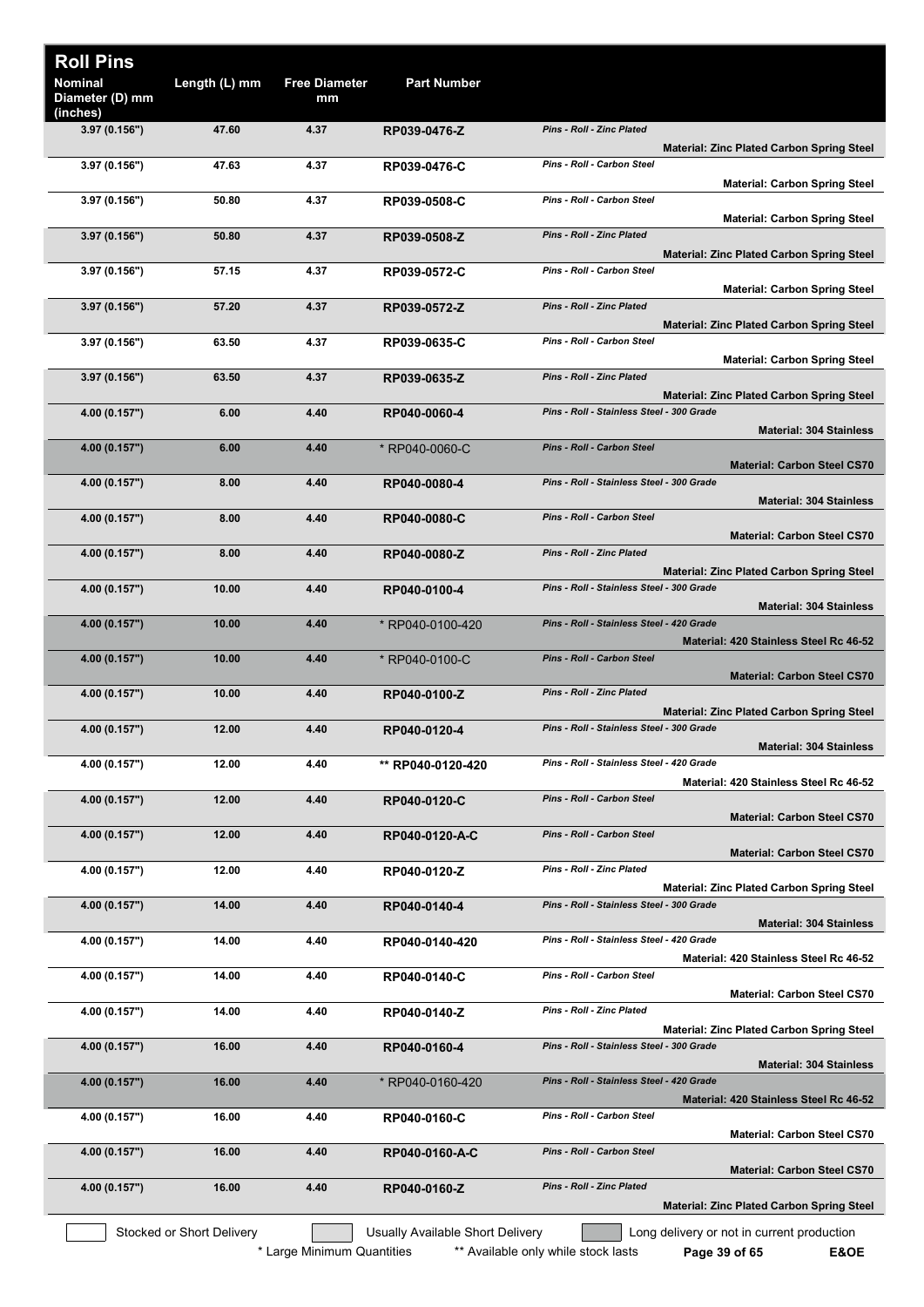| <b>Roll Pins</b><br><b>Nominal</b><br>Diameter (D) mm | Length (L) mm             | <b>Free Diameter</b><br>mm | <b>Part Number</b>               |                                                                                                      |
|-------------------------------------------------------|---------------------------|----------------------------|----------------------------------|------------------------------------------------------------------------------------------------------|
| (inches)<br>4.00 (0.157")                             | 18.00                     | 4.40                       | ** RP040-0180-4                  | Pins - Roll - Stainless Steel - 300 Grade<br><b>Material: 304 Stainless</b>                          |
| 4.00 (0.157")                                         | 18.00                     | 4.40                       | * RP040-0180-420                 | Pins - Roll - Stainless Steel - 420 Grade                                                            |
|                                                       |                           |                            |                                  | Material: 420 Stainless Steel Rc 46-52                                                               |
| 4.00 (0.157")                                         | 18.00                     | 4.40                       | * RP040-0180-C                   | Pins - Roll - Carbon Steel<br><b>Material: Carbon Steel CS70</b><br><b>Pins - Roll - Zinc Plated</b> |
| 4.00 (0.157")                                         | 18.00                     | 4.40                       | RP040-0180-Z                     | <b>Material: Zinc Plated Carbon Spring Steel</b>                                                     |
| 4.00 (0.157")                                         | 20.00                     | 4.40                       | RP040-0200-4                     | Pins - Roll - Stainless Steel - 300 Grade<br><b>Material: 304 Stainless</b>                          |
| 4.00 (0.157")                                         | 20.00                     | 4.40                       | * RP040-0200-420                 | Pins - Roll - Stainless Steel - 420 Grade<br>Material: 420 Stainless Steel Rc 46-52                  |
| 4.00 (0.157")                                         | 20.00                     | 4.40                       | * RP040-0200-C                   | Pins - Roll - Carbon Steel<br><b>Material: Carbon Steel CS70</b>                                     |
| 4.00 (0.157")                                         | 20.00                     | 4.40                       | RP040-0200-A-C                   | Pins - Roll - Carbon Steel<br>Material: Carbon Steel CS70                                            |
| 4.00 (0.157")                                         | 20.00                     | 4.40                       | RP040-0200-Z                     | Pins - Roll - Zinc Plated<br><b>Material: Zinc Plated Carbon Spring Steel</b>                        |
| 4.00 (0.157")                                         | 22.00                     | 4.40                       | RP040-0220-4                     | Pins - Roll - Stainless Steel - 300 Grade<br><b>Material: 304 Stainless</b>                          |
| 4.00 (0.157")                                         | 22.00                     | 4.40                       | * RP040-0220-420                 | Pins - Roll - Stainless Steel - 420 Grade<br>Material: 420 Stainless Steel Rc 46-52                  |
| 4.00 (0.157")                                         | 22.00                     | 4.40                       | RP040-0220-A-C                   | Pins - Roll - Carbon Steel                                                                           |
| 4.00 (0.157")                                         | 22.00                     | 4.40                       | * RP040-0220-C                   | <b>Material: Carbon Steel CS70</b><br>Pins - Roll - Carbon Steel                                     |
| 4.00 (0.157")                                         | 22.00                     | 4.40                       | RP040-0220-Z                     | <b>Material: Carbon Steel CS70</b><br>Pins - Roll - Zinc Plated                                      |
|                                                       | 24.00                     | 4.40                       |                                  | <b>Material: Zinc Plated Carbon Spring Steel</b><br>Pins - Roll - Stainless Steel - 300 Grade        |
| 4.00 (0.157")                                         |                           |                            | ** RP040-0240-4                  | <b>Material: 304 Stainless</b>                                                                       |
| 4.00 (0.157")                                         | 24.00                     | 4.40                       | * RP040-0240-420                 | Pins - Roll - Stainless Steel - 420 Grade<br>Material: 420 Stainless Steel Rc 46-52                  |
| 4.00 (0.157")                                         | 24.00                     | 4.40                       | * RP040-0240-C                   | Pins - Roll - Carbon Steel                                                                           |
| 4.00 (0.157")                                         | 24.00                     | 4.40                       | RP040-0240-A-C                   | <b>Material: Carbon Steel CS70</b><br>Pins - Roll - Carbon Steel                                     |
| 4.00 (0.157")                                         | 24.00                     | 4.40                       | RP040-0240-Z                     | <b>Material: Carbon Steel CS70</b><br>Pins - Roll - Zinc Plated                                      |
| 4.00 (0.157")                                         | 26.00                     | 4.40                       | RP040-0260-4                     | <b>Material: Zinc Plated Carbon Spring Steel</b><br>Pins - Roll - Stainless Steel - 300 Grade        |
| 4.00 (0.157")                                         | 26.00                     | 4.40                       | * RP040-0260-420                 | <b>Material: 304 Stainless</b><br>Pins - Roll - Stainless Steel - 420 Grade                          |
|                                                       |                           |                            |                                  | Material: 420 Stainless Steel Rc 46-52                                                               |
| 4.00 (0.157")                                         | 26.00                     | 4.40                       | * RP040-0260-C                   | Pins - Roll - Carbon Steel<br><b>Material: Carbon Steel CS70</b>                                     |
| 4.00 (0.157")                                         | 26.00                     | 4.40                       | RP040-0260-Z                     | Pins - Roll - Zinc Plated<br><b>Material: Zinc Plated Carbon Spring Steel</b>                        |
| 4.00 (0.157")                                         | 28.00                     | 4.40                       | RP040-0280-4                     | Pins - Roll - Stainless Steel - 300 Grade                                                            |
|                                                       |                           |                            |                                  | <b>Material: 304 Stainless</b>                                                                       |
| 4.00 (0.157")                                         | 28.00                     | 4.40                       | * RP040-0280-420                 | Pins - Roll - Stainless Steel - 420 Grade<br>Material: 420 Stainless Steel Rc 46-52                  |
| 4.00 (0.157")                                         | 28.00                     | 4.40                       | RP040-0280-A-C                   | Pins - Roll - Carbon Steel<br><b>Material: Carbon Steel CS70</b>                                     |
| 4.00 (0.157")                                         | 28.00                     | 4.40                       | * RP040-0280-C                   | Pins - Roll - Carbon Steel<br><b>Material: Carbon Steel CS70</b>                                     |
| 4.00 (0.157")                                         | 28.00                     | 4.40                       | RP040-0280-Z                     | Pins - Roll - Zinc Plated<br><b>Material: Zinc Plated Carbon Spring Steel</b>                        |
| 4.00 (0.157")                                         | 30.00                     | 4.40                       | RP040-0300-4                     | Pins - Roll - Stainless Steel - 300 Grade<br><b>Material: 304 Stainless</b>                          |
| 4.00 (0.157")                                         | 30.00                     | 4.40                       | ** RP040-0300-420                | Pins - Roll - Stainless Steel - 420 Grade<br>Material: 420 Stainless Steel Rc 46-52                  |
| 4.00 (0.157")                                         | 30.00                     | 4.40                       | RP040-0300-A-C                   | Pins - Roll - Carbon Steel<br><b>Material: Carbon Steel CS70</b>                                     |
|                                                       | Stocked or Short Delivery |                            | Usually Available Short Delivery | Long delivery or not in current production                                                           |
|                                                       |                           |                            |                                  |                                                                                                      |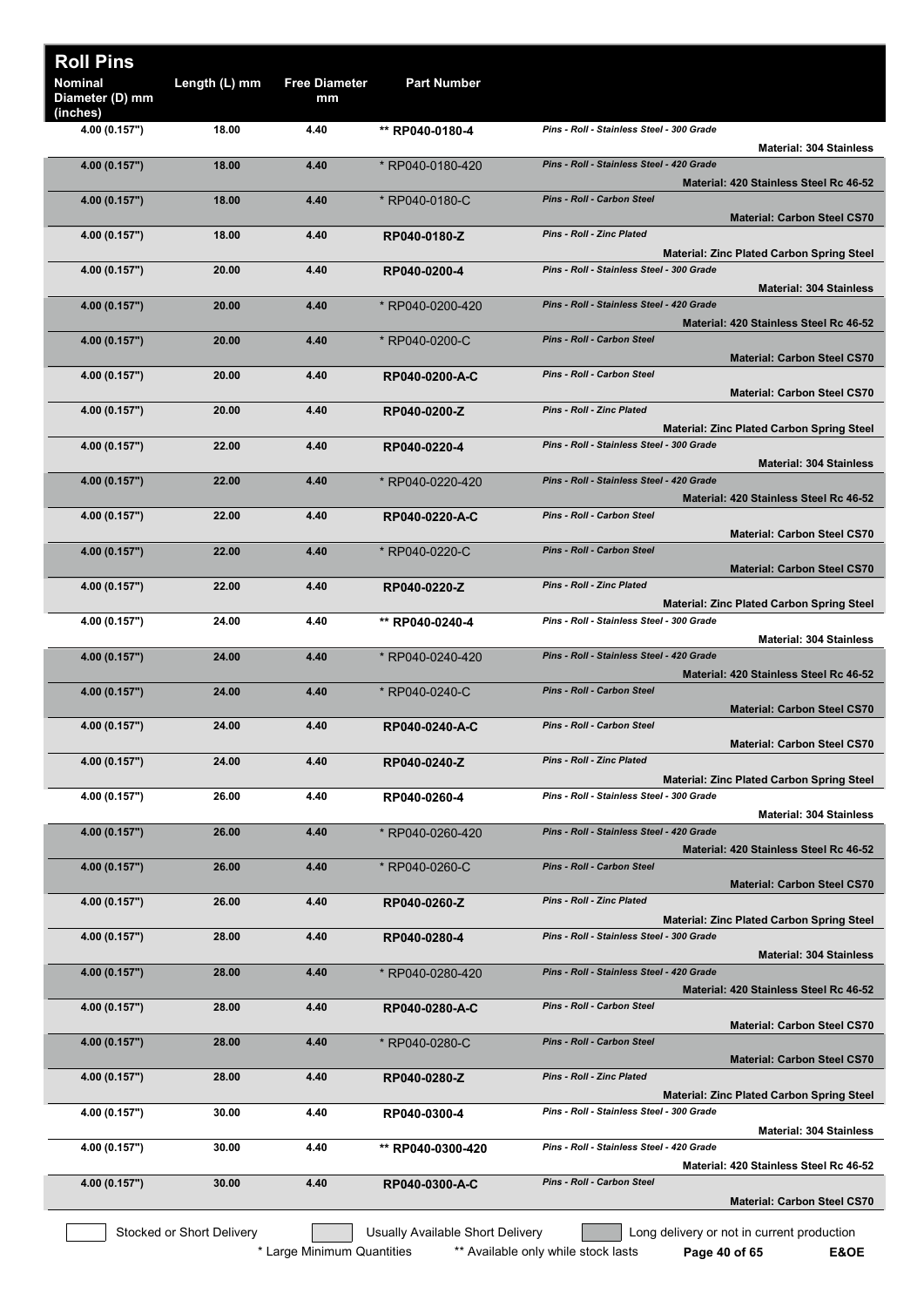| <b>Roll Pins</b>                  |                           |                            |                                         |                                                                                                                                 |
|-----------------------------------|---------------------------|----------------------------|-----------------------------------------|---------------------------------------------------------------------------------------------------------------------------------|
| <b>Nominal</b><br>Diameter (D) mm | Length (L) mm             | <b>Free Diameter</b><br>mm | <b>Part Number</b>                      |                                                                                                                                 |
| (inches)<br>4.00 (0.157")         | 30.00                     | 4.40                       | RP040-0300-C                            | Pins - Roll - Carbon Steel<br><b>Material: Carbon Steel CS70</b>                                                                |
| 4.00 (0.157")                     | 30.00                     | 4.40                       | RP040-0300-Z                            | Pins - Roll - Zinc Plated                                                                                                       |
| 4.00 (0.157")                     | 32.00                     | 4.40                       | RP040-0320-C                            | Material: Zinc Plated Carbon Spring Steel<br>Pins - Roll - Carbon Steel<br><b>Material: Carbon Steel CS70</b>                   |
| 4.00 (0.157")                     | 32.00                     | 4.40                       | RP040-0320-Z                            | <b>Pins - Roll - Zinc Plated</b>                                                                                                |
| 4.00 (0.157")                     | 35.00                     | 4.40                       | RP040-0350-4                            | <b>Material: Zinc Plated Carbon Spring Steel</b><br>Pins - Roll - Stainless Steel - 300 Grade<br><b>Material: 304 Stainless</b> |
| 4.00 (0.157")                     | 35.00                     | 4.40                       | RP040-0350-A-C                          | Pins - Roll - Carbon Steel<br><b>Material: Carbon Steel CS70</b>                                                                |
| 4.00 (0.157")                     | 36.00                     | 4.40                       | RP040-0360-C                            | Pins - Roll - Carbon Steel                                                                                                      |
| 4.00 (0.157")                     | 36.00                     | 4.40                       | RP040-0360-Z                            | <b>Material: Carbon Steel CS70</b><br>Pins - Roll - Zinc Plated                                                                 |
| 4.00 (0.157")                     | 40.00                     | 4.40                       | RP040-0400-4                            | <b>Material: Zinc Plated Carbon Spring Steel</b><br>Pins - Roll - Stainless Steel - 300 Grade                                   |
| 4.00 (0.157")                     | 40.00                     | 4.40                       | RP040-0400-420                          | <b>Material: 304 Stainless</b><br>Pins - Roll - Stainless Steel - 420 Grade                                                     |
| 4.00 (0.157")                     | 40.00                     | 4.40                       | RP040-0400-C                            | <b>Material: 420 Stainless</b><br><b>Pins - Roll - Carbon Steel</b>                                                             |
| 4.00 (0.157")                     | 40.00                     | 4.40                       | RP040-0400-A-C                          | <b>Material: Carbon Steel CS70</b><br>Pins - Roll - Carbon Steel                                                                |
|                                   |                           |                            |                                         | <b>Material: Carbon Steel CS70</b>                                                                                              |
| 4.00 (0.157")                     | 40.00                     | 4.40                       | RP040-0400-Z                            | <b>Pins - Roll - Zinc Plated</b><br><b>Material: Zinc Plated Carbon Spring Steel</b>                                            |
| 4.00 (0.157")                     | 45.00                     | 4.40                       | RP040-0450-4                            | Pins - Roll - Stainless Steel - 300 Grade<br><b>Material: 304 Stainless</b>                                                     |
| 4.00 (0.157")                     | 45.00                     | 4.40                       | * RP040-0450-C                          | <b>Pins - Roll - Carbon Steel</b><br><b>Material: Carbon Steel CS70</b>                                                         |
| 4.00 (0.157")                     | 45.00                     | 4.40                       | RP040-0450-Z                            | <b>Pins - Roll - Zinc Plated</b>                                                                                                |
| 4.00 (0.157")                     | 50.00                     | 4.40                       | RP040-0500-4                            | <b>Material: Zinc Plated Carbon Spring Steel</b><br>Pins - Roll - Stainless Steel - 300 Grade                                   |
| 4.00 (0.157")                     | 50.00                     | 4.40                       | RP040-0500-C                            | <b>Material: 304 Stainless</b><br>Pins - Roll - Carbon Steel                                                                    |
| 4.00 (0.157")                     | 50.00                     | 4.40                       | RP040-0500-Z                            | <b>Material: Carbon Steel CS70</b><br>Pins - Roll - Zinc Plated                                                                 |
| 4.00 (0.157")                     | 55.00                     | 4.40                       | RP040-0550-Z                            | <b>Material: Zinc Plated Carbon Spring Steel</b><br>Pins - Roll - Zinc Plated                                                   |
| 4.00 (0.157")                     | 60.00                     | 4.40                       | RP040-0600-Z                            | <b>Material: Zinc Plated Carbon Spring Steel</b><br>Pins - Roll - Zinc Plated                                                   |
|                                   |                           |                            |                                         | <b>Material: Zinc Plated Carbon Spring Steel</b>                                                                                |
| 4.76 (0.187")                     | 9.50                      | 5.24                       | RP048-0095-Z                            | Pins - Roll - Zinc Plated<br>Material: Zinc Plated Carbon Spring Steel                                                          |
| 4.76 (0.187")                     | 9.53                      | 5.24                       | RP048-0095-C                            | Pins - Roll - Carbon Steel<br><b>Material: Carbon Spring Steel</b>                                                              |
| 4.76 (0.187")                     | 11.10                     | 5.24                       | RP048-0111-C                            | Pins - Roll - Carbon Steel<br><b>Material: Carbon Spring Steel</b>                                                              |
| 4.76 (0.187")                     | 11.10                     | 5.24                       | RP048-0111-Z                            | Pins - Roll - Zinc Plated<br><b>Material: Zinc Plated Carbon Spring Steel</b>                                                   |
| 4.76 (0.187")                     | 12.70                     | 5.24                       | RP048-0127-420                          | Pins - Roll - Stainless Steel - 420 Grade                                                                                       |
| 4.76 (0.187")                     | 12.70                     | 5.24                       | RP048-0127-C                            | Material: 420 Stainless Steel Rc 46-52<br>Pins - Roll - Carbon Steel                                                            |
| 4.76 (0.187")                     | 12.70                     | 5.24                       | RP048-0127-Z                            | <b>Material: Carbon Spring Steel</b><br>Pins - Roll - Zinc Plated                                                               |
| 4.76 (0.187")                     | 14.27                     | 5.24                       | RP048-0143-C                            | <b>Material: Zinc Plated Carbon Spring Steel</b><br>Pins - Roll - Carbon Steel                                                  |
| 4.76 (0.187")                     | 14.30                     | 5.24                       | * RP048-0143-420                        | <b>Material: Carbon Spring Steel</b><br>Pins - Roll - Stainless Steel - 420 Grade                                               |
| 4.76 (0.187")                     | 14.30                     | 5.24                       | RP048-0143-Z                            | Material: 420 Stainless Steel Rc 46-52<br>Pins - Roll - Zinc Plated                                                             |
|                                   |                           |                            |                                         | <b>Material: Zinc Plated Carbon Spring Steel</b>                                                                                |
|                                   | Stocked or Short Delivery | * Large Minimum Quantities | <b>Usually Available Short Delivery</b> | Long delivery or not in current production<br>** Available only while stock lasts<br>E&OE<br>Page 41 of 65                      |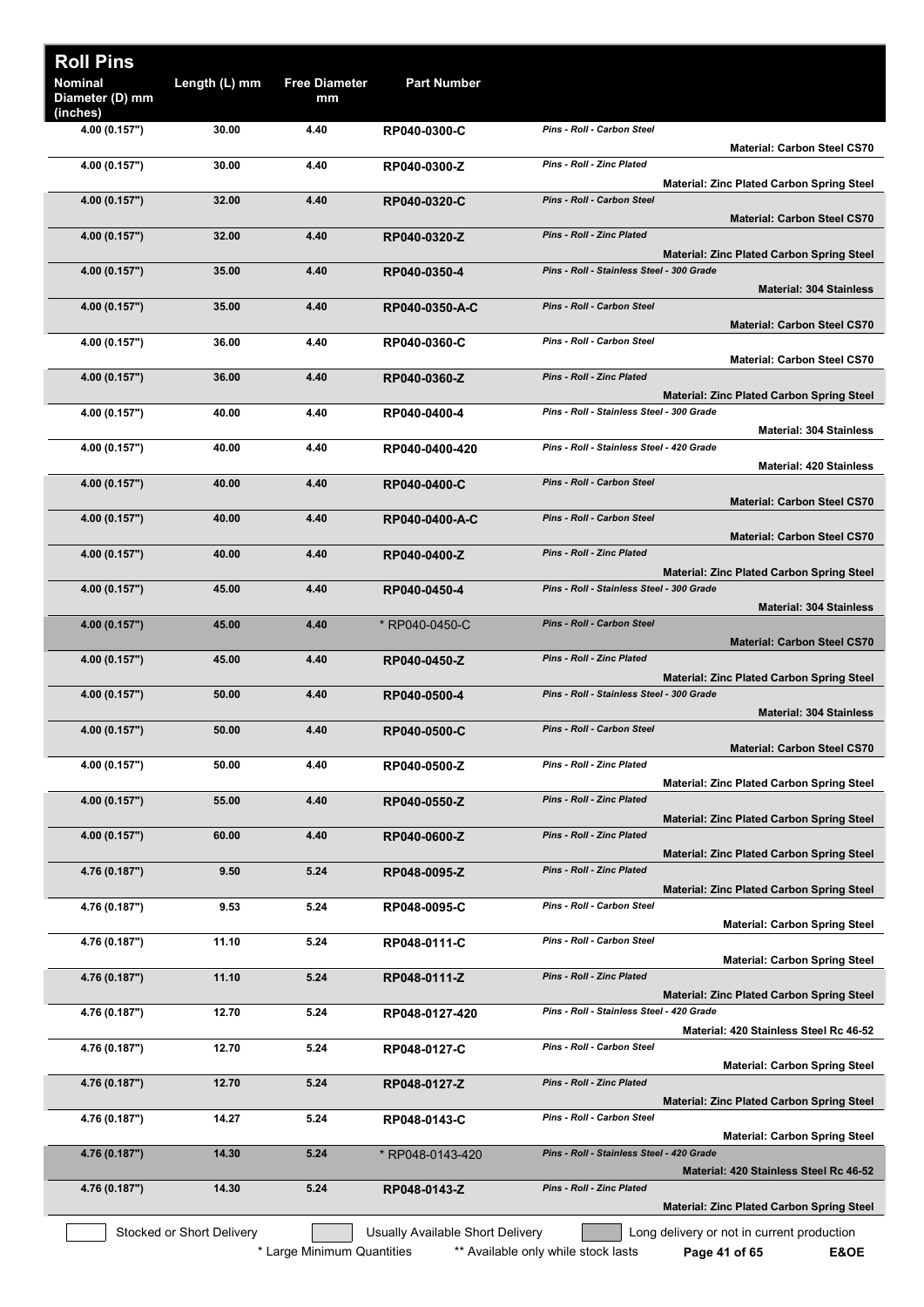| <b>Roll Pins</b>           |                           |                            |                                  |                                                                                                                             |
|----------------------------|---------------------------|----------------------------|----------------------------------|-----------------------------------------------------------------------------------------------------------------------------|
| Nominal<br>Diameter (D) mm | Length (L) mm             | <b>Free Diameter</b><br>mm | <b>Part Number</b>               |                                                                                                                             |
| (inches)<br>4.76 (0.187")  | 15.88                     | 5.24                       | RP048-0159-C                     | Pins - Roll - Carbon Steel<br><b>Material: Carbon Spring Steel</b>                                                          |
| 4.76 (0.187")              | 15.90                     | 5.24                       | RP048-0159-420                   | Pins - Roll - Stainless Steel - 420 Grade                                                                                   |
| 4.76 (0.187")              | 15.90                     | 5.24                       | RP048-0159-Z                     | Material: 420 Stainless Steel Rc 46-52<br><b>Pins - Roll - Zinc Plated</b>                                                  |
| 4.76 (0.187")              | 17.45                     | 5.24                       | RP048-0174-C                     | Material: Zinc Plated Carbon Spring Steel<br>Pins - Roll - Carbon Steel                                                     |
| 4.76 (0.187")              | 17.50                     | 5.24                       | RP048-0175-420                   | <b>Material: Carbon Spring Steel</b><br>Pins - Roll - Stainless Steel - 420 Grade                                           |
| 4.76 (0.187")              | 17.50                     | 5.24                       | RP048-0175-C                     | Material: 420 Stainless Steel Rc 46-52<br>Pins - Roll - Carbon Steel                                                        |
| 4.76 (0.187")              | 17.50                     | 5.24                       | RP048-0175-Z                     | <b>Material: Carbon Spring Steel</b><br>Pins - Roll - Zinc Plated                                                           |
| 4.76 (0.187")              | 19.05                     | 5.24                       | RP048-0191-C                     | <b>Material: Zinc Plated Carbon Spring Steel</b><br><b>Pins - Roll - Carbon Steel</b>                                       |
| 4.76 (0.187")              | 19.10                     | 5.24                       | RP048-0191-4                     | <b>Material: Carbon Spring Steel</b><br>Pins - Roll - Stainless Steel - 300 Grade                                           |
| 4.76 (0.187")              | 19.10                     | 5.24                       | RP048-0191-420                   | <b>Material: 304 Stainless</b><br>Pins - Roll - Stainless Steel - 420 Grade                                                 |
|                            |                           |                            |                                  | Material: 420 Stainless Steel Rc 46-52<br><b>Pins - Roll - Zinc Plated</b>                                                  |
| 4.76 (0.187")              | 19.10                     | 5.24                       | RP048-0191-Z                     | <b>Material: Zinc Plated Carbon Spring Steel</b>                                                                            |
| 4.76 (0.187")              | 20.60                     | 5.24                       | * RP048-0206-420                 | Pins - Roll - Stainless Steel - 420 Grade<br>Material: 420 Stainless Steel Rc 46-52                                         |
| 4.76 (0.187")              | 20.60                     | 5.24                       | RP048-0206-Z                     | <b>Pins - Roll - Zinc Plated</b><br><b>Material: Zinc Plated Carbon Spring Steel</b>                                        |
| 4.76 (0.187")              | 20.62                     | 5.24                       | RP048-0206-C                     | Pins - Roll - Carbon Steel<br><b>Material: Carbon Spring Steel</b>                                                          |
| 4.76 (0.187")              | 22.20                     | 5.24                       | RP048-0222-420                   | Pins - Roll - Stainless Steel - 420 Grade<br>Material: 420 Stainless Steel Rc 46-52                                         |
| 4.76 (0.187")              | 22.20                     | 5.24                       | RP048-0222-Z                     | Pins - Roll - Zinc Plated<br><b>Material: Zinc Plated Carbon Spring Steel</b>                                               |
| 4.76 (0.187")              | 22.23                     | 5.24                       | RP048-0222-C                     | Pins - Roll - Carbon Steel<br><b>Material: Carbon Spring Steel</b>                                                          |
| 4.76 (0.187")              | 23.80                     | 5.24                       | RP048-0238-C                     | Pins - Roll - Carbon Steel<br><b>Material: Carbon Spring Steel</b>                                                          |
| 4.76 (0.187")              | 23.80                     | 5.24                       | RP048-0238-420                   | Pins - Roll - Stainless Steel - 420 Grade<br>Material: 420 Stainless Steel Rc 46-52                                         |
| 4.76 (0.187")              | 23.80                     | 5.24                       | * RP048-0238-Z                   | <b>Pins - Roll - Zinc Plated</b>                                                                                            |
| 4.76 (0.187")              | 25.40                     | 5.24                       | ** RP048-0254-420                | <b>Material: Zinc Plated Carbon Spring Steel</b><br>Pins - Roll - Stainless Steel - 420 Grade                               |
| 4.76 (0.187")              | 25.40                     | 5.24                       | RP048-0254-C                     | Material: 420 Stainless Steel Rc 46-52<br>Pins - Roll - Carbon Steel                                                        |
|                            | 25.40                     | 5.24                       |                                  | <b>Material: Carbon Spring Steel</b><br><b>Pins - Roll - Carbon Steel</b>                                                   |
| 4.76 (0.187")              |                           |                            | * RP048-0254-Z                   | <b>Material: Carbon Spring Steel</b>                                                                                        |
| 4.76 (0.187")              | 28.58                     | 5.24                       | RP048-0286-C                     | Pins - Roll - Carbon Steel<br><b>Material: Carbon Spring Steel</b>                                                          |
| 4.76 (0.187")              | 28.60                     | 5.24                       | ** RP048-0286-420                | Pins - Roll - Stainless Steel - 420 Grade<br>Material: 420 Stainless Steel Rc 46-52                                         |
| 4.76 (0.187")              | 28.60                     | 5.24                       | RP048-0286-Z                     | Pins - Roll - Zinc Plated<br><b>Material: Zinc Plated Carbon Spring Steel</b>                                               |
| 4.76 (0.187")              | 31.75                     | 5.24                       | RP048-0318-C                     | Pins - Roll - Carbon Steel                                                                                                  |
| 4.76 (0.187")              | 31.80                     | 5.24                       | RP048-0318-420                   | <b>Material: Carbon Spring Steel</b><br>Pins - Roll - Stainless Steel - 420 Grade<br>Material: 420 Stainless Steel Rc 46-52 |
| 4.76 (0.187")              | 31.80                     | 5.24                       | RP048-0318-Z                     | <b>Pins - Roll - Zinc Plated</b>                                                                                            |
| 4.76 (0.187")              | 34.90                     | 5.24                       | RP048-0349-420                   | <b>Material: Zinc Plated Carbon Spring Steel</b><br>Pins - Roll - Stainless Steel - 420 Grade                               |
| 4.76 (0.187")              | 34.90                     | 5.24                       | RP048-0349-Z                     | Material: 420 Stainless Steel Rc 46-52<br>Pins - Roll - Zinc Plated                                                         |
|                            |                           |                            |                                  | <b>Material: Zinc Plated Carbon Spring Steel</b>                                                                            |
|                            | Stocked or Short Delivery | * Large Minimum Quantities | Usually Available Short Delivery | Long delivery or not in current production<br>** Available only while stock lasts<br>E&OE<br>Page 42 of 65                  |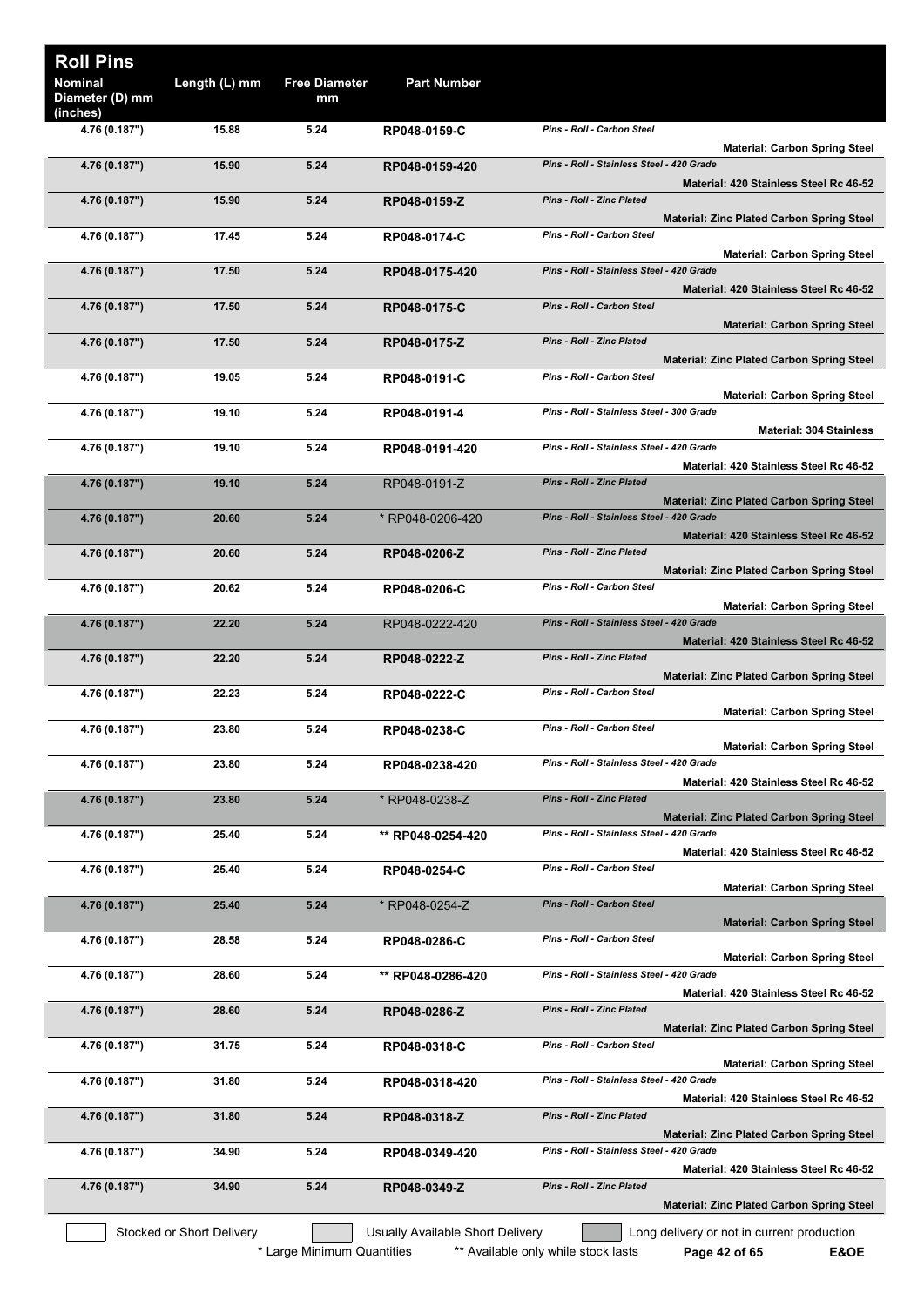| <b>Roll Pins</b><br><b>Nominal</b><br>Diameter (D) mm | Length (L) mm             | <b>Free Diameter</b><br>mm | <b>Part Number</b>               |                                                                                      |  |
|-------------------------------------------------------|---------------------------|----------------------------|----------------------------------|--------------------------------------------------------------------------------------|--|
| (inches)<br>4.76 (0.187")                             | 34.93                     | 5.24                       | RP048-0349-C                     | Pins - Roll - Carbon Steel                                                           |  |
|                                                       |                           |                            |                                  | <b>Material: Carbon Spring Steel</b>                                                 |  |
| 4.76 (0.187")                                         | 38.10                     | 5.24                       | RP048-0381-420                   | Pins - Roll - Stainless Steel - 420 Grade<br>Material: 420 Stainless Steel Rc 46-52  |  |
| 4.76 (0.187")                                         | 38.10                     | 5.24                       | RP048-0381-C                     | Pins - Roll - Carbon Steel                                                           |  |
| 4.76 (0.187")                                         | 38.10                     | 5.24                       | RP048-0381-Z                     | <b>Material: Carbon Spring Steel</b><br><b>Pins - Roll - Zinc Plated</b>             |  |
|                                                       |                           |                            |                                  | <b>Material: Zinc Plated Carbon Spring Steel</b>                                     |  |
| 4.76 (0.187")                                         | 41.28                     | 5.24                       | RP048-0413-C                     | Pins - Roll - Carbon Steel<br><b>Material: Carbon Spring Steel</b>                   |  |
| 4.76 (0.187")                                         | 41.30                     | 5.24                       | RP048-0413-Z                     | Pins - Roll - Zinc Plated                                                            |  |
| 4.76 (0.187")                                         | 44.45                     | 5.24                       | RP048-0445-C                     | <b>Material: Zinc Plated Carbon Spring Steel</b><br>Pins - Roll - Carbon Steel       |  |
|                                                       |                           |                            |                                  | <b>Material: Carbon Spring Steel</b>                                                 |  |
| 4.76 (0.187")                                         | 44.50                     | 5.24                       | * RP048-0445-Z                   | <b>Pins - Roll - Carbon Steel</b><br><b>Material: Carbon Spring Steel</b>            |  |
| 4.76 (0.187")                                         | 47.60                     | 5.24                       | RP048-0476-Z                     | Pins - Roll - Zinc Plated                                                            |  |
| 4.76 (0.187")                                         | 47.63                     | 5.24                       | RP048-0476-C                     | <b>Material: Zinc Plated Carbon Spring Steel</b><br>Pins - Roll - Carbon Steel       |  |
| 4.76 (0.187")                                         | 50.80                     | 5.24                       | RP048-0508-C                     | <b>Material: Carbon Spring Steel</b><br>Pins - Roll - Carbon Steel                   |  |
|                                                       |                           |                            |                                  | <b>Material: Carbon Spring Steel</b>                                                 |  |
| 4.76 (0.187")                                         | 50.80                     | 5.24                       | RP048-0508-Z                     | Pins - Roll - Zinc Plated<br><b>Material: Zinc Plated Carbon Spring Steel</b>        |  |
| 4.76 (0.187")                                         | 57.15                     | 5.24                       | RP048-0572-C                     | Pins - Roll - Carbon Steel                                                           |  |
| 4.76 (0.187")                                         | 57.20                     | 5.24                       | RP048-0572-Z                     | <b>Material: Carbon Spring Steel</b><br><b>Pins - Roll - Zinc Plated</b>             |  |
|                                                       |                           |                            |                                  | <b>Material: Zinc Plated Carbon Spring Steel</b>                                     |  |
| 4.76 (0.187")                                         | 63.50                     | 5.24                       | RP048-0635-C                     | Pins - Roll - Carbon Steel<br><b>Material: Carbon Spring Steel</b>                   |  |
| 4.76 (0.187")                                         | 63.50                     | 5.24                       | RP048-0635-Z                     | Pins - Roll - Zinc Plated                                                            |  |
| 4.76 (0.187")                                         | 69.85                     | 5.24                       | RP048-0699-C                     | <b>Material: Zinc Plated Carbon Spring Steel</b><br>Pins - Roll - Carbon Steel       |  |
| 4.76 (0.187")                                         | 76.20                     | 5.24                       | RP048-0762-C                     | <b>Material: Carbon Spring Steel</b><br>Pins - Roll - Carbon Steel                   |  |
|                                                       |                           |                            |                                  | <b>Material: Carbon Spring Steel</b>                                                 |  |
| 4.76 (0.187")                                         | 76.20                     | 5.24                       | * RP048-0762-Z                   | <b>Pins - Roll - Zinc Plated</b><br><b>Material: Zinc Plated Carbon Spring Steel</b> |  |
| 4.76 (0.187")                                         | 88.90                     | 5.24                       | RP048-0889-C                     | Pins - Roll - Carbon Steel                                                           |  |
| 4.76 (0.187")                                         | 101.60                    | 5.24                       | RP048-1016-C                     | <b>Material: Carbon Spring Steel</b><br>Pins - Roll - Carbon Steel                   |  |
|                                                       |                           |                            |                                  | <b>Material: Carbon Spring Steel</b>                                                 |  |
| 5.00 (0.197")                                         | 6.00                      | 5.50                       | RP050-0060-C                     | Pins - Roll - Carbon Steel<br><b>Material: Carbon Steel CS70</b>                     |  |
| 5.00 (0.197")                                         | 8.00                      | 5.50                       | RP050-0080-4                     | Pins - Roll - Stainless Steel - 300 Grade<br><b>Material: 304 Stainless</b>          |  |
| 5.00 (0.197")                                         | 8.00                      | 5.50                       | RP050-0080-C                     | Pins - Roll - Carbon Steel                                                           |  |
| 5.00 (0.197")                                         | 8.00                      | 5.50                       | * RP050-0080-Z                   | <b>Material: Carbon Steel CS70</b><br><b>Pins - Roll - Zinc Plated</b>               |  |
|                                                       |                           |                            |                                  | <b>Material: Zinc Plated Carbon Spring Steel</b>                                     |  |
| 5.00 (0.197")                                         | 10.00                     | 5.50                       | RP050-0100-4                     | Pins - Roll - Stainless Steel - 300 Grade<br><b>Material: 304 Stainless</b>          |  |
| 5.00 (0.197")                                         | 10.00                     | 5.50                       | * RP050-0100-C                   | Pins - Roll - Carbon Steel                                                           |  |
| 5.00 (0.197")                                         | 10.00                     | 5.50                       | RP050-0100-A-C                   | <b>Material: Carbon Steel CS70</b><br>Pins - Roll - Carbon Steel                     |  |
| 5.00 (0.197")                                         | 10.00                     | 5.50                       |                                  | <b>Material: Carbon Steel CS70</b><br>Pins - Roll - Zinc Plated                      |  |
|                                                       |                           |                            | RP050-0100-Z                     | <b>Material: Zinc Plated Carbon Spring Steel</b>                                     |  |
| 5.00 (0.197")                                         | 12.00                     | 5.50                       | RP050-0120-4                     | Pins - Roll - Stainless Steel - 300 Grade<br><b>Material: 304 Stainless</b>          |  |
| 5.00 (0.197")                                         | 12.00                     | 5.50                       | RP050-0120-C                     | Pins - Roll - Carbon Steel                                                           |  |
|                                                       |                           |                            |                                  | <b>Material: Carbon Steel CS70</b>                                                   |  |
|                                                       | Stocked or Short Delivery |                            | Usually Available Short Delivery | Long delivery or not in current production                                           |  |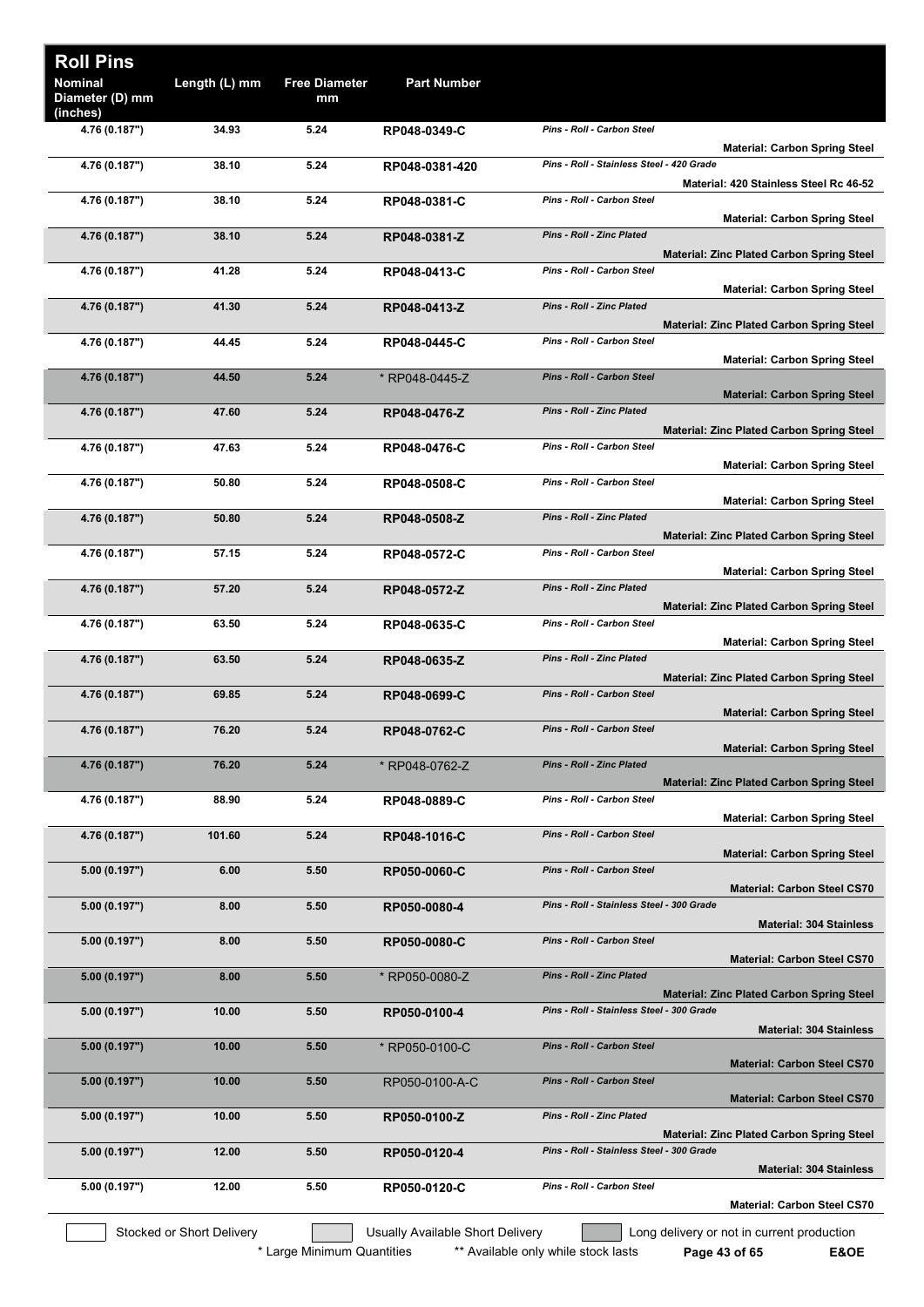| <b>Roll Pins</b>                              |                           |                            |                                  |                                                                                               |
|-----------------------------------------------|---------------------------|----------------------------|----------------------------------|-----------------------------------------------------------------------------------------------|
| <b>Nominal</b><br>Diameter (D) mm<br>(inches) | Length (L) mm             | <b>Free Diameter</b><br>mm | <b>Part Number</b>               |                                                                                               |
| 5.00 (0.197")                                 | 12.00                     | 5.50                       | RP050-0120-A-C                   | Pins - Roll - Carbon Steel<br><b>Material: Carbon Steel CS70</b>                              |
| 5.00 (0.197")                                 | 12.00                     | 5.50                       | RP050-0120-Z                     | <b>Pins - Roll - Zinc Plated</b><br><b>Material: Zinc Plated Carbon Spring Steel</b>          |
| 5.00 (0.197")                                 | 14.00                     | 5.50                       | RP050-0140-4                     | Pins - Roll - Stainless Steel - 300 Grade<br><b>Material: 304 Stainless</b>                   |
| 5.00 (0.197")                                 | 14.00                     | 5.50                       | * RP050-0140-C                   | <b>Pins - Roll - Carbon Steel</b><br><b>Material: Carbon Steel CS70</b>                       |
| 5.00 (0.197")                                 | 14.00                     | 5.50                       | RP050-0140-A-C                   | Pins - Roll - Carbon Steel<br><b>Material: Carbon Steel CS70</b>                              |
| 5.00 (0.197")                                 | 14.00                     | 5.50                       | RP050-0140-Z                     | Pins - Roll - Zinc Plated                                                                     |
| 5.00 (0.197")                                 | 16.00                     | 5.50                       | RP050-0160-4                     | <b>Material: Zinc Plated Carbon Spring Steel</b><br>Pins - Roll - Stainless Steel - 300 Grade |
| 5.00 (0.197")                                 | 16.00                     | 5.50                       | RP050-0160-A-C                   | <b>Material: 304 Stainless</b><br>Pins - Roll - Carbon Steel                                  |
| 5.00 (0.197")                                 | 16.00                     | 5.50                       | ** RP050-0160-C                  | <b>Material: Carbon Steel CS70</b><br>Pins - Roll - Carbon Steel                              |
| 5.00 (0.197")                                 | 16.00                     | 5.50                       | RP050-0160-Z                     | <b>Material: Carbon Steel CS70</b><br><b>Pins - Roll - Zinc Plated</b>                        |
| 5.00 (0.197")                                 | 18.00                     | 5.50                       | RP050-0180-4                     | <b>Material: Zinc Plated Carbon Spring Steel</b><br>Pins - Roll - Stainless Steel - 300 Grade |
| 5.00 (0.197")                                 | 18.00                     | 5.50                       | RP050-0180-A-C                   | <b>Material: 304 Stainless</b><br><b>Pins - Roll - Carbon Steel</b>                           |
|                                               |                           |                            |                                  | <b>Material: Carbon Steel CS70</b><br>Pins - Roll - Carbon Steel                              |
| 5.00 (0.197")                                 | 18.00                     | 5.50                       | RP050-0180-C                     | <b>Material: Carbon Steel CS70</b>                                                            |
| 5.00 (0.197")                                 | 18.00                     | 5.50                       | RP050-0180-Z                     | <b>Pins - Roll - Zinc Plated</b><br><b>Material: Zinc Plated Carbon Spring Steel</b>          |
| 5.00 (0.197")                                 | 20.00                     | 5.50                       | RP050-0200-4                     | Pins - Roll - Stainless Steel - 300 Grade<br><b>Material: 304 Stainless</b>                   |
| 5.00 (0.197")                                 | 20.00                     | 5.50                       | RP050-0200-A-C                   | Pins - Roll - Carbon Steel<br><b>Material: Carbon Steel CS70</b>                              |
| 5.00 (0.197")                                 | 20.00                     | 5.50                       | RP050-0200-C                     | Pins - Roll - Carbon Steel<br><b>Material: Carbon Steel CS70</b>                              |
| 5.00 (0.197")                                 | 20.00                     | 5.50                       | RP050-0200-Z                     | <b>Pins - Roll - Zinc Plated</b><br><b>Material: Zinc Plated Carbon Spring Steel</b>          |
| 5.00 (0.197")                                 | 22.00                     | 5.50                       | RP050-0220-4                     | Pins - Roll - Stainless Steel - 300 Grade<br><b>Material: 304 Stainless</b>                   |
| 5.00 (0.197")                                 | 22.00                     | 5.50                       | RP050-0220-A-C                   | Pins - Roll - Carbon Steel<br><b>Material: Carbon Steel CS70</b>                              |
| 5.00 (0.197")                                 | 22.00                     | 5.50                       | * RP050-0220-C                   | Pins - Roll - Carbon Steel                                                                    |
| 5.00 (0.197")                                 | 22.00                     | 5.50                       | RP050-0220-Z                     | <b>Material: Carbon Steel CS70</b><br><b>Pins - Roll - Zinc Plated</b>                        |
| 5.00 (0.197")                                 | 24.00                     | 5.50                       | RP050-0240-4                     | <b>Material: Zinc Plated Carbon Spring Steel</b><br>Pins - Roll - Stainless Steel - 300 Grade |
| 5.00 (0.197")                                 | 24.00                     | 5.50                       | RP050-0240-C                     | <b>Material: 304 Stainless</b><br>Pins - Roll - Carbon Steel                                  |
| 5.00(0.197")                                  | 24.00                     | 5.50                       | RP050-0240-A-C                   | <b>Material: Carbon Steel CS70</b><br>Pins - Roll - Carbon Steel                              |
| 5.00 (0.197")                                 | 24.00                     | 5.50                       | RP050-0240-Z                     | <b>Material: Carbon Steel CS70</b><br>Pins - Roll - Zinc Plated                               |
| 5.00 (0.197")                                 | 26.00                     | 5.50                       | RP050-0260-4                     | <b>Material: Zinc Plated Carbon Spring Steel</b><br>Pins - Roll - Stainless Steel - 300 Grade |
| 5.00 (0.197")                                 | 26.00                     | 5.50                       | * RP050-0260-C                   | <b>Material: 304 Stainless</b><br>Pins - Roll - Carbon Steel                                  |
|                                               | 26.00                     | 5.50                       |                                  | <b>Material: Carbon Steel CS70</b><br>Pins - Roll - Carbon Steel                              |
| 5.00 (0.197")                                 |                           |                            | RP050-0260-A-C                   | <b>Material: Carbon Steel CS70</b>                                                            |
| 5.00 (0.197")                                 | 26.00                     | 5.50                       | RP050-0260-Z                     | Pins - Roll - Zinc Plated<br><b>Material: Zinc Plated Carbon Spring Steel</b>                 |
| 5.00(0.197")                                  | 28.00                     | 5.50                       | RP050-0280-4                     | Pins - Roll - Stainless Steel - 300 Grade<br><b>Material: 304 Stainless</b>                   |
|                                               | Stocked or Short Delivery |                            | Usually Available Short Delivery | Long delivery or not in current production                                                    |

\* Large Minimum Quantities \*\* Available only while stock lasts **Page 44 of 65 E&OE**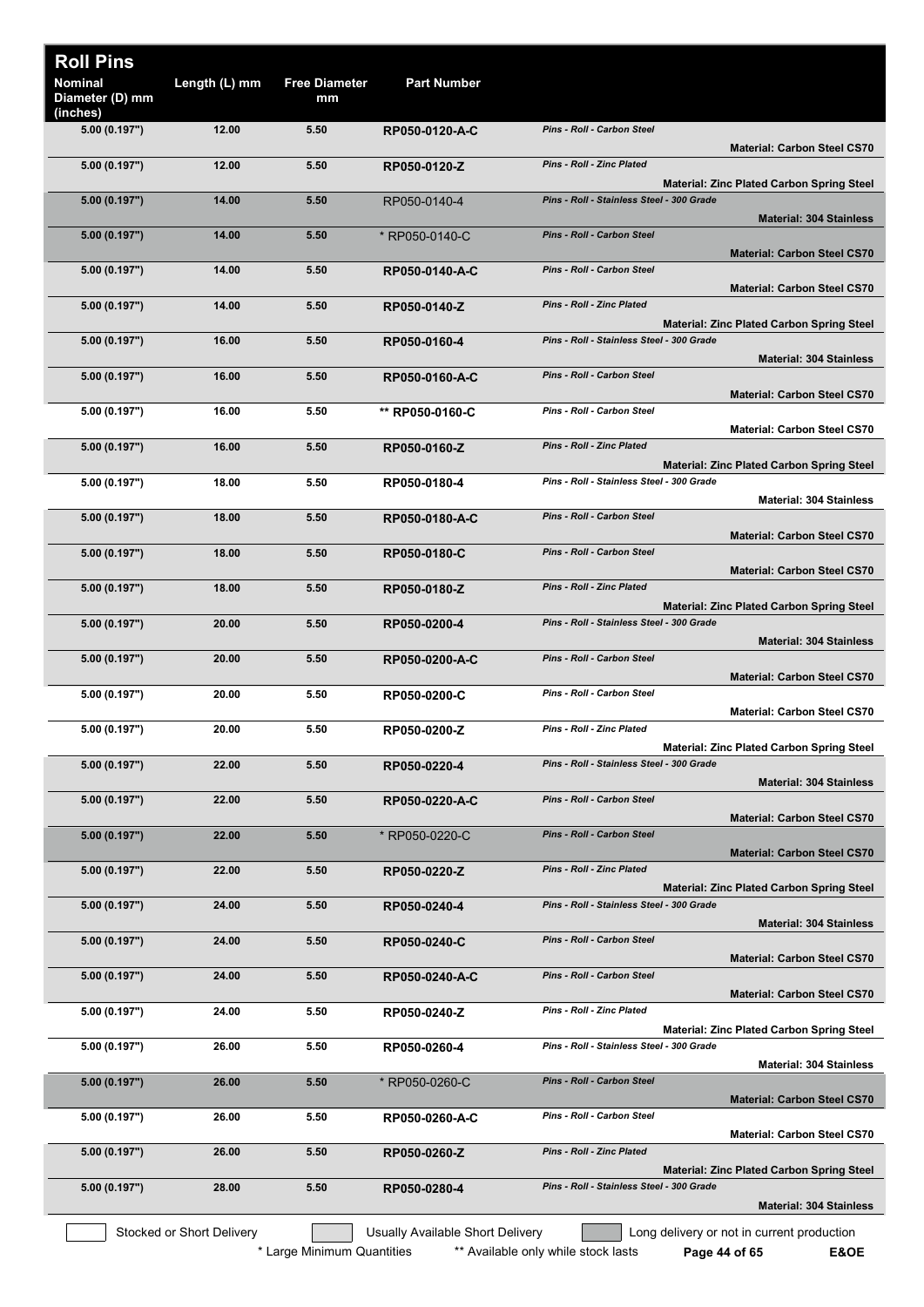| <b>Roll Pins</b>                              |                           |                            |                                  |                                                                                               |
|-----------------------------------------------|---------------------------|----------------------------|----------------------------------|-----------------------------------------------------------------------------------------------|
| <b>Nominal</b><br>Diameter (D) mm<br>(inches) | Length (L) mm             | <b>Free Diameter</b><br>mm | <b>Part Number</b>               |                                                                                               |
| 5.00 (0.197")                                 | 28.00                     | 5.50                       | * RP050-0280-C                   | <b>Pins - Roll - Carbon Steel</b><br><b>Material: Carbon Steel CS70</b>                       |
| 5.00 (0.197")                                 | 28.00                     | 5.50                       | RP050-0280-Z                     | <b>Pins - Roll - Zinc Plated</b><br><b>Material: Zinc Plated Carbon Spring Steel</b>          |
| 5.00 (0.197")                                 | 30.00                     | 5.50                       | RP050-0300-4                     | Pins - Roll - Stainless Steel - 300 Grade<br><b>Material: 304 Stainless</b>                   |
| 5.00 (0.197")                                 | 30.00                     | 5.50                       | * RP050-0300-C                   | Pins - Roll - Carbon Steel<br><b>Material: Carbon Steel CS70</b>                              |
| 5.00 (0.197")                                 | 30.00                     | 5.50                       | RP050-0300-A-C                   | Pins - Roll - Carbon Steel<br><b>Material: Carbon Steel CS70</b>                              |
| 5.00 (0.197")                                 | 30.00                     | 5.50                       | RP050-0300-Z                     | Pins - Roll - Zinc Plated                                                                     |
| 5.00(0.197")                                  | 32.00                     | 5.50                       | RP050-0320-4                     | <b>Material: Zinc Plated Carbon Spring Steel</b><br>Pins - Roll - Stainless Steel - 300 Grade |
| 5.00 (0.197")                                 | 32.00                     | 5.50                       | RP050-0320-A-C                   | <b>Material: 304 Stainless</b><br>Pins - Roll - Carbon Steel                                  |
| 5.00 (0.197")                                 | 32.00                     | 5.50                       | * RP050-0320-C                   | <b>Material: Carbon Steel CS70</b><br>Pins - Roll - Carbon Steel                              |
| 5.00 (0.197")                                 | 32.00                     | 5.50                       | RP050-0320-Z                     | <b>Material: Carbon Steel CS70</b><br>Pins - Roll - Zinc Plated                               |
| 5.00 (0.197")                                 | 35.00                     | 5.50                       | RP050-0350-4                     | <b>Material: Zinc Plated Carbon Spring Steel</b><br>Pins - Roll - Stainless Steel - 300 Grade |
| 5.00 (0.197")                                 | 36.00                     | 5.50                       | RP050-0360-A-C                   | <b>Material: 304 Stainless</b><br>Pins - Roll - Carbon Steel                                  |
| 5.00 (0.197")                                 | 36.00                     | 5.50                       | RP050-0360-Z                     | <b>Material: Carbon Steel CS70</b><br><b>Pins - Roll - Zinc Plated</b>                        |
|                                               |                           |                            |                                  | <b>Material: Zinc Plated Carbon Spring Steel</b>                                              |
| 5.00 (0.197")                                 | 40.00                     | 5.50                       | RP050-0400-4                     | Pins - Roll - Stainless Steel - 300 Grade<br><b>Material: 304 Stainless</b>                   |
| 5.00 (0.197")                                 | 40.00                     | 5.50                       | RP050-0400-C                     | Pins - Roll - Carbon Steel<br><b>Material: Carbon Steel CS70</b>                              |
| 5.00 (0.197")                                 | 40.00                     | 5.50                       | RP050-0400-A-C                   | Pins - Roll - Carbon Steel<br><b>Material: Carbon Steel CS70</b>                              |
| 5.00 (0.197")                                 | 40.00                     | 5.50                       | RP050-0400-Z                     | Pins - Roll - Zinc Plated<br><b>Material: Zinc Plated Carbon Spring Steel</b>                 |
| 5.00 (0.197")                                 | 45.00                     | 5.50                       | RP050-0450-4                     | Pins - Roll - Stainless Steel - 300 Grade<br><b>Material: 304 Stainless</b>                   |
| 5.00 (0.197")                                 | 45.00                     | 5.50                       | * RP050-0450-C                   | Pins - Roll - Carbon Steel<br><b>Material: Carbon Steel CS70</b>                              |
| 5.00 (0.197")                                 | 45.00                     | 5.50                       | RP050-0450-A-C                   | Pins - Roll - Carbon Steel<br><b>Material: Carbon Steel CS70</b>                              |
| 5.00 (0.197")                                 | 45.00                     | 5.50                       | RP050-0450-Z                     | Pins - Roll - Zinc Plated                                                                     |
| 5.00 (0.197")                                 | 50.00                     | 5.50                       | ** RP050-0500-4                  | <b>Material: Zinc Plated Carbon Spring Steel</b><br>Pins - Roll - Stainless Steel - 300 Grade |
| 5.00 (0.197")                                 | 50.00                     | 5.50                       | RP050-0500-A-C                   | <b>Material: 304 Stainless</b><br>Pins - Roll - Carbon Steel                                  |
| 5.00 (0.197")                                 | 50.00                     | 5.50                       | RP050-0500-C                     | <b>Material: Carbon Steel CS70</b><br>Pins - Roll - Carbon Steel                              |
| 5.00 (0.197")                                 | 50.00                     | 5.50                       | RP050-0500-Z                     | <b>Material: Carbon Steel CS70</b><br>Pins - Roll - Zinc Plated                               |
| 5.00 (0.197")                                 | 55.00                     | 5.50                       | * RP050-0550-C                   | <b>Material: Zinc Plated Carbon Spring Steel</b><br>Pins - Roll - Carbon Steel                |
| 5.00 (0.197")                                 | 55.00                     | 5.50                       | RP050-0550-Z                     | <b>Material: Carbon Steel CS70</b><br>Pins - Roll - Zinc Plated                               |
| 5.00 (0.197")                                 | 60.00                     | 5.50                       | RP050-0600-4                     | <b>Material: Zinc Plated Carbon Spring Steel</b><br>Pins - Roll - Stainless Steel - 300 Grade |
| 5.00 (0.197")                                 | 60.00                     | 5.50                       | * RP050-0600-C                   | <b>Material: 304 Stainless</b><br>Pins - Roll - Carbon Steel                                  |
| 5.00 (0.197")                                 | 60.00                     | 5.50                       | RP050-0600-Z                     | <b>Material: Carbon Steel CS70</b><br>Pins - Roll - Zinc Plated                               |
|                                               |                           |                            |                                  | <b>Material: Zinc Plated Carbon Spring Steel</b><br>Pins - Roll - Carbon Steel                |
| 5.00(0.197")                                  | 65.00                     | 5.50                       | RP050-0650-C                     | <b>Material: Carbon Steel CS70</b>                                                            |
|                                               | Stocked or Short Delivery |                            | Usually Available Short Delivery | Long delivery or not in current production                                                    |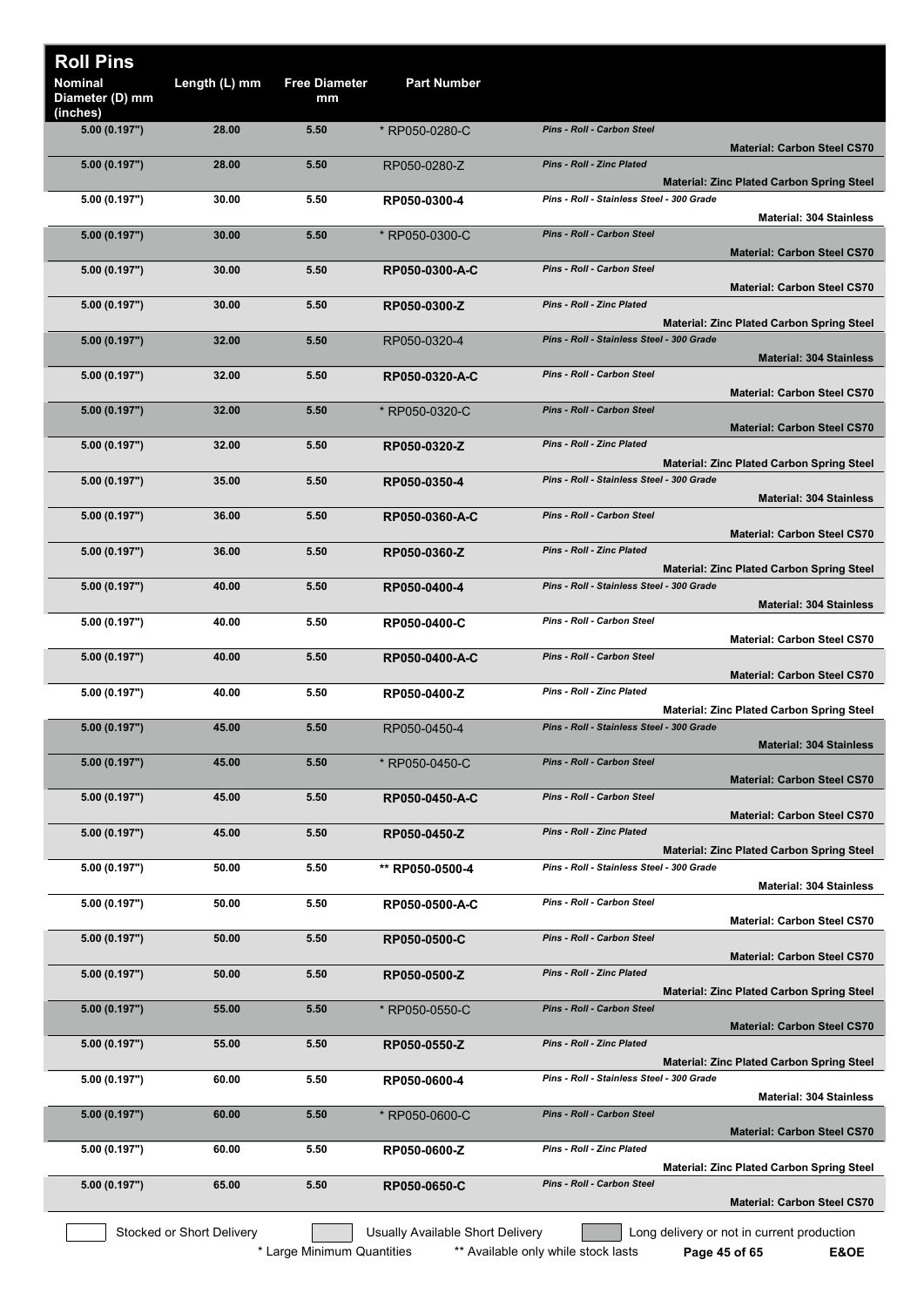| <b>Roll Pins</b><br><b>Nominal</b><br>Diameter (D) mm | Length (L) mm             | <b>Free Diameter</b><br>mm | <b>Part Number</b>               |                                           |                                                  |
|-------------------------------------------------------|---------------------------|----------------------------|----------------------------------|-------------------------------------------|--------------------------------------------------|
| (inches)                                              |                           |                            |                                  | <b>Pins - Roll - Zinc Plated</b>          |                                                  |
| 5.00 (0.197")                                         | 65.00                     | 5.50                       | * RP050-0650-Z                   |                                           | <b>Material: Zinc Plated Carbon Spring Steel</b> |
| 5.00 (0.197")                                         | 70.00                     | 5.50                       | * RP050-0700-C                   | <b>Pins - Roll - Carbon Steel</b>         | <b>Material: Carbon Steel CS70</b>               |
| 5.00 (0.197")                                         | 70.00                     | 5.50                       | * RP050-0700-Z                   | Pins - Roll - Zinc Plated                 | <b>Material: Zinc Plated Carbon Spring Steel</b> |
| 5.00 (0.197")                                         | 75.00                     | 5.50                       | * RP050-0750-C                   | Pins - Roll - Carbon Steel                | <b>Material: Carbon Steel CS70</b>               |
| 5.00(0.197")                                          | 75.00                     | 5.50                       | * RP050-0750-Z                   | <b>Pins - Roll - Zinc Plated</b>          | <b>Material: Zinc Plated Carbon Spring Steel</b> |
| 5.00 (0.197")                                         | 80.00                     | 5.50                       | RP050-0800-C                     | Pins - Roll - Carbon Steel                | <b>Material: Carbon Steel CS70</b>               |
| 5.00(0.197")                                          | 80.00                     | 5.50                       | * RP050-0800-Z                   | Pins - Roll - Zinc Plated                 |                                                  |
| 5.56 (0.219")                                         | 12.70                     | 6.12                       | RP056-0127-C                     | Pins - Roll - Carbon Steel                | <b>Material: Zinc Plated Carbon Spring Steel</b> |
|                                                       | 12.70                     | 6.12                       |                                  | Pins - Roll - Zinc Plated                 | <b>Material: Carbon Spring Steel</b>             |
| 5.56 (0.219")                                         |                           |                            | RP056-0127-Z                     |                                           | <b>Material: Zinc Plated Carbon Spring Steel</b> |
| 5.56 (0.219")                                         | 14.27                     | 6.12                       | RP056-0143-C                     | Pins - Roll - Carbon Steel                | <b>Material: Carbon Spring Steel</b>             |
| 5.56 (0.219")                                         | 14.30                     | 6.12                       | RP056-0143-Z                     | Pins - Roll - Zinc Plated                 |                                                  |
|                                                       |                           |                            |                                  |                                           | <b>Material: Zinc Plated Carbon Spring Steel</b> |
| 5.56 (0.219")                                         | 15.88                     | 6.12                       | RP056-0159-C                     | Pins - Roll - Carbon Steel                | <b>Material: Carbon Spring Steel</b>             |
| 5.56 (0.219")                                         | 15.90                     | 6.12                       | RP056-0159-Z                     | <b>Pins - Roll - Zinc Plated</b>          |                                                  |
| 5.56(0.219")                                          | 17.45                     | 6.12                       | RP056-0174-C                     | Pins - Roll - Carbon Steel                | <b>Material: Zinc Plated Carbon Spring Steel</b> |
|                                                       |                           |                            |                                  |                                           | <b>Material: Carbon Spring Steel</b>             |
| 5.56 (0.219")                                         | 17.50                     | 6.12                       | RP056-0175-Z                     | Pins - Roll - Zinc Plated                 | <b>Material: Zinc Plated Carbon Spring Steel</b> |
| 5.56(0.219")                                          | 19.05                     | 6.12                       | RP056-0191-C                     | Pins - Roll - Carbon Steel                | <b>Material: Carbon Spring Steel</b>             |
| 5.56 (0.219")                                         | 19.10                     | 6.09                       | RP056-0191-420                   | Pins - Roll - Stainless Steel - 420 Grade | Material: 420 Stainless Steel Rc 46-52           |
| 5.56 (0.219")                                         | 19.10                     | 6.12                       | RP056-0191-Z                     | <b>Pins - Roll - Zinc Plated</b>          |                                                  |
| 5.56 (0.219")                                         | 20.60                     | 6.12                       | RP056-0206-Z                     | Pins - Roll - Zinc Plated                 | <b>Material: Zinc Plated Carbon Spring Steel</b> |
| 5.56 (0.219")                                         | 22.20                     | 6.12                       | RP056-0222-Z                     | Pins - Roll - Zinc Plated                 | <b>Material: Zinc Plated Carbon Spring Steel</b> |
|                                                       |                           |                            |                                  |                                           | <b>Material: Zinc Plated Carbon Spring Steel</b> |
| 5.56 (0.219")                                         | 22.23                     | 6.12                       | RP056-0222-C                     | Pins - Roll - Carbon Steel                | <b>Material: Carbon Spring Steel</b>             |
| 5.56 (0.219")                                         | 23.80                     | 6.12                       | RP056-0238-Z                     | <b>Pins - Roll - Zinc Plated</b>          |                                                  |
| 5.56 (0.219")                                         | 25.40                     | 6.12                       | RP056-0254-C                     | Pins - Roll - Carbon Steel                | <b>Material: Zinc Plated Carbon Spring Steel</b> |
| 5.56 (0.219")                                         | 25.40                     | 6.12                       |                                  | Pins - Roll - Zinc Plated                 | <b>Material: Carbon Spring Steel</b>             |
|                                                       |                           |                            | RP056-0254-Z                     |                                           | <b>Material: Zinc Plated Carbon Spring Steel</b> |
| 5.56 (0.219")                                         | 28.58                     | 6.12                       | RP056-0286-C                     | Pins - Roll - Carbon Steel                | <b>Material: Carbon Spring Steel</b>             |
| 5.56 (0.219")                                         | 28.60                     | 6.12                       | RP056-0286-Z                     | Pins - Roll - Zinc Plated                 | <b>Material: Zinc Plated Carbon Spring Steel</b> |
| 5.56 (0.219")                                         | 31.75                     | 6.12                       | RP056-0318-C                     | Pins - Roll - Carbon Steel                | <b>Material: Carbon Spring Steel</b>             |
| 5.56 (0.219")                                         | 31.80                     | 6.12                       | RP056-0318-Z                     | Pins - Roll - Zinc Plated                 |                                                  |
| 5.56 (0.219")                                         | 34.90                     | 6.12                       | RP056-0349-Z                     | <b>Pins - Roll - Zinc Plated</b>          | <b>Material: Zinc Plated Carbon Spring Steel</b> |
| 5.56 (0.219")                                         | 34.93                     | 6.12                       | RP056-0349-C                     | Pins - Roll - Carbon Steel                | <b>Material: Zinc Plated Carbon Spring Steel</b> |
| 5.56 (0.219")                                         | 38.10                     | 6.12                       | RP056-0381-C                     | Pins - Roll - Carbon Steel                | <b>Material: Carbon Spring Steel</b>             |
|                                                       |                           |                            |                                  |                                           | <b>Material: Carbon Spring Steel</b>             |
|                                                       | Stocked or Short Delivery |                            | Usually Available Short Delivery |                                           | Long delivery or not in current production       |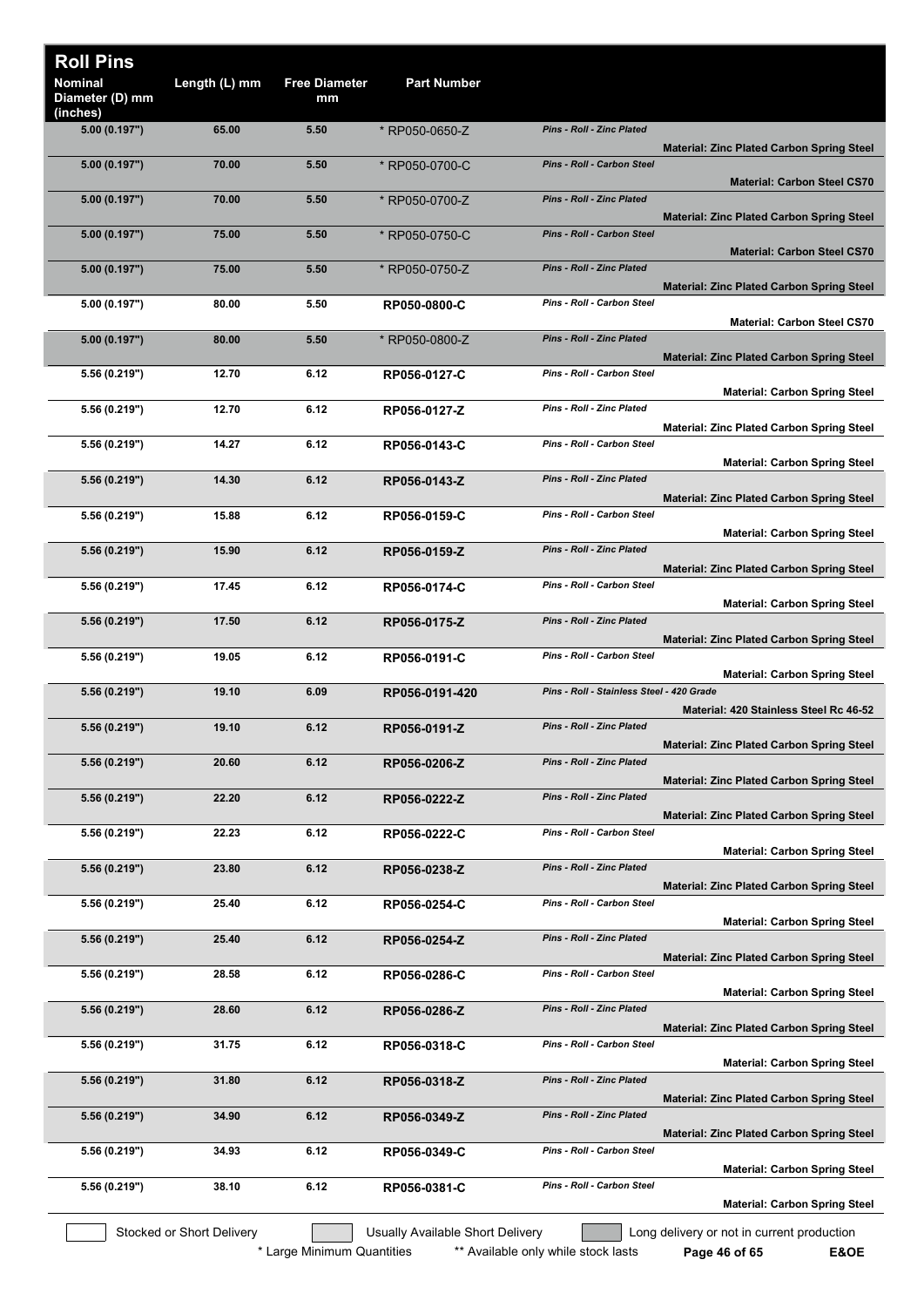|                                                  |                                           | <b>Part Number</b>               | <b>Free Diameter</b><br>mm | Length (L) mm             | <b>Roll Pins</b><br><b>Nominal</b><br>Diameter (D) mm |
|--------------------------------------------------|-------------------------------------------|----------------------------------|----------------------------|---------------------------|-------------------------------------------------------|
| <b>Material: Zinc Plated Carbon Spring Steel</b> | Pins - Roll - Zinc Plated                 | RP056-0381-Z                     | 6.12                       | 38.10                     | (inches)<br>5.56 (0.219")                             |
| <b>Material: Carbon Spring Steel</b>             | Pins - Roll - Carbon Steel                | RP056-0413-C                     | 6.12                       | 41.28                     | 5.56 (0.219")                                         |
| <b>Material: Zinc Plated Carbon Spring Steel</b> | Pins - Roll - Zinc Plated                 | RP056-0413-Z                     | 6.12                       | 41.30                     | 5.56 (0.219")                                         |
| <b>Material: Carbon Spring Steel</b>             | Pins - Roll - Carbon Steel                | RP056-0445-C                     | 6.12                       | 44.45                     | 5.56 (0.219")                                         |
| <b>Material: Zinc Plated Carbon Spring Steel</b> | Pins - Roll - Zinc Plated                 | RP056-0445-Z                     | 6.12                       | 44.50                     | 5.56 (0.219")                                         |
| <b>Material: Zinc Plated Carbon Spring Steel</b> | Pins - Roll - Zinc Plated                 | RP056-0476-Z                     | 6.12                       | 47.60                     | 5.56 (0.219")                                         |
| <b>Material: Carbon Spring Steel</b>             | Pins - Roll - Carbon Steel                | RP056-0508-C                     | 6.12                       | 50.80                     | 5.56 (0.219")                                         |
| <b>Material: Zinc Plated Carbon Spring Steel</b> | Pins - Roll - Zinc Plated                 | RP056-0508-Z                     | 6.12                       | 50.80                     | 5.56 (0.219")                                         |
| <b>Material: Carbon Spring Steel</b>             | Pins - Roll - Carbon Steel                | RP056-0572-C                     | 6.12                       | 57.15                     | 5.56 (0.219")                                         |
| <b>Material: Zinc Plated Carbon Spring Steel</b> | Pins - Roll - Zinc Plated                 | RP056-0572-Z                     | 6.12                       | 57.20                     | 5.56 (0.219")                                         |
|                                                  | Pins - Roll - Carbon Steel                | RP056-0635-C                     | 6.12                       | 63.50                     | 5.56 (0.219")                                         |
| <b>Material: Carbon Spring Steel</b>             | Pins - Roll - Zinc Plated                 | RP056-0635-Z                     | 6.12                       | 63.50                     | 5.56 (0.219")                                         |
| <b>Material: Zinc Plated Carbon Spring Steel</b> | Pins - Roll - Zinc Plated                 | RP056-0699-Z                     | 6.12                       | 69.90                     | 5.56 (0.219")                                         |
| <b>Material: Zinc Plated Carbon Spring Steel</b> | Pins - Roll - Carbon Steel                | RP056-0762-C                     | 6.12                       | 76.20                     | 5.56 (0.219")                                         |
| <b>Material: Carbon Spring Steel</b>             | Pins - Roll - Zinc Plated                 | RP056-0762-Z                     | 6.12                       | 76.20                     | 5.56 (0.219")                                         |
| <b>Material: Zinc Plated Carbon Spring Steel</b> | Pins - Roll - Stainless Steel - 300 Grade | RP060-0100-4                     | 6.60                       | 10.00                     | 6.00(0.236")                                          |
| <b>Material: 304 Stainless</b>                   | <b>Pins - Roll - Carbon Steel</b>         | * RP060-0100-C                   | 6.60                       | 10.00                     | 6.00(0.236")                                          |
| <b>Material: Carbon Steel CS70</b>               | Pins - Roll - Stainless Steel - 300 Grade | RP060-0120-4                     | 6.60                       | 12.00                     | 6.00(0.236")                                          |
| <b>Material: 304 Stainless</b>                   | Pins - Roll - Carbon Steel                | * RP060-0120-C                   | 6.60                       | 12.00                     | 6.00(0.236")                                          |
| <b>Material: Carbon Steel CS70</b>               | <b>Pins - Roll - Zinc Plated</b>          | RP060-0120-Z                     | 6.60                       | 12.00                     | 6.00(0.236")                                          |
| <b>Material: Zinc Plated Carbon Spring Steel</b> | Pins - Roll - Stainless Steel - 300 Grade | RP060-0140-4                     | 6.60                       | 14.00                     | 6.00(0.236")                                          |
| <b>Material: 304 Stainless</b>                   | Pins - Roll - Carbon Steel                | * RP060-0140-C                   | 6.60                       | 14.00                     | 6.00(0.236")                                          |
| <b>Material: Carbon Steel CS70</b>               | Pins - Roll - Zinc Plated                 | RP060-0140-Z                     | 6.60                       | 14.00                     | 6.00(0.236")                                          |
| <b>Material: Zinc Plated Carbon Spring Steel</b> | Pins - Roll - Stainless Steel - 300 Grade | RP060-0160-4                     | 6.60                       | 16.00                     | 6.00(0.236")                                          |
| <b>Material: 304 Stainless</b>                   | Pins - Roll - Carbon Steel                | RP060-0160-C                     | 6.60                       | 16.00                     | 6.00(0.236")                                          |
| <b>Material: Carbon Steel CS70</b>               | Pins - Roll - Zinc Plated                 | RP060-0160-Z                     | 6.60                       | 16.00                     | 6.00(0.236")                                          |
| <b>Material: Zinc Plated Carbon Spring Steel</b> | Pins - Roll - Stainless Steel - 300 Grade | RP060-0180-4                     | 6.60                       | 18.00                     | 6.00(0.236")                                          |
| <b>Material: 304 Stainless</b>                   | Pins - Roll - Carbon Steel                | ** RP060-0180-C                  | 6.60                       | 18.00                     | 6.00(0.236")                                          |
| <b>Material: Carbon Steel CS70</b>               | Pins - Roll - Zinc Plated                 | RP060-0180-Z                     | 6.60                       | 18.00                     | 6.00(0.236")                                          |
| <b>Material: Zinc Plated Carbon Spring Steel</b> | Pins - Roll - Stainless Steel - 300 Grade | RP060-0200-4                     | 6.60                       | 20.00                     | 6.00(0.236")                                          |
| <b>Material: 304 Stainless</b>                   | Pins - Roll - Carbon Steel                | RP060-0200-C                     | 6.60                       | 20.00                     | 6.00(0.236")                                          |
| <b>Material: Carbon Steel CS70</b>               |                                           |                                  |                            |                           |                                                       |
| Long delivery or not in current production       |                                           | Usually Available Short Delivery |                            | Stocked or Short Delivery |                                                       |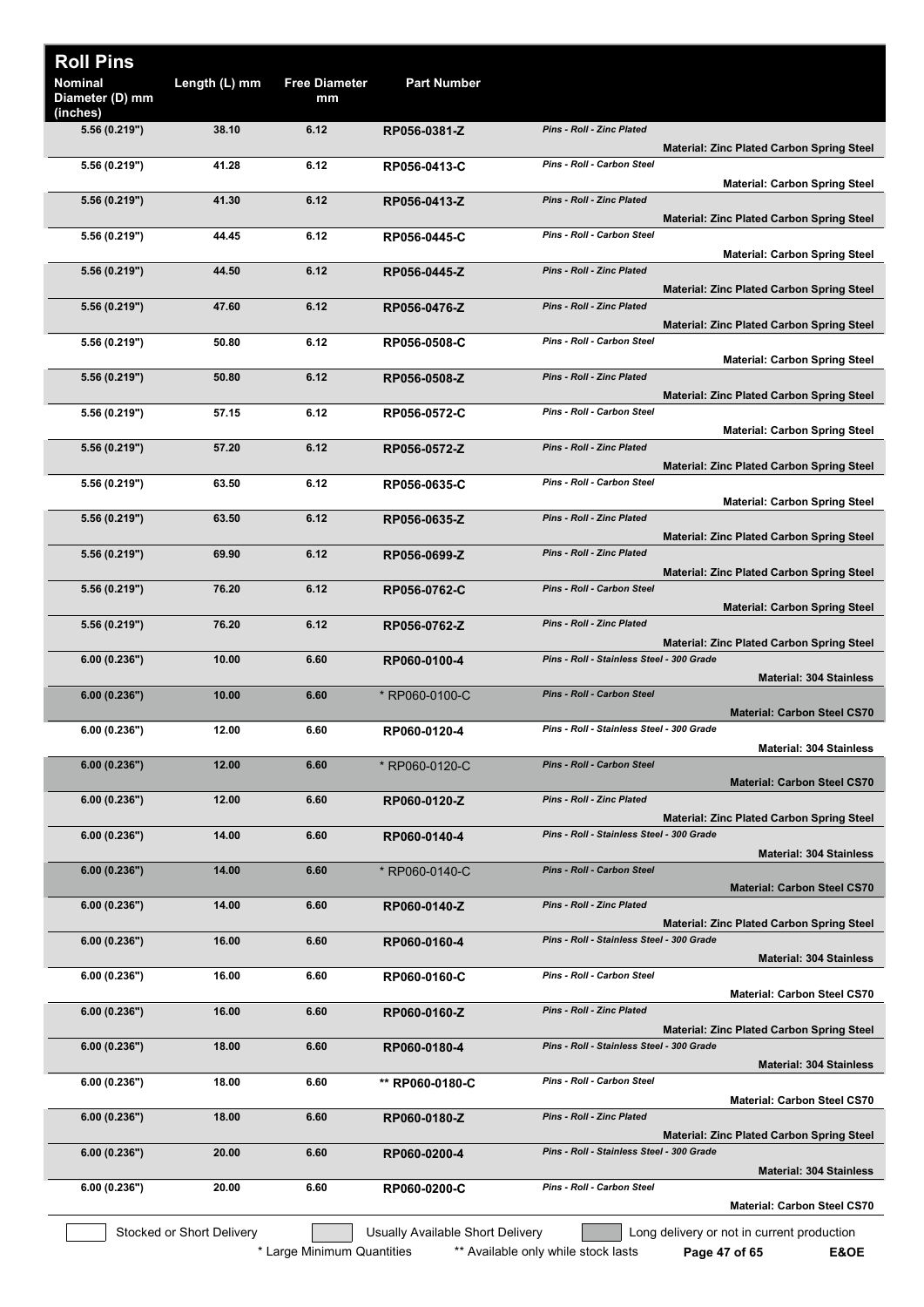| <b>Roll Pins</b>                       |                           |                            |                                  |                                                                                                                                 |
|----------------------------------------|---------------------------|----------------------------|----------------------------------|---------------------------------------------------------------------------------------------------------------------------------|
| Nominal<br>Diameter (D) mm<br>(inches) | Length (L) mm             | <b>Free Diameter</b><br>mm | <b>Part Number</b>               |                                                                                                                                 |
| 6.00(0.236")                           | 20.00                     | 6.60                       | RP060-0200-A-C                   | <b>Pins - Roll - Carbon Steel</b><br><b>Material: Carbon Steel CS70</b>                                                         |
| 6.00(0.236")                           | 20.00                     | 6.60                       | RP060-0200-Z                     | <b>Pins - Roll - Zinc Plated</b>                                                                                                |
| 6.00(0.236")                           | 22.00                     | 6.60                       | RP060-0220-4                     | <b>Material: Zinc Plated Carbon Spring Steel</b><br>Pins - Roll - Stainless Steel - 300 Grade<br><b>Material: 304 Stainless</b> |
| 6.00(0.236")                           | 22.00                     | 6.60                       | * RP060-0220-C                   | <b>Pins - Roll - Carbon Steel</b>                                                                                               |
| 6.00(0.236")                           | 22.00                     | 6.60                       | RP060-0220-A-C                   | <b>Material: Carbon Steel CS70</b><br>Pins - Roll - Carbon Steel                                                                |
| 6.00(0.236")                           | 22.00                     | 6.60                       | RP060-0220-Z                     | <b>Material: Carbon Steel CS70</b><br><b>Pins - Roll - Zinc Plated</b>                                                          |
| 6.00(0.236")                           | 24.00                     | 6.60                       | RP060-0240-4                     | <b>Material: Zinc Plated Carbon Spring Steel</b><br>Pins - Roll - Stainless Steel - 300 Grade                                   |
| 6.00(0.236")                           | 24.00                     | 6.60                       | RP060-0240-C                     | <b>Material: 304 Stainless</b><br>Pins - Roll - Carbon Steel                                                                    |
| 6.00(0.236")                           | 24.00                     | 6.60                       | RP060-0240-Z                     | <b>Material: Carbon Steel CS70</b><br><b>Pins - Roll - Zinc Plated</b>                                                          |
| 6.00(0.236")                           | 25.00                     | 6.60                       | RP060-0250-C                     | <b>Material: Zinc Plated Carbon Spring Steel</b><br><b>Pins - Roll - Carbon Steel</b>                                           |
| 6.00(0.236")                           | 26.00                     | 6.60                       | RP060-0260-4                     | <b>Material: Carbon Steel CS70</b><br>Pins - Roll - Stainless Steel - 300 Grade                                                 |
|                                        |                           |                            |                                  | <b>Material: 304 Stainless</b>                                                                                                  |
| 6.00(0.236")                           | 26.00                     | 6.60                       | RP060-0260-C                     | Pins - Roll - Carbon Steel<br><b>Material: Carbon Steel CS70</b>                                                                |
| 6.00(0.236")                           | 26.00                     | 6.60                       | RP060-0260-Z                     | <b>Pins - Roll - Zinc Plated</b><br><b>Material: Zinc Plated Carbon Spring Steel</b>                                            |
| 6.00(0.236")                           | 28.00                     | 6.60                       | RP060-0280-4                     | Pins - Roll - Stainless Steel - 300 Grade                                                                                       |
| 6.00(0.236")                           | 28.00                     | 6.60                       | RP060-0280-C                     | <b>Material: 304 Stainless</b><br>Pins - Roll - Carbon Steel                                                                    |
|                                        | 28.00                     | 6.60                       |                                  | <b>Material: Carbon Steel CS70</b><br>Pins - Roll - Carbon Steel                                                                |
| 6.00(0.236")                           |                           |                            | RP060-0280-A-C                   | <b>Material: Carbon Steel CS70</b>                                                                                              |
| 6.00(0.236")                           | 28.00                     | 6.60                       | RP060-0280-Z                     | <b>Pins - Roll - Zinc Plated</b><br><b>Material: Zinc Plated Carbon Spring Steel</b>                                            |
| 6.00(0.236")                           | 30.00                     | 6.60                       | RP060-0300-4                     | Pins - Roll - Stainless Steel - 300 Grade<br><b>Material: 304 Stainless</b>                                                     |
| 6.00(0.236")                           | 30.00                     | 6.60                       | RP060-0300-420                   | Pins - Roll - Stainless Steel - 420 Grade                                                                                       |
| 6.00(0.236")                           | 30.00                     | 6.60                       | RP060-0300-C                     | Material: 420 Stainless Steel Rc 46-52<br>Pins - Roll - Carbon Steel                                                            |
| 6.00(0.236")                           | 30.00                     | 6.60                       | RP060-0300-A-C                   | <b>Material: Carbon Steel CS70</b><br>Pins - Roll - Carbon Steel                                                                |
| 6.00(0.236")                           | 30.00                     | 6.60                       | RP060-0300-Z                     | <b>Material: Carbon Steel CS70</b><br>Pins - Roll - Zinc Plated                                                                 |
| 6.00(0.236")                           | 32.00                     | 6.60                       | RP060-0320-4                     | <b>Material: Zinc Plated Carbon Spring Steel</b><br>Pins - Roll - Stainless Steel - 300 Grade                                   |
|                                        |                           |                            |                                  | <b>Material: 304 Stainless</b>                                                                                                  |
| 6.00(0.236")                           | 32.00                     | 6.60                       | ** RP060-0320-C                  | Pins - Roll - Carbon Steel<br><b>Material: Carbon Steel CS70</b>                                                                |
| 6.00(0.236")                           | 32.00                     | 6.60                       | * RP060-0320-Z                   | <b>Pins - Roll - Zinc Plated</b><br><b>Material: Zinc Plated Carbon Spring Steel</b>                                            |
| 6.00(0.236")                           | 35.00                     | 6.60                       | RP060-0350-4                     | Pins - Roll - Stainless Steel - 300 Grade<br><b>Material: 304 Stainless</b>                                                     |
| 6.00(0.236")                           | 35.00                     | 6.60                       | RP060-0350-A-C                   | Pins - Roll - Carbon Steel<br><b>Material: Carbon Steel CS70</b>                                                                |
| 6.00(0.236")                           | 35.00                     | 6.60                       | * RP060-0350-Z                   | <b>Pins - Roll - Zinc Plated</b><br><b>Material: Zinc Plated Carbon Spring Steel</b>                                            |
| 6.00(0.236")                           | 36.00                     | 6.60                       | RP060-0360-A-C                   | Pins - Roll - Carbon Steel                                                                                                      |
| 6.00(0.236")                           | 36.00                     | 6.60                       | * RP060-0360-Z                   | <b>Material: Carbon Steel CS70</b><br>Pins - Roll - Zinc Plated                                                                 |
| 6.00(0.236")                           | 40.00                     | 6.60                       | RP060-0400-4                     | <b>Material: Zinc Plated Carbon Spring Steel</b><br>Pins - Roll - Stainless Steel - 300 Grade                                   |
|                                        |                           |                            |                                  | <b>Material: 304 Stainless</b>                                                                                                  |
|                                        | Stocked or Short Delivery |                            | Usually Available Short Delivery | Long delivery or not in current production                                                                                      |

\* Large Minimum Quantities \*\* Available only while stock lasts **Page 48 of 65 E&OE**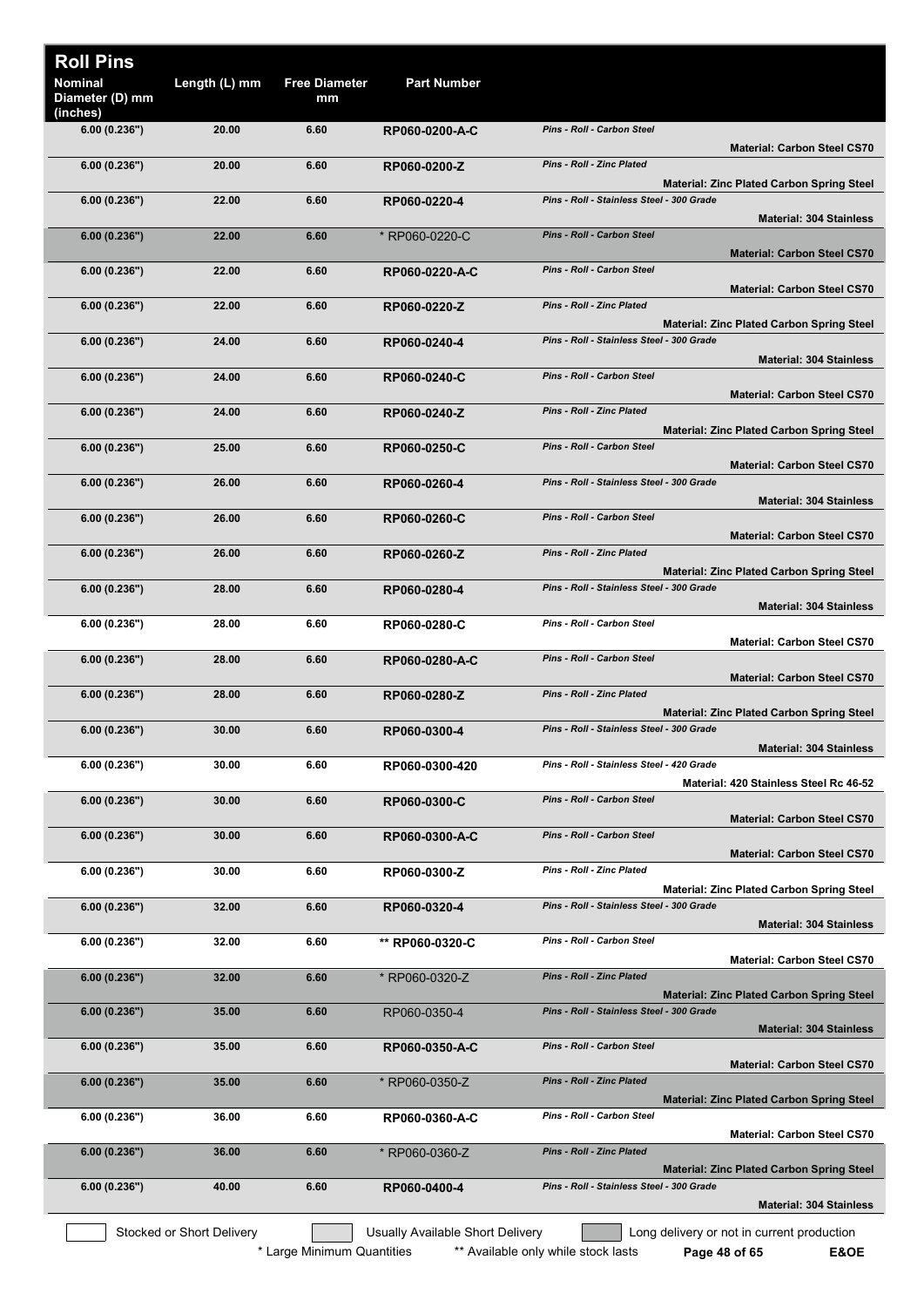| <b>Roll Pins</b><br>Nominal<br>Diameter (D) mm | Length (L) mm | <b>Free Diameter</b><br>mm | <b>Part Number</b> |                                           |                                                  |
|------------------------------------------------|---------------|----------------------------|--------------------|-------------------------------------------|--------------------------------------------------|
| (inches)                                       |               |                            |                    |                                           |                                                  |
| 6.00(0.236")                                   | 40.00         | 6.60                       | RP060-0400-C       | Pins - Roll - Carbon Steel                | <b>Material: Carbon Steel CS70</b>               |
| 6.00(0.236")                                   | 40.00         | 6.60                       | RP060-0400-A-C     | Pins - Roll - Carbon Steel                | <b>Material: Carbon Steel CS70</b>               |
| 6.00(0.236")                                   | 40.00         | 6.60                       | * RP060-0400-Z     | <b>Pins - Roll - Zinc Plated</b>          |                                                  |
| 6.00(0.236")                                   | 45.00         | 6.60                       | RP060-0450-4       | Pins - Roll - Stainless Steel - 300 Grade | <b>Material: Zinc Plated Carbon Spring Steel</b> |
|                                                |               |                            |                    |                                           | <b>Material: 304 Stainless</b>                   |
| 6.00(0.236")                                   | 45.00         | 6.60                       | RP060-0450-A-C     | Pins - Roll - Carbon Steel                | <b>Material: Carbon Steel CS70</b>               |
| 6.00(0.236")                                   | 45.00         | 6.60                       | RP060-0450-C       | <b>Pins - Roll - Carbon Steel</b>         | <b>Material: Carbon Steel CS70</b>               |
| 6.00(0.236")                                   | 45.00         | 6.60                       | * RP060-0450-Z     | <b>Pins - Roll - Zinc Plated</b>          |                                                  |
|                                                |               |                            |                    | Pins - Roll - Stainless Steel - 300 Grade | <b>Material: Zinc Plated Carbon Spring Steel</b> |
| 6.00(0.236")                                   | 50.00         | 6.60                       | RP060-0500-4       |                                           | <b>Material: 304 Stainless</b>                   |
| 6.00(0.236")                                   | 50.00         | 6.60                       | RP060-0500-A-C     | Pins - Roll - Carbon Steel                | <b>Material: Carbon Steel CS70</b>               |
| 6.00(0.236")                                   | 50.00         | 6.60                       | RP060-0500-C       | Pins - Roll - Carbon Steel                | <b>Material: Carbon Steel CS70</b>               |
| 6.00(0.236")                                   | 50.00         | 6.60                       | * RP060-0500-Z     | <b>Pins - Roll - Zinc Plated</b>          |                                                  |
|                                                |               |                            |                    | Pins - Roll - Carbon Steel                | <b>Material: Zinc Plated Carbon Spring Steel</b> |
| 6.00(0.236")                                   | 55.00         | 6.60                       | * RP060-0550-C     |                                           | <b>Material: Carbon Steel CS70</b>               |
| 6.00(0.236")                                   | 55.00         | 6.60                       | RP060-0550-A-C     | Pins - Roll - Carbon Steel                | <b>Material: Carbon Steel CS70</b>               |
| 6.00(0.236")                                   | 55.00         | 6.60                       | * RP060-0550-Z     | <b>Pins - Roll - Zinc Plated</b>          | <b>Material: Zinc Plated Carbon Spring Steel</b> |
| 6.00(0.236")                                   | 60.00         | 6.60                       | * RP060-0600-C     | <b>Pins - Roll - Carbon Steel</b>         |                                                  |
| 6.00(0.236")                                   | 60.00         | 6.60                       | RP060-0600-A-C     | Pins - Roll - Carbon Steel                | <b>Material: Carbon Steel CS70</b>               |
| 6.00(0.236")                                   | 60.00         | 6.60                       | * RP060-0600-Z     | <b>Pins - Roll - Zinc Plated</b>          | <b>Material: Carbon Steel CS70</b>               |
| 6.00(0.236")                                   | 65.00         | 6.60                       | RP060-0650-C       | Pins - Roll - Carbon Steel                | <b>Material: Zinc Plated Carbon Spring Steel</b> |
|                                                |               |                            |                    |                                           | <b>Material: Carbon Steel CS70</b>               |
| 6.00(0.236")                                   | 65.00         | 6.60                       | * RP060-0650-Z     | Pins - Roll - Zinc Plated                 | <b>Material: Zinc Plated Carbon Spring Steel</b> |
| 6.00(0.236")                                   | 70.00         | 6.60                       | * RP060-0700-C     | Pins - Roll - Carbon Steel                | <b>Material: Carbon Steel CS70</b>               |
| 6.00(0.236")                                   | 70.00         | 6.60                       | RP060-0700-A-C     | Pins - Roll - Carbon Steel                | <b>Material: Carbon Steel CS70</b>               |
| 6.00(0.236")                                   | 70.00         | 6.60                       | * RP060-0700-Z     | Pins - Roll - Zinc Plated                 |                                                  |
|                                                |               |                            |                    |                                           | <b>Material: Zinc Plated Carbon Spring Steel</b> |
| 6.00(0.236")                                   | 75.00         | 6.60                       | * RP060-0750-C     | <b>Pins - Roll - Carbon Steel</b>         | <b>Material: Carbon Steel CS70</b>               |
| 6.00(0.236")                                   | 75.00         | 6.60                       | * RP060-0750-Z     | <b>Pins - Roll - Zinc Plated</b>          | <b>Material: Zinc Plated Carbon Spring Steel</b> |
| 6.00(0.236")                                   | 80.00         | 6.60                       | RP060-0800-C       | Pins - Roll - Carbon Steel                | <b>Material: Carbon Steel CS70</b>               |
| 6.00(0.236")                                   | 80.00         | 6.60                       | * RP060-0800-Z     | <b>Pins - Roll - Zinc Plated</b>          |                                                  |
| 6.00(0.236")                                   | 85.00         | 6.60                       | RP060-0850-C       | Pins - Roll - Carbon Steel                | <b>Material: Zinc Plated Carbon Spring Steel</b> |
| 6.00(0.236")                                   | 90.00         | 6.60                       | * RP060-0900-C     | Pins - Roll - Carbon Steel                | <b>Material: Carbon Steel CS70</b>               |
|                                                | 90.00         | 6.60                       |                    | Pins - Roll - Zinc Plated                 | <b>Material: Carbon Steel CS70</b>               |
| 6.00(0.236")                                   |               |                            | * RP060-0900-Z     |                                           | <b>Material: Zinc Plated Carbon Spring Steel</b> |
| 6.00(0.236")                                   | 95.00         | 6.60                       | * RP060-0950-C     | Pins - Roll - Carbon Steel                | <b>Material: Carbon Steel CS70</b>               |
| 6.00(0.236")                                   | 95.00         | 6.60                       | * RP060-0950-Z     | <b>Pins - Roll - Zinc Plated</b>          | <b>Material: Zinc Plated Carbon Spring Steel</b> |
|                                                |               |                            |                    |                                           |                                                  |

Stocked or Short Delivery **The Contract Contract Contract Contract** Long delivery or not in current production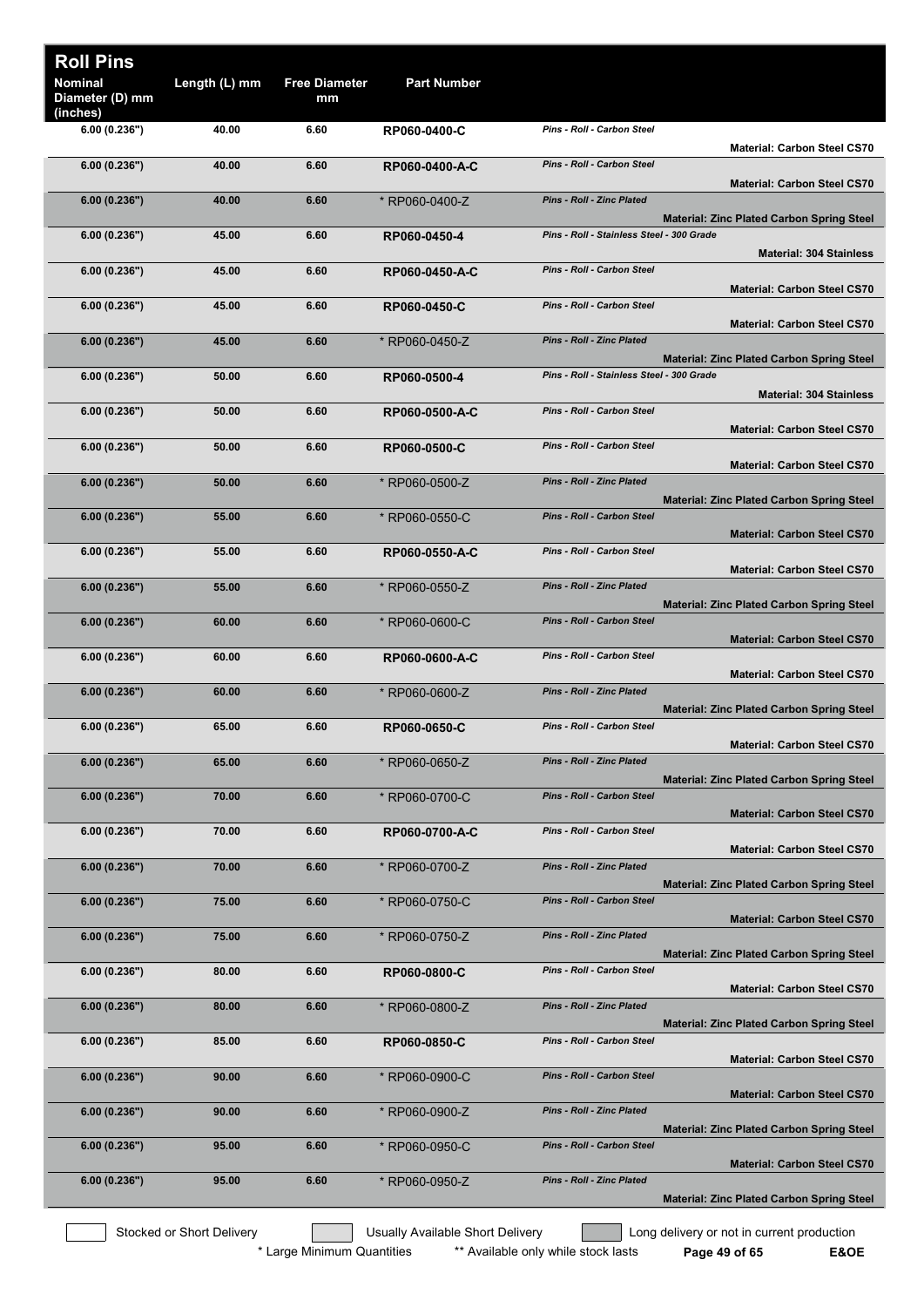| <b>Roll Pins</b>                              |                           |                            |                                  |                                           |                                                  |
|-----------------------------------------------|---------------------------|----------------------------|----------------------------------|-------------------------------------------|--------------------------------------------------|
| <b>Nominal</b><br>Diameter (D) mm<br>(inches) | Length (L) mm             | <b>Free Diameter</b><br>mm | <b>Part Number</b>               |                                           |                                                  |
| 6.00(0.236")                                  | 100.00                    | 6.60                       | * RP060-1000-C                   | <b>Pins - Roll - Carbon Steel</b>         | <b>Material: Carbon Steel CS70</b>               |
| 6.00(0.236")                                  | 100.00                    | 6.60                       | * RP060-1000-Z                   | Pins - Roll - Zinc Plated                 | <b>Material: Zinc Plated Carbon Spring Steel</b> |
| 6.35(0.250")                                  | 9.53                      | 6.98                       | RP064-0095-C                     | Pins - Roll - Carbon Steel                | <b>Material: Carbon Spring Steel</b>             |
| 6.35(0.250")                                  | 12.70                     | 6.98                       | RP064-0127-C                     | Pins - Roll - Carbon Steel                | <b>Material: Carbon Spring Steel</b>             |
| 6.35(0.250")                                  | 12.70                     | 6.98                       | RP064-0127-Z                     | Pins - Roll - Zinc Plated                 | <b>Material: Zinc Plated Carbon Spring Steel</b> |
| 6.35(0.250")                                  | 14.27                     | 6.98                       | RP064-0143-C                     | Pins - Roll - Carbon Steel                | <b>Material: Carbon Spring Steel</b>             |
| 6.35(0.250")                                  | 15.80                     | 6.98                       | * RP064-0158-C                   | Pins - Roll - Carbon Steel                | <b>Material: Carbon Spring Steel</b>             |
| 6.35(0.250")                                  | 15.88                     | 6.98                       | RP064-0159-420                   | Pins - Roll - Stainless Steel - 420 Grade | Material: 420 Stainless Steel Rc 46-52           |
| 6.35(0.250")                                  | 15.88                     | 6.98                       | RP064-0159-C                     | Pins - Roll - Carbon Steel                | <b>Material: Carbon Spring Steel</b>             |
| 6.35(0.250")                                  | 15.90                     | 6.98                       | RP064-0159-Z                     | Pins - Roll - Zinc Plated                 | <b>Material: Zinc Plated Carbon Spring Steel</b> |
| 6.35(0.250")                                  | 17.45                     | 6.98                       | RP064-0174-C                     | Pins - Roll - Carbon Steel                | <b>Material: Carbon Spring Steel</b>             |
| 6.35(0.250")                                  | 17.50                     | 6.98                       | RP064-0175-Z                     | Pins - Roll - Zinc Plated                 |                                                  |
| 6.35(0.250")                                  | 19.05                     | 6.98                       | RP064-0191-420                   | Pins - Roll - Stainless Steel - 420 Grade | <b>Material: Zinc Plated Carbon Spring Steel</b> |
| 6.35(0.250")                                  | 19.05                     | 6.98                       | RP064-0191-C                     | Pins - Roll - Carbon Steel                | Material: 420 Stainless Steel Rc 46-52           |
| 6.35(0.250")                                  | 19.10                     | 6.98                       | RP064-0191-Z                     | Pins - Roll - Zinc Plated                 | <b>Material: Carbon Spring Steel</b>             |
| 6.35(0.250")                                  | 20.60                     | 6.98                       | RP064-0206-Z                     | Pins - Roll - Zinc Plated                 | <b>Material: Zinc Plated Carbon Spring Steel</b> |
| 6.35(0.250")                                  | 20.62                     | 6.98                       | RP064-0206-C                     | Pins - Roll - Carbon Steel                | <b>Material: Zinc Plated Carbon Spring Steel</b> |
| 6.35(0.250")                                  | 22.20                     | 6.98                       | RP064-0222-Z                     | Pins - Roll - Zinc Plated                 | <b>Material: Carbon Spring Steel</b>             |
| 6.35(0.250")                                  | 22.23                     | 6.98                       | RP064-0222-C                     | Pins - Roll - Carbon Steel                | <b>Material: Zinc Plated Carbon Spring Steel</b> |
| 6.35(0.250")                                  | 23.80                     | 6.98                       | RP064-0238-C                     | Pins - Roll - Carbon Steel                | <b>Material: Carbon Spring Steel</b>             |
| 6.35(0.250")                                  | 23.80                     | 6.98                       | RP064-0238-Z                     | Pins - Roll - Zinc Plated                 | <b>Material: Carbon Spring Steel</b>             |
| 6.35(0.250")                                  | 25.40                     | 6.98                       | RP064-0254-420                   | Pins - Roll - Stainless Steel - 420 Grade | <b>Material: Zinc Plated Carbon Spring Steel</b> |
| 6.35(0.250")                                  | 25.40                     | 6.98                       | RP064-0254-C                     | <b>Pins - Roll - Carbon Steel</b>         | Material: 420 Stainless Steel Rc 46-52           |
| 6.35(0.250")                                  | 25.40                     | 6.98                       | RP064-0254-Z                     | Pins - Roll - Zinc Plated                 | <b>Material: Carbon Spring Steel</b>             |
| 6.35(0.250")                                  | 28.58                     | 6.98                       | RP064-0286-C                     | Pins - Roll - Carbon Steel                | <b>Material: Zinc Plated Carbon Spring Steel</b> |
| 6.35(0.250")                                  | 28.60                     | 6.98                       | RP064-0286-Z                     | Pins - Roll - Zinc Plated                 | <b>Material: Carbon Spring Steel</b>             |
| 6.35(0.250")                                  | 31.75                     | 6.98                       | RP064-0318-C                     | Pins - Roll - Carbon Steel                | <b>Material: Zinc Plated Carbon Spring Steel</b> |
|                                               | 31.80                     | 6.98                       |                                  | Pins - Roll - Zinc Plated                 | <b>Material: Carbon Spring Steel</b>             |
| 6.35(0.250")                                  |                           |                            | RP064-0318-Z                     |                                           | <b>Material: Zinc Plated Carbon Spring Steel</b> |
| 6.35(0.250")                                  | 34.90                     | 6.98                       | RP064-0349-Z                     | Pins - Roll - Zinc Plated                 | <b>Material: Zinc Plated Carbon Spring Steel</b> |
| 6.35(0.250")                                  | 34.93                     | 6.98                       | RP064-0349-C                     | Pins - Roll - Carbon Steel                | <b>Material: Carbon Spring Steel</b>             |
| 6.35(0.250")                                  | 38.10                     | 6.98                       | RP064-0381-420                   | Pins - Roll - Stainless Steel - 420 Grade | Material: 420 Stainless Steel Rc 46-52           |
|                                               | Stocked or Short Delivery |                            | Usually Available Short Delivery |                                           | Long delivery or not in current production       |

\* Large Minimum Quantities \*\* Available only while stock lasts **Page 50 of 65 E&OE**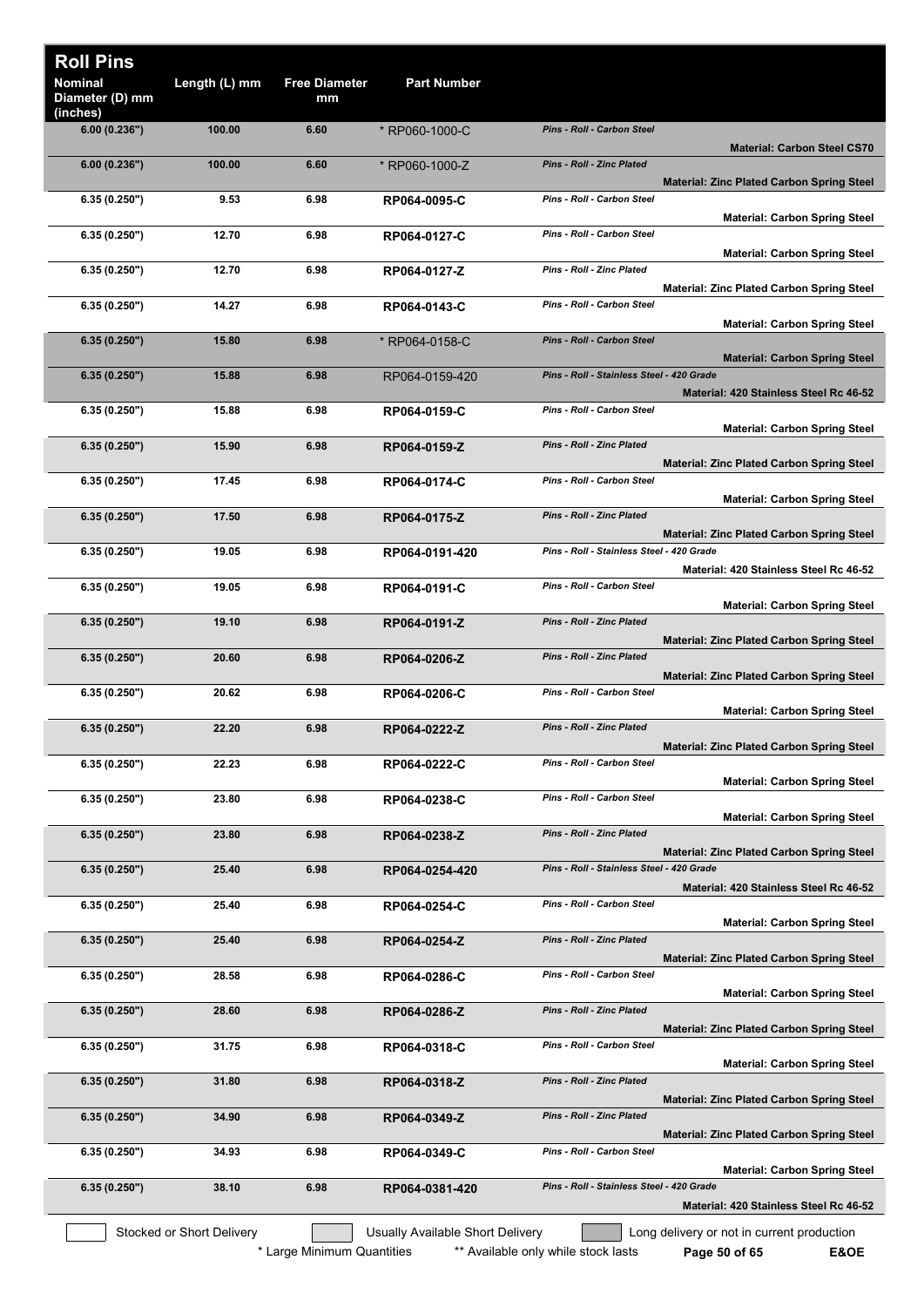| <b>Roll Pins</b><br><b>Nominal</b><br>Diameter (D) mm | Length (L) mm             | <b>Free Diameter</b><br>mm | <b>Part Number</b>               |                                           |                                                                              |
|-------------------------------------------------------|---------------------------|----------------------------|----------------------------------|-------------------------------------------|------------------------------------------------------------------------------|
| (inches)<br>6.35(0.250")                              | 38.10                     | 6.98                       | RP064-0381-C                     | Pins - Roll - Carbon Steel                |                                                                              |
| 6.35(0.250")                                          | 38.10                     | 6.98                       | RP064-0381-Z                     | Pins - Roll - Carbon Steel                | <b>Material: Carbon Spring Steel</b><br><b>Material: Carbon Spring Steel</b> |
| 6.35(0.250")                                          | 41.28                     | 6.98                       | RP064-0413-C                     | <b>Pins - Roll - Carbon Steel</b>         | <b>Material: Carbon Spring Steel</b>                                         |
| 6.35(0.250")                                          | 41.30                     | 6.98                       | RP064-0413-Z                     | <b>Pins - Roll - Zinc Plated</b>          | Material: Zinc Plated Carbon Spring Steel                                    |
| 6.35(0.250")                                          | 44.45                     | 6.98                       | RP064-0445-420                   | Pins - Roll - Stainless Steel - 420 Grade | Material: 420 Stainless Steel Rc 46-52                                       |
| 6.35(0.250")                                          | 44.45                     | 6.98                       | RP064-0445-C                     | Pins - Roll - Carbon Steel                | <b>Material: Carbon Spring Steel</b>                                         |
| 6.35(0.250")                                          | 44.50                     | 6.98                       | RP064-0445-Z                     | Pins - Roll - Zinc Plated                 | <b>Material: Zinc Plated Carbon Spring Steel</b>                             |
| 6.35(0.250")                                          | 47.60                     | 6.98                       | RP064-0476-Z                     | Pins - Roll - Zinc Plated                 | <b>Material: Zinc Plated Carbon Spring Steel</b>                             |
| 6.35(0.250")                                          | 47.63                     | 6.98                       | RP064-0476-C                     | <b>Pins - Roll - Carbon Steel</b>         | <b>Material: Carbon Spring Steel</b>                                         |
| 6.35(0.250")                                          | 50.80                     | 6.98                       | RP064-0508-420                   | Pins - Roll - Stainless Steel - 420 Grade | Material: 420 Stainless Steel Rc 46-52                                       |
| 6.35(0.250")                                          | 50.80                     | 6.98                       | * RP064-0508-Z                   | <b>Pins - Roll - Carbon Steel</b>         | <b>Material: Carbon Spring Steel</b>                                         |
| 6.35(0.250")                                          | 50.80                     | 6.98                       | RP064-0508-C                     | Pins - Roll - Carbon Steel                | <b>Material: Carbon Spring Steel</b>                                         |
| 6.35(0.250")                                          | 57.15                     | 6.98                       | RP064-0572-C                     | Pins - Roll - Carbon Steel                | <b>Material: Carbon Spring Steel</b>                                         |
| 6.35(0.250")                                          | 57.20                     | 6.98                       | RP064-0572-Z                     | Pins - Roll - Zinc Plated                 | <b>Material: Zinc Plated Carbon Spring Steel</b>                             |
| 6.35(0.250")                                          | 63.50                     | 6.98                       | RP064-0635-C                     | Pins - Roll - Carbon Steel                | <b>Material: Carbon Spring Steel</b>                                         |
| 6.35(0.250")                                          | 63.50                     | 6.98                       | RP064-0635-Z                     | <b>Pins - Roll - Zinc Plated</b>          | <b>Material: Zinc Plated Carbon Spring Steel</b>                             |
| 6.35(0.250")                                          | 69.85                     | 6.98                       | RP064-0699-C                     | Pins - Roll - Carbon Steel                | <b>Material: Carbon Spring Steel</b>                                         |
| 6.35(0.250")                                          | 69.90                     | 6.98                       | RP064-0699-Z                     | Pins - Roll - Zinc Plated                 | <b>Material: Zinc Plated Carbon Spring Steel</b>                             |
| 6.35(0.250")                                          | 76.20                     | 6.98                       | RP064-0762-C                     | Pins - Roll - Carbon Steel                | <b>Material: Carbon Spring Steel</b>                                         |
| 6.35(0.250")                                          | 76.20                     | 6.98                       | RP064-0762-Z                     | Pins - Roll - Zinc Plated                 | <b>Material: Zinc Plated Carbon Spring Steel</b>                             |
| 6.35(0.250")                                          | 82.50                     | 6.98                       | RP064-0825-Z                     | Pins - Roll - Zinc Plated                 | <b>Material: Zinc Plated Carbon Spring Steel</b>                             |
| 6.35(0.250")                                          | 82.55                     | 6.98                       | RP064-0826-C                     | Pins - Roll - Carbon Steel                | <b>Material: Carbon Spring Steel</b>                                         |
| 6.35(0.250")                                          | 88.90                     | 6.98                       | RP064-0889-C                     | Pins - Roll - Carbon Steel                | <b>Material: Carbon Spring Steel</b>                                         |
| 6.35(0.250")                                          | 88.90                     | 6.98                       | RP064-0889-Z                     | Pins - Roll - Zinc Plated                 | <b>Material: Zinc Plated Carbon Spring Steel</b>                             |
| 6.35(0.250")                                          | 101.60                    | 6.98                       | RP064-1016-C                     | Pins - Roll - Carbon Steel                | <b>Material: Carbon Spring Steel</b>                                         |
| 6.35(0.250")                                          | 101.60                    | 6.98                       | RP064-1016-Z                     | Pins - Roll - Zinc Plated                 | <b>Material: Zinc Plated Carbon Spring Steel</b>                             |
| 6.35(0.250")                                          | 114.30                    | 6.98                       | RP064-1143-C                     | Pins - Roll - Carbon Steel                | <b>Material: Carbon Spring Steel</b>                                         |
| 7.94 (0.313")                                         | 19.05                     | 8.73                       | RP079-0191-C                     | Pins - Roll - Carbon Steel                | <b>Material: Carbon Spring Steel</b>                                         |
| 7.94 (0.313")                                         | 19.10                     | 8.73                       | RP079-0191-Z                     | Pins - Roll - Zinc Plated                 | <b>Material: Zinc Plated Carbon Spring Steel</b>                             |
| 7.94 (0.313")                                         | 20.60                     | 8.73                       | RP079-0206-Z                     | Pins - Roll - Zinc Plated                 | <b>Material: Zinc Plated Carbon Spring Steel</b>                             |
| 7.94 (0.313")                                         | 20.62                     | 8.73                       | RP079-0206-C                     | Pins - Roll - Carbon Steel                | <b>Material: Carbon Spring Steel</b>                                         |
|                                                       | Stocked or Short Delivery |                            | Usually Available Short Delivery |                                           | Long delivery or not in current production                                   |

\* Large Minimum Quantities \*\* Available only while stock lasts **Page 51 of 65 E&OE**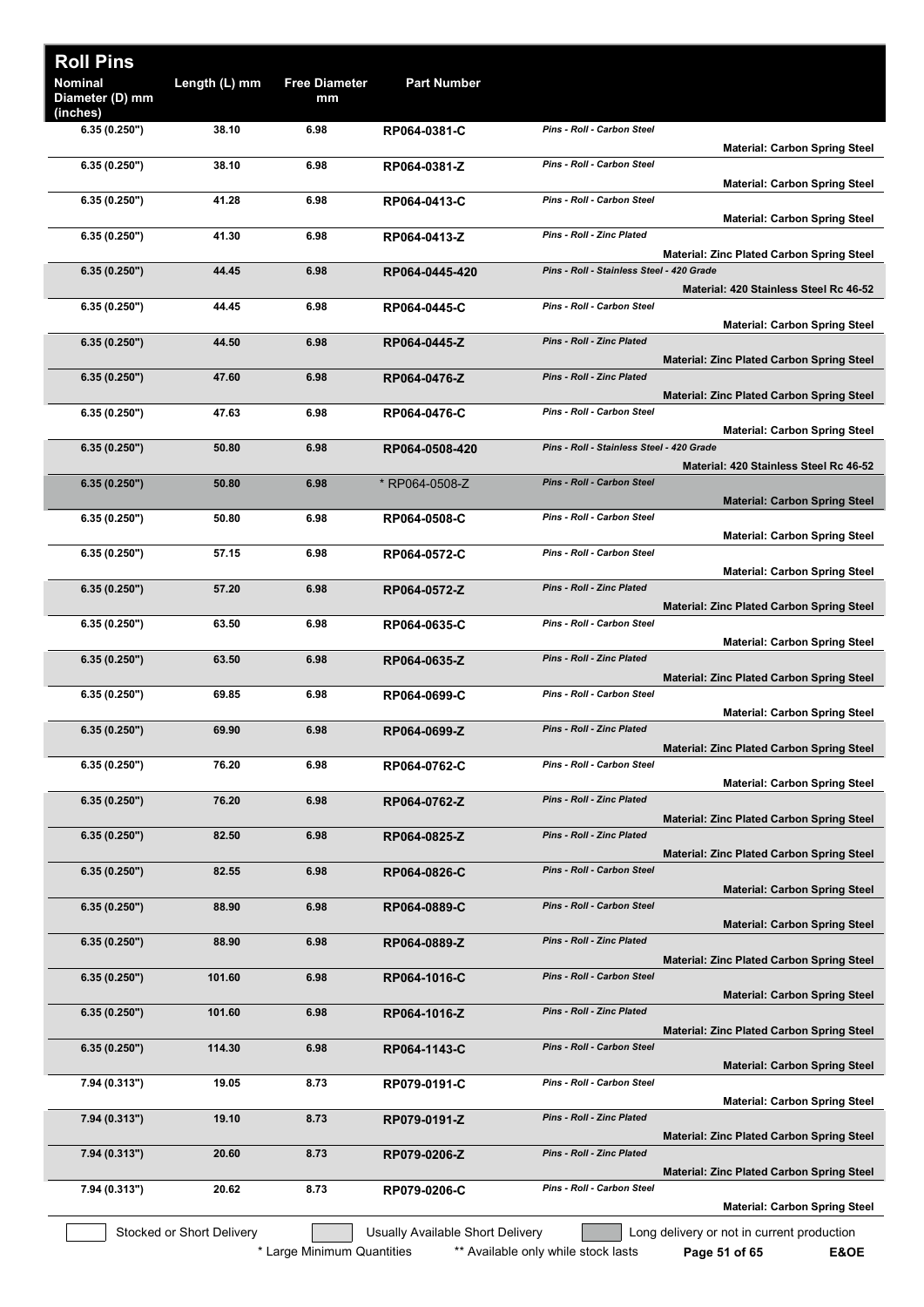| <b>Roll Pins</b>                       |                           |                            |                                  |                                                                                                |
|----------------------------------------|---------------------------|----------------------------|----------------------------------|------------------------------------------------------------------------------------------------|
| Nominal<br>Diameter (D) mm<br>(inches) | Length (L) mm             | <b>Free Diameter</b><br>mm | <b>Part Number</b>               |                                                                                                |
| 7.94 (0.313")                          | 22.20                     | 8.73                       | RP079-0222-Z                     | <b>Pins - Roll - Zinc Plated</b><br><b>Material: Zinc Plated Carbon Spring Steel</b>           |
| 7.94 (0.313")                          | 22.23                     | 8.73                       | RP079-0222-C                     | Pins - Roll - Carbon Steel<br><b>Material: Carbon Spring Steel</b>                             |
| 7.94 (0.313")                          | 23.80                     | 8.73                       | RP079-0238-C                     | Pins - Roll - Carbon Steel<br><b>Material: Carbon Spring Steel</b>                             |
| 7.94 (0.313")                          | 23.80                     | 8.73                       | RP079-0238-Z                     | <b>Pins - Roll - Zinc Plated</b><br><b>Material: Zinc Plated Carbon Spring Steel</b>           |
| 7.94 (0.313")                          | 25.40                     | 8.71                       | RP079-0254-420                   | Pins - Roll - Stainless Steel - 420 Grade<br>Material: 420 Stainless Steel Rc 46-52            |
| 7.94 (0.313")                          | 25.40                     | 8.73                       | RP079-0254-C                     | Pins - Roll - Carbon Steel                                                                     |
| 7.94 (0.313")                          | 25.40                     | 8.73                       | RP079-0254-Z                     | <b>Material: Carbon Spring Steel</b><br>Pins - Roll - Zinc Plated                              |
| 7.94 (0.313")                          | 28.58                     | 8.73                       | RP079-0286-C                     | <b>Material: Zinc Plated Carbon Spring Steel</b><br>Pins - Roll - Carbon Steel                 |
| 7.94 (0.313")                          | 28.60                     | 8.73                       | RP079-0286-Z                     | <b>Material: Carbon Spring Steel</b><br><b>Pins - Roll - Zinc Plated</b>                       |
| 7.94 (0.313")                          | 31.75                     | 8.73                       | RP079-0318-C                     | <b>Material: Zinc Plated Carbon Spring Steel</b><br>Pins - Roll - Carbon Steel                 |
| 7.94 (0.313")                          | 31.80                     | 8.73                       | RP079-0318-Z                     | <b>Material: Carbon Spring Steel</b><br>Pins - Roll - Zinc Plated                              |
| 7.94 (0.313")                          | 34.90                     | 8.73                       | RP079-0349-Z                     | <b>Material: Zinc Plated Carbon Spring Steel</b><br>Pins - Roll - Zinc Plated                  |
| 7.94 (0.313")                          | 34.93                     | 8.73                       | RP079-0349-C                     | <b>Material: Zinc Plated Carbon Spring Steel</b><br>Pins - Roll - Carbon Steel                 |
| 7.94 (0.313")                          | 38.10                     | 8.73                       | RP079-0381-C                     | <b>Material: Carbon Spring Steel</b><br>Pins - Roll - Carbon Steel                             |
| 7.94 (0.313")                          | 38.10                     | 8.73                       | RP079-0381-Z                     | <b>Material: Carbon Spring Steel</b><br>Pins - Roll - Zinc Plated                              |
| 7.94 (0.313")                          | 41.28                     | 8.73                       | RP079-0413-C                     | <b>Material: Zinc Plated Carbon Spring Steel</b><br>Pins - Roll - Carbon Steel                 |
| 7.94 (0.313")                          | 41.30                     | 8.73                       | RP079-0413-Z                     | <b>Material: Carbon Spring Steel</b><br><b>Pins - Roll - Zinc Plated</b>                       |
|                                        | 44.45                     |                            |                                  | <b>Material: Zinc Plated Carbon Spring Steel</b><br>Pins - Roll - Stainless Steel - 420 Grade  |
| 7.94 (0.313")                          |                           | 8.71                       | RP079-0445-420                   | Material: 420 Stainless Steel Rc 46-52                                                         |
| 7.94 (0.313")                          | 44.45                     | 8.73                       | RP079-0445-C                     | Pins - Roll - Carbon Steel<br><b>Material: Carbon Spring Steel</b>                             |
| 7.94 (0.313")                          | 44.50                     | 8.73                       | RP079-0445-Z                     | <b>Pins - Roll - Zinc Plated</b><br><b>Material: Zinc Plated Carbon Spring Steel</b>           |
| 7.94 (0.313")                          | 47.60                     | 8.73                       | RP079-0476-Z                     | Pins - Roll - Zinc Plated<br><b>Material: Zinc Plated Carbon Spring Steel</b>                  |
| 7.94 (0.313")                          | 47.63                     | 8.73                       | RP079-0476-C                     | Pins - Roll - Carbon Steel<br><b>Material: Carbon Spring Steel</b>                             |
| 7.94 (0.313")                          | 50.80                     | 8.73                       | RP079-0508-C                     | Pins - Roll - Carbon Steel<br><b>Material: Carbon Spring Steel</b>                             |
| 7.94 (0.313")                          | 50.80                     | 8.73                       | RP079-0508-Z                     | <b>Pins - Roll - Zinc Plated</b><br><b>Material: Zinc Plated Carbon Spring Steel</b>           |
| 7.94 (0.313")                          | 57.15                     | 8.73                       | RP079-0572-C                     | Pins - Roll - Carbon Steel<br><b>Material: Carbon Spring Steel</b>                             |
| 7.94 (0.313")                          | 57.20                     | 8.73                       | RP079-0572-Z                     | Pins - Roll - Zinc Plated                                                                      |
| 7.94 (0.313")                          | 63.50                     | 8.73                       | RP079-0635-C                     | <b>Material: Zinc Plated Carbon Spring Steel</b><br>Pins - Roll - Carbon Steel                 |
| 7.94 (0.313")                          | 63.50                     | 8.73                       | RP079-0635-Z                     | <b>Material: Carbon Spring Steel</b><br>Pins - Roll - Zinc Plated                              |
| 7.94 (0.313")                          | 69.80                     | 8.73                       | * RP079-0698-C                   | <b>Material: Zinc Plated Carbon Spring Steel</b><br>Pins - Roll - Carbon Steel                 |
| 7.94 (0.313")                          | 69.85                     | 8.73                       | RP079-0699-C                     | <b>Material: Carbon Spring Steel</b><br>Pins - Roll - Carbon Steel                             |
| 7.94 (0.313")                          | 69.90                     | 8.73                       | RP079-0699-Z                     | <b>Material: Carbon Spring Steel</b><br>Pins - Roll - Zinc Plated                              |
|                                        | Stocked or Short Delivery |                            | Usually Available Short Delivery | <b>Material: Zinc Plated Carbon Spring Steel</b><br>Long delivery or not in current production |
|                                        |                           | * Large Minimum Quantities |                                  | ** Available only while stock lasts<br>E&OE<br>Page 52 of 65                                   |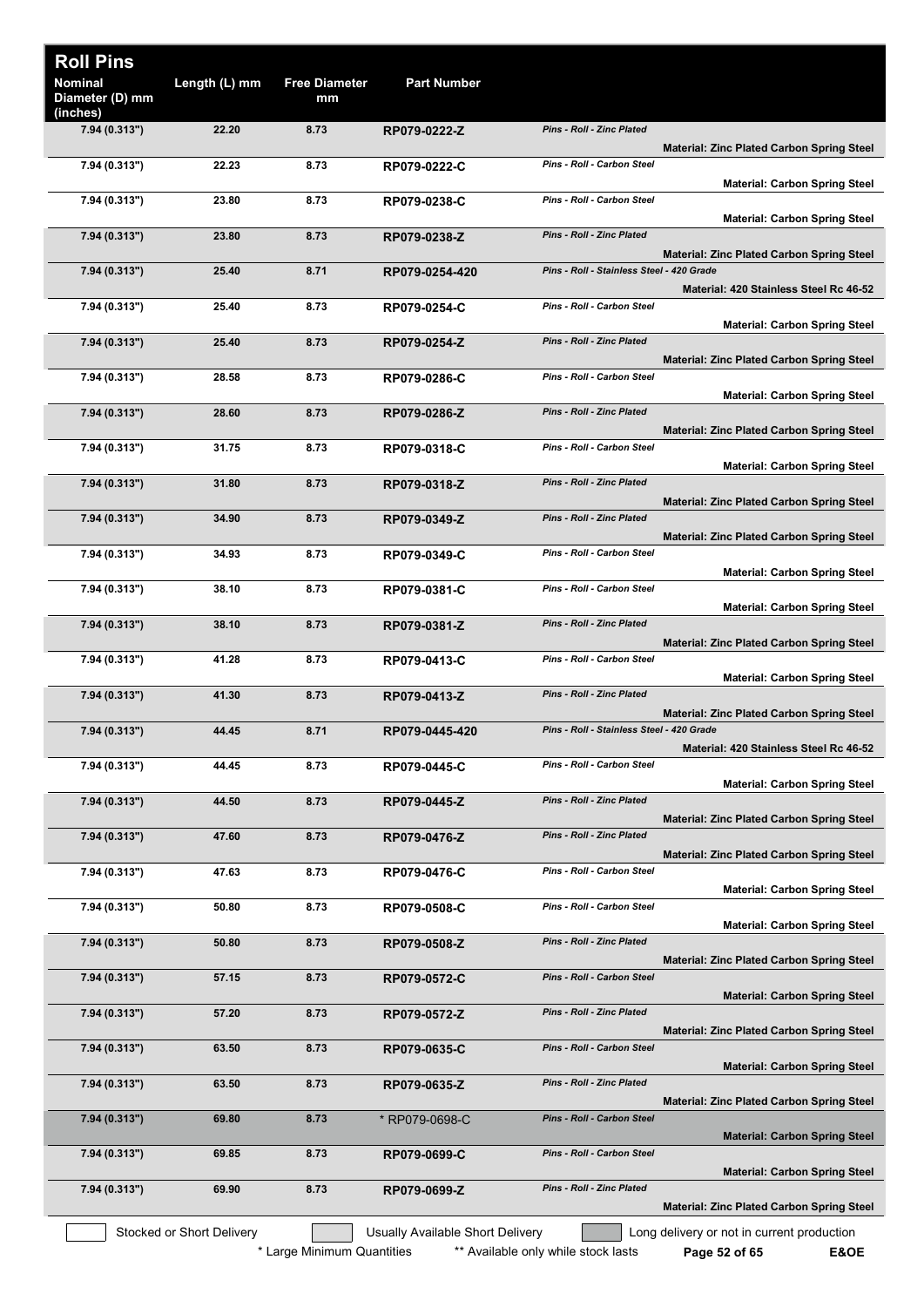| <b>Roll Pins</b><br><b>Nominal</b><br>Diameter (D) mm | Length (L) mm             | <b>Free Diameter</b><br>mm | <b>Part Number</b>               |                                                                                               |
|-------------------------------------------------------|---------------------------|----------------------------|----------------------------------|-----------------------------------------------------------------------------------------------|
| (inches)                                              |                           |                            |                                  |                                                                                               |
| 7.94 (0.313")                                         | 76.20                     | 8.73                       | RP079-0762-C                     | Pins - Roll - Carbon Steel<br><b>Material: Carbon Spring Steel</b>                            |
| 7.94 (0.313")                                         | 76.20                     | 8.73                       | RP079-0762-Z                     | <b>Pins - Roll - Zinc Plated</b><br><b>Material: Zinc Plated Carbon Spring Steel</b>          |
| 7.94 (0.313")                                         | 82.55                     | 8.73                       | RP079-0826-C                     | <b>Pins - Roll - Carbon Steel</b><br><b>Material: Carbon Spring Steel</b>                     |
| 7.94 (0.313")                                         | 82.60                     | 8.73                       | RP079-0826-Z                     | <b>Pins - Roll - Zinc Plated</b><br><b>Material: Zinc Plated Carbon Spring Steel</b>          |
| 7.94 (0.313")                                         | 88.90                     | 8.73                       | RP079-0889-C                     | Pins - Roll - Carbon Steel<br><b>Material: Carbon Spring Steel</b>                            |
| 7.94 (0.313")                                         | 88.90                     | 8.73                       | RP079-0889-Z                     | <b>Pins - Roll - Zinc Plated</b><br><b>Material: Zinc Plated Carbon Spring Steel</b>          |
| 7.94 (0.313")                                         | 95.25                     | 8.73                       | RP079-0953-C                     | Pins - Roll - Carbon Steel                                                                    |
| 7.94 (0.313")                                         | 95.30                     | 8.73                       | RP079-0953-Z                     | <b>Material: Carbon Spring Steel</b><br><b>Pins - Roll - Zinc Plated</b>                      |
| 7.94 (0.313")                                         | 101.60                    | 8.73                       | RP079-1016-C                     | <b>Material: Zinc Plated Carbon Spring Steel</b><br>Pins - Roll - Carbon Steel                |
| 7.94 (0.313")                                         | 101.60                    | 8.73                       | RP079-1016-Z                     | <b>Material: Carbon Spring Steel</b><br><b>Pins - Roll - Zinc Plated</b>                      |
|                                                       |                           |                            |                                  | <b>Material: Zinc Plated Carbon Spring Steel</b>                                              |
| 8.00(0.315")                                          | 10.00                     | 8.80                       | RP080-0100-4                     | Pins - Roll - Stainless Steel - 300 Grade<br><b>Material: 304 Stainless</b>                   |
| 8.00(0.315")                                          | 10.00                     | 8.80                       | * RP080-0100-C                   | <b>Pins - Roll - Carbon Steel</b><br><b>Material: Carbon Steel CS70</b>                       |
| 8.00(0.315")                                          | 12.00                     | 8.80                       | RP080-0120-4                     | Pins - Roll - Stainless Steel - 300 Grade<br><b>Material: 304 Stainless</b>                   |
| 8.00(0.315")                                          | 12.00                     | 8.80                       | * RP080-0120-C                   | Pins - Roll - Carbon Steel<br><b>Material: Carbon Steel CS70</b>                              |
| 8.00(0.315")                                          | 12.00                     | 8.80                       | * RP080-0120-Z                   | <b>Pins - Roll - Zinc Plated</b><br><b>Material: Zinc Plated Carbon Spring Steel</b>          |
| 8.00(0.315")                                          | 14.00                     | 8.80                       | RP080-0140-4                     | Pins - Roll - Stainless Steel - 300 Grade<br><b>Material: 304 Stainless</b>                   |
| 8.00(0.315")                                          | 14.00                     | 8.80                       | * RP080-0140-C                   | <b>Pins - Roll - Carbon Steel</b><br><b>Material: Carbon Steel CS70</b>                       |
| 8.00(0.315")                                          | 16.00                     | 8.80                       | RP080-0160-4                     | Pins - Roll - Stainless Steel - 300 Grade<br><b>Material: 304 Stainless</b>                   |
| 8.00(0.315")                                          | 16.00                     | 8.80                       | RP080-0160-A-C                   | Pins - Roll - Carbon Steel<br><b>Material: Carbon Steel CS70</b>                              |
| 8.00(0.315")                                          | 16.00                     | 8.80                       | * RP080-0160-C                   | Pins - Roll - Carbon Steel<br><b>Material: Carbon Steel CS70</b>                              |
| 8.00(0.315")                                          | 16.00                     | 8.80                       | RP080-0160-Z                     | Pins - Roll - Zinc Plated                                                                     |
| 8.00(0.315")                                          | 18.00                     | 8.80                       | RP080-0180-4                     | <b>Material: Zinc Plated Carbon Spring Steel</b><br>Pins - Roll - Stainless Steel - 300 Grade |
| 8.00(0.315")                                          | 18.00                     | 8.80                       | * RP080-0180-C                   | <b>Material: 304 Stainless</b><br>Pins - Roll - Carbon Steel                                  |
|                                                       |                           |                            |                                  | <b>Material: Carbon Steel CS70</b><br><b>Pins - Roll - Zinc Plated</b>                        |
| 8.00(0.315")                                          | 18.00                     | 8.80                       | RP080-0180-Z                     | <b>Material: Zinc Plated Carbon Spring Steel</b>                                              |
| 8.00(0.315")                                          | 20.00                     | 8.80                       | RP080-0200-4                     | Pins - Roll - Stainless Steel - 300 Grade<br><b>Material: 304 Stainless</b>                   |
| 8.00(0.315")                                          | 20.00                     | 8.80                       | * RP080-0200-C                   | <b>Pins - Roll - Carbon Steel</b><br><b>Material: Carbon Steel CS70</b>                       |
| 8.00(0.315")                                          | 20.00                     | 8.80                       | RP080-0200-Z                     | Pins - Roll - Zinc Plated<br><b>Material: Zinc Plated Carbon Spring Steel</b>                 |
| 8.00(0.315")                                          | 22.00                     | 8.80                       | RP080-0220-4                     | Pins - Roll - Stainless Steel - 300 Grade<br><b>Material: 304 Stainless</b>                   |
| 8.00(0.315")                                          | 22.00                     | 8.80                       | * RP080-0220-C                   | Pins - Roll - Carbon Steel<br><b>Material: Carbon Steel CS70</b>                              |
| 8.00(0.315")                                          | 22.00                     | 8.80                       | RP080-0220-Z                     | Pins - Roll - Zinc Plated<br><b>Material: Zinc Plated Carbon Spring Steel</b>                 |
| 8.00(0.315")                                          | 24.00                     | 8.80                       | RP080-0240-4                     | Pins - Roll - Stainless Steel - 300 Grade                                                     |
|                                                       |                           |                            |                                  | <b>Material: 304 Stainless</b>                                                                |
|                                                       | Stocked or Short Delivery |                            | Usually Available Short Delivery | Long delivery or not in current production                                                    |

\* Large Minimum Quantities \*\*\* Available only while stock lasts **Page 53 of 65 E&OE**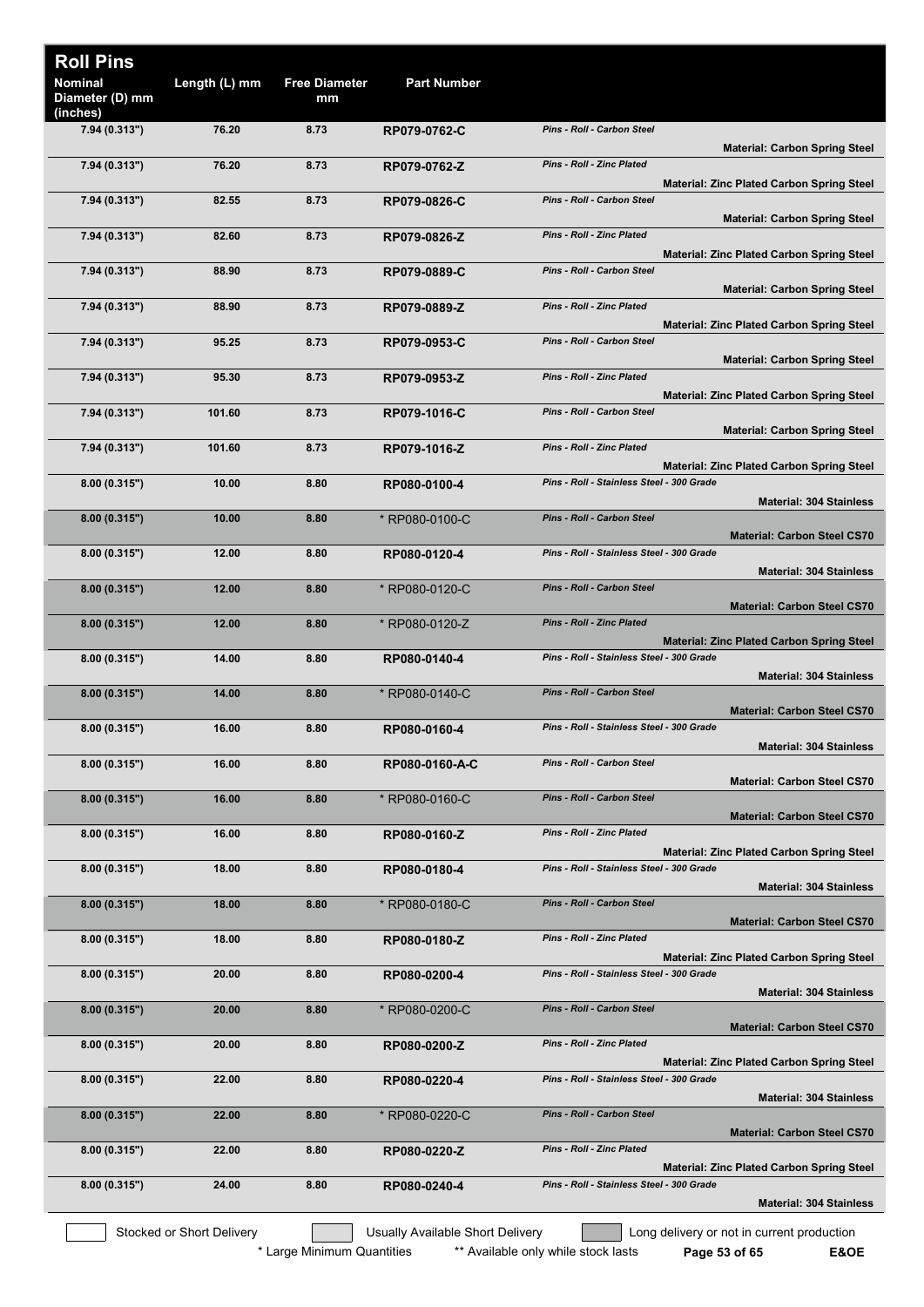| Length (L) mm<br><b>Free Diameter</b><br><b>Part Number</b><br><b>Nominal</b><br>Diameter (D) mm<br>mm<br>(inches)<br>Pins - Roll - Carbon Steel<br>8.00(0.315")<br>24.00<br>8.80<br>* RP080-0240-C<br><b>Material: Carbon Steel CS70</b><br>Pins - Roll - Carbon Steel<br>24.00<br>8.80<br>8.00(0.315")<br>RP080-0240-A-C<br><b>Material: Carbon Steel CS70</b><br><b>Pins - Roll - Zinc Plated</b><br>24.00<br>8.80<br>8.00(0.315")<br>RP080-0240-Z<br><b>Material: Zinc Plated Carbon Spring Steel</b><br>Pins - Roll - Stainless Steel - 300 Grade<br>8.00(0.315")<br>26.00<br>8.80<br>RP080-0260-4<br><b>Material: 304 Stainless</b><br>Pins - Roll - Carbon Steel<br>26.00<br>8.80<br>8.00(0.315")<br>RP080-0260-C<br><b>Material: Carbon Steel CS70</b><br>Pins - Roll - Zinc Plated<br>8.00(0.315")<br>26.00<br>8.80<br>RP080-0260-Z<br><b>Material: Zinc Plated Carbon Spring Steel</b><br>Pins - Roll - Stainless Steel - 300 Grade<br>28.00<br>8.80<br>8.00(0.315")<br>RP080-0280-4<br><b>Material: 304 Stainless</b><br>Pins - Roll - Carbon Steel<br>8.00(0.315")<br>28.00<br>8.80<br>RP080-0280-A-C<br><b>Material: Carbon Steel CS70</b><br>Pins - Roll - Carbon Steel<br>8.00(0.315")<br>28.00<br>8.80<br>** RP080-0280-C<br><b>Material: Carbon Steel CS70</b><br>Pins - Roll - Zinc Plated<br>28.00<br>8.80<br>8.00(0.315")<br>RP080-0280-Z<br><b>Material: Zinc Plated Carbon Spring Steel</b><br>Pins - Roll - Stainless Steel - 300 Grade<br>8.80<br>8.00(0.315")<br>30.00<br>RP080-0300-4<br><b>Material: 304 Stainless</b><br>Pins - Roll - Stainless Steel - 420 Grade<br>8.80<br>8.00(0.315")<br>30.00<br>RP080-0300-420<br>Material: 420 Stainless Steel Rc 46-52<br>Pins - Roll - Carbon Steel<br>8.00(0.315")<br>30.00<br>8.80<br>RP080-0300-C<br><b>Material: Carbon Steel CS70</b><br>Pins - Roll - Carbon Steel<br>30.00<br>8.80<br>8.00(0.315")<br>RP080-0300-A-C<br><b>Material: Carbon Steel CS70</b><br>Pins - Roll - Zinc Plated<br>30.00<br>8.80<br>8.00(0.315")<br>RP080-0300-Z<br><b>Material: Zinc Plated Carbon Spring Steel</b><br>Pins - Roll - Stainless Steel - 300 Grade<br>32.00<br>8.80<br>8.00(0.315")<br>RP080-0320-4<br><b>Material: 304 Stainless</b><br><b>Pins - Roll - Carbon Steel</b><br>32.00<br>8.80<br>8.00 (0.315")<br>* RP080-0320-C<br><b>Material: Carbon Steel CS70</b><br><b>Pins - Roll - Zinc Plated</b><br>32.00<br>8.80<br>8.00(0.315")<br>RP080-0320-Z<br><b>Material: Zinc Plated Carbon Spring Steel</b><br>Pins - Roll - Stainless Steel - 300 Grade<br>35.00<br>8.80<br>8.00(0.315")<br>RP080-0350-4<br><b>Material: 304 Stainless</b><br>Pins - Roll - Carbon Steel<br>8.80<br>8.00(0.315")<br>35.00<br>RP080-0350-C<br><b>Material: Carbon Steel CS70</b><br>Pins - Roll - Carbon Steel<br>36.00<br>8.80<br>8.00(0.315")<br>* RP080-0360-C<br><b>Material: Carbon Steel CS70</b><br>Pins - Roll - Zinc Plated<br>8.00(0.315")<br>36.00<br>8.80<br>RP080-0360-Z<br><b>Material: Zinc Plated Carbon Spring Steel</b><br>8.00(0.315")<br>40.00<br>8.80<br>Pins - Roll - Stainless Steel - 300 Grade<br>RP080-0400-4<br><b>Material: 304 Stainless</b><br>40.00<br>8.80<br>Pins - Roll - Carbon Steel<br>8.00(0.315")<br>RP080-0400-C<br><b>Material: Carbon Steel CS70</b><br>Pins - Roll - Carbon Steel<br>40.00<br>8.80<br>8.00(0.315")<br>RP080-0400-A-C<br><b>Material: Carbon Steel CS70</b><br>Pins - Roll - Zinc Plated<br>40.00<br>8.80<br>8.00(0.315")<br>RP080-0400-Z<br><b>Material: Zinc Plated Carbon Spring Steel</b><br>Pins - Roll - Stainless Steel - 300 Grade<br>8.00(0.315")<br>45.00<br>8.80<br>RP080-0450-4<br><b>Material: 304 Stainless</b><br>Pins - Roll - Carbon Steel<br>45.00<br>8.80<br>8.00(0.315")<br>RP080-0450-C<br><b>Material: Carbon Steel CS70</b><br>Pins - Roll - Carbon Steel<br>45.00<br>8.80<br>8.00(0.315")<br>RP080-0450-A-C<br><b>Material: Carbon Steel CS70</b><br>Pins - Roll - Zinc Plated<br>45.00<br>8.80<br>8.00(0.315")<br>RP080-0450-Z<br><b>Material: Zinc Plated Carbon Spring Steel</b><br>Pins - Roll - Stainless Steel - 300 Grade<br>50.00<br>8.80<br>8.00(0.315")<br>RP080-0500-4<br><b>Material: 304 Stainless</b><br>Stocked or Short Delivery<br>Usually Available Short Delivery<br>Long delivery or not in current production | <b>Roll Pins</b> |  |  |
|----------------------------------------------------------------------------------------------------------------------------------------------------------------------------------------------------------------------------------------------------------------------------------------------------------------------------------------------------------------------------------------------------------------------------------------------------------------------------------------------------------------------------------------------------------------------------------------------------------------------------------------------------------------------------------------------------------------------------------------------------------------------------------------------------------------------------------------------------------------------------------------------------------------------------------------------------------------------------------------------------------------------------------------------------------------------------------------------------------------------------------------------------------------------------------------------------------------------------------------------------------------------------------------------------------------------------------------------------------------------------------------------------------------------------------------------------------------------------------------------------------------------------------------------------------------------------------------------------------------------------------------------------------------------------------------------------------------------------------------------------------------------------------------------------------------------------------------------------------------------------------------------------------------------------------------------------------------------------------------------------------------------------------------------------------------------------------------------------------------------------------------------------------------------------------------------------------------------------------------------------------------------------------------------------------------------------------------------------------------------------------------------------------------------------------------------------------------------------------------------------------------------------------------------------------------------------------------------------------------------------------------------------------------------------------------------------------------------------------------------------------------------------------------------------------------------------------------------------------------------------------------------------------------------------------------------------------------------------------------------------------------------------------------------------------------------------------------------------------------------------------------------------------------------------------------------------------------------------------------------------------------------------------------------------------------------------------------------------------------------------------------------------------------------------------------------------------------------------------------------------------------------------------------------------------------------------------------------------------------------------------------------------------------------------------------------------------------------------------------------------------------------------------------------------------------------------------------------------------------------------------------------------------------------------------------------------------------------------------------------------------------------------------------------------------------------------------------------------------------------------------------------------------------------------------------------------------------------------------------------------------------------------|------------------|--|--|
|                                                                                                                                                                                                                                                                                                                                                                                                                                                                                                                                                                                                                                                                                                                                                                                                                                                                                                                                                                                                                                                                                                                                                                                                                                                                                                                                                                                                                                                                                                                                                                                                                                                                                                                                                                                                                                                                                                                                                                                                                                                                                                                                                                                                                                                                                                                                                                                                                                                                                                                                                                                                                                                                                                                                                                                                                                                                                                                                                                                                                                                                                                                                                                                                                                                                                                                                                                                                                                                                                                                                                                                                                                                                                                                                                                                                                                                                                                                                                                                                                                                                                                                                                                                                                                                                            |                  |  |  |
|                                                                                                                                                                                                                                                                                                                                                                                                                                                                                                                                                                                                                                                                                                                                                                                                                                                                                                                                                                                                                                                                                                                                                                                                                                                                                                                                                                                                                                                                                                                                                                                                                                                                                                                                                                                                                                                                                                                                                                                                                                                                                                                                                                                                                                                                                                                                                                                                                                                                                                                                                                                                                                                                                                                                                                                                                                                                                                                                                                                                                                                                                                                                                                                                                                                                                                                                                                                                                                                                                                                                                                                                                                                                                                                                                                                                                                                                                                                                                                                                                                                                                                                                                                                                                                                                            |                  |  |  |
|                                                                                                                                                                                                                                                                                                                                                                                                                                                                                                                                                                                                                                                                                                                                                                                                                                                                                                                                                                                                                                                                                                                                                                                                                                                                                                                                                                                                                                                                                                                                                                                                                                                                                                                                                                                                                                                                                                                                                                                                                                                                                                                                                                                                                                                                                                                                                                                                                                                                                                                                                                                                                                                                                                                                                                                                                                                                                                                                                                                                                                                                                                                                                                                                                                                                                                                                                                                                                                                                                                                                                                                                                                                                                                                                                                                                                                                                                                                                                                                                                                                                                                                                                                                                                                                                            |                  |  |  |
|                                                                                                                                                                                                                                                                                                                                                                                                                                                                                                                                                                                                                                                                                                                                                                                                                                                                                                                                                                                                                                                                                                                                                                                                                                                                                                                                                                                                                                                                                                                                                                                                                                                                                                                                                                                                                                                                                                                                                                                                                                                                                                                                                                                                                                                                                                                                                                                                                                                                                                                                                                                                                                                                                                                                                                                                                                                                                                                                                                                                                                                                                                                                                                                                                                                                                                                                                                                                                                                                                                                                                                                                                                                                                                                                                                                                                                                                                                                                                                                                                                                                                                                                                                                                                                                                            |                  |  |  |
|                                                                                                                                                                                                                                                                                                                                                                                                                                                                                                                                                                                                                                                                                                                                                                                                                                                                                                                                                                                                                                                                                                                                                                                                                                                                                                                                                                                                                                                                                                                                                                                                                                                                                                                                                                                                                                                                                                                                                                                                                                                                                                                                                                                                                                                                                                                                                                                                                                                                                                                                                                                                                                                                                                                                                                                                                                                                                                                                                                                                                                                                                                                                                                                                                                                                                                                                                                                                                                                                                                                                                                                                                                                                                                                                                                                                                                                                                                                                                                                                                                                                                                                                                                                                                                                                            |                  |  |  |
|                                                                                                                                                                                                                                                                                                                                                                                                                                                                                                                                                                                                                                                                                                                                                                                                                                                                                                                                                                                                                                                                                                                                                                                                                                                                                                                                                                                                                                                                                                                                                                                                                                                                                                                                                                                                                                                                                                                                                                                                                                                                                                                                                                                                                                                                                                                                                                                                                                                                                                                                                                                                                                                                                                                                                                                                                                                                                                                                                                                                                                                                                                                                                                                                                                                                                                                                                                                                                                                                                                                                                                                                                                                                                                                                                                                                                                                                                                                                                                                                                                                                                                                                                                                                                                                                            |                  |  |  |
|                                                                                                                                                                                                                                                                                                                                                                                                                                                                                                                                                                                                                                                                                                                                                                                                                                                                                                                                                                                                                                                                                                                                                                                                                                                                                                                                                                                                                                                                                                                                                                                                                                                                                                                                                                                                                                                                                                                                                                                                                                                                                                                                                                                                                                                                                                                                                                                                                                                                                                                                                                                                                                                                                                                                                                                                                                                                                                                                                                                                                                                                                                                                                                                                                                                                                                                                                                                                                                                                                                                                                                                                                                                                                                                                                                                                                                                                                                                                                                                                                                                                                                                                                                                                                                                                            |                  |  |  |
|                                                                                                                                                                                                                                                                                                                                                                                                                                                                                                                                                                                                                                                                                                                                                                                                                                                                                                                                                                                                                                                                                                                                                                                                                                                                                                                                                                                                                                                                                                                                                                                                                                                                                                                                                                                                                                                                                                                                                                                                                                                                                                                                                                                                                                                                                                                                                                                                                                                                                                                                                                                                                                                                                                                                                                                                                                                                                                                                                                                                                                                                                                                                                                                                                                                                                                                                                                                                                                                                                                                                                                                                                                                                                                                                                                                                                                                                                                                                                                                                                                                                                                                                                                                                                                                                            |                  |  |  |
|                                                                                                                                                                                                                                                                                                                                                                                                                                                                                                                                                                                                                                                                                                                                                                                                                                                                                                                                                                                                                                                                                                                                                                                                                                                                                                                                                                                                                                                                                                                                                                                                                                                                                                                                                                                                                                                                                                                                                                                                                                                                                                                                                                                                                                                                                                                                                                                                                                                                                                                                                                                                                                                                                                                                                                                                                                                                                                                                                                                                                                                                                                                                                                                                                                                                                                                                                                                                                                                                                                                                                                                                                                                                                                                                                                                                                                                                                                                                                                                                                                                                                                                                                                                                                                                                            |                  |  |  |
|                                                                                                                                                                                                                                                                                                                                                                                                                                                                                                                                                                                                                                                                                                                                                                                                                                                                                                                                                                                                                                                                                                                                                                                                                                                                                                                                                                                                                                                                                                                                                                                                                                                                                                                                                                                                                                                                                                                                                                                                                                                                                                                                                                                                                                                                                                                                                                                                                                                                                                                                                                                                                                                                                                                                                                                                                                                                                                                                                                                                                                                                                                                                                                                                                                                                                                                                                                                                                                                                                                                                                                                                                                                                                                                                                                                                                                                                                                                                                                                                                                                                                                                                                                                                                                                                            |                  |  |  |
|                                                                                                                                                                                                                                                                                                                                                                                                                                                                                                                                                                                                                                                                                                                                                                                                                                                                                                                                                                                                                                                                                                                                                                                                                                                                                                                                                                                                                                                                                                                                                                                                                                                                                                                                                                                                                                                                                                                                                                                                                                                                                                                                                                                                                                                                                                                                                                                                                                                                                                                                                                                                                                                                                                                                                                                                                                                                                                                                                                                                                                                                                                                                                                                                                                                                                                                                                                                                                                                                                                                                                                                                                                                                                                                                                                                                                                                                                                                                                                                                                                                                                                                                                                                                                                                                            |                  |  |  |
|                                                                                                                                                                                                                                                                                                                                                                                                                                                                                                                                                                                                                                                                                                                                                                                                                                                                                                                                                                                                                                                                                                                                                                                                                                                                                                                                                                                                                                                                                                                                                                                                                                                                                                                                                                                                                                                                                                                                                                                                                                                                                                                                                                                                                                                                                                                                                                                                                                                                                                                                                                                                                                                                                                                                                                                                                                                                                                                                                                                                                                                                                                                                                                                                                                                                                                                                                                                                                                                                                                                                                                                                                                                                                                                                                                                                                                                                                                                                                                                                                                                                                                                                                                                                                                                                            |                  |  |  |
|                                                                                                                                                                                                                                                                                                                                                                                                                                                                                                                                                                                                                                                                                                                                                                                                                                                                                                                                                                                                                                                                                                                                                                                                                                                                                                                                                                                                                                                                                                                                                                                                                                                                                                                                                                                                                                                                                                                                                                                                                                                                                                                                                                                                                                                                                                                                                                                                                                                                                                                                                                                                                                                                                                                                                                                                                                                                                                                                                                                                                                                                                                                                                                                                                                                                                                                                                                                                                                                                                                                                                                                                                                                                                                                                                                                                                                                                                                                                                                                                                                                                                                                                                                                                                                                                            |                  |  |  |
|                                                                                                                                                                                                                                                                                                                                                                                                                                                                                                                                                                                                                                                                                                                                                                                                                                                                                                                                                                                                                                                                                                                                                                                                                                                                                                                                                                                                                                                                                                                                                                                                                                                                                                                                                                                                                                                                                                                                                                                                                                                                                                                                                                                                                                                                                                                                                                                                                                                                                                                                                                                                                                                                                                                                                                                                                                                                                                                                                                                                                                                                                                                                                                                                                                                                                                                                                                                                                                                                                                                                                                                                                                                                                                                                                                                                                                                                                                                                                                                                                                                                                                                                                                                                                                                                            |                  |  |  |
|                                                                                                                                                                                                                                                                                                                                                                                                                                                                                                                                                                                                                                                                                                                                                                                                                                                                                                                                                                                                                                                                                                                                                                                                                                                                                                                                                                                                                                                                                                                                                                                                                                                                                                                                                                                                                                                                                                                                                                                                                                                                                                                                                                                                                                                                                                                                                                                                                                                                                                                                                                                                                                                                                                                                                                                                                                                                                                                                                                                                                                                                                                                                                                                                                                                                                                                                                                                                                                                                                                                                                                                                                                                                                                                                                                                                                                                                                                                                                                                                                                                                                                                                                                                                                                                                            |                  |  |  |
|                                                                                                                                                                                                                                                                                                                                                                                                                                                                                                                                                                                                                                                                                                                                                                                                                                                                                                                                                                                                                                                                                                                                                                                                                                                                                                                                                                                                                                                                                                                                                                                                                                                                                                                                                                                                                                                                                                                                                                                                                                                                                                                                                                                                                                                                                                                                                                                                                                                                                                                                                                                                                                                                                                                                                                                                                                                                                                                                                                                                                                                                                                                                                                                                                                                                                                                                                                                                                                                                                                                                                                                                                                                                                                                                                                                                                                                                                                                                                                                                                                                                                                                                                                                                                                                                            |                  |  |  |
|                                                                                                                                                                                                                                                                                                                                                                                                                                                                                                                                                                                                                                                                                                                                                                                                                                                                                                                                                                                                                                                                                                                                                                                                                                                                                                                                                                                                                                                                                                                                                                                                                                                                                                                                                                                                                                                                                                                                                                                                                                                                                                                                                                                                                                                                                                                                                                                                                                                                                                                                                                                                                                                                                                                                                                                                                                                                                                                                                                                                                                                                                                                                                                                                                                                                                                                                                                                                                                                                                                                                                                                                                                                                                                                                                                                                                                                                                                                                                                                                                                                                                                                                                                                                                                                                            |                  |  |  |
|                                                                                                                                                                                                                                                                                                                                                                                                                                                                                                                                                                                                                                                                                                                                                                                                                                                                                                                                                                                                                                                                                                                                                                                                                                                                                                                                                                                                                                                                                                                                                                                                                                                                                                                                                                                                                                                                                                                                                                                                                                                                                                                                                                                                                                                                                                                                                                                                                                                                                                                                                                                                                                                                                                                                                                                                                                                                                                                                                                                                                                                                                                                                                                                                                                                                                                                                                                                                                                                                                                                                                                                                                                                                                                                                                                                                                                                                                                                                                                                                                                                                                                                                                                                                                                                                            |                  |  |  |
|                                                                                                                                                                                                                                                                                                                                                                                                                                                                                                                                                                                                                                                                                                                                                                                                                                                                                                                                                                                                                                                                                                                                                                                                                                                                                                                                                                                                                                                                                                                                                                                                                                                                                                                                                                                                                                                                                                                                                                                                                                                                                                                                                                                                                                                                                                                                                                                                                                                                                                                                                                                                                                                                                                                                                                                                                                                                                                                                                                                                                                                                                                                                                                                                                                                                                                                                                                                                                                                                                                                                                                                                                                                                                                                                                                                                                                                                                                                                                                                                                                                                                                                                                                                                                                                                            |                  |  |  |
|                                                                                                                                                                                                                                                                                                                                                                                                                                                                                                                                                                                                                                                                                                                                                                                                                                                                                                                                                                                                                                                                                                                                                                                                                                                                                                                                                                                                                                                                                                                                                                                                                                                                                                                                                                                                                                                                                                                                                                                                                                                                                                                                                                                                                                                                                                                                                                                                                                                                                                                                                                                                                                                                                                                                                                                                                                                                                                                                                                                                                                                                                                                                                                                                                                                                                                                                                                                                                                                                                                                                                                                                                                                                                                                                                                                                                                                                                                                                                                                                                                                                                                                                                                                                                                                                            |                  |  |  |
|                                                                                                                                                                                                                                                                                                                                                                                                                                                                                                                                                                                                                                                                                                                                                                                                                                                                                                                                                                                                                                                                                                                                                                                                                                                                                                                                                                                                                                                                                                                                                                                                                                                                                                                                                                                                                                                                                                                                                                                                                                                                                                                                                                                                                                                                                                                                                                                                                                                                                                                                                                                                                                                                                                                                                                                                                                                                                                                                                                                                                                                                                                                                                                                                                                                                                                                                                                                                                                                                                                                                                                                                                                                                                                                                                                                                                                                                                                                                                                                                                                                                                                                                                                                                                                                                            |                  |  |  |
|                                                                                                                                                                                                                                                                                                                                                                                                                                                                                                                                                                                                                                                                                                                                                                                                                                                                                                                                                                                                                                                                                                                                                                                                                                                                                                                                                                                                                                                                                                                                                                                                                                                                                                                                                                                                                                                                                                                                                                                                                                                                                                                                                                                                                                                                                                                                                                                                                                                                                                                                                                                                                                                                                                                                                                                                                                                                                                                                                                                                                                                                                                                                                                                                                                                                                                                                                                                                                                                                                                                                                                                                                                                                                                                                                                                                                                                                                                                                                                                                                                                                                                                                                                                                                                                                            |                  |  |  |
|                                                                                                                                                                                                                                                                                                                                                                                                                                                                                                                                                                                                                                                                                                                                                                                                                                                                                                                                                                                                                                                                                                                                                                                                                                                                                                                                                                                                                                                                                                                                                                                                                                                                                                                                                                                                                                                                                                                                                                                                                                                                                                                                                                                                                                                                                                                                                                                                                                                                                                                                                                                                                                                                                                                                                                                                                                                                                                                                                                                                                                                                                                                                                                                                                                                                                                                                                                                                                                                                                                                                                                                                                                                                                                                                                                                                                                                                                                                                                                                                                                                                                                                                                                                                                                                                            |                  |  |  |
|                                                                                                                                                                                                                                                                                                                                                                                                                                                                                                                                                                                                                                                                                                                                                                                                                                                                                                                                                                                                                                                                                                                                                                                                                                                                                                                                                                                                                                                                                                                                                                                                                                                                                                                                                                                                                                                                                                                                                                                                                                                                                                                                                                                                                                                                                                                                                                                                                                                                                                                                                                                                                                                                                                                                                                                                                                                                                                                                                                                                                                                                                                                                                                                                                                                                                                                                                                                                                                                                                                                                                                                                                                                                                                                                                                                                                                                                                                                                                                                                                                                                                                                                                                                                                                                                            |                  |  |  |
|                                                                                                                                                                                                                                                                                                                                                                                                                                                                                                                                                                                                                                                                                                                                                                                                                                                                                                                                                                                                                                                                                                                                                                                                                                                                                                                                                                                                                                                                                                                                                                                                                                                                                                                                                                                                                                                                                                                                                                                                                                                                                                                                                                                                                                                                                                                                                                                                                                                                                                                                                                                                                                                                                                                                                                                                                                                                                                                                                                                                                                                                                                                                                                                                                                                                                                                                                                                                                                                                                                                                                                                                                                                                                                                                                                                                                                                                                                                                                                                                                                                                                                                                                                                                                                                                            |                  |  |  |
|                                                                                                                                                                                                                                                                                                                                                                                                                                                                                                                                                                                                                                                                                                                                                                                                                                                                                                                                                                                                                                                                                                                                                                                                                                                                                                                                                                                                                                                                                                                                                                                                                                                                                                                                                                                                                                                                                                                                                                                                                                                                                                                                                                                                                                                                                                                                                                                                                                                                                                                                                                                                                                                                                                                                                                                                                                                                                                                                                                                                                                                                                                                                                                                                                                                                                                                                                                                                                                                                                                                                                                                                                                                                                                                                                                                                                                                                                                                                                                                                                                                                                                                                                                                                                                                                            |                  |  |  |
|                                                                                                                                                                                                                                                                                                                                                                                                                                                                                                                                                                                                                                                                                                                                                                                                                                                                                                                                                                                                                                                                                                                                                                                                                                                                                                                                                                                                                                                                                                                                                                                                                                                                                                                                                                                                                                                                                                                                                                                                                                                                                                                                                                                                                                                                                                                                                                                                                                                                                                                                                                                                                                                                                                                                                                                                                                                                                                                                                                                                                                                                                                                                                                                                                                                                                                                                                                                                                                                                                                                                                                                                                                                                                                                                                                                                                                                                                                                                                                                                                                                                                                                                                                                                                                                                            |                  |  |  |
|                                                                                                                                                                                                                                                                                                                                                                                                                                                                                                                                                                                                                                                                                                                                                                                                                                                                                                                                                                                                                                                                                                                                                                                                                                                                                                                                                                                                                                                                                                                                                                                                                                                                                                                                                                                                                                                                                                                                                                                                                                                                                                                                                                                                                                                                                                                                                                                                                                                                                                                                                                                                                                                                                                                                                                                                                                                                                                                                                                                                                                                                                                                                                                                                                                                                                                                                                                                                                                                                                                                                                                                                                                                                                                                                                                                                                                                                                                                                                                                                                                                                                                                                                                                                                                                                            |                  |  |  |
|                                                                                                                                                                                                                                                                                                                                                                                                                                                                                                                                                                                                                                                                                                                                                                                                                                                                                                                                                                                                                                                                                                                                                                                                                                                                                                                                                                                                                                                                                                                                                                                                                                                                                                                                                                                                                                                                                                                                                                                                                                                                                                                                                                                                                                                                                                                                                                                                                                                                                                                                                                                                                                                                                                                                                                                                                                                                                                                                                                                                                                                                                                                                                                                                                                                                                                                                                                                                                                                                                                                                                                                                                                                                                                                                                                                                                                                                                                                                                                                                                                                                                                                                                                                                                                                                            |                  |  |  |
|                                                                                                                                                                                                                                                                                                                                                                                                                                                                                                                                                                                                                                                                                                                                                                                                                                                                                                                                                                                                                                                                                                                                                                                                                                                                                                                                                                                                                                                                                                                                                                                                                                                                                                                                                                                                                                                                                                                                                                                                                                                                                                                                                                                                                                                                                                                                                                                                                                                                                                                                                                                                                                                                                                                                                                                                                                                                                                                                                                                                                                                                                                                                                                                                                                                                                                                                                                                                                                                                                                                                                                                                                                                                                                                                                                                                                                                                                                                                                                                                                                                                                                                                                                                                                                                                            |                  |  |  |
|                                                                                                                                                                                                                                                                                                                                                                                                                                                                                                                                                                                                                                                                                                                                                                                                                                                                                                                                                                                                                                                                                                                                                                                                                                                                                                                                                                                                                                                                                                                                                                                                                                                                                                                                                                                                                                                                                                                                                                                                                                                                                                                                                                                                                                                                                                                                                                                                                                                                                                                                                                                                                                                                                                                                                                                                                                                                                                                                                                                                                                                                                                                                                                                                                                                                                                                                                                                                                                                                                                                                                                                                                                                                                                                                                                                                                                                                                                                                                                                                                                                                                                                                                                                                                                                                            |                  |  |  |
|                                                                                                                                                                                                                                                                                                                                                                                                                                                                                                                                                                                                                                                                                                                                                                                                                                                                                                                                                                                                                                                                                                                                                                                                                                                                                                                                                                                                                                                                                                                                                                                                                                                                                                                                                                                                                                                                                                                                                                                                                                                                                                                                                                                                                                                                                                                                                                                                                                                                                                                                                                                                                                                                                                                                                                                                                                                                                                                                                                                                                                                                                                                                                                                                                                                                                                                                                                                                                                                                                                                                                                                                                                                                                                                                                                                                                                                                                                                                                                                                                                                                                                                                                                                                                                                                            |                  |  |  |
|                                                                                                                                                                                                                                                                                                                                                                                                                                                                                                                                                                                                                                                                                                                                                                                                                                                                                                                                                                                                                                                                                                                                                                                                                                                                                                                                                                                                                                                                                                                                                                                                                                                                                                                                                                                                                                                                                                                                                                                                                                                                                                                                                                                                                                                                                                                                                                                                                                                                                                                                                                                                                                                                                                                                                                                                                                                                                                                                                                                                                                                                                                                                                                                                                                                                                                                                                                                                                                                                                                                                                                                                                                                                                                                                                                                                                                                                                                                                                                                                                                                                                                                                                                                                                                                                            |                  |  |  |
|                                                                                                                                                                                                                                                                                                                                                                                                                                                                                                                                                                                                                                                                                                                                                                                                                                                                                                                                                                                                                                                                                                                                                                                                                                                                                                                                                                                                                                                                                                                                                                                                                                                                                                                                                                                                                                                                                                                                                                                                                                                                                                                                                                                                                                                                                                                                                                                                                                                                                                                                                                                                                                                                                                                                                                                                                                                                                                                                                                                                                                                                                                                                                                                                                                                                                                                                                                                                                                                                                                                                                                                                                                                                                                                                                                                                                                                                                                                                                                                                                                                                                                                                                                                                                                                                            |                  |  |  |
|                                                                                                                                                                                                                                                                                                                                                                                                                                                                                                                                                                                                                                                                                                                                                                                                                                                                                                                                                                                                                                                                                                                                                                                                                                                                                                                                                                                                                                                                                                                                                                                                                                                                                                                                                                                                                                                                                                                                                                                                                                                                                                                                                                                                                                                                                                                                                                                                                                                                                                                                                                                                                                                                                                                                                                                                                                                                                                                                                                                                                                                                                                                                                                                                                                                                                                                                                                                                                                                                                                                                                                                                                                                                                                                                                                                                                                                                                                                                                                                                                                                                                                                                                                                                                                                                            |                  |  |  |
|                                                                                                                                                                                                                                                                                                                                                                                                                                                                                                                                                                                                                                                                                                                                                                                                                                                                                                                                                                                                                                                                                                                                                                                                                                                                                                                                                                                                                                                                                                                                                                                                                                                                                                                                                                                                                                                                                                                                                                                                                                                                                                                                                                                                                                                                                                                                                                                                                                                                                                                                                                                                                                                                                                                                                                                                                                                                                                                                                                                                                                                                                                                                                                                                                                                                                                                                                                                                                                                                                                                                                                                                                                                                                                                                                                                                                                                                                                                                                                                                                                                                                                                                                                                                                                                                            |                  |  |  |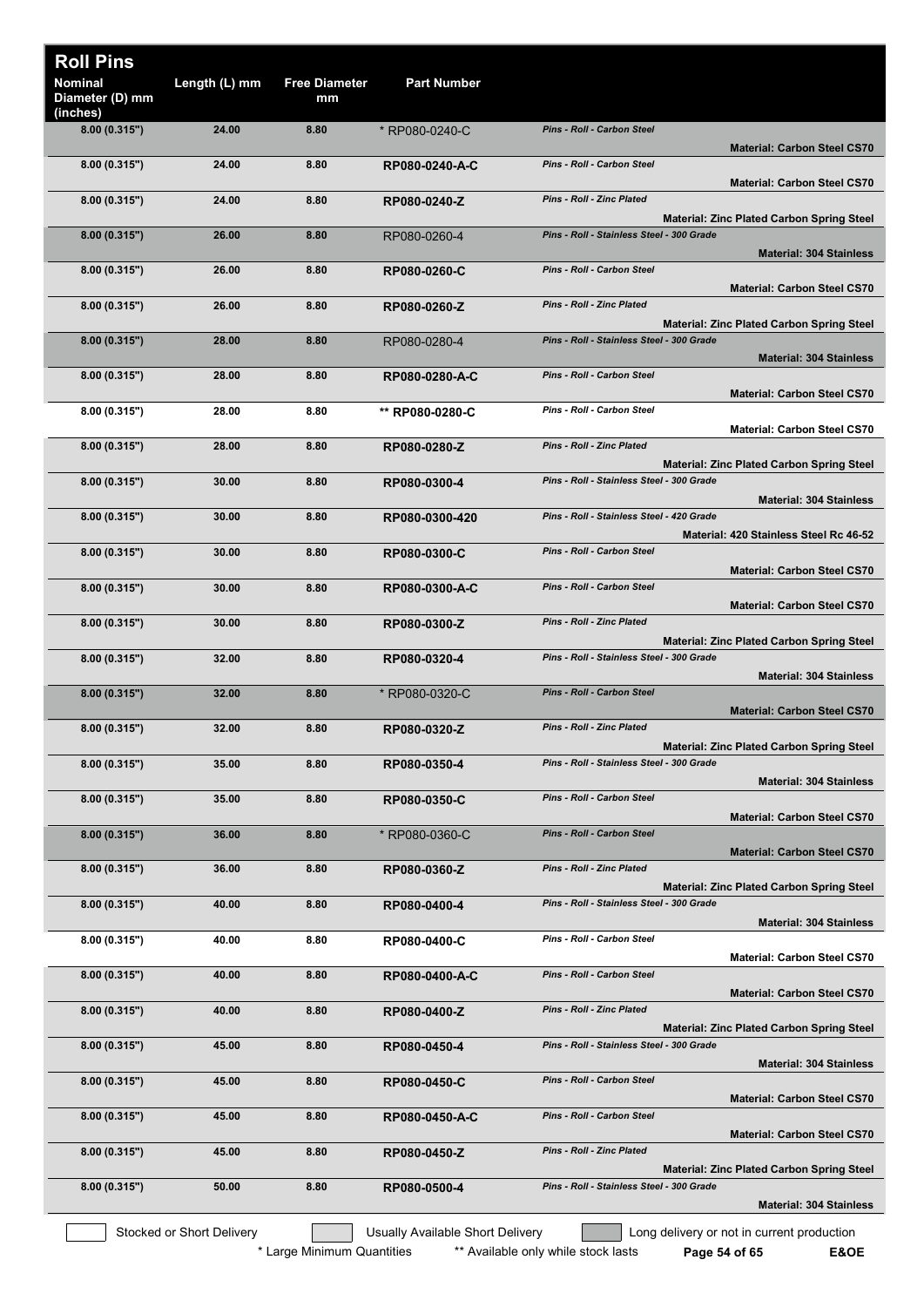| <b>Nominal</b><br>Length (L) mm<br><b>Free Diameter</b><br><b>Part Number</b><br>Diameter (D) mm<br>mm<br>(inches)<br>Pins - Roll - Stainless Steel - 420 Grade<br>8.00 (0.315")<br>50.00<br>8.80<br>RP080-0500-420<br>Material: 420 Stainless Steel Rc 46-52<br>8.80<br>Pins - Roll - Carbon Steel<br>8.00(0.315")<br>50.00<br>RP080-0500-A-C<br><b>Material: Carbon Steel CS70</b><br>Pins - Roll - Carbon Steel<br>50.00<br>8.80<br>8.00(0.315")<br>RP080-0500-C<br><b>Material: Carbon Steel CS70</b><br><b>Pins - Roll - Zinc Plated</b><br>50.00<br>8.80<br>8.00(0.315")<br>RP080-0500-Z<br><b>Material: Zinc Plated Carbon Spring Steel</b><br>Pins - Roll - Carbon Steel<br>55.00<br>8.80<br>8.00(0.315")<br>RP080-0550-A-C<br><b>Material: Carbon Steel CS70</b><br>Pins - Roll - Carbon Steel<br>8.80<br>8.00(0.315")<br>55.00<br>* RP080-0550-C<br><b>Material: Carbon Steel CS70</b><br><b>Pins - Roll - Zinc Plated</b><br>8.00(0.315")<br>55.00<br>8.80<br>RP080-0550-Z<br><b>Material: Zinc Plated Carbon Spring Steel</b><br>Pins - Roll - Carbon Steel<br>60.00<br>8.80<br>8.00(0.315")<br>RP080-0600-A-C<br><b>Material: Carbon Steel CS70</b><br>Pins - Roll - Carbon Steel<br>60.00<br>8.80<br>* RP080-0600-C<br>8.00(0.315")<br><b>Material: Carbon Steel CS70</b><br>Pins - Roll - Zinc Plated<br>60.00<br>8.80<br>8.00(0.315")<br>RP080-0600-Z<br><b>Material: Zinc Plated Carbon Spring Steel</b><br>Pins - Roll - Carbon Steel<br>65.00<br>8.80<br>8.00(0.315")<br>RP080-0650-A-C<br><b>Material: Carbon Steel CS70</b><br>Pins - Roll - Carbon Steel<br>65.00<br>8.80<br>8.00(0.315")<br>RP080-0650-C<br><b>Material: Carbon Steel CS70</b><br>Pins - Roll - Zinc Plated<br>65.00<br>8.80<br>8.00(0.315")<br>RP080-0650-Z<br><b>Material: Zinc Plated Carbon Spring Steel</b><br>Pins - Roll - Carbon Steel<br>8.00(0.315")<br>70.00<br>8.80<br>RP080-0700-A-C<br><b>Material: Carbon Steel CS70</b><br>Pins - Roll - Carbon Steel<br>8.00(0.315")<br>70.00<br>8.80<br>* RP080-0700-C<br><b>Material: Carbon Steel CS70</b><br>Pins - Roll - Zinc Plated<br>8.00(0.315")<br>70.00<br>8.80<br>RP080-0700-Z<br><b>Material: Zinc Plated Carbon Spring Steel</b><br>Pins - Roll - Carbon Steel<br>75.00<br>8.80<br>RP080-0750-A-C<br>8.00(0.315")<br><b>Material: Carbon Steel CS70</b><br>75.00<br>8.80<br><b>Pins - Roll - Carbon Steel</b><br>8.00 (0.315")<br>* RP080-0750-C<br><b>Material: Carbon Steel CS70</b><br>Pins - Roll - Zinc Plated<br>75.00<br>8.00(0.315")<br>8.80<br>RP080-0750-Z<br><b>Material: Zinc Plated Carbon Spring Steel</b><br>Pins - Roll - Carbon Steel<br>80.00<br>8.80<br>* RP080-0800-C<br>8.00(0.315")<br><b>Material: Carbon Steel CS70</b><br>Pins - Roll - Carbon Steel<br>80.00<br>8.80<br>8.00(0.315")<br>RP080-0800-A-C<br><b>Material: Carbon Steel CS70</b><br><b>Pins - Roll - Zinc Plated</b><br>80.00<br>8.80<br>8.00(0.315")<br>RP080-0800-Z<br><b>Material: Zinc Plated Carbon Spring Steel</b><br>Pins - Roll - Carbon Steel<br>8.00(0.315")<br>85.00<br>8.80<br>RP080-0850-C<br><b>Material: Carbon Steel CS70</b><br><b>Pins - Roll - Carbon Steel</b><br>8.00(0.315")<br>90.00<br>8.80<br>* RP080-0900-C<br><b>Material: Carbon Steel CS70</b><br>Pins - Roll - Zinc Plated<br>8.00(0.315")<br>90.00<br>8.80<br>RP080-0900-Z<br><b>Material: Zinc Plated Carbon Spring Steel</b><br><b>Pins - Roll - Carbon Steel</b><br>8.00(0.315")<br>95.00<br>8.80<br>* RP080-0950-C<br><b>Material: Carbon Steel CS70</b><br>Pins - Roll - Zinc Plated<br>8.00(0.315")<br>95.00<br>8.80<br>RP080-0950-Z<br><b>Material: Zinc Plated Carbon Spring Steel</b><br>Pins - Roll - Carbon Steel<br>100.00<br>8.80<br>8.00(0.315")<br>* RP080-1000-C<br><b>Material: Carbon Steel CS70</b><br>Pins - Roll - Zinc Plated<br>100.00<br>8.00(0.315")<br>8.80<br>* RP080-1000-Z<br><b>Material: Zinc Plated Carbon Spring Steel</b><br>Pins - Roll - Carbon Steel<br>120.00<br>8.80<br>8.00(0.315")<br>RP080-1200-C<br><b>Material: Carbon Steel CS70</b><br>Pins - Roll - Carbon Steel<br>9.53(0.375")<br>19.05<br>10.48<br>RP095-0191-C<br><b>Material: Carbon Spring Steel</b> |                  |  |  |  |
|----------------------------------------------------------------------------------------------------------------------------------------------------------------------------------------------------------------------------------------------------------------------------------------------------------------------------------------------------------------------------------------------------------------------------------------------------------------------------------------------------------------------------------------------------------------------------------------------------------------------------------------------------------------------------------------------------------------------------------------------------------------------------------------------------------------------------------------------------------------------------------------------------------------------------------------------------------------------------------------------------------------------------------------------------------------------------------------------------------------------------------------------------------------------------------------------------------------------------------------------------------------------------------------------------------------------------------------------------------------------------------------------------------------------------------------------------------------------------------------------------------------------------------------------------------------------------------------------------------------------------------------------------------------------------------------------------------------------------------------------------------------------------------------------------------------------------------------------------------------------------------------------------------------------------------------------------------------------------------------------------------------------------------------------------------------------------------------------------------------------------------------------------------------------------------------------------------------------------------------------------------------------------------------------------------------------------------------------------------------------------------------------------------------------------------------------------------------------------------------------------------------------------------------------------------------------------------------------------------------------------------------------------------------------------------------------------------------------------------------------------------------------------------------------------------------------------------------------------------------------------------------------------------------------------------------------------------------------------------------------------------------------------------------------------------------------------------------------------------------------------------------------------------------------------------------------------------------------------------------------------------------------------------------------------------------------------------------------------------------------------------------------------------------------------------------------------------------------------------------------------------------------------------------------------------------------------------------------------------------------------------------------------------------------------------------------------------------------------------------------------------------------------------------------------------------------------------------------------------------------------------------------------------------------------------------------------------------------------------------------------------------------------------------------------------------------------------------------------------------------------------------|------------------|--|--|--|
|                                                                                                                                                                                                                                                                                                                                                                                                                                                                                                                                                                                                                                                                                                                                                                                                                                                                                                                                                                                                                                                                                                                                                                                                                                                                                                                                                                                                                                                                                                                                                                                                                                                                                                                                                                                                                                                                                                                                                                                                                                                                                                                                                                                                                                                                                                                                                                                                                                                                                                                                                                                                                                                                                                                                                                                                                                                                                                                                                                                                                                                                                                                                                                                                                                                                                                                                                                                                                                                                                                                                                                                                                                                                                                                                                                                                                                                                                                                                                                                                                                                                                                                                        | <b>Roll Pins</b> |  |  |  |
|                                                                                                                                                                                                                                                                                                                                                                                                                                                                                                                                                                                                                                                                                                                                                                                                                                                                                                                                                                                                                                                                                                                                                                                                                                                                                                                                                                                                                                                                                                                                                                                                                                                                                                                                                                                                                                                                                                                                                                                                                                                                                                                                                                                                                                                                                                                                                                                                                                                                                                                                                                                                                                                                                                                                                                                                                                                                                                                                                                                                                                                                                                                                                                                                                                                                                                                                                                                                                                                                                                                                                                                                                                                                                                                                                                                                                                                                                                                                                                                                                                                                                                                                        |                  |  |  |  |
|                                                                                                                                                                                                                                                                                                                                                                                                                                                                                                                                                                                                                                                                                                                                                                                                                                                                                                                                                                                                                                                                                                                                                                                                                                                                                                                                                                                                                                                                                                                                                                                                                                                                                                                                                                                                                                                                                                                                                                                                                                                                                                                                                                                                                                                                                                                                                                                                                                                                                                                                                                                                                                                                                                                                                                                                                                                                                                                                                                                                                                                                                                                                                                                                                                                                                                                                                                                                                                                                                                                                                                                                                                                                                                                                                                                                                                                                                                                                                                                                                                                                                                                                        |                  |  |  |  |
|                                                                                                                                                                                                                                                                                                                                                                                                                                                                                                                                                                                                                                                                                                                                                                                                                                                                                                                                                                                                                                                                                                                                                                                                                                                                                                                                                                                                                                                                                                                                                                                                                                                                                                                                                                                                                                                                                                                                                                                                                                                                                                                                                                                                                                                                                                                                                                                                                                                                                                                                                                                                                                                                                                                                                                                                                                                                                                                                                                                                                                                                                                                                                                                                                                                                                                                                                                                                                                                                                                                                                                                                                                                                                                                                                                                                                                                                                                                                                                                                                                                                                                                                        |                  |  |  |  |
|                                                                                                                                                                                                                                                                                                                                                                                                                                                                                                                                                                                                                                                                                                                                                                                                                                                                                                                                                                                                                                                                                                                                                                                                                                                                                                                                                                                                                                                                                                                                                                                                                                                                                                                                                                                                                                                                                                                                                                                                                                                                                                                                                                                                                                                                                                                                                                                                                                                                                                                                                                                                                                                                                                                                                                                                                                                                                                                                                                                                                                                                                                                                                                                                                                                                                                                                                                                                                                                                                                                                                                                                                                                                                                                                                                                                                                                                                                                                                                                                                                                                                                                                        |                  |  |  |  |
|                                                                                                                                                                                                                                                                                                                                                                                                                                                                                                                                                                                                                                                                                                                                                                                                                                                                                                                                                                                                                                                                                                                                                                                                                                                                                                                                                                                                                                                                                                                                                                                                                                                                                                                                                                                                                                                                                                                                                                                                                                                                                                                                                                                                                                                                                                                                                                                                                                                                                                                                                                                                                                                                                                                                                                                                                                                                                                                                                                                                                                                                                                                                                                                                                                                                                                                                                                                                                                                                                                                                                                                                                                                                                                                                                                                                                                                                                                                                                                                                                                                                                                                                        |                  |  |  |  |
|                                                                                                                                                                                                                                                                                                                                                                                                                                                                                                                                                                                                                                                                                                                                                                                                                                                                                                                                                                                                                                                                                                                                                                                                                                                                                                                                                                                                                                                                                                                                                                                                                                                                                                                                                                                                                                                                                                                                                                                                                                                                                                                                                                                                                                                                                                                                                                                                                                                                                                                                                                                                                                                                                                                                                                                                                                                                                                                                                                                                                                                                                                                                                                                                                                                                                                                                                                                                                                                                                                                                                                                                                                                                                                                                                                                                                                                                                                                                                                                                                                                                                                                                        |                  |  |  |  |
|                                                                                                                                                                                                                                                                                                                                                                                                                                                                                                                                                                                                                                                                                                                                                                                                                                                                                                                                                                                                                                                                                                                                                                                                                                                                                                                                                                                                                                                                                                                                                                                                                                                                                                                                                                                                                                                                                                                                                                                                                                                                                                                                                                                                                                                                                                                                                                                                                                                                                                                                                                                                                                                                                                                                                                                                                                                                                                                                                                                                                                                                                                                                                                                                                                                                                                                                                                                                                                                                                                                                                                                                                                                                                                                                                                                                                                                                                                                                                                                                                                                                                                                                        |                  |  |  |  |
|                                                                                                                                                                                                                                                                                                                                                                                                                                                                                                                                                                                                                                                                                                                                                                                                                                                                                                                                                                                                                                                                                                                                                                                                                                                                                                                                                                                                                                                                                                                                                                                                                                                                                                                                                                                                                                                                                                                                                                                                                                                                                                                                                                                                                                                                                                                                                                                                                                                                                                                                                                                                                                                                                                                                                                                                                                                                                                                                                                                                                                                                                                                                                                                                                                                                                                                                                                                                                                                                                                                                                                                                                                                                                                                                                                                                                                                                                                                                                                                                                                                                                                                                        |                  |  |  |  |
|                                                                                                                                                                                                                                                                                                                                                                                                                                                                                                                                                                                                                                                                                                                                                                                                                                                                                                                                                                                                                                                                                                                                                                                                                                                                                                                                                                                                                                                                                                                                                                                                                                                                                                                                                                                                                                                                                                                                                                                                                                                                                                                                                                                                                                                                                                                                                                                                                                                                                                                                                                                                                                                                                                                                                                                                                                                                                                                                                                                                                                                                                                                                                                                                                                                                                                                                                                                                                                                                                                                                                                                                                                                                                                                                                                                                                                                                                                                                                                                                                                                                                                                                        |                  |  |  |  |
|                                                                                                                                                                                                                                                                                                                                                                                                                                                                                                                                                                                                                                                                                                                                                                                                                                                                                                                                                                                                                                                                                                                                                                                                                                                                                                                                                                                                                                                                                                                                                                                                                                                                                                                                                                                                                                                                                                                                                                                                                                                                                                                                                                                                                                                                                                                                                                                                                                                                                                                                                                                                                                                                                                                                                                                                                                                                                                                                                                                                                                                                                                                                                                                                                                                                                                                                                                                                                                                                                                                                                                                                                                                                                                                                                                                                                                                                                                                                                                                                                                                                                                                                        |                  |  |  |  |
|                                                                                                                                                                                                                                                                                                                                                                                                                                                                                                                                                                                                                                                                                                                                                                                                                                                                                                                                                                                                                                                                                                                                                                                                                                                                                                                                                                                                                                                                                                                                                                                                                                                                                                                                                                                                                                                                                                                                                                                                                                                                                                                                                                                                                                                                                                                                                                                                                                                                                                                                                                                                                                                                                                                                                                                                                                                                                                                                                                                                                                                                                                                                                                                                                                                                                                                                                                                                                                                                                                                                                                                                                                                                                                                                                                                                                                                                                                                                                                                                                                                                                                                                        |                  |  |  |  |
|                                                                                                                                                                                                                                                                                                                                                                                                                                                                                                                                                                                                                                                                                                                                                                                                                                                                                                                                                                                                                                                                                                                                                                                                                                                                                                                                                                                                                                                                                                                                                                                                                                                                                                                                                                                                                                                                                                                                                                                                                                                                                                                                                                                                                                                                                                                                                                                                                                                                                                                                                                                                                                                                                                                                                                                                                                                                                                                                                                                                                                                                                                                                                                                                                                                                                                                                                                                                                                                                                                                                                                                                                                                                                                                                                                                                                                                                                                                                                                                                                                                                                                                                        |                  |  |  |  |
|                                                                                                                                                                                                                                                                                                                                                                                                                                                                                                                                                                                                                                                                                                                                                                                                                                                                                                                                                                                                                                                                                                                                                                                                                                                                                                                                                                                                                                                                                                                                                                                                                                                                                                                                                                                                                                                                                                                                                                                                                                                                                                                                                                                                                                                                                                                                                                                                                                                                                                                                                                                                                                                                                                                                                                                                                                                                                                                                                                                                                                                                                                                                                                                                                                                                                                                                                                                                                                                                                                                                                                                                                                                                                                                                                                                                                                                                                                                                                                                                                                                                                                                                        |                  |  |  |  |
|                                                                                                                                                                                                                                                                                                                                                                                                                                                                                                                                                                                                                                                                                                                                                                                                                                                                                                                                                                                                                                                                                                                                                                                                                                                                                                                                                                                                                                                                                                                                                                                                                                                                                                                                                                                                                                                                                                                                                                                                                                                                                                                                                                                                                                                                                                                                                                                                                                                                                                                                                                                                                                                                                                                                                                                                                                                                                                                                                                                                                                                                                                                                                                                                                                                                                                                                                                                                                                                                                                                                                                                                                                                                                                                                                                                                                                                                                                                                                                                                                                                                                                                                        |                  |  |  |  |
|                                                                                                                                                                                                                                                                                                                                                                                                                                                                                                                                                                                                                                                                                                                                                                                                                                                                                                                                                                                                                                                                                                                                                                                                                                                                                                                                                                                                                                                                                                                                                                                                                                                                                                                                                                                                                                                                                                                                                                                                                                                                                                                                                                                                                                                                                                                                                                                                                                                                                                                                                                                                                                                                                                                                                                                                                                                                                                                                                                                                                                                                                                                                                                                                                                                                                                                                                                                                                                                                                                                                                                                                                                                                                                                                                                                                                                                                                                                                                                                                                                                                                                                                        |                  |  |  |  |
|                                                                                                                                                                                                                                                                                                                                                                                                                                                                                                                                                                                                                                                                                                                                                                                                                                                                                                                                                                                                                                                                                                                                                                                                                                                                                                                                                                                                                                                                                                                                                                                                                                                                                                                                                                                                                                                                                                                                                                                                                                                                                                                                                                                                                                                                                                                                                                                                                                                                                                                                                                                                                                                                                                                                                                                                                                                                                                                                                                                                                                                                                                                                                                                                                                                                                                                                                                                                                                                                                                                                                                                                                                                                                                                                                                                                                                                                                                                                                                                                                                                                                                                                        |                  |  |  |  |
|                                                                                                                                                                                                                                                                                                                                                                                                                                                                                                                                                                                                                                                                                                                                                                                                                                                                                                                                                                                                                                                                                                                                                                                                                                                                                                                                                                                                                                                                                                                                                                                                                                                                                                                                                                                                                                                                                                                                                                                                                                                                                                                                                                                                                                                                                                                                                                                                                                                                                                                                                                                                                                                                                                                                                                                                                                                                                                                                                                                                                                                                                                                                                                                                                                                                                                                                                                                                                                                                                                                                                                                                                                                                                                                                                                                                                                                                                                                                                                                                                                                                                                                                        |                  |  |  |  |
|                                                                                                                                                                                                                                                                                                                                                                                                                                                                                                                                                                                                                                                                                                                                                                                                                                                                                                                                                                                                                                                                                                                                                                                                                                                                                                                                                                                                                                                                                                                                                                                                                                                                                                                                                                                                                                                                                                                                                                                                                                                                                                                                                                                                                                                                                                                                                                                                                                                                                                                                                                                                                                                                                                                                                                                                                                                                                                                                                                                                                                                                                                                                                                                                                                                                                                                                                                                                                                                                                                                                                                                                                                                                                                                                                                                                                                                                                                                                                                                                                                                                                                                                        |                  |  |  |  |
|                                                                                                                                                                                                                                                                                                                                                                                                                                                                                                                                                                                                                                                                                                                                                                                                                                                                                                                                                                                                                                                                                                                                                                                                                                                                                                                                                                                                                                                                                                                                                                                                                                                                                                                                                                                                                                                                                                                                                                                                                                                                                                                                                                                                                                                                                                                                                                                                                                                                                                                                                                                                                                                                                                                                                                                                                                                                                                                                                                                                                                                                                                                                                                                                                                                                                                                                                                                                                                                                                                                                                                                                                                                                                                                                                                                                                                                                                                                                                                                                                                                                                                                                        |                  |  |  |  |
|                                                                                                                                                                                                                                                                                                                                                                                                                                                                                                                                                                                                                                                                                                                                                                                                                                                                                                                                                                                                                                                                                                                                                                                                                                                                                                                                                                                                                                                                                                                                                                                                                                                                                                                                                                                                                                                                                                                                                                                                                                                                                                                                                                                                                                                                                                                                                                                                                                                                                                                                                                                                                                                                                                                                                                                                                                                                                                                                                                                                                                                                                                                                                                                                                                                                                                                                                                                                                                                                                                                                                                                                                                                                                                                                                                                                                                                                                                                                                                                                                                                                                                                                        |                  |  |  |  |
|                                                                                                                                                                                                                                                                                                                                                                                                                                                                                                                                                                                                                                                                                                                                                                                                                                                                                                                                                                                                                                                                                                                                                                                                                                                                                                                                                                                                                                                                                                                                                                                                                                                                                                                                                                                                                                                                                                                                                                                                                                                                                                                                                                                                                                                                                                                                                                                                                                                                                                                                                                                                                                                                                                                                                                                                                                                                                                                                                                                                                                                                                                                                                                                                                                                                                                                                                                                                                                                                                                                                                                                                                                                                                                                                                                                                                                                                                                                                                                                                                                                                                                                                        |                  |  |  |  |
|                                                                                                                                                                                                                                                                                                                                                                                                                                                                                                                                                                                                                                                                                                                                                                                                                                                                                                                                                                                                                                                                                                                                                                                                                                                                                                                                                                                                                                                                                                                                                                                                                                                                                                                                                                                                                                                                                                                                                                                                                                                                                                                                                                                                                                                                                                                                                                                                                                                                                                                                                                                                                                                                                                                                                                                                                                                                                                                                                                                                                                                                                                                                                                                                                                                                                                                                                                                                                                                                                                                                                                                                                                                                                                                                                                                                                                                                                                                                                                                                                                                                                                                                        |                  |  |  |  |
|                                                                                                                                                                                                                                                                                                                                                                                                                                                                                                                                                                                                                                                                                                                                                                                                                                                                                                                                                                                                                                                                                                                                                                                                                                                                                                                                                                                                                                                                                                                                                                                                                                                                                                                                                                                                                                                                                                                                                                                                                                                                                                                                                                                                                                                                                                                                                                                                                                                                                                                                                                                                                                                                                                                                                                                                                                                                                                                                                                                                                                                                                                                                                                                                                                                                                                                                                                                                                                                                                                                                                                                                                                                                                                                                                                                                                                                                                                                                                                                                                                                                                                                                        |                  |  |  |  |
|                                                                                                                                                                                                                                                                                                                                                                                                                                                                                                                                                                                                                                                                                                                                                                                                                                                                                                                                                                                                                                                                                                                                                                                                                                                                                                                                                                                                                                                                                                                                                                                                                                                                                                                                                                                                                                                                                                                                                                                                                                                                                                                                                                                                                                                                                                                                                                                                                                                                                                                                                                                                                                                                                                                                                                                                                                                                                                                                                                                                                                                                                                                                                                                                                                                                                                                                                                                                                                                                                                                                                                                                                                                                                                                                                                                                                                                                                                                                                                                                                                                                                                                                        |                  |  |  |  |
|                                                                                                                                                                                                                                                                                                                                                                                                                                                                                                                                                                                                                                                                                                                                                                                                                                                                                                                                                                                                                                                                                                                                                                                                                                                                                                                                                                                                                                                                                                                                                                                                                                                                                                                                                                                                                                                                                                                                                                                                                                                                                                                                                                                                                                                                                                                                                                                                                                                                                                                                                                                                                                                                                                                                                                                                                                                                                                                                                                                                                                                                                                                                                                                                                                                                                                                                                                                                                                                                                                                                                                                                                                                                                                                                                                                                                                                                                                                                                                                                                                                                                                                                        |                  |  |  |  |
|                                                                                                                                                                                                                                                                                                                                                                                                                                                                                                                                                                                                                                                                                                                                                                                                                                                                                                                                                                                                                                                                                                                                                                                                                                                                                                                                                                                                                                                                                                                                                                                                                                                                                                                                                                                                                                                                                                                                                                                                                                                                                                                                                                                                                                                                                                                                                                                                                                                                                                                                                                                                                                                                                                                                                                                                                                                                                                                                                                                                                                                                                                                                                                                                                                                                                                                                                                                                                                                                                                                                                                                                                                                                                                                                                                                                                                                                                                                                                                                                                                                                                                                                        |                  |  |  |  |
|                                                                                                                                                                                                                                                                                                                                                                                                                                                                                                                                                                                                                                                                                                                                                                                                                                                                                                                                                                                                                                                                                                                                                                                                                                                                                                                                                                                                                                                                                                                                                                                                                                                                                                                                                                                                                                                                                                                                                                                                                                                                                                                                                                                                                                                                                                                                                                                                                                                                                                                                                                                                                                                                                                                                                                                                                                                                                                                                                                                                                                                                                                                                                                                                                                                                                                                                                                                                                                                                                                                                                                                                                                                                                                                                                                                                                                                                                                                                                                                                                                                                                                                                        |                  |  |  |  |
|                                                                                                                                                                                                                                                                                                                                                                                                                                                                                                                                                                                                                                                                                                                                                                                                                                                                                                                                                                                                                                                                                                                                                                                                                                                                                                                                                                                                                                                                                                                                                                                                                                                                                                                                                                                                                                                                                                                                                                                                                                                                                                                                                                                                                                                                                                                                                                                                                                                                                                                                                                                                                                                                                                                                                                                                                                                                                                                                                                                                                                                                                                                                                                                                                                                                                                                                                                                                                                                                                                                                                                                                                                                                                                                                                                                                                                                                                                                                                                                                                                                                                                                                        |                  |  |  |  |
|                                                                                                                                                                                                                                                                                                                                                                                                                                                                                                                                                                                                                                                                                                                                                                                                                                                                                                                                                                                                                                                                                                                                                                                                                                                                                                                                                                                                                                                                                                                                                                                                                                                                                                                                                                                                                                                                                                                                                                                                                                                                                                                                                                                                                                                                                                                                                                                                                                                                                                                                                                                                                                                                                                                                                                                                                                                                                                                                                                                                                                                                                                                                                                                                                                                                                                                                                                                                                                                                                                                                                                                                                                                                                                                                                                                                                                                                                                                                                                                                                                                                                                                                        |                  |  |  |  |
|                                                                                                                                                                                                                                                                                                                                                                                                                                                                                                                                                                                                                                                                                                                                                                                                                                                                                                                                                                                                                                                                                                                                                                                                                                                                                                                                                                                                                                                                                                                                                                                                                                                                                                                                                                                                                                                                                                                                                                                                                                                                                                                                                                                                                                                                                                                                                                                                                                                                                                                                                                                                                                                                                                                                                                                                                                                                                                                                                                                                                                                                                                                                                                                                                                                                                                                                                                                                                                                                                                                                                                                                                                                                                                                                                                                                                                                                                                                                                                                                                                                                                                                                        |                  |  |  |  |
|                                                                                                                                                                                                                                                                                                                                                                                                                                                                                                                                                                                                                                                                                                                                                                                                                                                                                                                                                                                                                                                                                                                                                                                                                                                                                                                                                                                                                                                                                                                                                                                                                                                                                                                                                                                                                                                                                                                                                                                                                                                                                                                                                                                                                                                                                                                                                                                                                                                                                                                                                                                                                                                                                                                                                                                                                                                                                                                                                                                                                                                                                                                                                                                                                                                                                                                                                                                                                                                                                                                                                                                                                                                                                                                                                                                                                                                                                                                                                                                                                                                                                                                                        |                  |  |  |  |
|                                                                                                                                                                                                                                                                                                                                                                                                                                                                                                                                                                                                                                                                                                                                                                                                                                                                                                                                                                                                                                                                                                                                                                                                                                                                                                                                                                                                                                                                                                                                                                                                                                                                                                                                                                                                                                                                                                                                                                                                                                                                                                                                                                                                                                                                                                                                                                                                                                                                                                                                                                                                                                                                                                                                                                                                                                                                                                                                                                                                                                                                                                                                                                                                                                                                                                                                                                                                                                                                                                                                                                                                                                                                                                                                                                                                                                                                                                                                                                                                                                                                                                                                        |                  |  |  |  |
|                                                                                                                                                                                                                                                                                                                                                                                                                                                                                                                                                                                                                                                                                                                                                                                                                                                                                                                                                                                                                                                                                                                                                                                                                                                                                                                                                                                                                                                                                                                                                                                                                                                                                                                                                                                                                                                                                                                                                                                                                                                                                                                                                                                                                                                                                                                                                                                                                                                                                                                                                                                                                                                                                                                                                                                                                                                                                                                                                                                                                                                                                                                                                                                                                                                                                                                                                                                                                                                                                                                                                                                                                                                                                                                                                                                                                                                                                                                                                                                                                                                                                                                                        |                  |  |  |  |
|                                                                                                                                                                                                                                                                                                                                                                                                                                                                                                                                                                                                                                                                                                                                                                                                                                                                                                                                                                                                                                                                                                                                                                                                                                                                                                                                                                                                                                                                                                                                                                                                                                                                                                                                                                                                                                                                                                                                                                                                                                                                                                                                                                                                                                                                                                                                                                                                                                                                                                                                                                                                                                                                                                                                                                                                                                                                                                                                                                                                                                                                                                                                                                                                                                                                                                                                                                                                                                                                                                                                                                                                                                                                                                                                                                                                                                                                                                                                                                                                                                                                                                                                        |                  |  |  |  |
|                                                                                                                                                                                                                                                                                                                                                                                                                                                                                                                                                                                                                                                                                                                                                                                                                                                                                                                                                                                                                                                                                                                                                                                                                                                                                                                                                                                                                                                                                                                                                                                                                                                                                                                                                                                                                                                                                                                                                                                                                                                                                                                                                                                                                                                                                                                                                                                                                                                                                                                                                                                                                                                                                                                                                                                                                                                                                                                                                                                                                                                                                                                                                                                                                                                                                                                                                                                                                                                                                                                                                                                                                                                                                                                                                                                                                                                                                                                                                                                                                                                                                                                                        |                  |  |  |  |
|                                                                                                                                                                                                                                                                                                                                                                                                                                                                                                                                                                                                                                                                                                                                                                                                                                                                                                                                                                                                                                                                                                                                                                                                                                                                                                                                                                                                                                                                                                                                                                                                                                                                                                                                                                                                                                                                                                                                                                                                                                                                                                                                                                                                                                                                                                                                                                                                                                                                                                                                                                                                                                                                                                                                                                                                                                                                                                                                                                                                                                                                                                                                                                                                                                                                                                                                                                                                                                                                                                                                                                                                                                                                                                                                                                                                                                                                                                                                                                                                                                                                                                                                        |                  |  |  |  |
|                                                                                                                                                                                                                                                                                                                                                                                                                                                                                                                                                                                                                                                                                                                                                                                                                                                                                                                                                                                                                                                                                                                                                                                                                                                                                                                                                                                                                                                                                                                                                                                                                                                                                                                                                                                                                                                                                                                                                                                                                                                                                                                                                                                                                                                                                                                                                                                                                                                                                                                                                                                                                                                                                                                                                                                                                                                                                                                                                                                                                                                                                                                                                                                                                                                                                                                                                                                                                                                                                                                                                                                                                                                                                                                                                                                                                                                                                                                                                                                                                                                                                                                                        |                  |  |  |  |
|                                                                                                                                                                                                                                                                                                                                                                                                                                                                                                                                                                                                                                                                                                                                                                                                                                                                                                                                                                                                                                                                                                                                                                                                                                                                                                                                                                                                                                                                                                                                                                                                                                                                                                                                                                                                                                                                                                                                                                                                                                                                                                                                                                                                                                                                                                                                                                                                                                                                                                                                                                                                                                                                                                                                                                                                                                                                                                                                                                                                                                                                                                                                                                                                                                                                                                                                                                                                                                                                                                                                                                                                                                                                                                                                                                                                                                                                                                                                                                                                                                                                                                                                        |                  |  |  |  |
|                                                                                                                                                                                                                                                                                                                                                                                                                                                                                                                                                                                                                                                                                                                                                                                                                                                                                                                                                                                                                                                                                                                                                                                                                                                                                                                                                                                                                                                                                                                                                                                                                                                                                                                                                                                                                                                                                                                                                                                                                                                                                                                                                                                                                                                                                                                                                                                                                                                                                                                                                                                                                                                                                                                                                                                                                                                                                                                                                                                                                                                                                                                                                                                                                                                                                                                                                                                                                                                                                                                                                                                                                                                                                                                                                                                                                                                                                                                                                                                                                                                                                                                                        |                  |  |  |  |
|                                                                                                                                                                                                                                                                                                                                                                                                                                                                                                                                                                                                                                                                                                                                                                                                                                                                                                                                                                                                                                                                                                                                                                                                                                                                                                                                                                                                                                                                                                                                                                                                                                                                                                                                                                                                                                                                                                                                                                                                                                                                                                                                                                                                                                                                                                                                                                                                                                                                                                                                                                                                                                                                                                                                                                                                                                                                                                                                                                                                                                                                                                                                                                                                                                                                                                                                                                                                                                                                                                                                                                                                                                                                                                                                                                                                                                                                                                                                                                                                                                                                                                                                        |                  |  |  |  |
|                                                                                                                                                                                                                                                                                                                                                                                                                                                                                                                                                                                                                                                                                                                                                                                                                                                                                                                                                                                                                                                                                                                                                                                                                                                                                                                                                                                                                                                                                                                                                                                                                                                                                                                                                                                                                                                                                                                                                                                                                                                                                                                                                                                                                                                                                                                                                                                                                                                                                                                                                                                                                                                                                                                                                                                                                                                                                                                                                                                                                                                                                                                                                                                                                                                                                                                                                                                                                                                                                                                                                                                                                                                                                                                                                                                                                                                                                                                                                                                                                                                                                                                                        |                  |  |  |  |
|                                                                                                                                                                                                                                                                                                                                                                                                                                                                                                                                                                                                                                                                                                                                                                                                                                                                                                                                                                                                                                                                                                                                                                                                                                                                                                                                                                                                                                                                                                                                                                                                                                                                                                                                                                                                                                                                                                                                                                                                                                                                                                                                                                                                                                                                                                                                                                                                                                                                                                                                                                                                                                                                                                                                                                                                                                                                                                                                                                                                                                                                                                                                                                                                                                                                                                                                                                                                                                                                                                                                                                                                                                                                                                                                                                                                                                                                                                                                                                                                                                                                                                                                        |                  |  |  |  |
|                                                                                                                                                                                                                                                                                                                                                                                                                                                                                                                                                                                                                                                                                                                                                                                                                                                                                                                                                                                                                                                                                                                                                                                                                                                                                                                                                                                                                                                                                                                                                                                                                                                                                                                                                                                                                                                                                                                                                                                                                                                                                                                                                                                                                                                                                                                                                                                                                                                                                                                                                                                                                                                                                                                                                                                                                                                                                                                                                                                                                                                                                                                                                                                                                                                                                                                                                                                                                                                                                                                                                                                                                                                                                                                                                                                                                                                                                                                                                                                                                                                                                                                                        |                  |  |  |  |
|                                                                                                                                                                                                                                                                                                                                                                                                                                                                                                                                                                                                                                                                                                                                                                                                                                                                                                                                                                                                                                                                                                                                                                                                                                                                                                                                                                                                                                                                                                                                                                                                                                                                                                                                                                                                                                                                                                                                                                                                                                                                                                                                                                                                                                                                                                                                                                                                                                                                                                                                                                                                                                                                                                                                                                                                                                                                                                                                                                                                                                                                                                                                                                                                                                                                                                                                                                                                                                                                                                                                                                                                                                                                                                                                                                                                                                                                                                                                                                                                                                                                                                                                        |                  |  |  |  |
|                                                                                                                                                                                                                                                                                                                                                                                                                                                                                                                                                                                                                                                                                                                                                                                                                                                                                                                                                                                                                                                                                                                                                                                                                                                                                                                                                                                                                                                                                                                                                                                                                                                                                                                                                                                                                                                                                                                                                                                                                                                                                                                                                                                                                                                                                                                                                                                                                                                                                                                                                                                                                                                                                                                                                                                                                                                                                                                                                                                                                                                                                                                                                                                                                                                                                                                                                                                                                                                                                                                                                                                                                                                                                                                                                                                                                                                                                                                                                                                                                                                                                                                                        |                  |  |  |  |
|                                                                                                                                                                                                                                                                                                                                                                                                                                                                                                                                                                                                                                                                                                                                                                                                                                                                                                                                                                                                                                                                                                                                                                                                                                                                                                                                                                                                                                                                                                                                                                                                                                                                                                                                                                                                                                                                                                                                                                                                                                                                                                                                                                                                                                                                                                                                                                                                                                                                                                                                                                                                                                                                                                                                                                                                                                                                                                                                                                                                                                                                                                                                                                                                                                                                                                                                                                                                                                                                                                                                                                                                                                                                                                                                                                                                                                                                                                                                                                                                                                                                                                                                        |                  |  |  |  |
|                                                                                                                                                                                                                                                                                                                                                                                                                                                                                                                                                                                                                                                                                                                                                                                                                                                                                                                                                                                                                                                                                                                                                                                                                                                                                                                                                                                                                                                                                                                                                                                                                                                                                                                                                                                                                                                                                                                                                                                                                                                                                                                                                                                                                                                                                                                                                                                                                                                                                                                                                                                                                                                                                                                                                                                                                                                                                                                                                                                                                                                                                                                                                                                                                                                                                                                                                                                                                                                                                                                                                                                                                                                                                                                                                                                                                                                                                                                                                                                                                                                                                                                                        |                  |  |  |  |
|                                                                                                                                                                                                                                                                                                                                                                                                                                                                                                                                                                                                                                                                                                                                                                                                                                                                                                                                                                                                                                                                                                                                                                                                                                                                                                                                                                                                                                                                                                                                                                                                                                                                                                                                                                                                                                                                                                                                                                                                                                                                                                                                                                                                                                                                                                                                                                                                                                                                                                                                                                                                                                                                                                                                                                                                                                                                                                                                                                                                                                                                                                                                                                                                                                                                                                                                                                                                                                                                                                                                                                                                                                                                                                                                                                                                                                                                                                                                                                                                                                                                                                                                        |                  |  |  |  |
|                                                                                                                                                                                                                                                                                                                                                                                                                                                                                                                                                                                                                                                                                                                                                                                                                                                                                                                                                                                                                                                                                                                                                                                                                                                                                                                                                                                                                                                                                                                                                                                                                                                                                                                                                                                                                                                                                                                                                                                                                                                                                                                                                                                                                                                                                                                                                                                                                                                                                                                                                                                                                                                                                                                                                                                                                                                                                                                                                                                                                                                                                                                                                                                                                                                                                                                                                                                                                                                                                                                                                                                                                                                                                                                                                                                                                                                                                                                                                                                                                                                                                                                                        |                  |  |  |  |
|                                                                                                                                                                                                                                                                                                                                                                                                                                                                                                                                                                                                                                                                                                                                                                                                                                                                                                                                                                                                                                                                                                                                                                                                                                                                                                                                                                                                                                                                                                                                                                                                                                                                                                                                                                                                                                                                                                                                                                                                                                                                                                                                                                                                                                                                                                                                                                                                                                                                                                                                                                                                                                                                                                                                                                                                                                                                                                                                                                                                                                                                                                                                                                                                                                                                                                                                                                                                                                                                                                                                                                                                                                                                                                                                                                                                                                                                                                                                                                                                                                                                                                                                        |                  |  |  |  |
|                                                                                                                                                                                                                                                                                                                                                                                                                                                                                                                                                                                                                                                                                                                                                                                                                                                                                                                                                                                                                                                                                                                                                                                                                                                                                                                                                                                                                                                                                                                                                                                                                                                                                                                                                                                                                                                                                                                                                                                                                                                                                                                                                                                                                                                                                                                                                                                                                                                                                                                                                                                                                                                                                                                                                                                                                                                                                                                                                                                                                                                                                                                                                                                                                                                                                                                                                                                                                                                                                                                                                                                                                                                                                                                                                                                                                                                                                                                                                                                                                                                                                                                                        |                  |  |  |  |
|                                                                                                                                                                                                                                                                                                                                                                                                                                                                                                                                                                                                                                                                                                                                                                                                                                                                                                                                                                                                                                                                                                                                                                                                                                                                                                                                                                                                                                                                                                                                                                                                                                                                                                                                                                                                                                                                                                                                                                                                                                                                                                                                                                                                                                                                                                                                                                                                                                                                                                                                                                                                                                                                                                                                                                                                                                                                                                                                                                                                                                                                                                                                                                                                                                                                                                                                                                                                                                                                                                                                                                                                                                                                                                                                                                                                                                                                                                                                                                                                                                                                                                                                        |                  |  |  |  |
|                                                                                                                                                                                                                                                                                                                                                                                                                                                                                                                                                                                                                                                                                                                                                                                                                                                                                                                                                                                                                                                                                                                                                                                                                                                                                                                                                                                                                                                                                                                                                                                                                                                                                                                                                                                                                                                                                                                                                                                                                                                                                                                                                                                                                                                                                                                                                                                                                                                                                                                                                                                                                                                                                                                                                                                                                                                                                                                                                                                                                                                                                                                                                                                                                                                                                                                                                                                                                                                                                                                                                                                                                                                                                                                                                                                                                                                                                                                                                                                                                                                                                                                                        |                  |  |  |  |
|                                                                                                                                                                                                                                                                                                                                                                                                                                                                                                                                                                                                                                                                                                                                                                                                                                                                                                                                                                                                                                                                                                                                                                                                                                                                                                                                                                                                                                                                                                                                                                                                                                                                                                                                                                                                                                                                                                                                                                                                                                                                                                                                                                                                                                                                                                                                                                                                                                                                                                                                                                                                                                                                                                                                                                                                                                                                                                                                                                                                                                                                                                                                                                                                                                                                                                                                                                                                                                                                                                                                                                                                                                                                                                                                                                                                                                                                                                                                                                                                                                                                                                                                        |                  |  |  |  |
|                                                                                                                                                                                                                                                                                                                                                                                                                                                                                                                                                                                                                                                                                                                                                                                                                                                                                                                                                                                                                                                                                                                                                                                                                                                                                                                                                                                                                                                                                                                                                                                                                                                                                                                                                                                                                                                                                                                                                                                                                                                                                                                                                                                                                                                                                                                                                                                                                                                                                                                                                                                                                                                                                                                                                                                                                                                                                                                                                                                                                                                                                                                                                                                                                                                                                                                                                                                                                                                                                                                                                                                                                                                                                                                                                                                                                                                                                                                                                                                                                                                                                                                                        |                  |  |  |  |
|                                                                                                                                                                                                                                                                                                                                                                                                                                                                                                                                                                                                                                                                                                                                                                                                                                                                                                                                                                                                                                                                                                                                                                                                                                                                                                                                                                                                                                                                                                                                                                                                                                                                                                                                                                                                                                                                                                                                                                                                                                                                                                                                                                                                                                                                                                                                                                                                                                                                                                                                                                                                                                                                                                                                                                                                                                                                                                                                                                                                                                                                                                                                                                                                                                                                                                                                                                                                                                                                                                                                                                                                                                                                                                                                                                                                                                                                                                                                                                                                                                                                                                                                        |                  |  |  |  |
|                                                                                                                                                                                                                                                                                                                                                                                                                                                                                                                                                                                                                                                                                                                                                                                                                                                                                                                                                                                                                                                                                                                                                                                                                                                                                                                                                                                                                                                                                                                                                                                                                                                                                                                                                                                                                                                                                                                                                                                                                                                                                                                                                                                                                                                                                                                                                                                                                                                                                                                                                                                                                                                                                                                                                                                                                                                                                                                                                                                                                                                                                                                                                                                                                                                                                                                                                                                                                                                                                                                                                                                                                                                                                                                                                                                                                                                                                                                                                                                                                                                                                                                                        |                  |  |  |  |
|                                                                                                                                                                                                                                                                                                                                                                                                                                                                                                                                                                                                                                                                                                                                                                                                                                                                                                                                                                                                                                                                                                                                                                                                                                                                                                                                                                                                                                                                                                                                                                                                                                                                                                                                                                                                                                                                                                                                                                                                                                                                                                                                                                                                                                                                                                                                                                                                                                                                                                                                                                                                                                                                                                                                                                                                                                                                                                                                                                                                                                                                                                                                                                                                                                                                                                                                                                                                                                                                                                                                                                                                                                                                                                                                                                                                                                                                                                                                                                                                                                                                                                                                        |                  |  |  |  |

Stocked or Short Delivery **Contains the Usually Available Short Delivery Containery** Long delivery or not in current production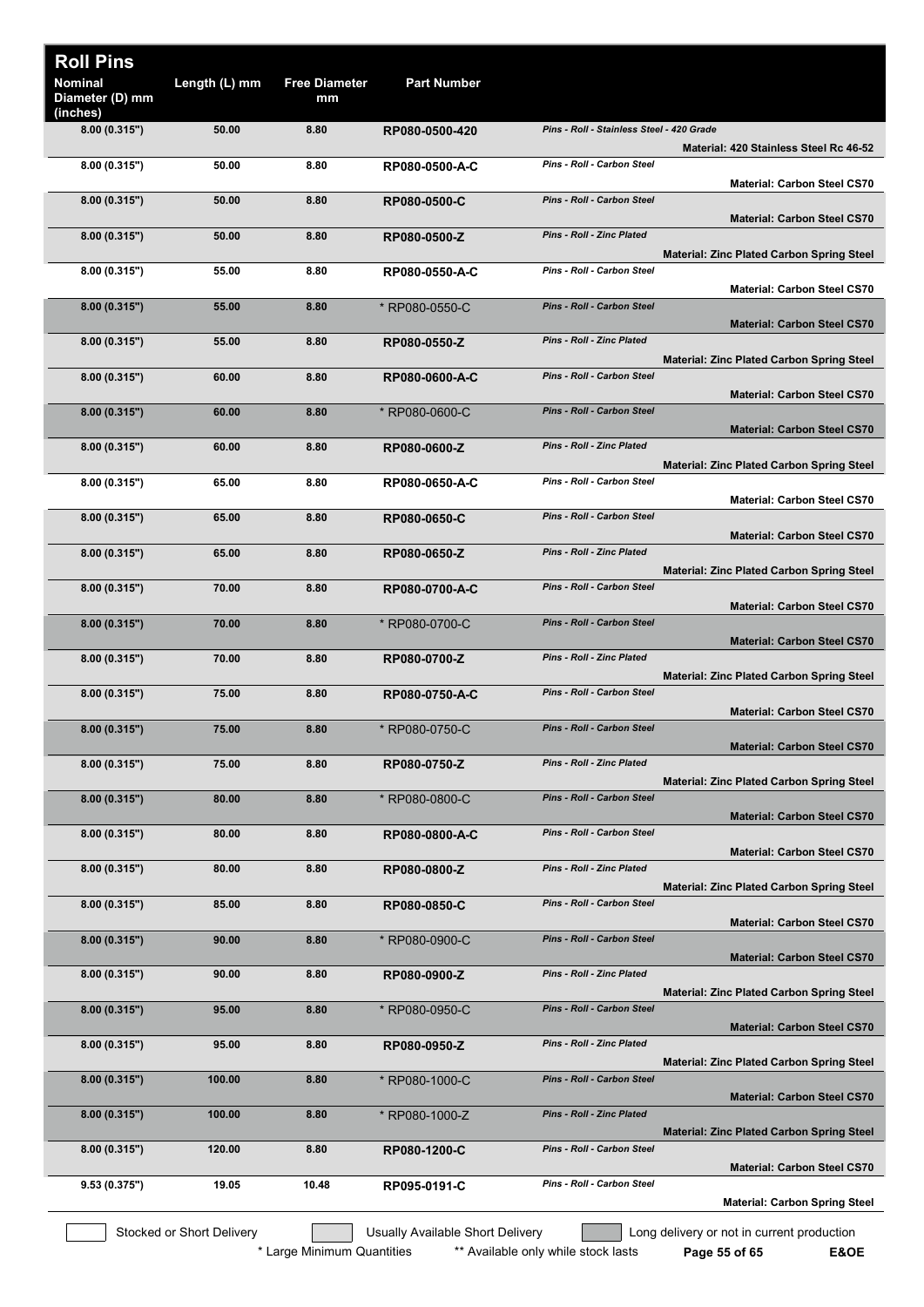| <b>Roll Pins</b>                  |                           |                            |                                  |                                                                                                |
|-----------------------------------|---------------------------|----------------------------|----------------------------------|------------------------------------------------------------------------------------------------|
| <b>Nominal</b><br>Diameter (D) mm | Length (L) mm             | <b>Free Diameter</b><br>mm | <b>Part Number</b>               |                                                                                                |
| (inches)<br>9.53(0.375")          | 19.10                     | 10.48                      | RP095-0191-Z                     | Pins - Roll - Zinc Plated<br><b>Material: Zinc Plated Carbon Spring Steel</b>                  |
| 9.53(0.375")                      | 22.23                     | 10.48                      | RP095-0222-C                     | Pins - Roll - Carbon Steel<br><b>Material: Carbon Spring Steel</b>                             |
| 9.53(0.375")                      | 25.40                     | 10.48                      | RP095-0254-C                     | Pins - Roll - Carbon Steel<br><b>Material: Carbon Spring Steel</b>                             |
| 9.53(0.375")                      | 25.40                     | 10.48                      | RP095-0254-Z                     | Pins - Roll - Zinc Plated<br><b>Material: Zinc Plated Carbon Spring Steel</b>                  |
| 9.53(0.375")                      | 28.58                     | 10.48                      | RP095-0286-C                     | Pins - Roll - Carbon Steel<br><b>Material: Carbon Spring Steel</b>                             |
| 9.53(0.375")                      | 28.60                     | 10.48                      | RP095-0286-Z                     | Pins - Roll - Zinc Plated<br><b>Material: Zinc Plated Carbon Spring Steel</b>                  |
| 9.53(0.375")                      | 31.75                     | 10.48                      | RP095-0318-C                     | Pins - Roll - Carbon Steel<br><b>Material: Carbon Spring Steel</b>                             |
| 9.53(0.375")                      | 31.80                     | 10.48                      | RP095-0318-Z                     | Pins - Roll - Zinc Plated<br><b>Material: Zinc Plated Carbon Spring Steel</b>                  |
| 9.53(0.375")                      | 34.90                     | 10.48                      | RP095-0349-Z                     | Pins - Roll - Zinc Plated<br><b>Material: Zinc Plated Carbon Spring Steel</b>                  |
| 9.53(0.375")                      | 34.93                     | 10.48                      | RP095-0349-C                     | Pins - Roll - Carbon Steel<br><b>Material: Carbon Spring Steel</b>                             |
| 9.53(0.375")                      | 38.10                     | 10.48                      | RP095-0381-C                     | Pins - Roll - Carbon Steel<br><b>Material: Carbon Spring Steel</b>                             |
| 9.53(0.375")                      | 38.10                     | 10.48                      | RP095-0381-Z                     | Pins - Roll - Zinc Plated<br><b>Material: Zinc Plated Carbon Spring Steel</b>                  |
| 9.53(0.375")                      | 41.28                     | 10.48                      | RP095-0413-C                     | Pins - Roll - Carbon Steel<br><b>Material: Carbon Spring Steel</b>                             |
| 9.53(0.375")                      | 44.45                     | 10.48                      | RP095-0445-C                     | Pins - Roll - Carbon Steel<br><b>Material: Carbon Spring Steel</b>                             |
| 9.53(0.375")                      | 44.50                     | 10.48                      | RP095-0445-Z                     | Pins - Roll - Zinc Plated<br><b>Material: Zinc Plated Carbon Spring Steel</b>                  |
| 9.53(0.375")                      | 47.60                     | 10.48                      | RP095-0476-Z                     | <b>Pins - Roll - Zinc Plated</b><br><b>Material: Zinc Plated Carbon Spring Steel</b>           |
| 9.53(0.375")                      | 47.63                     | 10.48                      | RP095-0476-C                     | Pins - Roll - Carbon Steel<br><b>Material: Carbon Spring Steel</b>                             |
| 9.53(0.375")                      | 50.80                     | 10.48                      | * RP095-0508-Z                   | <b>Pins - Roll - Carbon Steel</b><br><b>Material: Carbon Spring Steel</b>                      |
| 9.53(0.375")                      | 50.80                     | 10.48                      | RP095-0508-C                     | Pins - Roll - Carbon Steel<br><b>Material: Carbon Spring Steel</b>                             |
| 9.53(0.375")                      | 57.15                     | 10.48                      | RP095-0572-420                   | Pins - Roll - Stainless Steel - 420 Grade<br>Material: 420 Stainless Steel Rc 46-52            |
| 9.53(0.375")                      | 57.15                     | 10.48                      | RP095-0572-C                     | <b>Pins - Roll - Carbon Steel</b><br><b>Material: Carbon Spring Steel</b>                      |
| 9.53(0.375")                      | 57.20                     | 10.48                      | RP095-0572-Z                     | Pins - Roll - Zinc Plated<br><b>Material: Zinc Plated Carbon Spring Steel</b>                  |
| 9.53(0.375")                      | 63.50                     | 10.48                      | * RP095-0635-Z                   | Pins - Roll - Carbon Steel<br><b>Material: Carbon Spring Steel</b>                             |
| 9.53(0.375")                      | 63.50                     | 10.48                      | RP095-0635-C                     | Pins - Roll - Carbon Steel<br><b>Material: Carbon Spring Steel</b>                             |
| 9.53(0.375")                      | 69.85                     | 10.48                      | RP095-0699-C                     | Pins - Roll - Carbon Steel<br><b>Material: Carbon Spring Steel</b>                             |
| 9.53(0.375")                      | 69.90                     | 10.48                      | RP095-0699-Z                     | Pins - Roll - Zinc Plated                                                                      |
| 9.53(0.375")                      | 76.20                     | 10.48                      | RP095-0762-420                   | <b>Material: Zinc Plated Carbon Spring Steel</b><br>Pins - Roll - Stainless Steel - 420 Grade  |
| 9.53(0.375")                      | 76.20                     | 10.48                      | RP095-0762-C                     | Material: 420 Stainless Steel Rc 46-52<br>Pins - Roll - Carbon Steel                           |
| 9.53(0.375")                      | 76.20                     | 10.48                      | RP095-0762-Z                     | <b>Material: Carbon Spring Steel</b><br>Pins - Roll - Zinc Plated                              |
| 9.53(0.375")                      | 82.55                     | 10.48                      | RP095-0826-C                     | <b>Material: Zinc Plated Carbon Spring Steel</b><br>Pins - Roll - Carbon Steel                 |
| 9.53(0.375")                      | 82.60                     | 10.48                      | RP095-0826-Z                     | <b>Material: Carbon Spring Steel</b><br>Pins - Roll - Zinc Plated                              |
|                                   | Stocked or Short Delivery |                            | Usually Available Short Delivery | <b>Material: Zinc Plated Carbon Spring Steel</b><br>Long delivery or not in current production |
|                                   |                           | * Large Minimum Quantities |                                  | ** Available only while stock lasts<br>E&OE<br>Page 56 of 65                                   |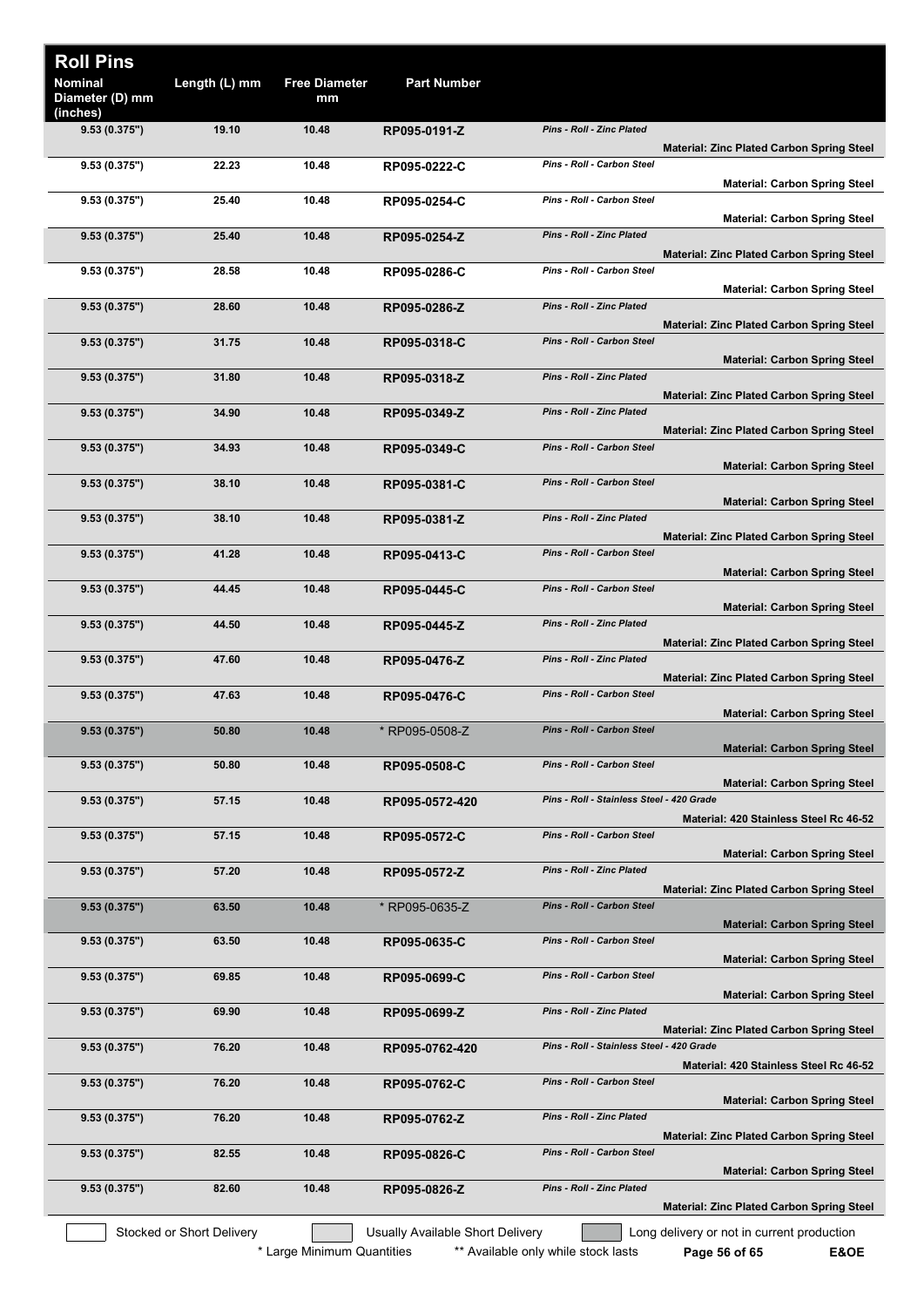| <b>Roll Pins</b>                              |                           |                            |                                         |                                                                                                            |
|-----------------------------------------------|---------------------------|----------------------------|-----------------------------------------|------------------------------------------------------------------------------------------------------------|
| <b>Nominal</b><br>Diameter (D) mm<br>(inches) | Length (L) mm             | <b>Free Diameter</b><br>mm | <b>Part Number</b>                      |                                                                                                            |
| 9.53(0.375")                                  | 88.90                     | 10.48                      | RP095-0889-C                            | <b>Pins - Roll - Carbon Steel</b><br><b>Material: Carbon Spring Steel</b>                                  |
| 9.53(0.375")                                  | 88.90                     | 10.48                      | RP095-0889-Z                            | Pins - Roll - Zinc Plated<br><b>Material: Zinc Plated Carbon Spring Steel</b>                              |
| 9.53(0.375")                                  | 95.25                     | 10.48                      | RP095-0953-C                            | Pins - Roll - Carbon Steel<br><b>Material: Carbon Spring Steel</b>                                         |
| 9.53(0.375")                                  | 95.30                     | 10.48                      | RP095-0953-Z                            | Pins - Roll - Zinc Plated<br><b>Material: Zinc Plated Carbon Spring Steel</b>                              |
| 9.53(0.375")                                  | 101.60                    | 10.48                      | RP095-1016-C                            | <b>Pins - Roll - Carbon Steel</b><br><b>Material: Carbon Spring Steel</b>                                  |
| 9.53(0.375")                                  | 101.60                    | 10.48                      | RP095-1016-Z                            | <b>Pins - Roll - Zinc Plated</b><br><b>Material: Zinc Plated Carbon Spring Steel</b>                       |
| 9.53(0.375")                                  | 127.00                    | 10.48                      | RP095-1270-C                            | Pins - Roll - Carbon Steel<br><b>Material: Carbon Spring Steel</b>                                         |
| 9.53(0.375")                                  | 152.40                    | 10.48                      | RP095-1524-C                            | Pins - Roll - Carbon Steel<br><b>Material: Carbon Spring Steel</b>                                         |
| 10.00(0.394")                                 | 10.00                     | 11.00                      | RP100-0100-C                            | Pins - Roll - Carbon Steel<br><b>Material: Carbon Steel CS70</b>                                           |
| 10.00 (0.394")                                | 16.00                     | 11.00                      | RP100-0160-4                            | Pins - Roll - Stainless Steel - 300 Grade<br><b>Material: 304 Stainless</b>                                |
| 10.00 (0.394")                                | 16.00                     | 11.00                      | * RP100-0160-C                          | <b>Pins - Roll - Carbon Steel</b><br><b>Material: Carbon Steel CS70</b>                                    |
| 10.00(0.394")                                 | 18.00                     | 11.00                      | RP100-0180-4                            | Pins - Roll - Stainless Steel - 300 Grade                                                                  |
| 10.00 (0.394")                                | 18.00                     | 11.00                      | * RP100-0180-C                          | <b>Material: 304 Stainless</b><br>Pins - Roll - Carbon Steel                                               |
| 10.00 (0.394")                                | 20.00                     | 11.00                      | RP100-0200-4                            | <b>Material: Carbon Steel CS70</b><br>Pins - Roll - Stainless Steel - 300 Grade                            |
| 10.00(0.394")                                 | 20.00                     | 11.00                      | RP100-0200-A-C                          | <b>Material: 304 Stainless</b><br>Pins - Roll - Carbon Steel                                               |
| 10.00 (0.394")                                | 20.00                     | 11.00                      | * RP100-0200-C                          | <b>Material: Carbon Steel CS70</b><br><b>Pins - Roll - Carbon Steel</b>                                    |
| 10.00(0.394")                                 | 20.00                     | 11.00                      | RP100-0200-Z                            | <b>Material: Carbon Steel CS70</b><br><b>Pins - Roll - Zinc Plated</b>                                     |
| 10.00 (0.394")                                | 22.00                     | 11.00                      | RP100-0220-4                            | <b>Material: Zinc Plated Carbon Spring Steel</b><br>Pins - Roll - Stainless Steel - 300 Grade              |
| 10.00 (0.394")                                | 22.00                     | 11.00                      | * RP100-0220-C                          | <b>Material: 304 Stainless</b><br>Pins - Roll - Carbon Steel                                               |
| 10.00(0.394")                                 | 22.00                     | 11.00                      | RP100-0220-Z                            | <b>Material: Carbon Steel CS70</b><br>Pins - Roll - Zinc Plated                                            |
| 10.00 (0.394")                                | 24.00                     | 11.00                      | RP100-0240-4                            | <b>Material: Zinc Plated Carbon Spring Steel</b><br>Pins - Roll - Stainless Steel - 300 Grade              |
| 10.00 (0.394")                                | 24.00                     | 11.00                      | RP100-0240-C                            | <b>Material: 304 Stainless</b><br>Pins - Roll - Carbon Steel                                               |
| 10.00(0.394")                                 | 24.00                     | 11.00                      | RP100-0240-A-C                          | <b>Material: Carbon Steel CS70</b><br>Pins - Roll - Carbon Steel                                           |
| 10.00(0.394")                                 | 24.00                     | 11.00                      | RP100-0240-Z                            | <b>Material: Carbon Steel CS70</b><br><b>Pins - Roll - Zinc Plated</b>                                     |
| 10.00 (0.394")                                | 26.00                     | 11.00                      | RP100-0260-4                            | <b>Material: Zinc Plated Carbon Spring Steel</b><br>Pins - Roll - Stainless Steel - 300 Grade              |
| 10.00 (0.394")                                | 26.00                     | 11.00                      | ** RP100-0260-C                         | <b>Material: 304 Stainless</b><br>Pins - Roll - Carbon Steel                                               |
| 10.00 (0.394")                                | 26.00                     | 11.00                      | RP100-0260-Z                            | <b>Material: Carbon Steel CS70</b><br>Pins - Roll - Zinc Plated                                            |
| 10.00 (0.394")                                | 28.00                     | 11.00                      | RP100-0280-4                            | <b>Material: Zinc Plated Carbon Spring Steel</b><br>Pins - Roll - Stainless Steel - 300 Grade              |
| 10.00(0.394")                                 | 28.00                     | 11.00                      | * RP100-0280-C                          | <b>Material: 304 Stainless</b><br>Pins - Roll - Carbon Steel                                               |
| 10.00 (0.394")                                | 28.00                     | 11.00                      | RP100-0280-Z                            | <b>Material: Carbon Steel CS70</b><br>Pins - Roll - Zinc Plated                                            |
| 10.00(0.394")                                 | 30.00                     | 11.00                      | RP100-0300-4                            | <b>Material: Zinc Plated Carbon Spring Steel</b><br>Pins - Roll - Stainless Steel - 300 Grade              |
|                                               |                           |                            |                                         | <b>Material: 304 Stainless</b>                                                                             |
|                                               | Stocked or Short Delivery | * Large Minimum Quantities | <b>Usually Available Short Delivery</b> | Long delivery or not in current production<br>** Available only while stock lasts<br>E&OE<br>Page 57 of 65 |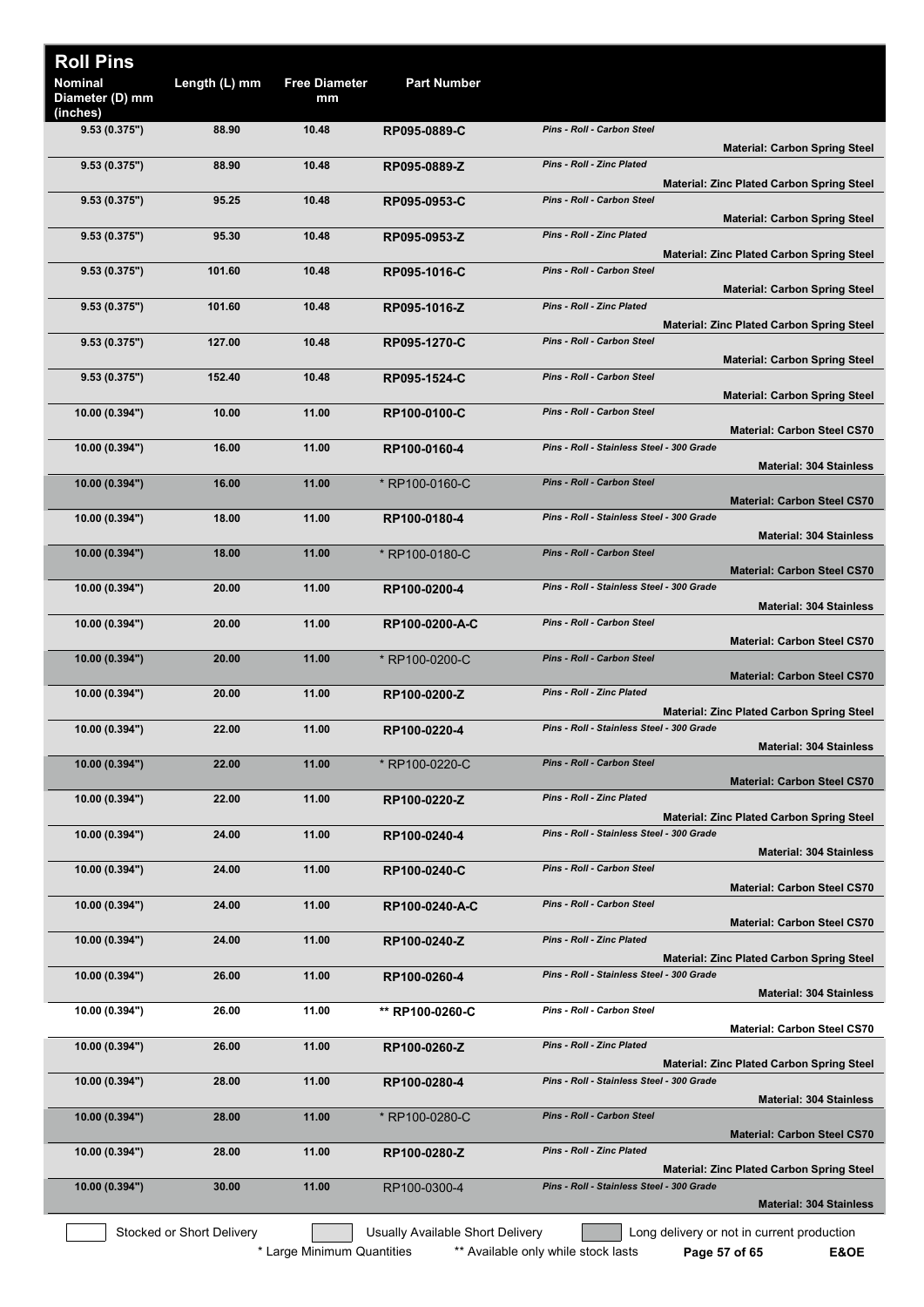| <b>Roll Pins</b><br>Nominal<br>Diameter (D) mm | Length (L) mm             | <b>Free Diameter</b><br>mm | <b>Part Number</b>               |                                                                                               |
|------------------------------------------------|---------------------------|----------------------------|----------------------------------|-----------------------------------------------------------------------------------------------|
| (inches)<br>10.00 (0.394")                     | 30.00                     | 11.00                      | RP100-0300-C                     | Pins - Roll - Carbon Steel<br><b>Material: Carbon Steel CS70</b>                              |
| 10.00 (0.394")                                 | 30.00                     | 11.00                      | RP100-0300-A-C                   | Pins - Roll - Carbon Steel<br><b>Material: Carbon Steel CS70</b>                              |
| 10.00(0.394")                                  | 30.00                     | 11.00                      | RP100-0300-Z                     | Pins - Roll - Zinc Plated<br><b>Material: Zinc Plated Carbon Spring Steel</b>                 |
| 10.00 (0.394")                                 | 32.00                     | 11.00                      | RP100-0320-4                     | Pins - Roll - Stainless Steel - 300 Grade<br><b>Material: 304 Stainless</b>                   |
| 10.00 (0.394")                                 | 32.00                     | 11.00                      | * RP100-0320-C                   | <b>Pins - Roll - Carbon Steel</b><br><b>Material: Carbon Steel CS70</b>                       |
| 10.00 (0.394")                                 | 32.00                     | 11.00                      | RP100-0320-Z                     | <b>Pins - Roll - Zinc Plated</b><br><b>Material: Zinc Plated Carbon Spring Steel</b>          |
| 10.00(0.394")                                  | 35.00                     | 11.00                      | RP100-0350-4                     | Pins - Roll - Stainless Steel - 300 Grade<br><b>Material: 304 Stainless</b>                   |
| 10.00 (0.394")                                 | 35.00                     | 11.00                      | RP100-0350-C                     | Pins - Roll - Carbon Steel<br><b>Material: Carbon Steel CS70</b>                              |
| 10.00 (0.394")                                 | 35.00                     | 11.00                      | RP100-0350-A-C                   | Pins - Roll - Carbon Steel<br><b>Material: Carbon Steel CS70</b>                              |
| 10.00 (0.394")                                 | 36.00                     | 11.00                      | RP100-0360-C                     | Pins - Roll - Carbon Steel<br><b>Material: Carbon Steel CS70</b>                              |
| 10.00 (0.394")                                 | 36.00                     | 11.00                      | RP100-0360-Z                     | <b>Pins - Roll - Zinc Plated</b><br><b>Material: Zinc Plated Carbon Spring Steel</b>          |
| 10.00 (0.394")                                 | 40.00                     | 11.00                      | RP100-0400-4                     | Pins - Roll - Stainless Steel - 300 Grade<br><b>Material: 304 Stainless</b>                   |
| 10.00 (0.394")                                 | 40.00                     | 11.00                      | RP100-0400-C                     | Pins - Roll - Carbon Steel                                                                    |
| 10.00 (0.394")                                 | 40.00                     | 11.00                      | RP100-0400-A-C                   | <b>Material: Carbon Steel CS70</b><br>Pins - Roll - Carbon Steel                              |
| 10.00 (0.394")                                 | 40.00                     | 11.00                      | RP100-0400-Z                     | <b>Material: Carbon Steel CS70</b><br><b>Pins - Roll - Zinc Plated</b>                        |
| 10.00 (0.394")                                 | 45.00                     | 11.00                      | RP100-0450-4                     | <b>Material: Zinc Plated Carbon Spring Steel</b><br>Pins - Roll - Stainless Steel - 300 Grade |
| 10.00 (0.394")                                 | 45.00                     | 11.00                      | RP100-0450-A-C                   | <b>Material: 304 Stainless</b><br>Pins - Roll - Carbon Steel                                  |
| 10.00 (0.394")                                 | 45.00                     | 11.00                      | * RP100-0450-C                   | <b>Material: Carbon Steel CS70</b><br>Pins - Roll - Carbon Steel                              |
| 10.00 (0.394")                                 | 45.00                     | 11.00                      | RP100-0450-Z                     | <b>Material: Carbon Steel CS70</b><br>Pins - Roll - Zinc Plated                               |
| 10.00 (0.394")                                 | 50.00                     | 11.00                      | RP100-0500-4                     | <b>Material: Zinc Plated Carbon Spring Steel</b><br>Pins - Roll - Stainless Steel - 300 Grade |
| 10.00 (0.394")                                 | 50.00                     | 11.00                      | RP100-0500-A-C                   | <b>Material: 304 Stainless</b><br>Pins - Roll - Carbon Steel                                  |
| 10.00 (0.394")                                 | 50.00                     | 11.00                      | RP100-0500-C                     | <b>Material: Carbon Steel CS70</b><br>Pins - Roll - Carbon Steel                              |
| 10.00 (0.394")                                 | 50.00                     | 11.00                      | RP100-0500-Z                     | <b>Material: Carbon Steel CS70</b><br>Pins - Roll - Zinc Plated                               |
| 10.00 (0.394")                                 | 55.00                     | 11.00                      | RP100-0550-C                     | <b>Material: Zinc Plated Carbon Spring Steel</b><br>Pins - Roll - Carbon Steel                |
| 10.00(0.394")                                  | 55.00                     | 11.00                      | RP100-0550-A-C                   | <b>Material: Carbon Steel CS70</b><br>Pins - Roll - Carbon Steel                              |
| 10.00 (0.394")                                 | 55.00                     | 11.00                      | RP100-0550-Z                     | <b>Material: Carbon Steel CS70</b><br>Pins - Roll - Zinc Plated                               |
| 10.00 (0.394")                                 | 60.00                     | 11.00                      | RP100-0600-C                     | <b>Material: Zinc Plated Carbon Spring Steel</b><br>Pins - Roll - Carbon Steel                |
| 10.00 (0.394")                                 | 60.00                     | 11.00                      | RP100-0600-A-C                   | <b>Material: Carbon Steel CS70</b><br>Pins - Roll - Carbon Steel                              |
| 10.00 (0.394")                                 | 60.00                     | 11.00                      | RP100-0600-Z                     | <b>Material: Carbon Steel CS70</b><br>Pins - Roll - Zinc Plated                               |
| 10.00 (0.394")                                 | 65.00                     | 11.00                      | RP100-0650-4                     | <b>Material: Zinc Plated Carbon Spring Steel</b><br>Pins - Roll - Stainless Steel - 300 Grade |
| 10.00(0.394")                                  | 65.00                     | 11.00                      | RP100-0650-C                     | <b>Material: 304 Stainless</b><br>Pins - Roll - Carbon Steel                                  |
|                                                |                           |                            |                                  | <b>Material: Carbon Steel CS70</b>                                                            |
|                                                | Stocked or Short Delivery |                            | Usually Available Short Delivery | Long delivery or not in current production                                                    |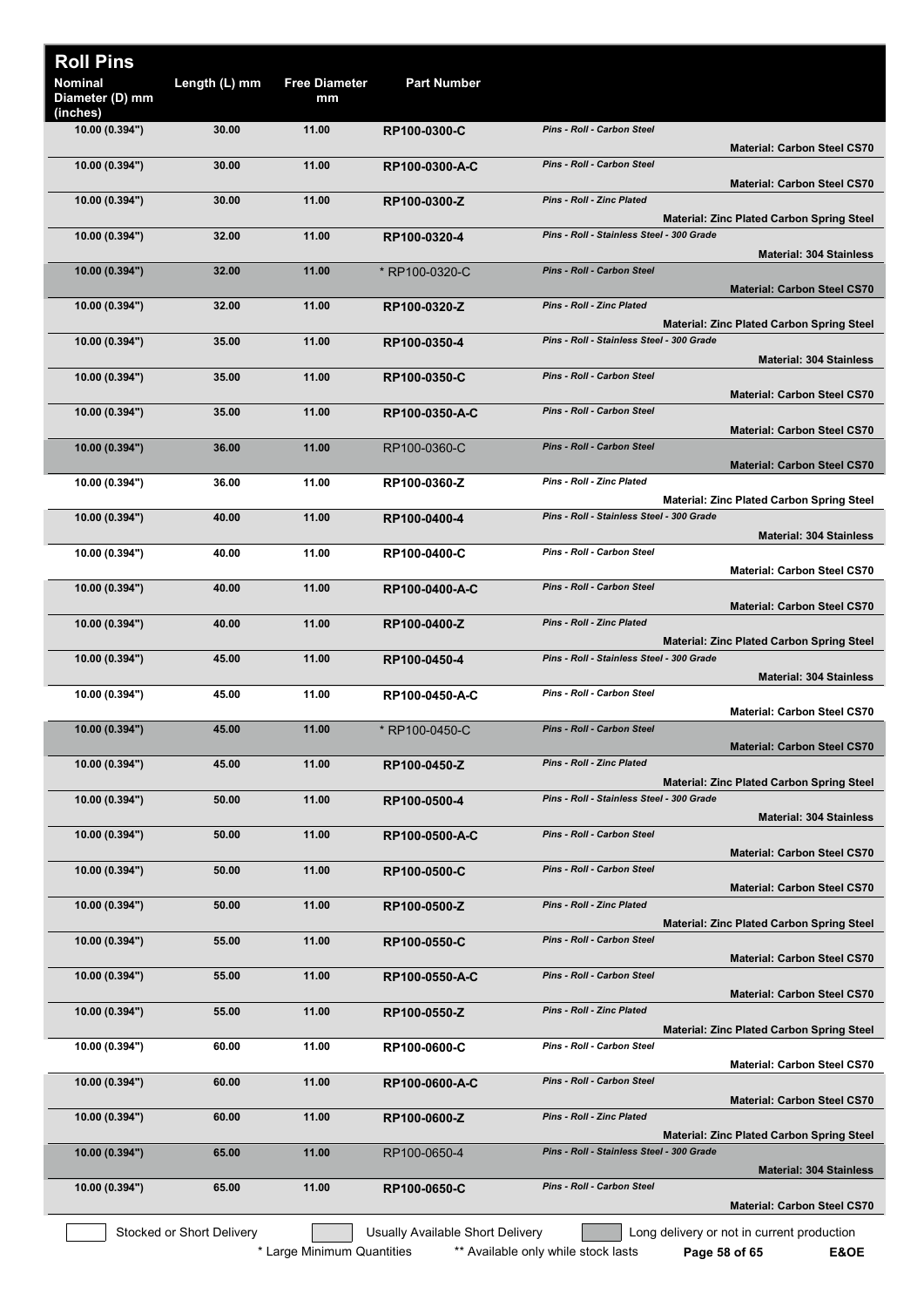| <b>Roll Pins</b>                              |                           |                            |                                  |                                           |                                                  |
|-----------------------------------------------|---------------------------|----------------------------|----------------------------------|-------------------------------------------|--------------------------------------------------|
| <b>Nominal</b><br>Diameter (D) mm<br>(inches) | Length (L) mm             | <b>Free Diameter</b><br>mm | <b>Part Number</b>               |                                           |                                                  |
| 10.00 (0.394")                                | 65.00                     | 11.00                      | RP100-0650-A-C                   | <b>Pins - Roll - Carbon Steel</b>         | <b>Material: Carbon Steel CS70</b>               |
| 10.00 (0.394")                                | 65.00                     | 11.00                      | RP100-0650-Z                     | <b>Pins - Roll - Zinc Plated</b>          |                                                  |
| 10.00 (0.394")                                | 70.00                     | 11.00                      | RP100-0700-4                     | Pins - Roll - Stainless Steel - 300 Grade | <b>Material: Zinc Plated Carbon Spring Steel</b> |
| 10.00 (0.394")                                | 70.00                     | 11.00                      | RP100-0700-C                     | Pins - Roll - Carbon Steel                | <b>Material: 304 Stainless</b>                   |
| 10.00 (0.394")                                | 70.00                     | 11.00                      | RP100-0700-A-C                   | Pins - Roll - Carbon Steel                | <b>Material: Carbon Steel CS70</b>               |
| 10.00(0.394")                                 | 70.00                     | 11.00                      | RP100-0700-Z                     | <b>Pins - Roll - Zinc Plated</b>          | <b>Material: Carbon Steel CS70</b>               |
| 10.00(0.394")                                 | 75.00                     | 11.00                      | RP100-0750-A-C                   | Pins - Roll - Carbon Steel                | <b>Material: Zinc Plated Carbon Spring Steel</b> |
| 10.00 (0.394")                                | 75.00                     | 11.00                      | RP100-0750-C                     | Pins - Roll - Carbon Steel                | <b>Material: Carbon Steel CS70</b>               |
|                                               | 75.00                     | 11.00                      |                                  | <b>Pins - Roll - Zinc Plated</b>          | <b>Material: Carbon Steel CS70</b>               |
| 10.00 (0.394")                                |                           |                            | RP100-0750-Z                     |                                           | <b>Material: Zinc Plated Carbon Spring Steel</b> |
| 10.00 (0.394")                                | 80.00                     | 11.00                      | RP100-0800-A-C                   | Pins - Roll - Carbon Steel                | <b>Material: Carbon Steel CS70</b>               |
| 10.00 (0.394")                                | 80.00                     | 11.00                      | * RP100-0800-C                   | Pins - Roll - Carbon Steel                | <b>Material: Carbon Steel CS70</b>               |
| 10.00(0.394")                                 | 80.00                     | 11.00                      | RP100-0800-Z                     | <b>Pins - Roll - Zinc Plated</b>          |                                                  |
| 10.00 (0.394")                                | 85.00                     | 11.00                      | RP100-0850-C                     | Pins - Roll - Carbon Steel                | <b>Material: Zinc Plated Carbon Spring Steel</b> |
| 10.00(0.394")                                 | 85.00                     | 11.00                      | RP100-0850-Z                     | <b>Pins - Roll - Zinc Plated</b>          | <b>Material: Carbon Steel CS70</b>               |
|                                               |                           |                            |                                  | <b>Pins - Roll - Carbon Steel</b>         | <b>Material: Zinc Plated Carbon Spring Steel</b> |
| 10.00 (0.394")                                | 90.00                     | 11.00                      | RP100-0900-A-C                   |                                           | <b>Material: Carbon Steel CS70</b>               |
| 10.00 (0.394")                                | 90.00                     | 11.00                      | * RP100-0900-C                   | <b>Pins - Roll - Carbon Steel</b>         | <b>Material: Carbon Steel CS70</b>               |
| 10.00 (0.394")                                | 90.00                     | 11.00                      | RP100-0900-Z                     | <b>Pins - Roll - Zinc Plated</b>          | <b>Material: Zinc Plated Carbon Spring Steel</b> |
| 10.00 (0.394")                                | 95.00                     | 11.00                      | * RP100-0950-C                   | <b>Pins - Roll - Carbon Steel</b>         | <b>Material: Carbon Steel CS70</b>               |
| 10.00 (0.394")                                | 100.00                    | 11.00                      | * RP100-1000-C                   | Pins - Roll - Carbon Steel                |                                                  |
| 10.00(0.394")                                 | 100.00                    | 11.00                      | RP100-1000-Z                     | <b>Pins - Roll - Zinc Plated</b>          | <b>Material: Carbon Steel CS70</b>               |
| 10.00(0.394")                                 | 160.00                    | 11.00                      | RP100-1600-C                     | Pins - Roll - Carbon Steel                | <b>Material: Zinc Plated Carbon Spring Steel</b> |
| 11.11 (0.437")                                | 25.40                     | 12.22                      | RP111-0254-C                     | Pins - Roll - Carbon Steel                | <b>Material: Carbon Steel CS70</b>               |
|                                               |                           |                            |                                  |                                           | <b>Material: Carbon Spring Steel</b>             |
| 11.11 (0.437")                                | 25.40                     | 12.22                      | RP111-0254-Z                     | Pins - Roll - Zinc Plated                 | <b>Material: Zinc Plated Carbon Spring Steel</b> |
| 11.11 (0.437")                                | 31.75                     | 12.22                      | RP111-0318-C                     | Pins - Roll - Carbon Steel                | <b>Material: Carbon Spring Steel</b>             |
| 11.11 (0.437")                                | 31.80                     | 12.22                      | RP111-0318-Z                     | Pins - Roll - Zinc Plated                 | <b>Material: Zinc Plated Carbon Spring Steel</b> |
| 11.11 (0.437")                                | 38.10                     | 12.22                      | RP111-0381-C                     | Pins - Roll - Carbon Steel                |                                                  |
| 11.11 (0.437")                                | 38.10                     | 12.22                      | RP111-0381-Z                     | <b>Pins - Roll - Zinc Plated</b>          | <b>Material: Carbon Spring Steel</b>             |
| 11.11 (0.437")                                | 44.45                     | 12.22                      | RP111-0445-C                     | Pins - Roll - Carbon Steel                | <b>Material: Zinc Plated Carbon Spring Steel</b> |
| 11.11 (0.437")                                | 44.50                     | 12.22                      | RP111-0445-Z                     | Pins - Roll - Zinc Plated                 | <b>Material: Carbon Spring Steel</b>             |
| 11.11 (0.437")                                | 50.80                     | 12.22                      | RP111-0508-C                     | Pins - Roll - Carbon Steel                | <b>Material: Zinc Plated Carbon Spring Steel</b> |
| 11.11 (0.437")                                | 50.80                     | 12.22                      | RP111-0508-Z                     | Pins - Roll - Zinc Plated                 | <b>Material: Carbon Spring Steel</b>             |
|                                               |                           |                            |                                  |                                           | <b>Material: Zinc Plated Carbon Spring Steel</b> |
|                                               | Stocked or Short Delivery |                            | Usually Available Short Delivery |                                           | Long delivery or not in current production       |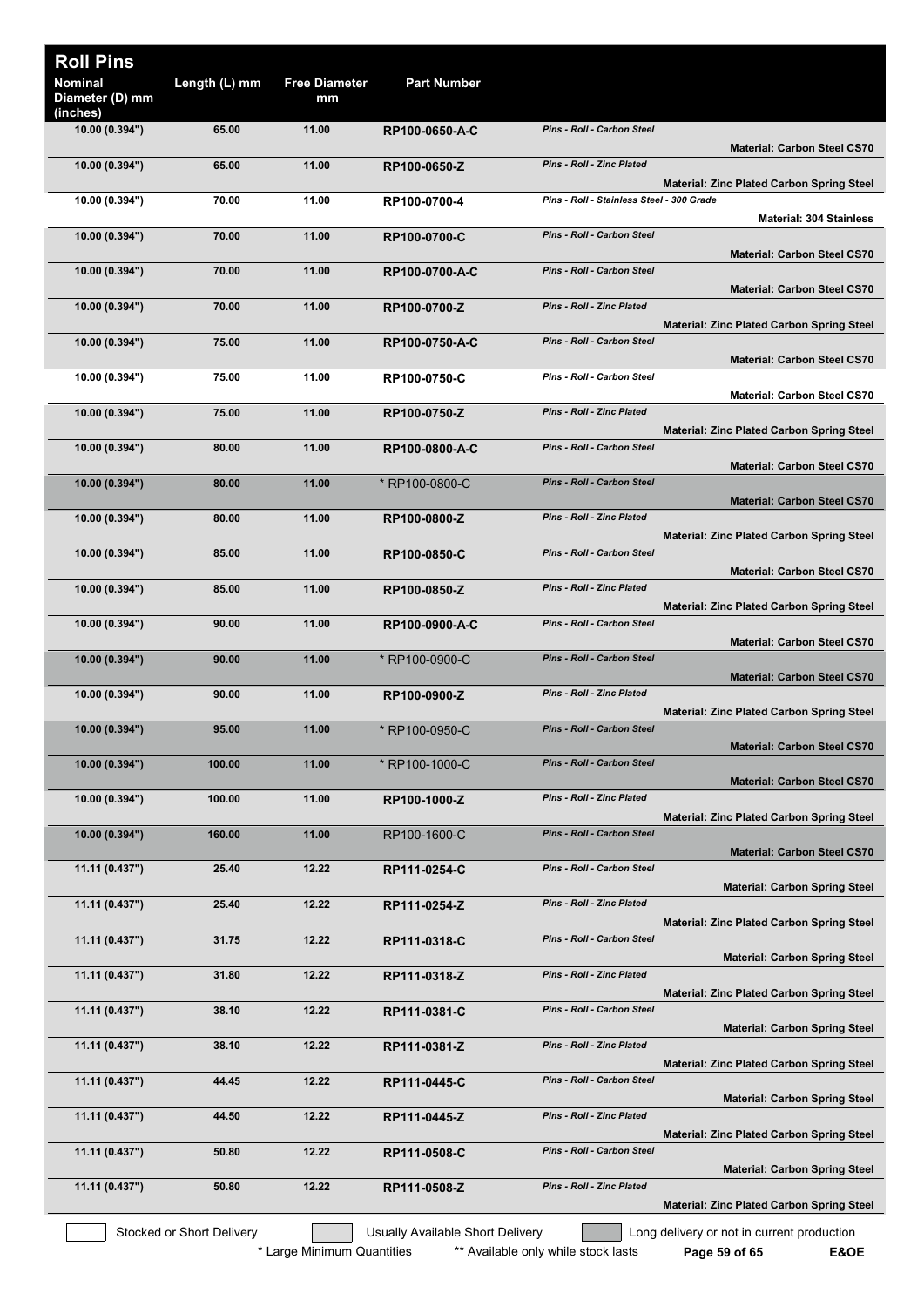| <b>Roll Pins</b><br><b>Nominal</b><br>Diameter (D) mm | Length (L) mm             | <b>Free Diameter</b><br>mm | <b>Part Number</b>               |                                           |                                                  |
|-------------------------------------------------------|---------------------------|----------------------------|----------------------------------|-------------------------------------------|--------------------------------------------------|
| (inches)                                              |                           |                            |                                  |                                           |                                                  |
| 11.11 (0.437")                                        | 57.15                     | 12.22                      | RP111-0572-C                     | Pins - Roll - Carbon Steel                | <b>Material: Carbon Spring Steel</b>             |
| 11.11 (0.437")                                        | 57.20                     | 12.22                      | RP111-0572-Z                     | Pins - Roll - Zinc Plated                 | <b>Material: Zinc Plated Carbon Spring Steel</b> |
| 11.11 (0.437")                                        | 63.50                     | 12.22                      | RP111-0635-C                     | Pins - Roll - Carbon Steel                |                                                  |
| 11.11 (0.437")                                        | 63.50                     | 12.22                      | RP111-0635-Z                     | <b>Pins - Roll - Zinc Plated</b>          | <b>Material: Carbon Spring Steel</b>             |
| 11.11 (0.437")                                        | 69.85                     | 12.22                      | RP111-0699-C                     | Pins - Roll - Carbon Steel                | <b>Material: Zinc Plated Carbon Spring Steel</b> |
| 11.11 (0.437")                                        | 69.90                     | 12.22                      | RP111-0699-Z                     | Pins - Roll - Zinc Plated                 | <b>Material: Carbon Spring Steel</b>             |
|                                                       |                           | 12.22                      |                                  | <b>Pins - Roll - Carbon Steel</b>         | <b>Material: Zinc Plated Carbon Spring Steel</b> |
| 11.11 (0.437")                                        | 76.20                     |                            | RP111-0762-C                     |                                           | <b>Material: Carbon Spring Steel</b>             |
| 11.11 (0.437")                                        | 76.20                     | 12.22                      | RP111-0762-Z                     | Pins - Roll - Zinc Plated                 | <b>Material: Zinc Plated Carbon Spring Steel</b> |
| 11.11 (0.437")                                        | 82.60                     | 12.22                      | RP111-0826-Z                     | Pins - Roll - Zinc Plated                 | <b>Material: Zinc Plated Carbon Spring Steel</b> |
| 11.11 (0.437")                                        | 88.90                     | 12.22                      | RP111-0889-C                     | Pins - Roll - Carbon Steel                |                                                  |
| 11.11 (0.437")                                        | 88.90                     | 12.22                      | RP111-0889-Z                     | <b>Pins - Roll - Zinc Plated</b>          | <b>Material: Carbon Spring Steel</b>             |
| 11.11 (0.437")                                        | 95.30                     | 12.22                      | RP111-0953-Z                     | <b>Pins - Roll - Zinc Plated</b>          | <b>Material: Zinc Plated Carbon Spring Steel</b> |
| 11.11 (0.437")                                        | 101.60                    | 12.22                      | RP111-1016-C                     | Pins - Roll - Carbon Steel                | <b>Material: Zinc Plated Carbon Spring Steel</b> |
|                                                       |                           |                            |                                  | Pins - Roll - Zinc Plated                 | <b>Material: Carbon Spring Steel</b>             |
| 11.11 (0.437")                                        | 101.60                    | 12.22                      | RP111-1016-Z                     |                                           | <b>Material: Zinc Plated Carbon Spring Steel</b> |
| 12.00 (0.472")                                        | 18.00                     | 13.20                      | RP120-0180-C                     | Pins - Roll - Carbon Steel                | <b>Material: Carbon Steel CS70</b>               |
| 12.00 (0.472")                                        | 20.00                     | 13.20                      | * RP120-0200-C                   | Pins - Roll - Carbon Steel                | <b>Material: Carbon Steel CS70</b>               |
| 12.00 (0.472")                                        | 20.00                     | 13.20                      | * RP120-0200-Z                   | <b>Pins - Roll - Zinc Plated</b>          | <b>Material: Zinc Plated Carbon Spring Steel</b> |
| 12.00 (0.472")                                        | 22.00                     | 13.20                      | * RP120-0220-C                   | Pins - Roll - Carbon Steel                | <b>Material: Carbon Steel CS70</b>               |
| 12.00 (0.472")                                        | 22.00                     | 13.20                      | * RP120-0220-Z                   | Pins - Roll - Zinc Plated                 |                                                  |
| 12.00 (0.472")                                        | 24.00                     | 13.20                      | RP120-0240-A-C                   | Pins - Roll - Carbon Steel                | <b>Material: Zinc Plated Carbon Spring Steel</b> |
| 12.00 (0.472")                                        | 24.00                     | 13.20                      | * RP120-0240-C                   | <b>Pins - Roll - Carbon Steel</b>         | <b>Material: Carbon Steel CS70</b>               |
|                                                       |                           |                            |                                  |                                           | <b>Material: Carbon Steel CS70</b>               |
| 12.00 (0.472")                                        | 24.00                     | 13.20                      | RP120-0240-Z                     | Pins - Roll - Zinc Plated                 | <b>Material: Zinc Plated Carbon Spring Steel</b> |
| 12.00 (0.472")                                        | 26.00                     | 13.20                      | * RP120-0260-C                   | Pins - Roll - Carbon Steel                | <b>Material: Carbon Steel CS70</b>               |
| 12.00 (0.472")                                        | 26.00                     | 13.20                      | RP120-0260-Z                     | Pins - Roll - Zinc Plated                 |                                                  |
| 12.00 (0.472")                                        | 28.00                     | 13.20                      | * RP120-0280-C                   | <b>Pins - Roll - Carbon Steel</b>         | <b>Material: Zinc Plated Carbon Spring Steel</b> |
| 12.00 (0.472")                                        | 28.00                     | 13.20                      | RP120-0280-Z                     | Pins - Roll - Zinc Plated                 | <b>Material: Carbon Steel CS70</b>               |
| 12.00 (0.472")                                        | 30.00                     | 13.20                      | RP120-0300-4                     | Pins - Roll - Stainless Steel - 300 Grade | <b>Material: Zinc Plated Carbon Spring Steel</b> |
| 12.00 (0.472")                                        | 30.00                     | 13.20                      |                                  | Pins - Roll - Carbon Steel                | <b>Material: 304 Stainless</b>                   |
|                                                       |                           |                            | RP120-0300-C                     |                                           | <b>Material: Carbon Steel CS70</b>               |
| 12.00(0.472")                                         | 30.00                     | 13.20                      | RP120-0300-Z                     | Pins - Roll - Zinc Plated                 | <b>Material: Zinc Plated Carbon Spring Steel</b> |
| 12.00 (0.472")                                        | 32.00                     | 13.20                      | * RP120-0320-C                   | <b>Pins - Roll - Carbon Steel</b>         | <b>Material: Carbon Steel CS70</b>               |
| 12.00(0.472")                                         | 32.00                     | 13.20                      | RP120-0320-Z                     | Pins - Roll - Zinc Plated                 | <b>Material: Zinc Plated Carbon Spring Steel</b> |
|                                                       | Stocked or Short Delivery |                            | Usually Available Short Delivery |                                           | Long delivery or not in current production       |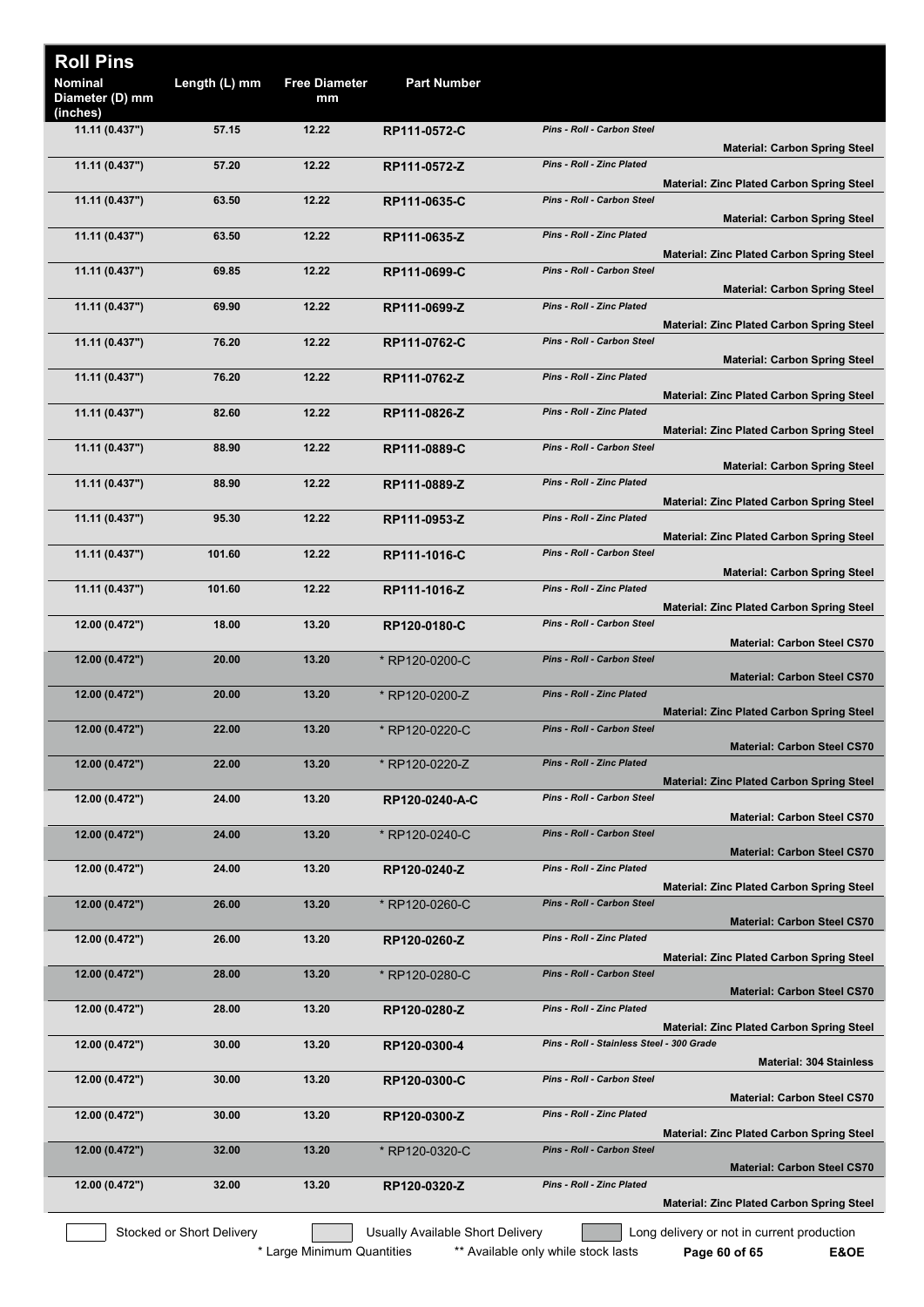| <b>Roll Pins</b><br><b>Nominal</b><br>Diameter (D) mm | Length (L) mm             | <b>Free Diameter</b><br>mm | <b>Part Number</b>               |                                           |                                                  |
|-------------------------------------------------------|---------------------------|----------------------------|----------------------------------|-------------------------------------------|--------------------------------------------------|
| (inches)<br>12.00 (0.472")                            | 35.00                     | 13.20                      | RP120-0350-C                     | Pins - Roll - Carbon Steel                |                                                  |
| 12.00 (0.472")                                        | 36.00                     | 13.20                      | * RP120-0360-C                   | <b>Pins - Roll - Carbon Steel</b>         | <b>Material: Carbon Steel CS70</b>               |
| 12.00 (0.472")                                        | 36.00                     | 13.20                      | RP120-0360-Z                     | <b>Pins - Roll - Zinc Plated</b>          | <b>Material: Carbon Steel CS70</b>               |
|                                                       |                           |                            |                                  | Pins - Roll - Carbon Steel                | <b>Material: Zinc Plated Carbon Spring Steel</b> |
| 12.00 (0.472")                                        | 40.00                     | 13.20                      | * RP120-0400-C                   |                                           | <b>Material: Carbon Steel CS70</b>               |
| 12.00(0.472")                                         | 40.00                     | 13.20                      | RP120-0400-A-C                   | Pins - Roll - Carbon Steel                | <b>Material: Carbon Steel CS70</b>               |
| 12.00 (0.472")                                        | 40.00                     | 13.20                      | RP120-0400-Z                     | Pins - Roll - Zinc Plated                 | <b>Material: Zinc Plated Carbon Spring Steel</b> |
| 12.00 (0.472")                                        | 45.00                     | 13.20                      | * RP120-0450-C                   | <b>Pins - Roll - Carbon Steel</b>         | <b>Material: Carbon Steel CS70</b>               |
| 12.00 (0.472")                                        | 45.00                     | 13.20                      | RP120-0450-Z                     | <b>Pins - Roll - Zinc Plated</b>          |                                                  |
| 12.00 (0.472")                                        | 50.00                     | 13.20                      | RP120-0500-420                   | Pins - Roll - Stainless Steel - 420 Grade | <b>Material: Zinc Plated Carbon Spring Steel</b> |
| 12.00 (0.472")                                        | 50.00                     | 13.20                      | RP120-0500-A-C                   | Pins - Roll - Carbon Steel                | Material: 420 Stainless Steel Rc 46-52           |
| 12.00 (0.472")                                        | 50.00                     | 13.20                      | * RP120-0500-C                   | Pins - Roll - Carbon Steel                | <b>Material: Carbon Steel CS70</b>               |
| 12.00 (0.472")                                        | 50.00                     | 13.20                      | RP120-0500-Z                     | <b>Pins - Roll - Zinc Plated</b>          | <b>Material: Carbon Steel CS70</b>               |
|                                                       |                           |                            |                                  |                                           | <b>Material: Zinc Plated Carbon Spring Steel</b> |
| 12.00 (0.472")                                        | 55.00                     | 13.20                      | * RP120-0550-C                   | <b>Pins - Roll - Carbon Steel</b>         | <b>Material: Carbon Steel CS70</b>               |
| 12.00 (0.472")                                        | 55.00                     | 13.20                      | RP120-0550-Z                     | <b>Pins - Roll - Zinc Plated</b>          | <b>Material: Zinc Plated Carbon Spring Steel</b> |
| 12.00 (0.472")                                        | 60.00                     | 13.20                      | * RP120-0600-C                   | Pins - Roll - Carbon Steel                | <b>Material: Carbon Steel CS70</b>               |
| 12.00 (0.472")                                        | 60.00                     | 13.20                      | RP120-0600-A-C                   | Pins - Roll - Carbon Steel                | <b>Material: Carbon Steel CS70</b>               |
| 12.00(0.472")                                         | 60.00                     | 13.20                      | RP120-0600-Z                     | Pins - Roll - Zinc Plated                 |                                                  |
| 12.00 (0.472")                                        | 65.00                     | 13.20                      | RP120-0650-C                     | <b>Pins - Roll - Carbon Steel</b>         | <b>Material: Zinc Plated Carbon Spring Steel</b> |
| 12.00 (0.472")                                        | 65.00                     | 13.20                      | RP120-0650-Z                     | Pins - Roll - Zinc Plated                 | <b>Material: Carbon Steel CS70</b>               |
| 12.00 (0.472")                                        | 70.00                     | 13.20                      | * RP120-0700-C                   | <b>Pins - Roll - Carbon Steel</b>         | <b>Material: Zinc Plated Carbon Spring Steel</b> |
|                                                       | 70.00                     | 13.20                      |                                  | Pins - Roll - Zinc Plated                 | <b>Material: Carbon Steel CS70</b>               |
| 12.00 (0.472")                                        |                           |                            | RP120-0700-Z                     |                                           | <b>Material: Zinc Plated Carbon Spring Steel</b> |
| 12.00 (0.472")                                        | 75.00                     | 13.20                      | * RP120-0750-C                   | Pins - Roll - Carbon Steel                | <b>Material: Carbon Steel CS70</b>               |
| 12.00 (0.472")                                        | 75.00                     | 13.20                      | RP120-0750-Z                     | Pins - Roll - Zinc Plated                 | <b>Material: Zinc Plated Carbon Spring Steel</b> |
| 12.00 (0.472")                                        | 80.00                     | 13.20                      | RP120-0800-A-C                   | Pins - Roll - Carbon Steel                | <b>Material: Carbon Steel CS70</b>               |
| 12.00 (0.472")                                        | 80.00                     | 13.20                      | * RP120-0800-C                   | <b>Pins - Roll - Carbon Steel</b>         | <b>Material: Carbon Steel CS70</b>               |
| 12.00 (0.472")                                        | 80.00                     | 13.20                      | RP120-0800-Z                     | <b>Pins - Roll - Zinc Plated</b>          |                                                  |
| 12.00 (0.472")                                        | 85.00                     | 13.20                      | RP120-0850-C                     | Pins - Roll - Carbon Steel                | <b>Material: Zinc Plated Carbon Spring Steel</b> |
| 12.00 (0.472")                                        | 85.00                     | 13.20                      | RP120-0850-Z                     | Pins - Roll - Zinc Plated                 | <b>Material: Carbon Steel CS70</b>               |
| 12.00 (0.472")                                        | 90.00                     | 13.20                      | * RP120-0900-C                   | Pins - Roll - Carbon Steel                | <b>Material: Zinc Plated Carbon Spring Steel</b> |
|                                                       |                           |                            |                                  |                                           | <b>Material: Carbon Steel CS70</b>               |
| 12.00(0.472")                                         | 90.00                     | 13.20                      | RP120-0900-A-C                   | Pins - Roll - Carbon Steel                | <b>Material: Carbon Steel CS70</b>               |
| 12.00(0.472")                                         | 90.00                     | 13.20                      | RP120-0900-Z                     | Pins - Roll - Zinc Plated                 | <b>Material: Zinc Plated Carbon Spring Steel</b> |
|                                                       | Stocked or Short Delivery |                            | Usually Available Short Delivery |                                           | Long delivery or not in current production       |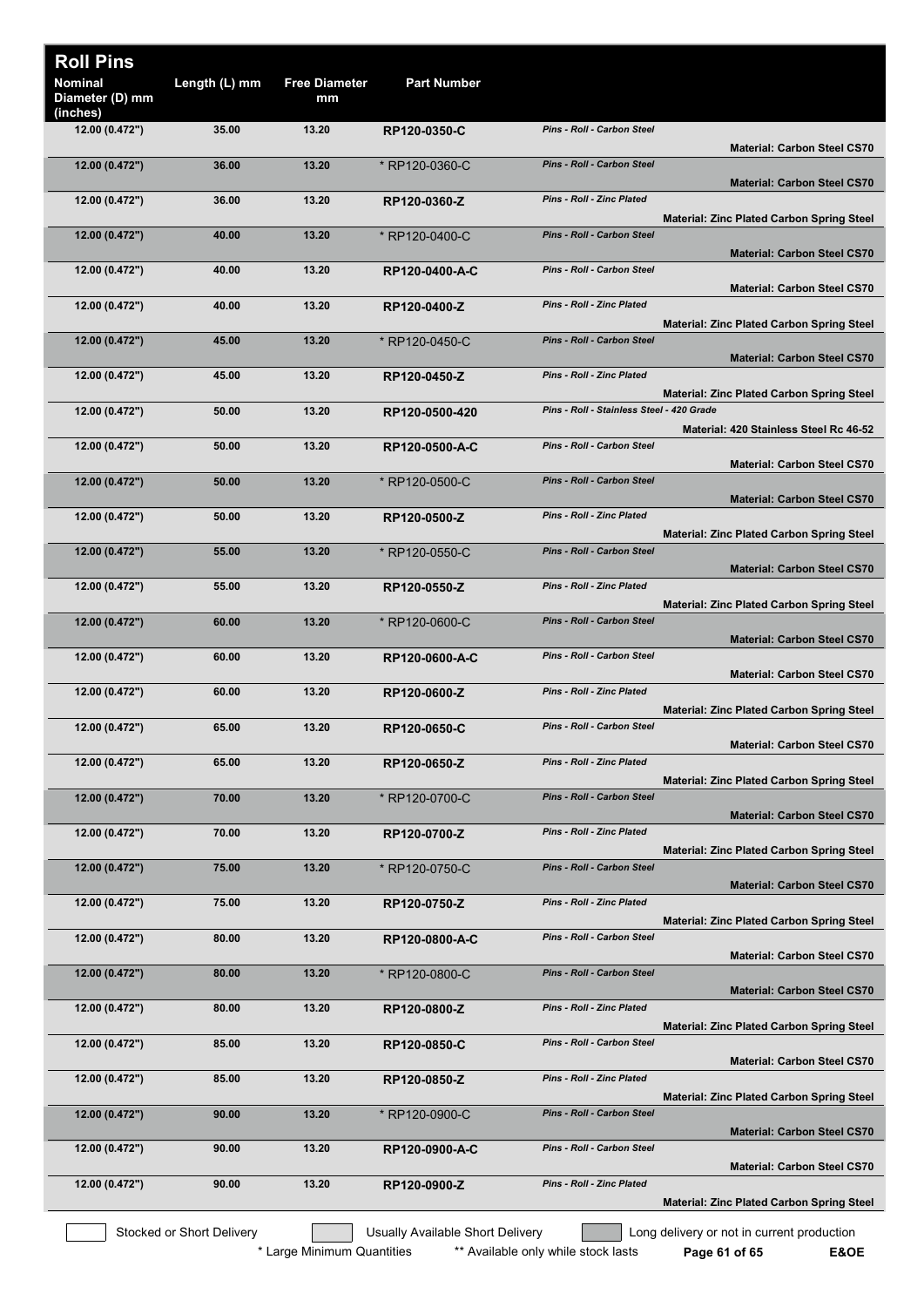| <b>Roll Pins</b>                              |                           |                            |                                  |                                           |                                                  |
|-----------------------------------------------|---------------------------|----------------------------|----------------------------------|-------------------------------------------|--------------------------------------------------|
| <b>Nominal</b><br>Diameter (D) mm<br>(inches) | Length (L) mm             | <b>Free Diameter</b><br>mm | <b>Part Number</b>               |                                           |                                                  |
| 12.00 (0.472")                                | 95.00                     | 13.20                      | * RP120-0950-C                   | <b>Pins - Roll - Carbon Steel</b>         | <b>Material: Carbon Steel CS70</b>               |
| 12.00 (0.472")                                | 95.00                     | 13.20                      | RP120-0950-Z                     | Pins - Roll - Zinc Plated                 | <b>Material: Zinc Plated Carbon Spring Steel</b> |
| 12.00 (0.472")                                | 100.00                    | 13.20                      | RP120-1000-C                     | Pins - Roll - Carbon Steel                | <b>Material: Carbon Steel CS70</b>               |
| 12.00 (0.472")                                | 100.00                    | 13.20                      | RP120-1000-Z                     | <b>Pins - Roll - Zinc Plated</b>          | <b>Material: Zinc Plated Carbon Spring Steel</b> |
| 12.70 (0.500")                                | 25.40                     | 13.97                      | RP127-0254-C                     | Pins - Roll - Carbon Steel                | <b>Material: Carbon Spring Steel</b>             |
| 12.70 (0.500")                                | 31.75                     | 13.97                      | RP127-0318-C                     | Pins - Roll - Carbon Steel                | <b>Material: Carbon Spring Steel</b>             |
| 12.70 (0.500")                                | 31.80                     | 13.97                      | RP127-0318-Z                     | Pins - Roll - Zinc Plated                 | <b>Material: Zinc Plated Carbon Spring Steel</b> |
| 12.70 (0.500")                                | 34.93                     | 13.97                      | RP127-0349-C                     | Pins - Roll - Carbon Steel                | <b>Material: Carbon Spring Steel</b>             |
| 12.70 (0.500")                                | 38.10                     | 13.97                      | RP127-0381-420                   | Pins - Roll - Stainless Steel - 420 Grade | Material: 420 Stainless Steel Rc 46-52           |
| 12.70 (0.500")                                | 38.10                     | 13.97                      | RP127-0381-C                     | Pins - Roll - Carbon Steel                | <b>Material: Carbon Spring Steel</b>             |
| 12.70 (0.500")                                | 38.10                     | 13.97                      | RP127-0381-Z                     | Pins - Roll - Zinc Plated                 | <b>Material: Zinc Plated Carbon Spring Steel</b> |
| 12.70 (0.500")                                | 44.45                     | 13.97                      | RP127-0445-C                     | Pins - Roll - Carbon Steel                | <b>Material: Carbon Spring Steel</b>             |
| 12.70 (0.500")                                | 44.50                     | 13.97                      | RP127-0445-Z                     | Pins - Roll - Zinc Plated                 | <b>Material: Zinc Plated Carbon Spring Steel</b> |
| 12.70 (0.500")                                | 50.80                     | 13.97                      | RP127-0508-C                     | Pins - Roll - Carbon Steel                |                                                  |
| 12.70 (0.500")                                | 50.80                     | 13.97                      | RP127-0508-Z                     | Pins - Roll - Zinc Plated                 | <b>Material: Carbon Spring Steel</b>             |
| 12.70 (0.500")                                | 57.15                     | 13.97                      | RP127-0572-C                     | Pins - Roll - Carbon Steel                | <b>Material: Zinc Plated Carbon Spring Steel</b> |
| 12.70 (0.500")                                | 57.20                     | 13.97                      | RP127-0572-Z                     | <b>Pins - Roll - Zinc Plated</b>          | <b>Material: Carbon Spring Steel</b>             |
| 12.70 (0.500")                                | 63.50                     | 13.97                      | RP127-0635-C                     | <b>Pins - Roll - Carbon Steel</b>         | <b>Material: Zinc Plated Carbon Spring Steel</b> |
| 12.70 (0.500")                                | 63.50                     | 13.97                      | RP127-0635-Z                     | Pins - Roll - Zinc Plated                 | <b>Material: Carbon Spring Steel</b>             |
| 12.70 (0.500")                                | 69.85                     | 13.97                      | RP127-0699-C                     | Pins - Roll - Carbon Steel                | <b>Material: Zinc Plated Carbon Spring Steel</b> |
| 12.70(0.500")                                 | 69.90                     | 13.97                      | RP127-0699-Z                     | Pins - Roll - Zinc Plated                 | <b>Material: Carbon Spring Steel</b>             |
| 12.70 (0.500")                                | 76.20                     | 13.97                      | RP127-0762-420                   | Pins - Roll - Stainless Steel - 420 Grade | <b>Material: Zinc Plated Carbon Spring Steel</b> |
| 12.70 (0.500")                                | 76.20                     | 13.97                      | RP127-0762-C                     | Pins - Roll - Carbon Steel                | Material: 420 Stainless Steel Rc 46-52           |
| 12.70 (0.500")                                | 76.20                     | 13.97                      | RP127-0762-Z                     | Pins - Roll - Zinc Plated                 | <b>Material: Carbon Spring Steel</b>             |
| 12.70 (0.500")                                | 82.55                     | 13.97                      | RP127-0826-C                     | Pins - Roll - Carbon Steel                | <b>Material: Zinc Plated Carbon Spring Steel</b> |
| 12.70 (0.500")                                | 82.60                     | 13.97                      | RP127-0826-Z                     | Pins - Roll - Zinc Plated                 | <b>Material: Carbon Spring Steel</b>             |
| 12.70 (0.500")                                | 88.90                     | 13.97                      | RP127-0889-420                   | Pins - Roll - Stainless Steel - 420 Grade | <b>Material: Zinc Plated Carbon Spring Steel</b> |
| 12.70 (0.500")                                | 88.90                     | 13.97                      | RP127-0889-C                     | Pins - Roll - Carbon Steel                | Material: 420 Stainless Steel Rc 46-52           |
| 12.70 (0.500")                                | 88.90                     | 13.97                      | RP127-0889-Z                     | Pins - Roll - Zinc Plated                 | <b>Material: Carbon Spring Steel</b>             |
| 12.70 (0.500")                                | 95.25                     | 13.97                      | RP127-0953-C                     | Pins - Roll - Carbon Steel                | <b>Material: Zinc Plated Carbon Spring Steel</b> |
| 12.70 (0.500")                                | 95.30                     | 13.97                      | RP127-0953-Z                     | Pins - Roll - Zinc Plated                 | <b>Material: Carbon Spring Steel</b>             |
|                                               |                           |                            |                                  |                                           | <b>Material: Zinc Plated Carbon Spring Steel</b> |
|                                               | Stocked or Short Delivery |                            | Usually Available Short Delivery |                                           | Long delivery or not in current production       |

\* Large Minimum Quantities \*\*\* Available only while stock lasts **Page 62 of 65 E&OE**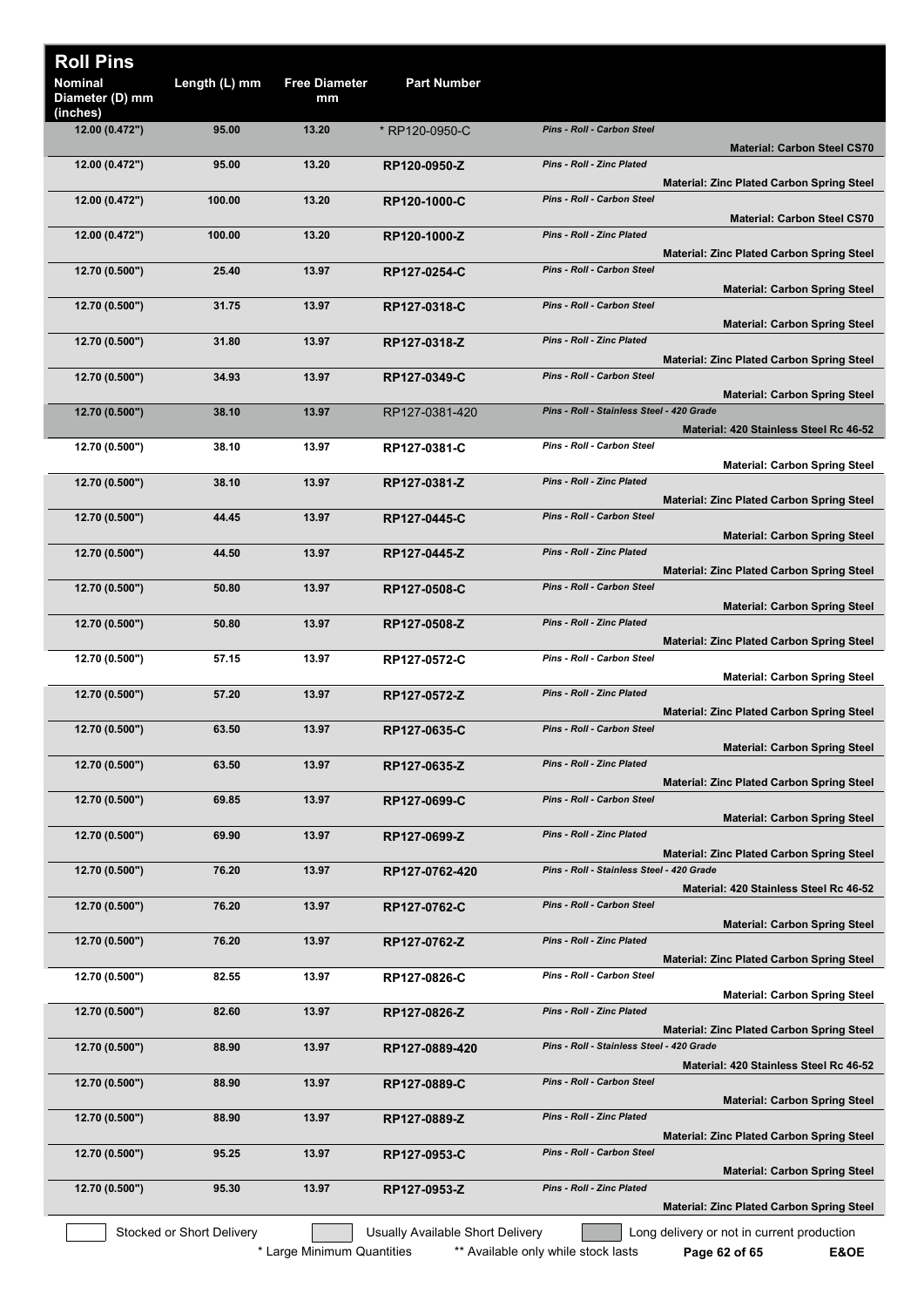| <b>Roll Pins</b><br>Length (L) mm<br><b>Free Diameter</b><br><b>Part Number</b><br>Nominal<br>Diameter (D) mm<br>mm<br>(inches)<br>12.70 (0.500")<br>Pins - Roll - Carbon Steel<br>101.60<br>13.97<br>RP127-1016-C<br><b>Material: Carbon Spring Steel</b><br><b>Pins - Roll - Zinc Plated</b><br>101.60<br>13.97<br>12.70 (0.500")<br>RP127-1016-Z<br><b>Material: Zinc Plated Carbon Spring Steel</b><br>12.70 (0.500")<br>114.30<br>13.97<br>Pins - Roll - Carbon Steel<br>RP127-1143-C<br><b>Material: Carbon Spring Steel</b><br>12.70 (0.500")<br>152.40<br>Pins - Roll - Carbon Steel<br>13.97<br>RP127-1524-C<br><b>Material: Carbon Spring Steel</b><br>Pins - Roll - Carbon Steel<br>14.00 (0.551")<br>60.00<br>15.40<br>RP140-0600-C<br><b>Material: Carbon Steel CS70</b><br>Pins - Roll - Carbon Steel<br>14.00 (0.551")<br>80.00<br>15.40<br>RP140-0800-C<br><b>Material: Carbon Steel CS70</b><br>Pins - Roll - Carbon Steel<br>14.00 (0.551")<br>90.00<br>15.40<br>RP140-0900-C<br><b>Material: Carbon Steel CS70</b><br>Pins - Roll - Carbon Steel<br>14.00 (0.551")<br>100.00<br>15.40<br>RP140-1000-C<br><b>Material: Carbon Steel CS70</b><br>Pins - Roll - Carbon Steel<br>50.80<br>17.47<br>15.88 (0.625")<br>RP159-0508-C<br><b>Material: Carbon Spring Steel</b><br>Pins - Roll - Carbon Steel<br>114.30<br>17.47<br>15.88 (0.625")<br>RP159-1143-C<br><b>Material: Carbon Spring Steel</b><br>Pins - Roll - Carbon Steel<br>127.00<br>15.88 (0.625")<br>17.47<br>RP159-1270-C<br><b>Material: Carbon Spring Steel</b><br>Pins - Roll - Carbon Steel<br>32.00<br>16.00 (0.630")<br>17.60<br>RP160-0320-C<br><b>Material: Carbon Steel CS70</b><br>Pins - Roll - Carbon Steel<br>16.00 (0.630")<br>45.00<br>17.60<br>RP160-0450-C<br><b>Material: Carbon Steel CS70</b><br>Pins - Roll - Carbon Steel<br>17.60<br>16.00 (0.630")<br>60.00<br>RP160-0600-C<br><b>Material: Carbon Steel CS70</b><br>Pins - Roll - Carbon Steel<br>16.00 (0.630")<br>70.00<br>17.60<br>RP160-0700-C<br><b>Material: Carbon Steel CS70</b><br><b>Pins - Roll - Carbon Steel</b><br>16.00 (0.630")<br>100.00<br>17.60<br>RP160-1000-C<br><b>Material: Carbon Steel CS70</b><br>Pins - Roll - Carbon Steel<br>140.00<br>17.60<br>16.00 (0.630")<br>RP160-1400-C<br><b>Material: Carbon Steel CS70</b><br>Pins - Roll - Carbon Steel<br>20.00 (0.787")<br>60.00<br>22.00<br>RP200-0600-C<br><b>Material: Carbon Steel CS70</b><br>Pins - Roll - Carbon Steel<br>20.00 (0.787")<br>70.00<br>22.00<br>RP200-0700-C<br><b>Material: Carbon Steel CS70</b><br>Pins - Roll - Carbon Steel<br>20.00 (0.787")<br>80.00<br>22.00<br>RP200-0800-C<br><b>Material: Carbon Steel CS70</b><br>Pins - Roll - Carbon Steel<br>22.00<br>20.00 (0.787")<br>160.00<br>RP200-1600-C<br><b>Material: Carbon Steel CS70</b><br>Pins - Roll - Carbon Steel<br>25.00 (0.984")<br>50.00<br>27.50<br>RP250-0500-C<br><b>Material: Carbon Steel CS70</b><br>Pins - Roll - Carbon Steel<br>60.00<br>27.50<br>25.00 (0.984")<br>RP250-0600-C<br><b>Material: Carbon Steel CS70</b><br>Pins - Roll - Carbon Steel<br>80.00<br>27.50<br>25.00 (0.984")<br>RP250-0800-C |  |  |                                    |
|--------------------------------------------------------------------------------------------------------------------------------------------------------------------------------------------------------------------------------------------------------------------------------------------------------------------------------------------------------------------------------------------------------------------------------------------------------------------------------------------------------------------------------------------------------------------------------------------------------------------------------------------------------------------------------------------------------------------------------------------------------------------------------------------------------------------------------------------------------------------------------------------------------------------------------------------------------------------------------------------------------------------------------------------------------------------------------------------------------------------------------------------------------------------------------------------------------------------------------------------------------------------------------------------------------------------------------------------------------------------------------------------------------------------------------------------------------------------------------------------------------------------------------------------------------------------------------------------------------------------------------------------------------------------------------------------------------------------------------------------------------------------------------------------------------------------------------------------------------------------------------------------------------------------------------------------------------------------------------------------------------------------------------------------------------------------------------------------------------------------------------------------------------------------------------------------------------------------------------------------------------------------------------------------------------------------------------------------------------------------------------------------------------------------------------------------------------------------------------------------------------------------------------------------------------------------------------------------------------------------------------------------------------------------------------------------------------------------------------------------------------------------------------------------------------------------------------------------------------------------------------------------------------------------------------------------------------------------------------------------------------------------------------------------------------------------------------------------------------------------------------------------|--|--|------------------------------------|
|                                                                                                                                                                                                                                                                                                                                                                                                                                                                                                                                                                                                                                                                                                                                                                                                                                                                                                                                                                                                                                                                                                                                                                                                                                                                                                                                                                                                                                                                                                                                                                                                                                                                                                                                                                                                                                                                                                                                                                                                                                                                                                                                                                                                                                                                                                                                                                                                                                                                                                                                                                                                                                                                                                                                                                                                                                                                                                                                                                                                                                                                                                                                            |  |  |                                    |
|                                                                                                                                                                                                                                                                                                                                                                                                                                                                                                                                                                                                                                                                                                                                                                                                                                                                                                                                                                                                                                                                                                                                                                                                                                                                                                                                                                                                                                                                                                                                                                                                                                                                                                                                                                                                                                                                                                                                                                                                                                                                                                                                                                                                                                                                                                                                                                                                                                                                                                                                                                                                                                                                                                                                                                                                                                                                                                                                                                                                                                                                                                                                            |  |  |                                    |
|                                                                                                                                                                                                                                                                                                                                                                                                                                                                                                                                                                                                                                                                                                                                                                                                                                                                                                                                                                                                                                                                                                                                                                                                                                                                                                                                                                                                                                                                                                                                                                                                                                                                                                                                                                                                                                                                                                                                                                                                                                                                                                                                                                                                                                                                                                                                                                                                                                                                                                                                                                                                                                                                                                                                                                                                                                                                                                                                                                                                                                                                                                                                            |  |  |                                    |
|                                                                                                                                                                                                                                                                                                                                                                                                                                                                                                                                                                                                                                                                                                                                                                                                                                                                                                                                                                                                                                                                                                                                                                                                                                                                                                                                                                                                                                                                                                                                                                                                                                                                                                                                                                                                                                                                                                                                                                                                                                                                                                                                                                                                                                                                                                                                                                                                                                                                                                                                                                                                                                                                                                                                                                                                                                                                                                                                                                                                                                                                                                                                            |  |  |                                    |
|                                                                                                                                                                                                                                                                                                                                                                                                                                                                                                                                                                                                                                                                                                                                                                                                                                                                                                                                                                                                                                                                                                                                                                                                                                                                                                                                                                                                                                                                                                                                                                                                                                                                                                                                                                                                                                                                                                                                                                                                                                                                                                                                                                                                                                                                                                                                                                                                                                                                                                                                                                                                                                                                                                                                                                                                                                                                                                                                                                                                                                                                                                                                            |  |  |                                    |
|                                                                                                                                                                                                                                                                                                                                                                                                                                                                                                                                                                                                                                                                                                                                                                                                                                                                                                                                                                                                                                                                                                                                                                                                                                                                                                                                                                                                                                                                                                                                                                                                                                                                                                                                                                                                                                                                                                                                                                                                                                                                                                                                                                                                                                                                                                                                                                                                                                                                                                                                                                                                                                                                                                                                                                                                                                                                                                                                                                                                                                                                                                                                            |  |  |                                    |
|                                                                                                                                                                                                                                                                                                                                                                                                                                                                                                                                                                                                                                                                                                                                                                                                                                                                                                                                                                                                                                                                                                                                                                                                                                                                                                                                                                                                                                                                                                                                                                                                                                                                                                                                                                                                                                                                                                                                                                                                                                                                                                                                                                                                                                                                                                                                                                                                                                                                                                                                                                                                                                                                                                                                                                                                                                                                                                                                                                                                                                                                                                                                            |  |  |                                    |
|                                                                                                                                                                                                                                                                                                                                                                                                                                                                                                                                                                                                                                                                                                                                                                                                                                                                                                                                                                                                                                                                                                                                                                                                                                                                                                                                                                                                                                                                                                                                                                                                                                                                                                                                                                                                                                                                                                                                                                                                                                                                                                                                                                                                                                                                                                                                                                                                                                                                                                                                                                                                                                                                                                                                                                                                                                                                                                                                                                                                                                                                                                                                            |  |  |                                    |
|                                                                                                                                                                                                                                                                                                                                                                                                                                                                                                                                                                                                                                                                                                                                                                                                                                                                                                                                                                                                                                                                                                                                                                                                                                                                                                                                                                                                                                                                                                                                                                                                                                                                                                                                                                                                                                                                                                                                                                                                                                                                                                                                                                                                                                                                                                                                                                                                                                                                                                                                                                                                                                                                                                                                                                                                                                                                                                                                                                                                                                                                                                                                            |  |  |                                    |
|                                                                                                                                                                                                                                                                                                                                                                                                                                                                                                                                                                                                                                                                                                                                                                                                                                                                                                                                                                                                                                                                                                                                                                                                                                                                                                                                                                                                                                                                                                                                                                                                                                                                                                                                                                                                                                                                                                                                                                                                                                                                                                                                                                                                                                                                                                                                                                                                                                                                                                                                                                                                                                                                                                                                                                                                                                                                                                                                                                                                                                                                                                                                            |  |  |                                    |
|                                                                                                                                                                                                                                                                                                                                                                                                                                                                                                                                                                                                                                                                                                                                                                                                                                                                                                                                                                                                                                                                                                                                                                                                                                                                                                                                                                                                                                                                                                                                                                                                                                                                                                                                                                                                                                                                                                                                                                                                                                                                                                                                                                                                                                                                                                                                                                                                                                                                                                                                                                                                                                                                                                                                                                                                                                                                                                                                                                                                                                                                                                                                            |  |  |                                    |
|                                                                                                                                                                                                                                                                                                                                                                                                                                                                                                                                                                                                                                                                                                                                                                                                                                                                                                                                                                                                                                                                                                                                                                                                                                                                                                                                                                                                                                                                                                                                                                                                                                                                                                                                                                                                                                                                                                                                                                                                                                                                                                                                                                                                                                                                                                                                                                                                                                                                                                                                                                                                                                                                                                                                                                                                                                                                                                                                                                                                                                                                                                                                            |  |  |                                    |
|                                                                                                                                                                                                                                                                                                                                                                                                                                                                                                                                                                                                                                                                                                                                                                                                                                                                                                                                                                                                                                                                                                                                                                                                                                                                                                                                                                                                                                                                                                                                                                                                                                                                                                                                                                                                                                                                                                                                                                                                                                                                                                                                                                                                                                                                                                                                                                                                                                                                                                                                                                                                                                                                                                                                                                                                                                                                                                                                                                                                                                                                                                                                            |  |  |                                    |
|                                                                                                                                                                                                                                                                                                                                                                                                                                                                                                                                                                                                                                                                                                                                                                                                                                                                                                                                                                                                                                                                                                                                                                                                                                                                                                                                                                                                                                                                                                                                                                                                                                                                                                                                                                                                                                                                                                                                                                                                                                                                                                                                                                                                                                                                                                                                                                                                                                                                                                                                                                                                                                                                                                                                                                                                                                                                                                                                                                                                                                                                                                                                            |  |  |                                    |
|                                                                                                                                                                                                                                                                                                                                                                                                                                                                                                                                                                                                                                                                                                                                                                                                                                                                                                                                                                                                                                                                                                                                                                                                                                                                                                                                                                                                                                                                                                                                                                                                                                                                                                                                                                                                                                                                                                                                                                                                                                                                                                                                                                                                                                                                                                                                                                                                                                                                                                                                                                                                                                                                                                                                                                                                                                                                                                                                                                                                                                                                                                                                            |  |  |                                    |
|                                                                                                                                                                                                                                                                                                                                                                                                                                                                                                                                                                                                                                                                                                                                                                                                                                                                                                                                                                                                                                                                                                                                                                                                                                                                                                                                                                                                                                                                                                                                                                                                                                                                                                                                                                                                                                                                                                                                                                                                                                                                                                                                                                                                                                                                                                                                                                                                                                                                                                                                                                                                                                                                                                                                                                                                                                                                                                                                                                                                                                                                                                                                            |  |  |                                    |
|                                                                                                                                                                                                                                                                                                                                                                                                                                                                                                                                                                                                                                                                                                                                                                                                                                                                                                                                                                                                                                                                                                                                                                                                                                                                                                                                                                                                                                                                                                                                                                                                                                                                                                                                                                                                                                                                                                                                                                                                                                                                                                                                                                                                                                                                                                                                                                                                                                                                                                                                                                                                                                                                                                                                                                                                                                                                                                                                                                                                                                                                                                                                            |  |  |                                    |
|                                                                                                                                                                                                                                                                                                                                                                                                                                                                                                                                                                                                                                                                                                                                                                                                                                                                                                                                                                                                                                                                                                                                                                                                                                                                                                                                                                                                                                                                                                                                                                                                                                                                                                                                                                                                                                                                                                                                                                                                                                                                                                                                                                                                                                                                                                                                                                                                                                                                                                                                                                                                                                                                                                                                                                                                                                                                                                                                                                                                                                                                                                                                            |  |  |                                    |
|                                                                                                                                                                                                                                                                                                                                                                                                                                                                                                                                                                                                                                                                                                                                                                                                                                                                                                                                                                                                                                                                                                                                                                                                                                                                                                                                                                                                                                                                                                                                                                                                                                                                                                                                                                                                                                                                                                                                                                                                                                                                                                                                                                                                                                                                                                                                                                                                                                                                                                                                                                                                                                                                                                                                                                                                                                                                                                                                                                                                                                                                                                                                            |  |  |                                    |
|                                                                                                                                                                                                                                                                                                                                                                                                                                                                                                                                                                                                                                                                                                                                                                                                                                                                                                                                                                                                                                                                                                                                                                                                                                                                                                                                                                                                                                                                                                                                                                                                                                                                                                                                                                                                                                                                                                                                                                                                                                                                                                                                                                                                                                                                                                                                                                                                                                                                                                                                                                                                                                                                                                                                                                                                                                                                                                                                                                                                                                                                                                                                            |  |  |                                    |
|                                                                                                                                                                                                                                                                                                                                                                                                                                                                                                                                                                                                                                                                                                                                                                                                                                                                                                                                                                                                                                                                                                                                                                                                                                                                                                                                                                                                                                                                                                                                                                                                                                                                                                                                                                                                                                                                                                                                                                                                                                                                                                                                                                                                                                                                                                                                                                                                                                                                                                                                                                                                                                                                                                                                                                                                                                                                                                                                                                                                                                                                                                                                            |  |  |                                    |
|                                                                                                                                                                                                                                                                                                                                                                                                                                                                                                                                                                                                                                                                                                                                                                                                                                                                                                                                                                                                                                                                                                                                                                                                                                                                                                                                                                                                                                                                                                                                                                                                                                                                                                                                                                                                                                                                                                                                                                                                                                                                                                                                                                                                                                                                                                                                                                                                                                                                                                                                                                                                                                                                                                                                                                                                                                                                                                                                                                                                                                                                                                                                            |  |  |                                    |
|                                                                                                                                                                                                                                                                                                                                                                                                                                                                                                                                                                                                                                                                                                                                                                                                                                                                                                                                                                                                                                                                                                                                                                                                                                                                                                                                                                                                                                                                                                                                                                                                                                                                                                                                                                                                                                                                                                                                                                                                                                                                                                                                                                                                                                                                                                                                                                                                                                                                                                                                                                                                                                                                                                                                                                                                                                                                                                                                                                                                                                                                                                                                            |  |  |                                    |
|                                                                                                                                                                                                                                                                                                                                                                                                                                                                                                                                                                                                                                                                                                                                                                                                                                                                                                                                                                                                                                                                                                                                                                                                                                                                                                                                                                                                                                                                                                                                                                                                                                                                                                                                                                                                                                                                                                                                                                                                                                                                                                                                                                                                                                                                                                                                                                                                                                                                                                                                                                                                                                                                                                                                                                                                                                                                                                                                                                                                                                                                                                                                            |  |  |                                    |
|                                                                                                                                                                                                                                                                                                                                                                                                                                                                                                                                                                                                                                                                                                                                                                                                                                                                                                                                                                                                                                                                                                                                                                                                                                                                                                                                                                                                                                                                                                                                                                                                                                                                                                                                                                                                                                                                                                                                                                                                                                                                                                                                                                                                                                                                                                                                                                                                                                                                                                                                                                                                                                                                                                                                                                                                                                                                                                                                                                                                                                                                                                                                            |  |  |                                    |
|                                                                                                                                                                                                                                                                                                                                                                                                                                                                                                                                                                                                                                                                                                                                                                                                                                                                                                                                                                                                                                                                                                                                                                                                                                                                                                                                                                                                                                                                                                                                                                                                                                                                                                                                                                                                                                                                                                                                                                                                                                                                                                                                                                                                                                                                                                                                                                                                                                                                                                                                                                                                                                                                                                                                                                                                                                                                                                                                                                                                                                                                                                                                            |  |  |                                    |
|                                                                                                                                                                                                                                                                                                                                                                                                                                                                                                                                                                                                                                                                                                                                                                                                                                                                                                                                                                                                                                                                                                                                                                                                                                                                                                                                                                                                                                                                                                                                                                                                                                                                                                                                                                                                                                                                                                                                                                                                                                                                                                                                                                                                                                                                                                                                                                                                                                                                                                                                                                                                                                                                                                                                                                                                                                                                                                                                                                                                                                                                                                                                            |  |  |                                    |
|                                                                                                                                                                                                                                                                                                                                                                                                                                                                                                                                                                                                                                                                                                                                                                                                                                                                                                                                                                                                                                                                                                                                                                                                                                                                                                                                                                                                                                                                                                                                                                                                                                                                                                                                                                                                                                                                                                                                                                                                                                                                                                                                                                                                                                                                                                                                                                                                                                                                                                                                                                                                                                                                                                                                                                                                                                                                                                                                                                                                                                                                                                                                            |  |  |                                    |
|                                                                                                                                                                                                                                                                                                                                                                                                                                                                                                                                                                                                                                                                                                                                                                                                                                                                                                                                                                                                                                                                                                                                                                                                                                                                                                                                                                                                                                                                                                                                                                                                                                                                                                                                                                                                                                                                                                                                                                                                                                                                                                                                                                                                                                                                                                                                                                                                                                                                                                                                                                                                                                                                                                                                                                                                                                                                                                                                                                                                                                                                                                                                            |  |  |                                    |
|                                                                                                                                                                                                                                                                                                                                                                                                                                                                                                                                                                                                                                                                                                                                                                                                                                                                                                                                                                                                                                                                                                                                                                                                                                                                                                                                                                                                                                                                                                                                                                                                                                                                                                                                                                                                                                                                                                                                                                                                                                                                                                                                                                                                                                                                                                                                                                                                                                                                                                                                                                                                                                                                                                                                                                                                                                                                                                                                                                                                                                                                                                                                            |  |  |                                    |
|                                                                                                                                                                                                                                                                                                                                                                                                                                                                                                                                                                                                                                                                                                                                                                                                                                                                                                                                                                                                                                                                                                                                                                                                                                                                                                                                                                                                                                                                                                                                                                                                                                                                                                                                                                                                                                                                                                                                                                                                                                                                                                                                                                                                                                                                                                                                                                                                                                                                                                                                                                                                                                                                                                                                                                                                                                                                                                                                                                                                                                                                                                                                            |  |  |                                    |
|                                                                                                                                                                                                                                                                                                                                                                                                                                                                                                                                                                                                                                                                                                                                                                                                                                                                                                                                                                                                                                                                                                                                                                                                                                                                                                                                                                                                                                                                                                                                                                                                                                                                                                                                                                                                                                                                                                                                                                                                                                                                                                                                                                                                                                                                                                                                                                                                                                                                                                                                                                                                                                                                                                                                                                                                                                                                                                                                                                                                                                                                                                                                            |  |  |                                    |
|                                                                                                                                                                                                                                                                                                                                                                                                                                                                                                                                                                                                                                                                                                                                                                                                                                                                                                                                                                                                                                                                                                                                                                                                                                                                                                                                                                                                                                                                                                                                                                                                                                                                                                                                                                                                                                                                                                                                                                                                                                                                                                                                                                                                                                                                                                                                                                                                                                                                                                                                                                                                                                                                                                                                                                                                                                                                                                                                                                                                                                                                                                                                            |  |  |                                    |
|                                                                                                                                                                                                                                                                                                                                                                                                                                                                                                                                                                                                                                                                                                                                                                                                                                                                                                                                                                                                                                                                                                                                                                                                                                                                                                                                                                                                                                                                                                                                                                                                                                                                                                                                                                                                                                                                                                                                                                                                                                                                                                                                                                                                                                                                                                                                                                                                                                                                                                                                                                                                                                                                                                                                                                                                                                                                                                                                                                                                                                                                                                                                            |  |  |                                    |
|                                                                                                                                                                                                                                                                                                                                                                                                                                                                                                                                                                                                                                                                                                                                                                                                                                                                                                                                                                                                                                                                                                                                                                                                                                                                                                                                                                                                                                                                                                                                                                                                                                                                                                                                                                                                                                                                                                                                                                                                                                                                                                                                                                                                                                                                                                                                                                                                                                                                                                                                                                                                                                                                                                                                                                                                                                                                                                                                                                                                                                                                                                                                            |  |  |                                    |
|                                                                                                                                                                                                                                                                                                                                                                                                                                                                                                                                                                                                                                                                                                                                                                                                                                                                                                                                                                                                                                                                                                                                                                                                                                                                                                                                                                                                                                                                                                                                                                                                                                                                                                                                                                                                                                                                                                                                                                                                                                                                                                                                                                                                                                                                                                                                                                                                                                                                                                                                                                                                                                                                                                                                                                                                                                                                                                                                                                                                                                                                                                                                            |  |  |                                    |
|                                                                                                                                                                                                                                                                                                                                                                                                                                                                                                                                                                                                                                                                                                                                                                                                                                                                                                                                                                                                                                                                                                                                                                                                                                                                                                                                                                                                                                                                                                                                                                                                                                                                                                                                                                                                                                                                                                                                                                                                                                                                                                                                                                                                                                                                                                                                                                                                                                                                                                                                                                                                                                                                                                                                                                                                                                                                                                                                                                                                                                                                                                                                            |  |  |                                    |
|                                                                                                                                                                                                                                                                                                                                                                                                                                                                                                                                                                                                                                                                                                                                                                                                                                                                                                                                                                                                                                                                                                                                                                                                                                                                                                                                                                                                                                                                                                                                                                                                                                                                                                                                                                                                                                                                                                                                                                                                                                                                                                                                                                                                                                                                                                                                                                                                                                                                                                                                                                                                                                                                                                                                                                                                                                                                                                                                                                                                                                                                                                                                            |  |  |                                    |
|                                                                                                                                                                                                                                                                                                                                                                                                                                                                                                                                                                                                                                                                                                                                                                                                                                                                                                                                                                                                                                                                                                                                                                                                                                                                                                                                                                                                                                                                                                                                                                                                                                                                                                                                                                                                                                                                                                                                                                                                                                                                                                                                                                                                                                                                                                                                                                                                                                                                                                                                                                                                                                                                                                                                                                                                                                                                                                                                                                                                                                                                                                                                            |  |  |                                    |
|                                                                                                                                                                                                                                                                                                                                                                                                                                                                                                                                                                                                                                                                                                                                                                                                                                                                                                                                                                                                                                                                                                                                                                                                                                                                                                                                                                                                                                                                                                                                                                                                                                                                                                                                                                                                                                                                                                                                                                                                                                                                                                                                                                                                                                                                                                                                                                                                                                                                                                                                                                                                                                                                                                                                                                                                                                                                                                                                                                                                                                                                                                                                            |  |  |                                    |
|                                                                                                                                                                                                                                                                                                                                                                                                                                                                                                                                                                                                                                                                                                                                                                                                                                                                                                                                                                                                                                                                                                                                                                                                                                                                                                                                                                                                                                                                                                                                                                                                                                                                                                                                                                                                                                                                                                                                                                                                                                                                                                                                                                                                                                                                                                                                                                                                                                                                                                                                                                                                                                                                                                                                                                                                                                                                                                                                                                                                                                                                                                                                            |  |  |                                    |
|                                                                                                                                                                                                                                                                                                                                                                                                                                                                                                                                                                                                                                                                                                                                                                                                                                                                                                                                                                                                                                                                                                                                                                                                                                                                                                                                                                                                                                                                                                                                                                                                                                                                                                                                                                                                                                                                                                                                                                                                                                                                                                                                                                                                                                                                                                                                                                                                                                                                                                                                                                                                                                                                                                                                                                                                                                                                                                                                                                                                                                                                                                                                            |  |  |                                    |
|                                                                                                                                                                                                                                                                                                                                                                                                                                                                                                                                                                                                                                                                                                                                                                                                                                                                                                                                                                                                                                                                                                                                                                                                                                                                                                                                                                                                                                                                                                                                                                                                                                                                                                                                                                                                                                                                                                                                                                                                                                                                                                                                                                                                                                                                                                                                                                                                                                                                                                                                                                                                                                                                                                                                                                                                                                                                                                                                                                                                                                                                                                                                            |  |  |                                    |
|                                                                                                                                                                                                                                                                                                                                                                                                                                                                                                                                                                                                                                                                                                                                                                                                                                                                                                                                                                                                                                                                                                                                                                                                                                                                                                                                                                                                                                                                                                                                                                                                                                                                                                                                                                                                                                                                                                                                                                                                                                                                                                                                                                                                                                                                                                                                                                                                                                                                                                                                                                                                                                                                                                                                                                                                                                                                                                                                                                                                                                                                                                                                            |  |  |                                    |
|                                                                                                                                                                                                                                                                                                                                                                                                                                                                                                                                                                                                                                                                                                                                                                                                                                                                                                                                                                                                                                                                                                                                                                                                                                                                                                                                                                                                                                                                                                                                                                                                                                                                                                                                                                                                                                                                                                                                                                                                                                                                                                                                                                                                                                                                                                                                                                                                                                                                                                                                                                                                                                                                                                                                                                                                                                                                                                                                                                                                                                                                                                                                            |  |  |                                    |
|                                                                                                                                                                                                                                                                                                                                                                                                                                                                                                                                                                                                                                                                                                                                                                                                                                                                                                                                                                                                                                                                                                                                                                                                                                                                                                                                                                                                                                                                                                                                                                                                                                                                                                                                                                                                                                                                                                                                                                                                                                                                                                                                                                                                                                                                                                                                                                                                                                                                                                                                                                                                                                                                                                                                                                                                                                                                                                                                                                                                                                                                                                                                            |  |  |                                    |
|                                                                                                                                                                                                                                                                                                                                                                                                                                                                                                                                                                                                                                                                                                                                                                                                                                                                                                                                                                                                                                                                                                                                                                                                                                                                                                                                                                                                                                                                                                                                                                                                                                                                                                                                                                                                                                                                                                                                                                                                                                                                                                                                                                                                                                                                                                                                                                                                                                                                                                                                                                                                                                                                                                                                                                                                                                                                                                                                                                                                                                                                                                                                            |  |  |                                    |
|                                                                                                                                                                                                                                                                                                                                                                                                                                                                                                                                                                                                                                                                                                                                                                                                                                                                                                                                                                                                                                                                                                                                                                                                                                                                                                                                                                                                                                                                                                                                                                                                                                                                                                                                                                                                                                                                                                                                                                                                                                                                                                                                                                                                                                                                                                                                                                                                                                                                                                                                                                                                                                                                                                                                                                                                                                                                                                                                                                                                                                                                                                                                            |  |  |                                    |
|                                                                                                                                                                                                                                                                                                                                                                                                                                                                                                                                                                                                                                                                                                                                                                                                                                                                                                                                                                                                                                                                                                                                                                                                                                                                                                                                                                                                                                                                                                                                                                                                                                                                                                                                                                                                                                                                                                                                                                                                                                                                                                                                                                                                                                                                                                                                                                                                                                                                                                                                                                                                                                                                                                                                                                                                                                                                                                                                                                                                                                                                                                                                            |  |  |                                    |
|                                                                                                                                                                                                                                                                                                                                                                                                                                                                                                                                                                                                                                                                                                                                                                                                                                                                                                                                                                                                                                                                                                                                                                                                                                                                                                                                                                                                                                                                                                                                                                                                                                                                                                                                                                                                                                                                                                                                                                                                                                                                                                                                                                                                                                                                                                                                                                                                                                                                                                                                                                                                                                                                                                                                                                                                                                                                                                                                                                                                                                                                                                                                            |  |  |                                    |
|                                                                                                                                                                                                                                                                                                                                                                                                                                                                                                                                                                                                                                                                                                                                                                                                                                                                                                                                                                                                                                                                                                                                                                                                                                                                                                                                                                                                                                                                                                                                                                                                                                                                                                                                                                                                                                                                                                                                                                                                                                                                                                                                                                                                                                                                                                                                                                                                                                                                                                                                                                                                                                                                                                                                                                                                                                                                                                                                                                                                                                                                                                                                            |  |  |                                    |
|                                                                                                                                                                                                                                                                                                                                                                                                                                                                                                                                                                                                                                                                                                                                                                                                                                                                                                                                                                                                                                                                                                                                                                                                                                                                                                                                                                                                                                                                                                                                                                                                                                                                                                                                                                                                                                                                                                                                                                                                                                                                                                                                                                                                                                                                                                                                                                                                                                                                                                                                                                                                                                                                                                                                                                                                                                                                                                                                                                                                                                                                                                                                            |  |  | <b>Material: Carbon Steel CS70</b> |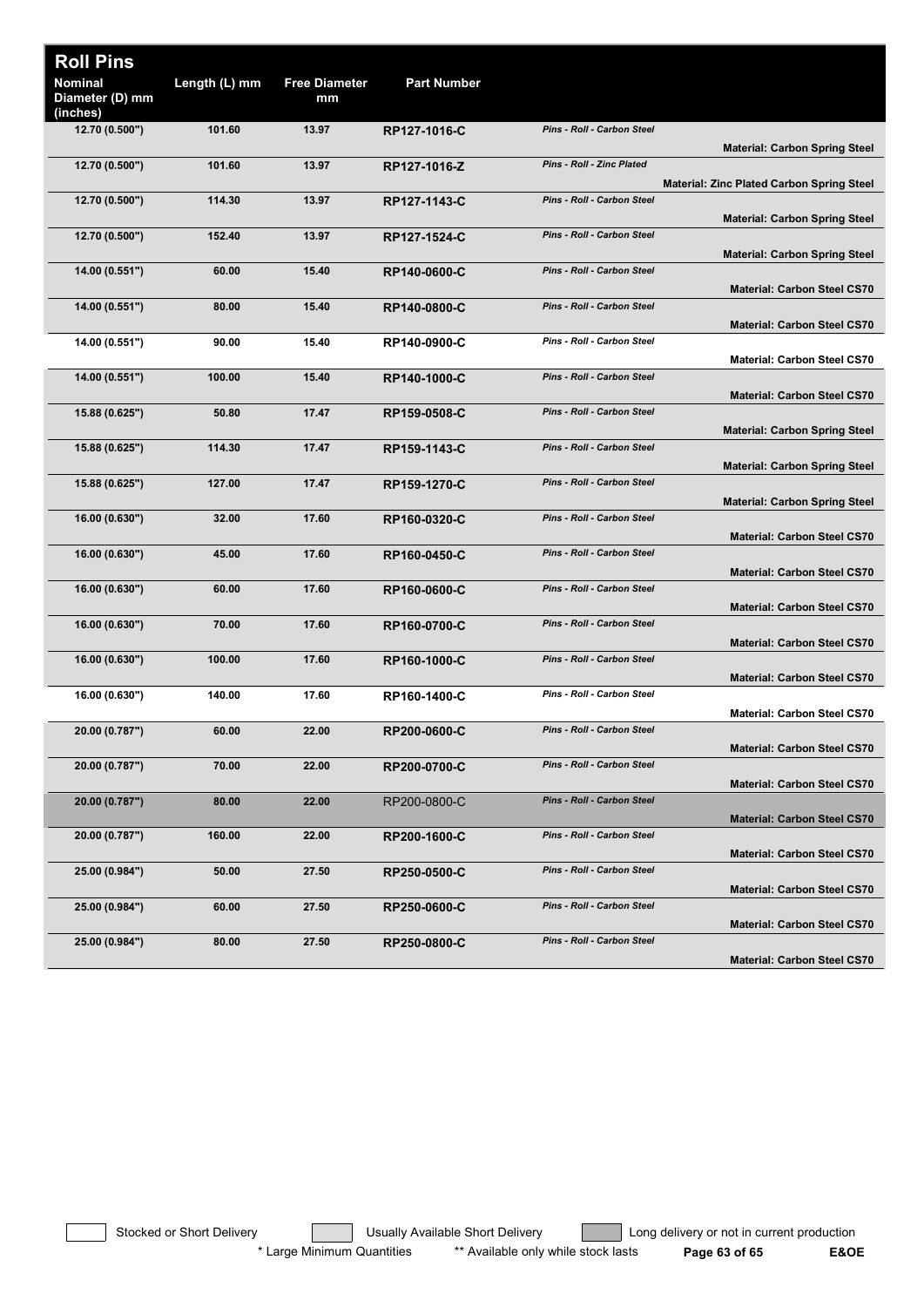## **Tips**

Please ensure you check the website for full information before ordering pins. This catalogue is designed as a quick reference to help you find potentially suitable parts quickly.

Coiled Pins - are a heavy duty fastener similar to a roll pin, only much stronger. These are generally intended as semi-permanent fixtures, as they are not easily removed once assembled.